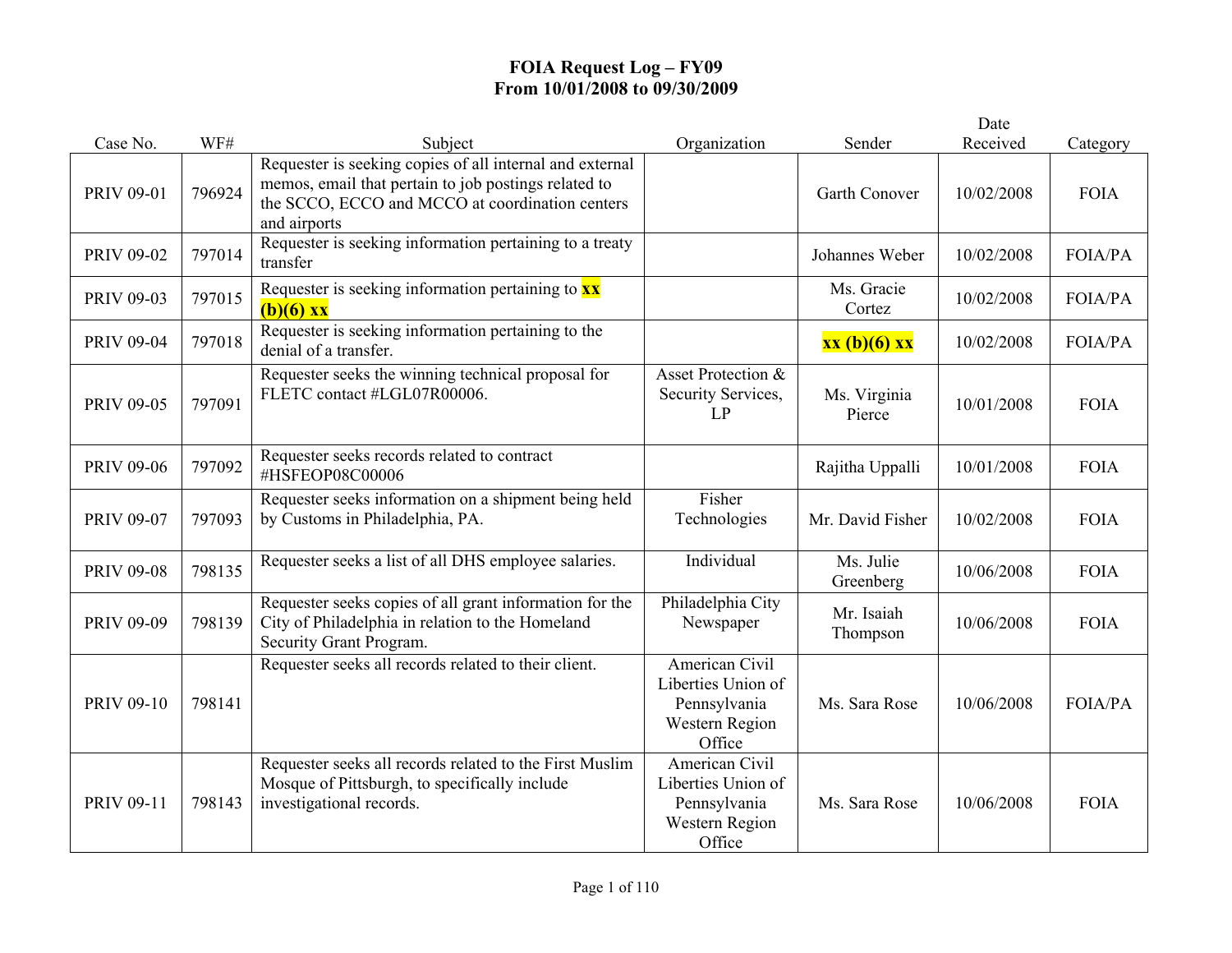|                   |        |                                                                                                                                                                                                                                                                                                         |                                                          |                              | Date       |                                |
|-------------------|--------|---------------------------------------------------------------------------------------------------------------------------------------------------------------------------------------------------------------------------------------------------------------------------------------------------------|----------------------------------------------------------|------------------------------|------------|--------------------------------|
| Case No.          | WF#    | Subject                                                                                                                                                                                                                                                                                                 | Organization                                             | Sender                       | Received   | Category                       |
| PRIV 09-12        | 798151 | Requester seeks all FEMA federal assistance records<br>related to their client.                                                                                                                                                                                                                         | <b>Fulmer Leroy</b><br>Albee Baumann &<br>Glass          | Ms. Loren Gant               | 10/07/2008 | FOIA/PA                        |
| PRIV 09-13        | 798154 | Requester seeks all documents relating to security<br>breaches or investigations involving airports, seaports,<br>and/or people, within DHS since September 11, 2001.                                                                                                                                   |                                                          | Mr. Carlstien<br>Lutchmedial | 10/07/2008 | <b>FOIA</b>                    |
| <b>PRIV 09-14</b> | 798176 | Requester seeks records related to contract #<br>HSHQDC07Q00264.                                                                                                                                                                                                                                        | <b>INPUT</b>                                             | Catherine Lyerly             | 10/09/2008 | <b>FOIA</b>                    |
| <b>PRIV 09-15</b> | 798331 | Requester seeks information pertaining to him.                                                                                                                                                                                                                                                          | Individual                                               | xx (b)(6) xx                 | 10/10/2008 | <b>FOIA/PA</b>                 |
| PRIV 09-16        | 799056 | Requester seeks FEMA records pertaining to waivers<br>of the proof of loss requirement in standard flood<br>insurance policy.                                                                                                                                                                           | Individual                                               | Mr. Melvin<br>Albritton      | 10/14/2008 | <b>FOIA</b>                    |
| PRIV 09-17        | 799057 | Requester seeks all records related to the debarment of<br>federal contractors and the Federal Acquisition<br>Regulation implementing Executive Orders 12989 and<br>13465.                                                                                                                              | Greenberg Traurig                                        | Ms. Dawn Lurie               | 10/14/2008 | <b>FOIA</b>                    |
| PRIV 09-18        | 799058 | Requester seeks a copy of BPA HSFEHQ-04-A-0348<br>awarded to Information Manufacturing Corporation.                                                                                                                                                                                                     | FedSources, Inc.                                         | Ms. Kelly Miller             | 10/15/2008 | <b>FOIA</b>                    |
| PRIV 09-19        | 799060 | Requester seeks all releasable portions of Contract<br>#HSHQDC05R00010.                                                                                                                                                                                                                                 | <b>INPUT</b>                                             | Ms. Rosemary<br>Law          | 10/16/2008 | <b>FOIA</b>                    |
| <b>PRIV 09-20</b> | 799070 | Requester seeks records relating to the arrest of 29<br>individuals in New Haven, Connecticut on June 6,<br>2007.                                                                                                                                                                                       | Jerome N. Frank<br><b>Legal Services</b><br>Organization | Michael Wishnie              | 10/16/2008 | <b>CONSULT</b><br><b>ATION</b> |
| <b>PRIV 09-21</b> | 799237 | Exact number of pending AOS applications sorted by<br>priority dates in the employment-based categories<br>(excluding approved/denied), also sorted by priority<br>date from year 2001 on a yearly/quarterly basis<br>broken down for each of the countries and categories<br>specified in his request. |                                                          | Mr. Narendra<br>Modi         | 10/17/2008 | <b>FOIA</b>                    |
| <b>PRIV 09-22</b> | 800076 | Requester is seeking documents pertaining to task<br>order # HSHQDC07J00677                                                                                                                                                                                                                             | <b>INPUT</b>                                             | Ms. Rosemary<br>Law          | 10/20/2008 | <b>FOIA</b>                    |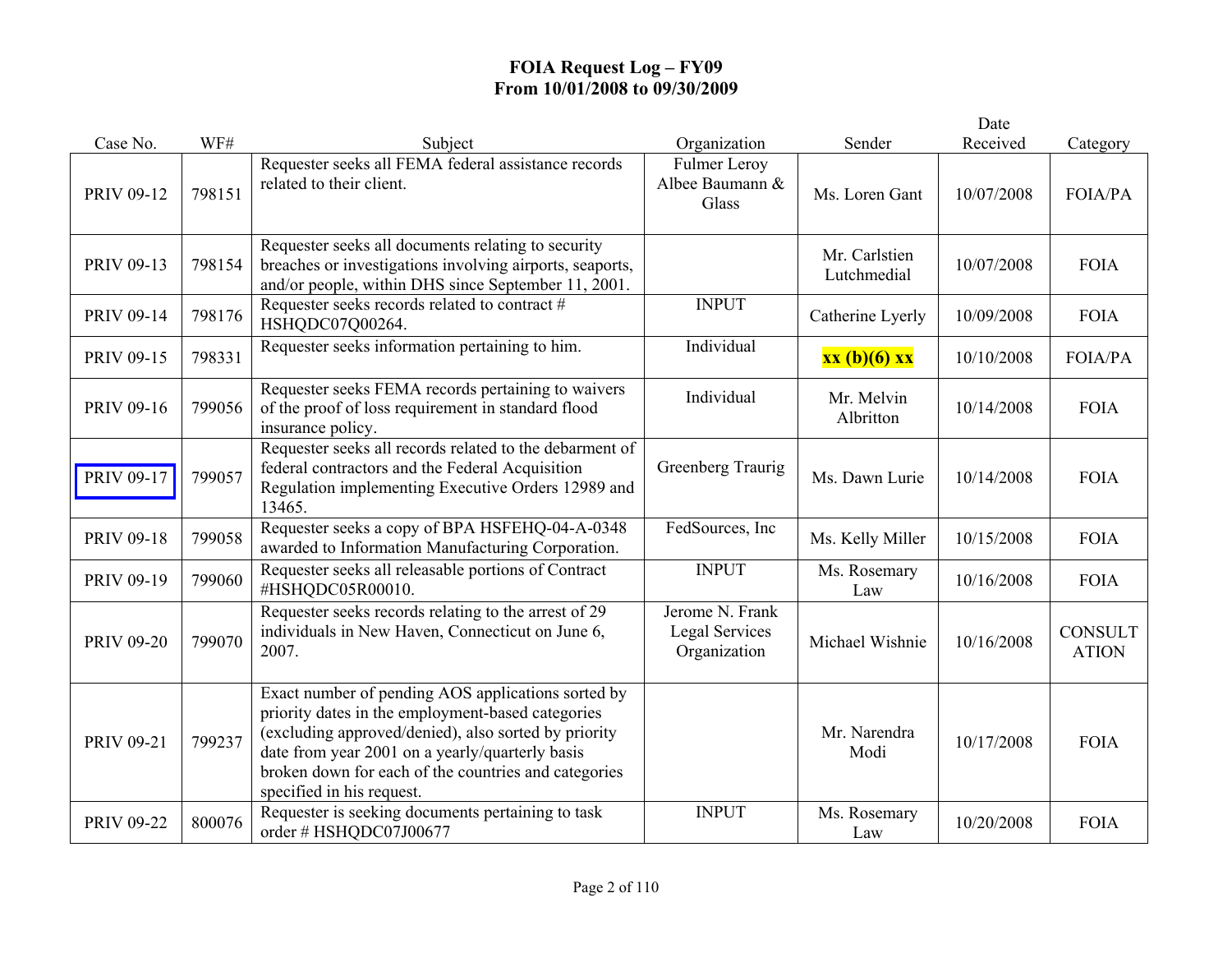|                   |        |                                                                                                                                          |                                                        |                       | Date       |                |
|-------------------|--------|------------------------------------------------------------------------------------------------------------------------------------------|--------------------------------------------------------|-----------------------|------------|----------------|
| Case No.          | WF#    | Subject                                                                                                                                  | Organization                                           | Sender                | Received   | Category       |
| <b>PRIV 09-23</b> | 800091 | Requester is seeking information pertaining to him                                                                                       |                                                        | xx (b)(6) xx          | 10/20/2008 | <b>FOIA/PA</b> |
| <b>PRIV 09-24</b> | 800098 | Requester is seeking all documents pertaining to $\mathbf{x}\mathbf{x}$<br>$(b)(6)$ xx                                                   |                                                        | Dorothee<br>Mitchell  | 10/22/2008 | <b>FOIA/PA</b> |
| <b>PRIV 09-25</b> | 800100 | Requester is seeking information pertaining to an<br>investigation in which her name appears                                             | Individual                                             | xx (b)(6) xx          | 10/22/2008 | <b>FOIA/PA</b> |
| <b>PRIV 09-26</b> | 800111 | Requester is seeking information pertaining to him<br>and a "Report of Investigation"                                                    |                                                        | xx (b)(6) xx          | 10/22/2008 | FOIA/PA        |
| <b>PRIV 09-27</b> | 800112 | Requester is seeking information pertaining to<br>solicitation #HSHQDCBAA0600063                                                         | Federal Sources,<br>Inc                                | Lynne Skelley         | 10/22/2008 | <b>FOIA</b>    |
| <b>PRIV 09-28</b> | 800232 | Requester seeks a copy of contract # HSCEEC-09-D-<br>00005 awarded to Special Operations Group                                           | <b>AKAL</b> Security                                   | Ms. Susan Clair       | 10/23/2008 | <b>FOIA</b>    |
| <b>PRIV 09-29</b> | 800233 | Requester seeks all contracts awarded under the<br>Homeland Security Exercise & Evaluation Program<br>(HSEEP) requirement.               | <b>INPUT</b>                                           | Ms. Rosemary<br>Law   | 10/23/2008 | <b>FOIA</b>    |
| <b>PRIV 09-30</b> | 800234 | Requester seeks all contracts awarded under the<br>Lessons Learned Information System (LLIS)<br>requirement.                             | <b>INPUT</b>                                           | Ms. Rosemary<br>Law   | 10/23/2008 | <b>FOIA</b>    |
| <b>PRIV 09-31</b> | 800235 | Requester seeks all contracts awarded under the<br>Tripwire - an IED portal requirement.                                                 | <b>INPUT</b>                                           | Ms. Rosemary<br>Law   | 10/23/2008 | <b>FOIA</b>    |
| <b>PRIV 09-32</b> | 800236 | Requester seeks all records related to him.                                                                                              | Individual                                             | xx (b)(6) xx          | 10/23/2008 | <b>FOIA/PA</b> |
| PRIV 09-33        | 800351 | Requester seeks all records pertaining to payments<br>maid by FEMA to the St. Bernard Parish, Louisiana<br>for Hurricane Katrina damages | Schantz<br>Engineering, LLC<br>Consulting<br>Engineers | Mr. Wesley<br>Hicks   | 10/24/2008 | <b>FOIA</b>    |
| PRIV 09-34        | 800737 | Requester seeks a copy of the credit card list.                                                                                          | <b>Hello Direct</b>                                    | Ms. Joanne<br>Pomeroy | 10/24/2008 | <b>FOIA</b>    |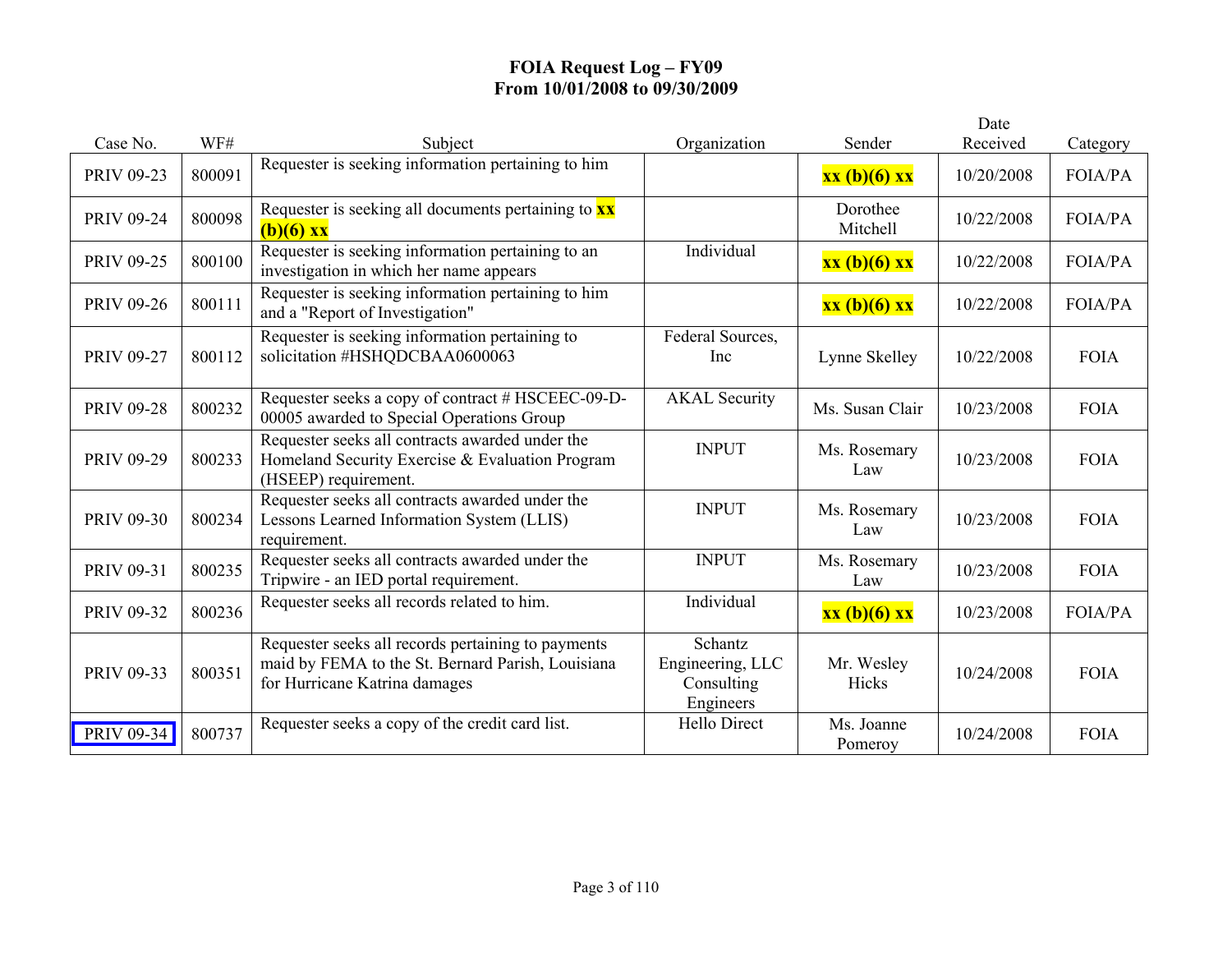|                   |        |                                                                                                                                                                                                                                                                                                                            |                                                        |                        | Date       |                |
|-------------------|--------|----------------------------------------------------------------------------------------------------------------------------------------------------------------------------------------------------------------------------------------------------------------------------------------------------------------------------|--------------------------------------------------------|------------------------|------------|----------------|
| Case No.          | WF#    | Subject                                                                                                                                                                                                                                                                                                                    | Organization                                           | Sender                 | Received   | Category       |
| <b>PRIV 09-35</b> | 801094 | Requester seeks records detailing the decision making<br>process surrounding the deployment of an active<br>military unit in the US under NORTHCOM to aid in<br>federal homeland defense efforts and coordinate<br>defense support of civil authorities. Requester also<br>seeks records detailing this unit's activities. | American Civil<br><b>Liberties Union</b><br>Foundation | Mr. Jonathan<br>Hafetz | 10/24/2008 | <b>FOIA</b>    |
| PRIV 09-36        | 801164 | Requester seeks all documents related to contract<br>#HSHQDC-09-C-0004                                                                                                                                                                                                                                                     | <b>INPUT</b>                                           | Ms. Monica<br>Jones    | 10/27/2008 | <b>FOIA</b>    |
| <b>PRIV 09-37</b> | 801184 | Requester seeks all records related to him.                                                                                                                                                                                                                                                                                | Individual                                             | xx (b)(6) xx           | 10/24/2008 | FOIA/PA        |
| <b>PRIV 09-38</b> | 801192 | Requester seeks documents related to a policy change<br>pertaining to the way that FOIA requests for marine<br>casualty information would be handled in the future.                                                                                                                                                        | <b>Gulf Coast</b><br><b>Mariners</b><br>Association    | <b>Richard Block</b>   | 10/29/2008 | <b>FOIA</b>    |
| PRIV 09-39        | 801227 | Requester seeks the names and work addresses of all<br>employees in the Department of Homeland Security<br>whose information may be released in accordance<br>with the Privacy Act of 1974.                                                                                                                                | Individual                                             | Mr. Brian<br>Pearson   | 10/30/2008 | <b>FOIA</b>    |
| <b>PRIV 09-40</b> | 801228 | Requester seeks a copy of the Application that the<br>Dolton, IL Fire Dept. submitted for a SAFER grant,<br>awarded on August 15, 2008 in Round 22 of the<br>SAFER grant.                                                                                                                                                  | Individual                                             | Mr. Dave Duvall        | 10/30/2008 | <b>FOIA</b>    |
| <b>PRIV 09-41</b> | 801229 | Requester seeks a copy of contract #NBCHC040001,<br>Location: Plum Island Animal Disease Center                                                                                                                                                                                                                            | All Star Technical<br>Services                         | Ms. Tammy<br>O'Dell    | 10/30/2008 | <b>FOIA</b>    |
| <b>PRIV 09-42</b> | 802026 | Requester is seeking information pertaining to<br>Discovery requests                                                                                                                                                                                                                                                       |                                                        | Franklin Puello        | 10/31/2008 | <b>FOIA/PA</b> |
| PRIV 09-43        | 802034 | Requester is seeking information pertaining to $\frac{xx}{ }$<br>$(b)(6)$ xx                                                                                                                                                                                                                                               | Law Offices of<br>Arthur D. Lake,<br><b>LLC</b>        | <b>Arthur Lake</b>     | 11/03/2008 | <b>FOIA/PA</b> |
| <b>PRIV 09-44</b> | 802040 | Requester is seeking information pertaining to<br>Program Management Support Services                                                                                                                                                                                                                                      |                                                        | Rajitha Uppalli        | 11/03/2008 | <b>FOIA</b>    |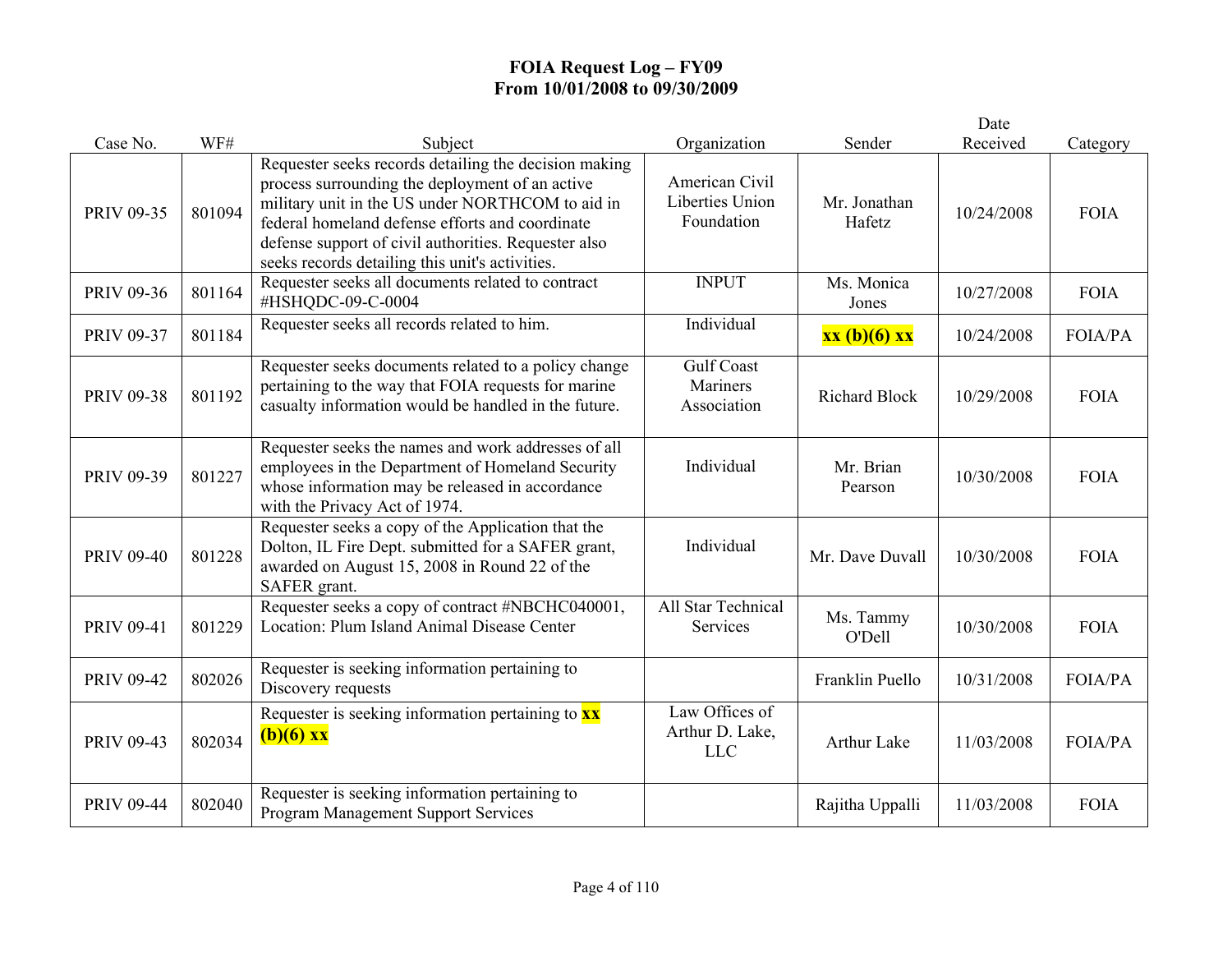|                   |        |                                                                                                                                                                                                                 |                                                                               |                         | Date       |             |
|-------------------|--------|-----------------------------------------------------------------------------------------------------------------------------------------------------------------------------------------------------------------|-------------------------------------------------------------------------------|-------------------------|------------|-------------|
| Case No.          | WF#    | Subject                                                                                                                                                                                                         | Organization                                                                  | Sender                  | Received   | Category    |
| <b>PRIV 09-45</b> | 802043 | Requester is seeking information pertaining to $\mathbf{x}\mathbf{x}$<br>$(b)(6)$ xx                                                                                                                            | Mary Knoll Sisters<br>of St. Dominic, Inc.                                    | Aurora Cruz             | 11/04/2008 | FOIA/PA     |
| <b>PRIV 09-46</b> | 802052 | Requester seeks a copy of the award winning proposal<br>to solicitation $#$ RFQ261509                                                                                                                           | Allworld Language<br>Consultants                                              | Ms. Carolina<br>Bennett | 11/04/2008 | <b>FOIA</b> |
| <b>PRIV 09-47</b> | 802059 | Requester seeks all records related to him.                                                                                                                                                                     | Individual                                                                    | xx (b)(6) xx            | 11/04/2008 | <b>FOIA</b> |
| <b>PRIV 09-48</b> | 802070 | Requester seeks all correspondence from<br>Congressman Anthony Weiner (D-NY) from January<br>1999, to 2008, as well as records from 1992 to<br>December 1998, when Congressman Weiner was a<br>City Councilman. | American<br>Association of<br>Political<br>Consultants                        | Kendra Hannan           | 11/05/2008 | <b>FOIA</b> |
| PRIV 09-49        | 802073 | Requester seeks all contract and bidding records for<br>$\overline{\text{xx (b)(4) xx}}$ in relation to the Port of Los Angeles<br>from January, 2004, to the present.                                          | Judicial Watch                                                                | Ms. Jenny Small         | 11/05/2008 | <b>FOIA</b> |
| <b>PRIV 09-50</b> | 802075 | Requester seeks all records related to a whistleblower<br>complaining the requester filed with OIG.                                                                                                             | A.F.G.E. Local<br>2617<br>Transportation<br><b>Security Officers</b><br>Union | AJ Castilla             | 11/05/2008 | <b>FOIA</b> |
| PRIV 09-51        | 802080 | Requester seeks all documents related to the visit to<br>Mexico City by Tom Ridge on November 9, 2004.                                                                                                          | The National<br>Security Archive<br>The George<br>Washington<br>University    | Jesse Franzblau         | 11/05/2008 | <b>FOIA</b> |
| PRIV 09-52        | 802082 | Requester seeks contract #HSHQDC08C00139 and<br>#HSHQDC08C00134                                                                                                                                                 |                                                                               | Rajitha Uppalli         | 11/03/2008 | <b>FOIA</b> |
| PRIV 09-53        | 802084 | Requester seeks contract #HSHQDC08C00132 and<br>#HSHQDC08C00128                                                                                                                                                 |                                                                               | Rajitha Uppalli         | 11/03/2008 | <b>FOIA</b> |
| <b>PRIV 09-54</b> | 802085 | Requester seeks all contracts awarded under<br>Solicitation #505050, the Telecommunications<br>Infrastructure Modeling requirement.                                                                             | <b>INPUT</b>                                                                  | Catherine Lyerly        | 11/06/2008 | <b>FOIA</b> |
| PRIV 09-55        | 802089 | Requester seeks a copy of the Bilateral US visa-<br>waiver program agreement with Lithuania.                                                                                                                    | Individual                                                                    | Mr. Michael<br>Aronov   | 11/07/2008 | <b>FOIA</b> |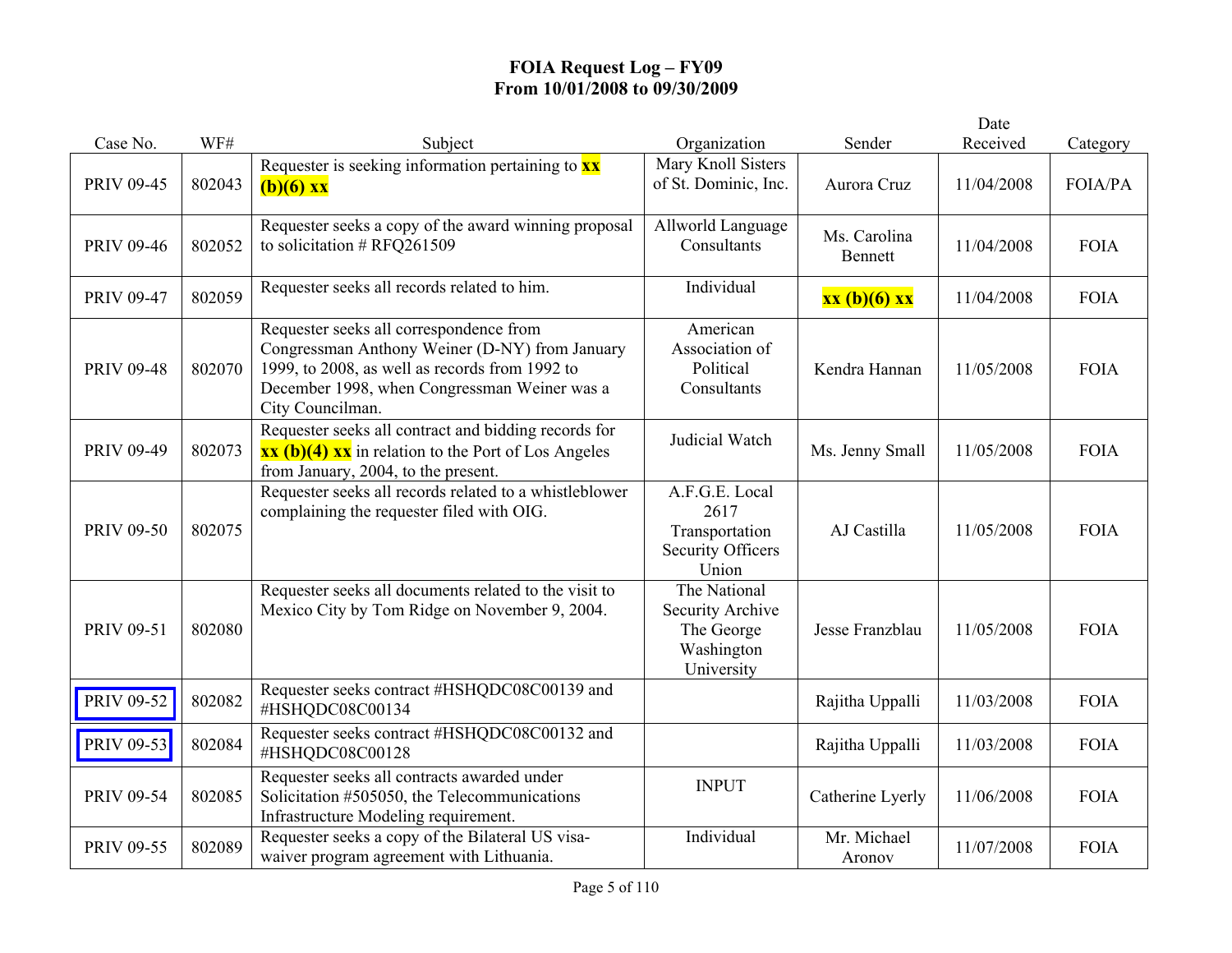|                   |        |                                                                                                                                                                                                                                                                                                                                                                                                                       |                                                                                       |                          | Date       |                |
|-------------------|--------|-----------------------------------------------------------------------------------------------------------------------------------------------------------------------------------------------------------------------------------------------------------------------------------------------------------------------------------------------------------------------------------------------------------------------|---------------------------------------------------------------------------------------|--------------------------|------------|----------------|
| Case No.          | WF#    | Subject                                                                                                                                                                                                                                                                                                                                                                                                               | Organization                                                                          | Sender                   | Received   | Category       |
| <b>PRIV 09-56</b> |        | Requester seeks evidence of travel, such as passport<br>entrance/exit stamps, visas, and residence permits, for<br>the following individuals: 1. $\mathbf{xx}$ (b)(6) $\mathbf{xx}$ , 2. $\mathbf{xx}$<br><b>(b)(6)</b> xx and 3. xx (b)(6) xx                                                                                                                                                                        | Fulwiler Law Firm,<br>P.C.                                                            | Mr. Joe L.<br>Fulwiler   | 11/06/2008 | FOIA/PA        |
| <b>PRIV 09-57</b> | 802289 | Requester seeks copies of the National Applications<br>Office Standard Operation Procedures for Electronic<br>Intelligence, March 2008; and the National<br>Applications Office Standard Operation Procedures<br>for Measurement and Signature Intelligence, March<br>2008.                                                                                                                                           | Individual                                                                            | Mr. Jeffrey<br>Richelson | 11/07/2008 | <b>FOIA</b>    |
| <b>PRIV 09-58</b> | 802863 | Requester seeks all records relating to her.                                                                                                                                                                                                                                                                                                                                                                          | Individual                                                                            | xx (b)(6) xx             | 11/12/2008 | <b>FOIA/PA</b> |
| <b>PRIV 09-59</b> | 802865 | Requester seeks all records related to terrorists.                                                                                                                                                                                                                                                                                                                                                                    | Individual                                                                            | Shahram Vaziri           | 11/12/2008 | <b>FOIA</b>    |
| <b>PRIV 09-60</b> | 802867 | Requester seeks all records related to requests by Aero<br>Ruta Maya (ARM) for entry into the U.S., to include<br>all records relating to his entry. Requester also seeks<br>all flight plans of any aircraft associated with ARM<br>into the U.S., permissions for ARM aircraft to enter<br>the U.S., and all correspondence between DHS and<br>the Direccion General de Aeronautica Civil regarding<br>ARM aircraft | Dewsnup, King &<br>Olsen                                                              | Mr. Alan<br>Mortensen    | 11/12/2008 | <b>FOIA</b>    |
| <b>PRIV 09-61</b> | 802868 | Requester seeks records related to contract #<br>HSSCCG06D00002.                                                                                                                                                                                                                                                                                                                                                      | Federal Sources,<br>Inc                                                               | Lynne Skelley            | 11/12/2008 | <b>FOIA</b>    |
| <b>PRIV 09-62</b> | 802869 | Requester seeks records related to contract<br>#HSSCCG06D0003 awarded to Datatrac Information<br>Services, Inc.                                                                                                                                                                                                                                                                                                       | Federal Sources,<br>Inc                                                               | Lynne Skelley            | 11/12/2008 | <b>FOIA</b>    |
| <b>PRIV 09-63</b> | 802872 | Requester seeks records related to the Society for<br>Worldwide Interbank Financial Telecommunication<br>(SWIFT)                                                                                                                                                                                                                                                                                                      | National Security<br>& Human Rights<br>Clinic<br>University of Texas<br>School of Law | Ms. Kristine<br>Huskey   | 11/12/2008 | <b>FOIA</b>    |
| <b>PRIV 09-64</b> | 802874 | Requester seeks the utility bills for the Privacy Office.                                                                                                                                                                                                                                                                                                                                                             | Individual                                                                            | Mr. Pieter<br>Wykoff     | 11/12/2008 | <b>FOIA</b>    |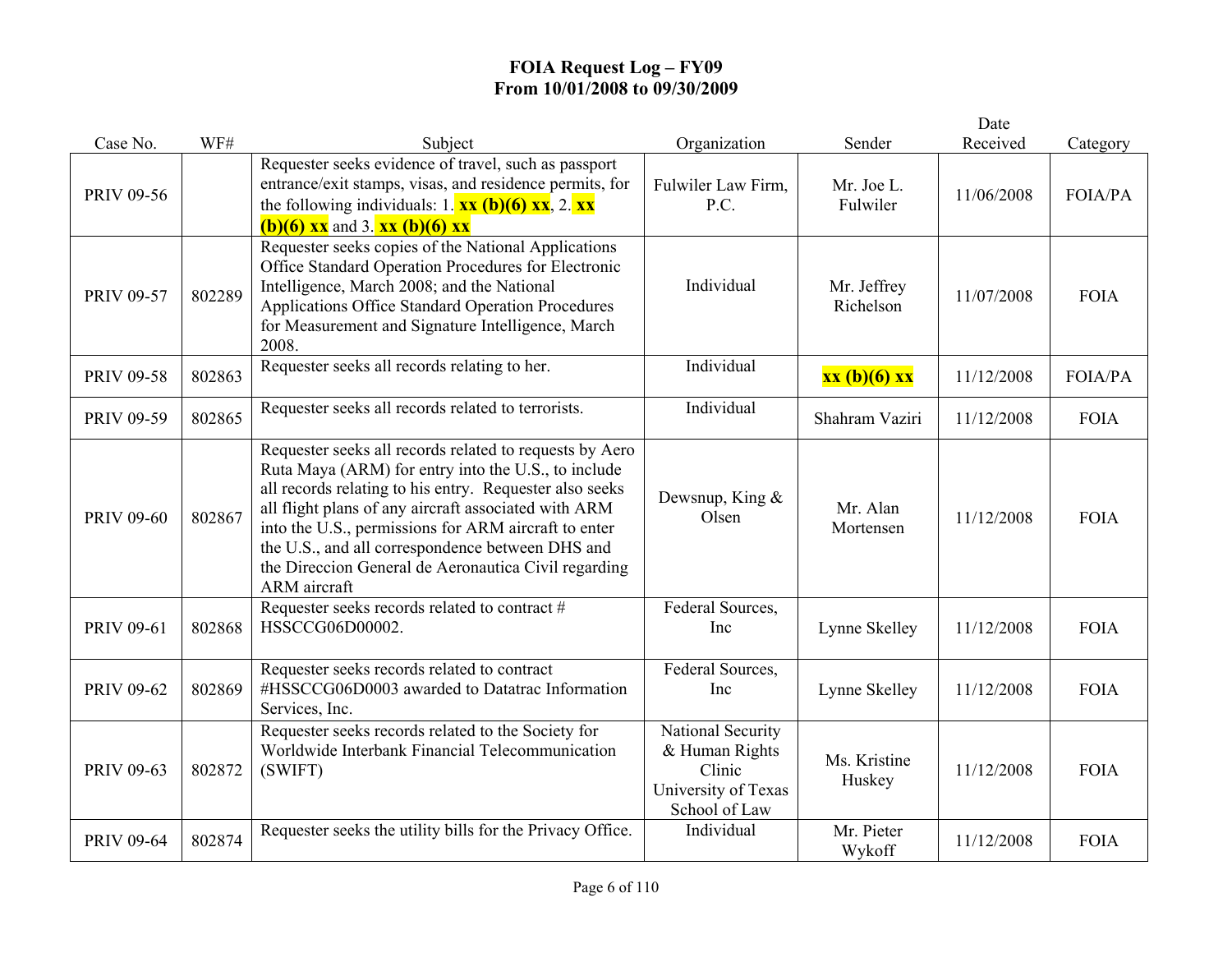|                   |        |                                                                                                                                                                                    |                                                                            |                          | Date       |                |
|-------------------|--------|------------------------------------------------------------------------------------------------------------------------------------------------------------------------------------|----------------------------------------------------------------------------|--------------------------|------------|----------------|
| Case No.          | WF#    | Subject                                                                                                                                                                            | Organization                                                               | Sender                   | Received   | Category       |
| <b>PRIV 09-65</b> | 802876 | Requester seeks records related to Task Order<br>HSSCCG06F00500 for IT Engineering Support<br>Services awarded to SAIC under contract #<br>26301D0046                              | FedSources, Inc.                                                           | Ms. Kelly Miller         | 11/12/2008 | <b>FOIA</b>    |
| <b>PRIV 09-66</b> | 802878 | Requester seeks a copy of contract #HSCEMS-09-R-<br>00002                                                                                                                          | <b>GSE Facility</b><br>Services, LLC                                       | Mr. Melvin<br>Johnson    | 11/13/2008 | <b>FOIA</b>    |
| <b>PRIV 09-67</b> | 802992 | Requester seeks all records concerning assessments of<br>illegally exported information and technology for<br>military and space endeavors to China (reported by<br>the DOJ)       | Judicial Watch                                                             | Ms. Jenny Small          | 11/14/2008 | <b>FOIA</b>    |
| <b>PRIV 09-68</b> | 803361 | Requester seeks records between DHS and Texas<br>officials regarding modifications and implementations<br>of U.S.-VISIT at Mexico-Texas land ports of entry<br>and its regulations |                                                                            | Dr. Richard<br>Tansey    | 11/17/2008 | <b>FOIA</b>    |
| PRIV 09-69        | 803368 | Requester seeks records pertaining to the US<br>rendition, secret detention, and coercive interrogation<br>programs as they pertain to the UK.                                     | House of Commons                                                           | Mr. Andrew<br>Tyrie      | 11/18/2008 | <b>FOIA</b>    |
| <b>PRIV 09-70</b> | 803376 | Requester seeks records concerning agreements and<br>communications between the US and the UK<br>regarding the rendition of detainees.                                             | The New York<br>Times                                                      | Ms. Margot<br>Williams   | 11/18/2008 | <b>FOIA</b>    |
| <b>PRIV 09-71</b> | 803382 | Requester seeks all records related to him.                                                                                                                                        | Baker, Donelson,<br>Bearman, Caldwell<br>& Berkowitz, PC<br>Wachovia Tower | xx (b)(6) xx             | 11/18/2008 | <b>FOIA/PA</b> |
| <b>PRIV 09-72</b> | 803694 | Requester seeks a copy of the lists of periodic<br>employee colloquia, brown bag lunch talks, and<br>employee seminar discussions held at DHS FHQ in<br>'06, '07, and '08.         |                                                                            | Mr. Michael<br>Ravnitzky | 11/19/2008 | <b>FOIA</b>    |
| <b>PRIV 09-73</b> | 803700 | Requester seeks all records and chain of custody<br>records regarding $xx (b)(6) xx$ .                                                                                             | Individual                                                                 | Mr. Harvey<br>Johnson    | 11/19/2008 | <b>FOIA/PA</b> |
| <b>PRIV 09-74</b> | 803702 | Requester seeks a list of approved visitors in 2007 to<br>the Plum Island Animal Disease Center.                                                                                   | Individual                                                                 | Ms. Carolyn<br>Alderman  | 11/19/2008 | <b>FOIA</b>    |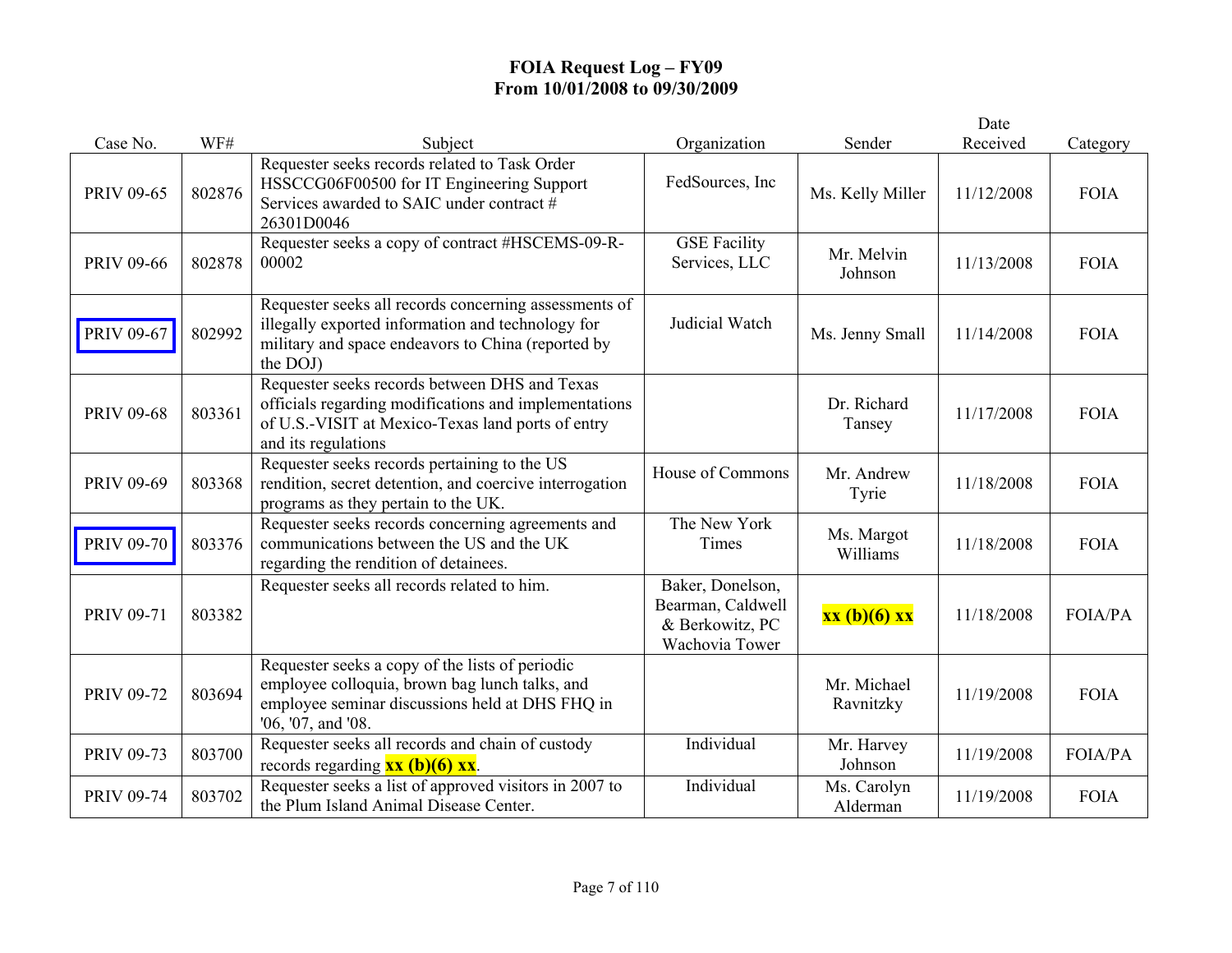|                   |        |                                                                                                                                                                                                                                                           |                                         |                          | Date       |                |
|-------------------|--------|-----------------------------------------------------------------------------------------------------------------------------------------------------------------------------------------------------------------------------------------------------------|-----------------------------------------|--------------------------|------------|----------------|
| Case No.          | WF#    | Subject                                                                                                                                                                                                                                                   | Organization                            | Sender                   | Received   | Category       |
| <b>PRIV 09-75</b> | 803704 | Requester seeks all records of $\frac{xx}{(b)(6)}$ $\frac{xx}{(b)(6)}$<br>into the US.                                                                                                                                                                    | Della Ratta Law<br>Offices              | Mr. John Della<br>Ratta  | 11/19/2008 | FOIA/PA        |
| <b>PRIV 09-76</b> | 803705 | Requester seeks all records related to him.                                                                                                                                                                                                               | Individual                              | xx (b)(6) xx             | 11/19/2008 | <b>FOIA/PA</b> |
| <b>PRIV 09-77</b> | 803710 | Requester seeks a listing of all TSA documents that<br>are considered Sensitive Security Information (SSI)<br>effective $1/1/2007$ , contained within a report<br>submitted to Congress annually pursuant to Public<br>Law No. 109-90. REFERRAL FROM TSA. |                                         | Mr. Richard<br>Hoskins   | 11/19/2008 | <b>FOIA</b>    |
| <b>PRIV 09-78</b> | 803716 | Requester seeks all records on Edward Conze.                                                                                                                                                                                                              | Individual                              | Mr. Eric<br>Zsebenyi     | 11/19/2008 | <b>FOIA/PA</b> |
| <b>PRIV 09-79</b> | 803717 | Requester seeks records related to his client's Petitions<br>for Alien Spouse.                                                                                                                                                                            | Law Office of<br>William G.<br>Mitchell | Mr. William<br>Mitchell  | 11/19/2008 | FOIA/PA        |
| <b>PRIV 09-80</b> | 803719 | Requester seeks all records related to an incident at<br>the Minneapolis/St. Paul International Airport on<br>November 20, 2006.                                                                                                                          | Flynn, Gaskins,<br>Bennett, LLP         | Mr. Timothy<br>Schupp    | 11/19/2008 | <b>FOIA</b>    |
| <b>PRIV 09-81</b> | 803724 | Requester seeks a copy of contract<br>#HSSCCT06F00002.                                                                                                                                                                                                    | <b>Rising Sun</b><br>Telecom            | Ms. Debbie<br>Gleadle    | 11/19/2008 | <b>FOIA</b>    |
| <b>PRIV 09-82</b> | 803727 | Requester seeks all records related to her.                                                                                                                                                                                                               | Individual                              | $xx(b)(6)$ $xx$          | 11/19/2008 | FOIA/PA        |
| <b>PRIV 09-83</b> | 803729 | Requester seeks a copy of the FOIA SSI review policy<br>and procedures for each component within DHS.                                                                                                                                                     |                                         | Mr. Michael<br>Ravnitzky | 11/19/2008 | <b>FOIA</b>    |
| <b>PRIV 09-84</b> | 803733 | Requester seeks copies of the agendas and meeting<br>minutes from the DHS SSI Oversight Committee for<br>the time period of $1/1/06$ to the present                                                                                                       |                                         | Mr. Michael<br>Ravnitzky | 11/19/2008 | <b>FOIA</b>    |
| <b>PRIV 09-85</b> | 803735 | Requester seeks the first 10 pages of each SIT Report<br>sent by the OI&A to the S1 and Undersecretary from<br>$6/1/06$ to the present.                                                                                                                   |                                         | Mr. Michael<br>Ravnitzky | 11/19/2008 | <b>FOIA</b>    |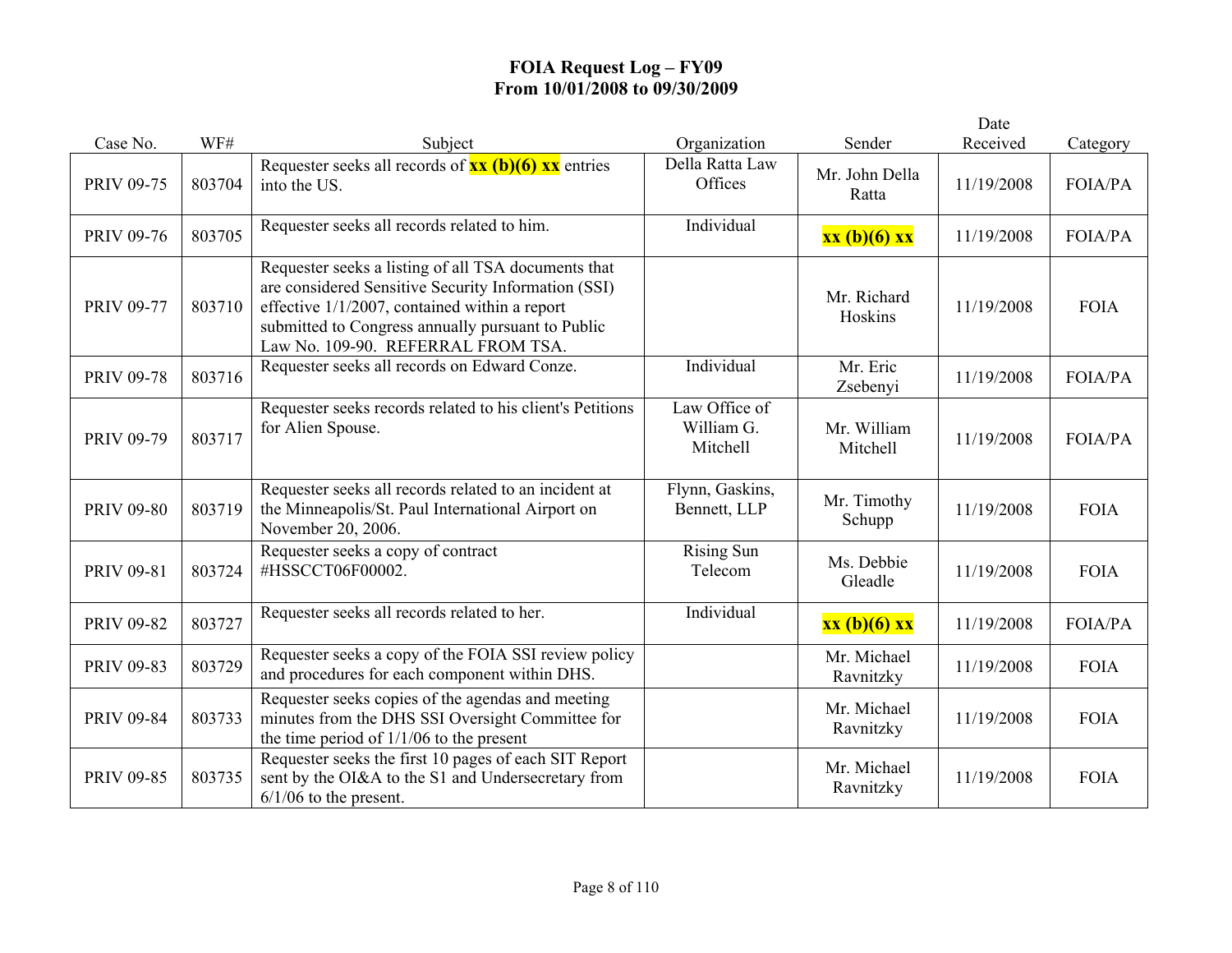|                   |        |                                                                                                                                              |                                                     |                         | Date       |                |
|-------------------|--------|----------------------------------------------------------------------------------------------------------------------------------------------|-----------------------------------------------------|-------------------------|------------|----------------|
| Case No.          | WF#    | Subject                                                                                                                                      | Organization                                        | Sender                  | Received   | Category       |
| <b>PRIV 09-86</b> | 803737 | Requester seeks records related to H1-B petitions.                                                                                           | Visiting<br>International<br><b>Faculty Program</b> | Mr. Thomas Lee          | 11/19/2008 | <b>FOIA</b>    |
| <b>PRIV 09-87</b> | 803761 | Requester seeks all records related to $xx (b)(6) xx$                                                                                        | Individual                                          | Mr. Kevin<br>Roberson   | 11/19/2008 | <b>FOIA/PA</b> |
| <b>PRIV 09-88</b> | 803766 | Requester seeks DHS records related to Muslims.                                                                                              | Individual<br>#111355                               | Mr. Richard<br>Eline    | 11/19/2008 | <b>FOIA</b>    |
| PRIV 09-89        | 803768 | Requester seeks copies of all FOIA Requests<br>submitted by the Council on American Islamic<br>Relations (CAIR)                              | <b>SAE Productions</b>                              | Mr. Steven<br>Emerson   | 11/20/2008 | <b>FOIA</b>    |
| <b>PRIV 09-90</b> | 803770 | Requester seeks a hard copy of the FY07 DHS budget.                                                                                          | Individual                                          | Mr. Olivier Asser       | 11/20/2008 | <b>FOIA</b>    |
| PRIV 09-91        | 803773 | Requester seeks all records related to her.                                                                                                  | Individual                                          | xx (b)(6) xx            | 11/20/2008 | <b>FOIA/PA</b> |
| <b>PRIV 09-92</b> | 803774 | Requester seeks all records related to her.                                                                                                  | Individual                                          | xx (b)(6) xx            | 11/20/2008 | FOIA/PA        |
| PRIV 09-93        | 803777 | Requester seeks the award-winning proposal to<br>solicitation #RFQ272761                                                                     | Allworld Language<br>Consultants                    | Ms. Carolina<br>Bennett | 11/20/2008 | <b>FOIA</b>    |
| <b>PRIV 09-94</b> | 803779 | Requester seeks all records related to him.                                                                                                  | Individual                                          | xx (b)(6) xx            | 11/20/2008 | <b>FOIA/PA</b> |
| <b>PRIV 09-95</b> | 803783 | Requester seeks copies of all FOIA requested<br>submitted by $\frac{xx(b)(6)}{x}xx$ and HDS responses to<br>those requests.                  | <b>SAE Productions</b>                              | Mr. Steven<br>Emerson   | 11/20/2008 | <b>FOIA</b>    |
| <b>PRIV 09-96</b> | 803785 | Requester seeks all FOIA requests submitted by <b>xx</b><br>$(b)(6)$ xx and DHS responses to those requests.                                 | <b>SAE Productions</b>                              | Mr. Steven<br>Emerson   | 11/20/2008 | <b>FOIA</b>    |
| <b>PRIV 09-97</b> | 803789 | Requester seeks all FOIA requests submitted by <b>xx</b><br>$(b)(6)$ xx and all DHS responses to those requests.                             | <b>SAE Productions</b>                              | Mr. Steven<br>Emerson   | 11/20/2008 | <b>FOIA</b>    |
| <b>PRIV 09-98</b> | 803799 | Requester seeks copies of all FOIA requests submitted<br>by the Muslim Public Affairs Council (MPAC) and<br>DHS responses to those requests. | <b>SAE Productions</b>                              | Mr. Steven<br>Emerson   | 11/20/2008 | <b>FOIA</b>    |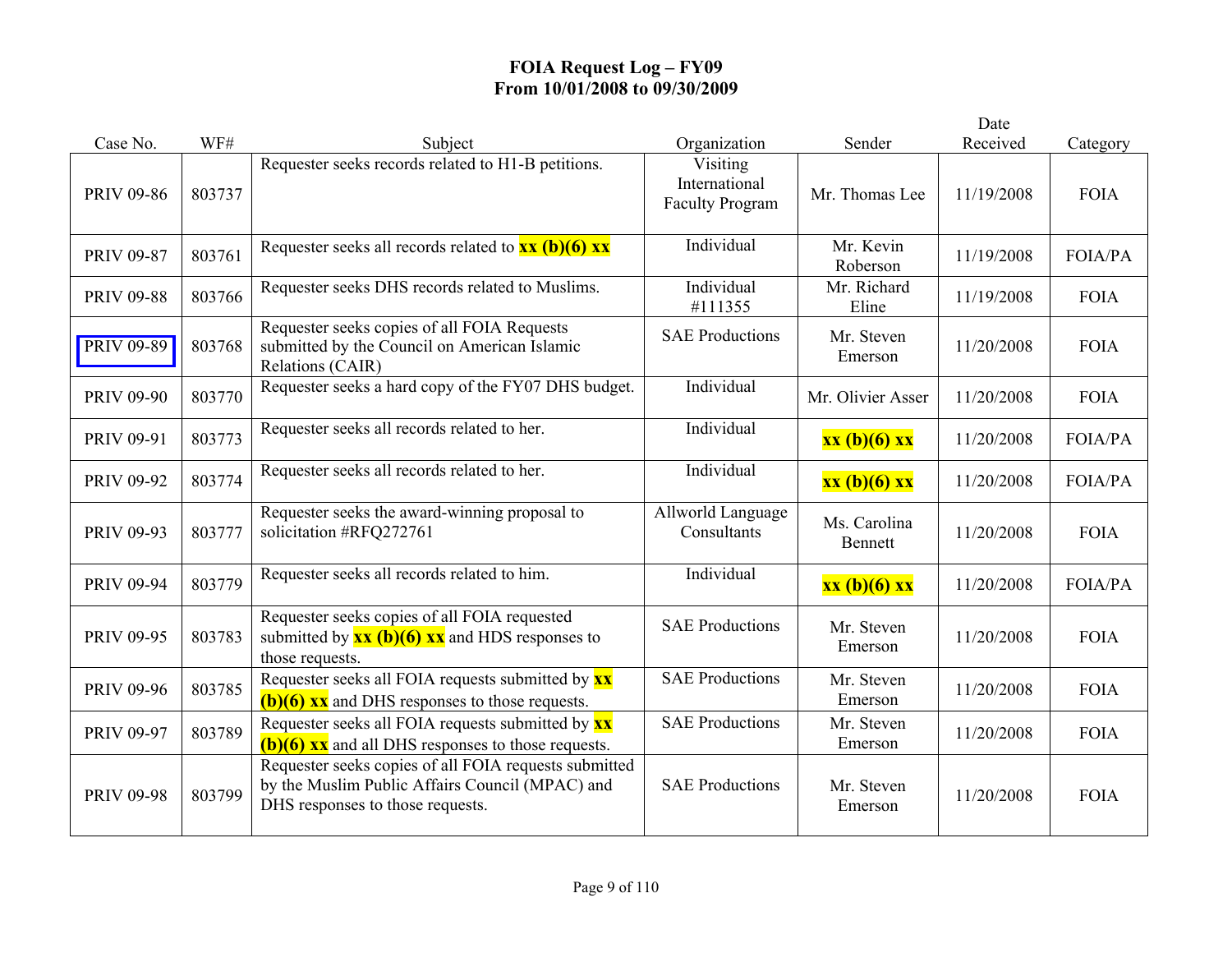|                   |        |                                                                                                                                                                  |                                          |                             | Date       |                |
|-------------------|--------|------------------------------------------------------------------------------------------------------------------------------------------------------------------|------------------------------------------|-----------------------------|------------|----------------|
| Case No.          | WF#    | Subject                                                                                                                                                          | Organization                             | Sender                      | Received   | Category       |
| <b>PRIV 09-99</b> | 803800 | Requester seeks all FOIA requests submitted by <b>xx</b><br>$(b)(6)$ xx and DHS responses to those requests.                                                     | <b>SAE Productions</b>                   | Mr. Steven<br>Emerson       | 11/20/2008 | <b>FOIA</b>    |
| PRIV 09-100       | 803801 | Requester seeks all records related to him.                                                                                                                      |                                          | xx (b)(6) xx                | 11/20/2008 | <b>FOIA/PA</b> |
| PRIV 09-101       | 803802 | Requester seeks documents pertaining to Paramount<br>Disaster Recovery Service.                                                                                  | Global Wrap, LLC                         | Ms. Judith<br>Seraphin      | 11/20/2008 | <b>FOIA</b>    |
| PRIV 09-102       | 803811 | Requester seeks a copy of the case file spreadsheet<br>maintained by the Counterintelligence and<br>Investigations Division in the Office of Security at<br>DHS. |                                          | Mr. Michael<br>Ravnitzky    | 11/20/2008 | <b>FOIA</b>    |
| PRIV 09-103       | 803813 | Requester seeks a copy of the first 10 pages of each<br>Communications Plan at NCSD, produced during the<br>time period $1/1/04$ to the present.                 |                                          | Mr. Michael<br>Ravnitzky    | 11/20/2008 | <b>FOIA</b>    |
| PRIV 09-104       | 803822 | Requester seeks all records related to an investigation<br>of which he is the subject. DOD REFERRAL.                                                             | Individual                               | $xx(b)(6)$ $xx$             | 11/20/2008 | <b>FOIA</b>    |
| PRIV 09-105       | 803823 | Requester seeks records related to a list of individuals.<br>REFERRAL FROM DEPARTMENT OF<br><b>COMMERCE</b>                                                      | Public Citizen                           | <b>Taylor Lincoln</b>       | 11/20/2008 | <b>FOIA</b>    |
| PRIV 09-106       | 803824 | Requester seeks a copy of the unredacted version of a<br>document.                                                                                               | <b>Electronic Frontier</b><br>Foundation | Ms Marcia<br>Hofmann        | 11/20/2008 | <b>FOIA</b>    |
| PRIV 09-107       | 803874 | Requester seeks records related to him.                                                                                                                          | Individual                               | xx (b)(6) xx                | 11/21/2008 | <b>FOIA/PA</b> |
| PRIV 09-108       | 803875 | Requester seeks the DHS 'hot issues' list sent to the<br>Obama Transition Team as directed by OMB.                                                               | Government<br>Executive                  | Ms. Brittany<br>Ballenstedt | 11/21/2008 | <b>FOIA</b>    |
| PRIV 09-109       | 804457 | Requester seeks a copy of the PRIV FOIA log for the<br>past 2 years.                                                                                             | FOIA Group                               | Ms. Rose Santos             | 11/24/2008 | <b>FOIA</b>    |
| PRIV 09-110       | 804459 | Requester seeks information pertaining to him.                                                                                                                   | Individual                               | xx (b)(6) xx                | 11/24/2008 | <b>FOIA/PA</b> |
| PRIV 09-111       | 804462 | Requester seeks all records related to him.                                                                                                                      | Individual                               | xx (b)(6) xx                | 11/26/2008 | <b>FOIA/PA</b> |
| PRIV 09-112       | 804468 | Requester seeks all records related to him.                                                                                                                      | Individual                               | xx (b)(6) xx                | 11/24/2008 | <b>FOIA/PA</b> |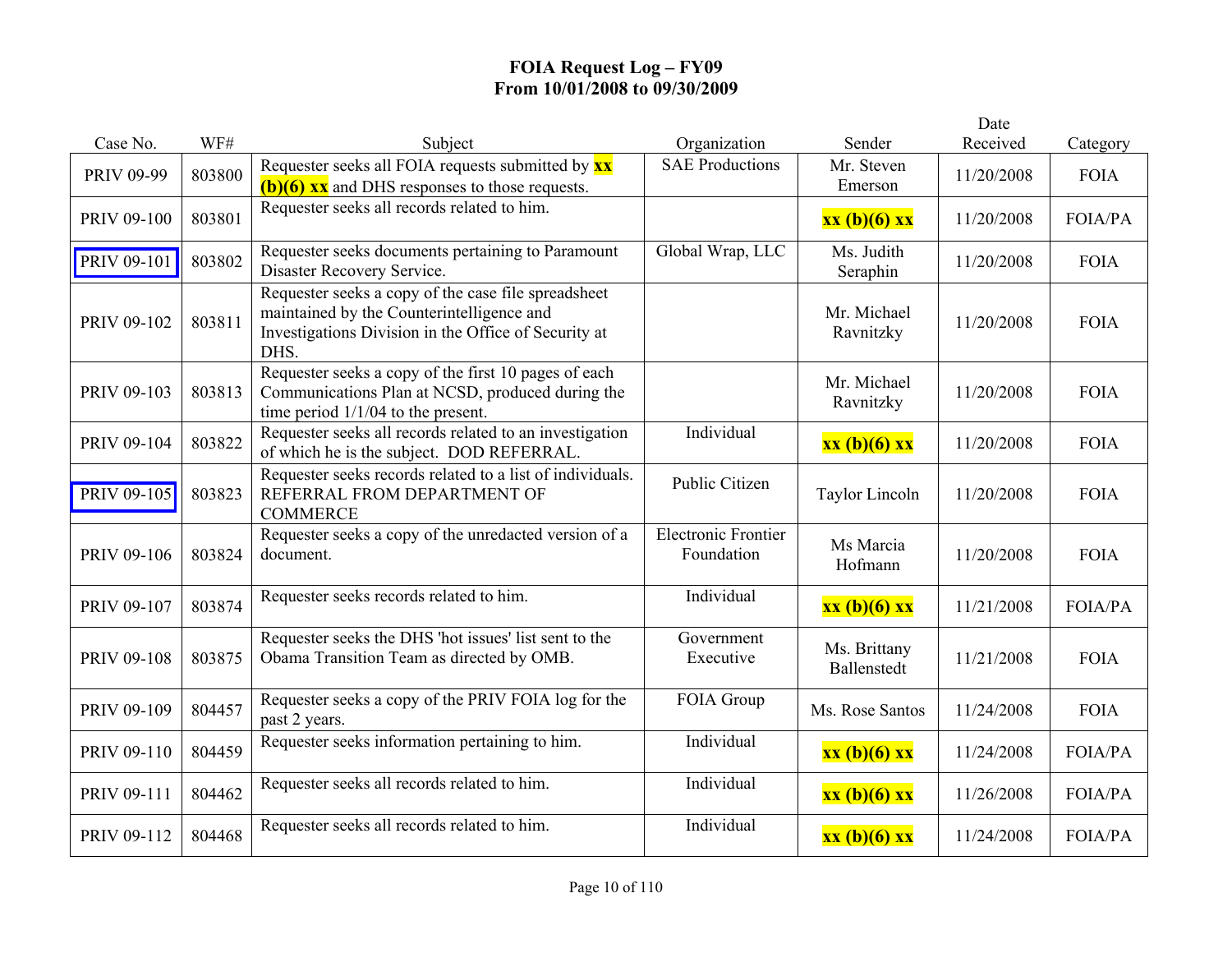|             |        |                                                                                                                                                                                                                                                                |                           |                       | Date       |                |
|-------------|--------|----------------------------------------------------------------------------------------------------------------------------------------------------------------------------------------------------------------------------------------------------------------|---------------------------|-----------------------|------------|----------------|
| Case No.    | WF#    | Subject                                                                                                                                                                                                                                                        | Organization              | Sender                | Received   | Category       |
| PRIV 09-113 | 804472 | Requester seeks all records related to him.                                                                                                                                                                                                                    | Individual                | xx (b)(6) xx          | 11/24/2008 | FOIA/PA        |
| PRIV 09-114 | 804473 | Requester seeks all records FEMA possesses which<br>demonstrate that the National Flood Insurance<br>Programs for commercial flood insurance was<br>available in New Orleans on April 1, 1972.                                                                 | Jones Walker, LLP         | <b>Stanley Millan</b> | 11/24/2008 | <b>FOIA</b>    |
| PRIV 09-115 | 804576 | Requester is seeking all documents pertaining to $\mathbf{x}\mathbf{x}$<br>$(b)(6)$ xx                                                                                                                                                                         |                           | Dorothee<br>Mitchell  | 11/24/2008 | <b>FOIA/PA</b> |
| PRIV 09-116 | 804578 | Requester is seeking all correspondence to and from<br>DHS and Rep. James P. Moran, Rep. Gene Taylor,<br>Rep. Thomas M. Davis, Rep. Frank R. Wolf, Rep.<br>Eleanor Holmes Norton, Rep. Pete Sessions or Rep.<br><b>Charles Pickering</b>                       | The Washington<br>Times   | Jennifer<br>Haberkorn | 11/24/2008 | <b>FOIA</b>    |
| PRIV 09-117 | 804580 | Requester is seeking information pertaining to<br>Firearms and property being removed from $\frac{xx}{(b)(6)}$<br>$\overline{\mathbf{XX}}$                                                                                                                     | Individual                | xx (b)(6) xx          | 11/24/2008 | <b>FOIA/PA</b> |
| PRIV 09-118 | 804581 | Requester is seeking information pertaining to<br>specified individuals and property of specific<br>individuals.                                                                                                                                               | Kroll Associates,<br>Inc. | Nancy Goldstein       | 11/24/2008 | <b>FOIA</b>    |
| PRIV 09-119 | 804583 | Requester is seeking immigration documents<br>pertaining to him, his mother and father.                                                                                                                                                                        |                           | xx (b)(6) xx          | 11/24/2008 | <b>FOIA/PA</b> |
| PRIV 09-120 | 804584 | Requester is seeking information pertaining to him.                                                                                                                                                                                                            |                           | xx (b)(6) xx          | 11/24/2008 | <b>FOIA/PA</b> |
| PRIV 09-121 | 804595 | Requester is seeking information pertaining to him                                                                                                                                                                                                             |                           | xx (b)(6) xx          | 11/24/2008 | <b>FOIA/PA</b> |
| PRIV 09-122 | 804604 | Requester is seeking a copy of a list of the employees<br>of the Environmental Measures Laboratory, the<br>National Biodefense Analysis and Countermeasures,<br>the Plum Island Animal Disease Center and the<br>Transportation Security Laboratory in FY 2008 | Individual                | Willam Trimble        | 11/24/2008 | <b>FOIA</b>    |
| PRIV 09-123 | 804608 | Requester is seeking copies of his background<br>investigation and related documents                                                                                                                                                                           |                           | xx (b)(6) xx          | 11/24/2008 | <b>FOIA/PA</b> |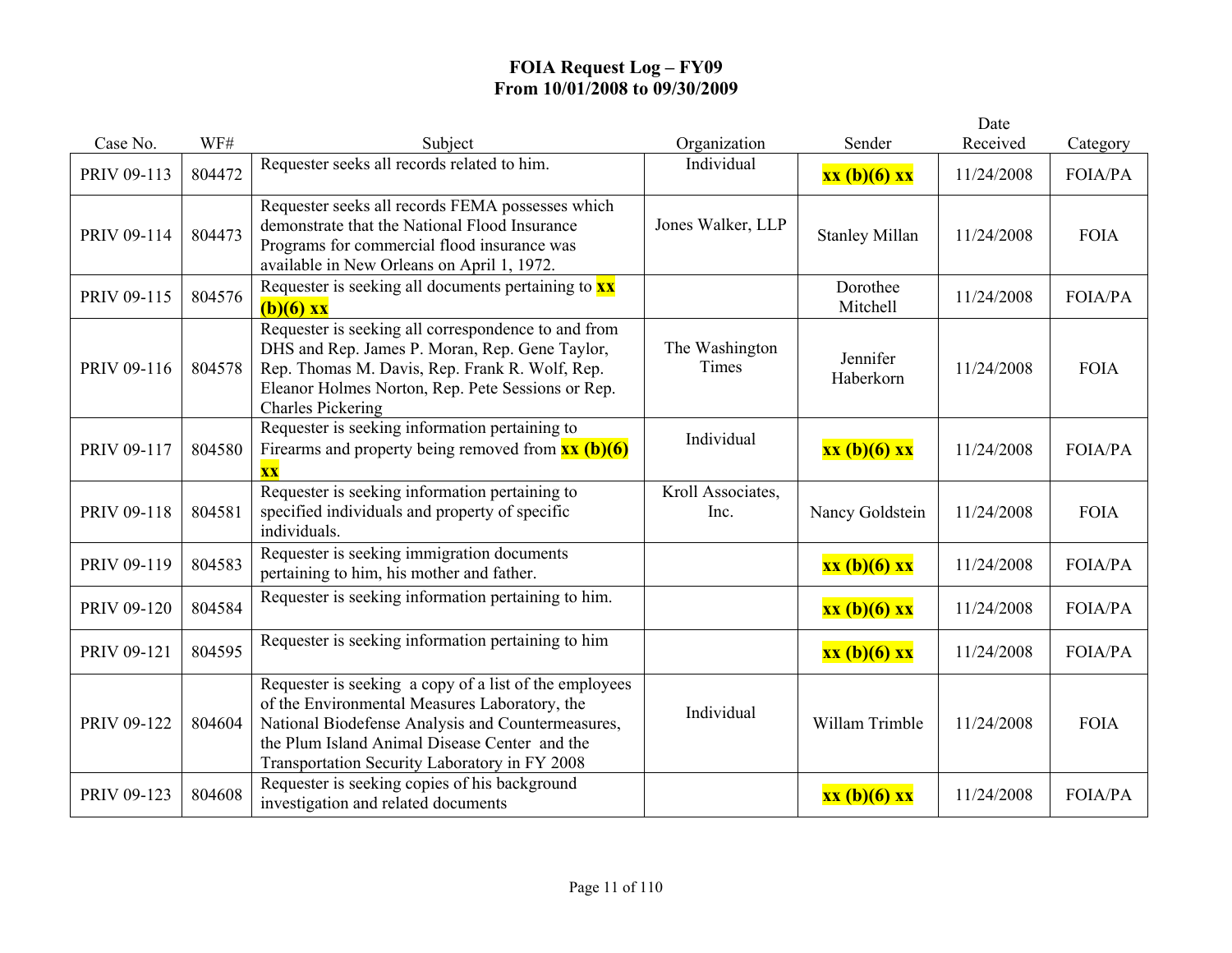|             |        |                                                                                                                                                                  |                                                            |                          | Date       |                |
|-------------|--------|------------------------------------------------------------------------------------------------------------------------------------------------------------------|------------------------------------------------------------|--------------------------|------------|----------------|
| Case No.    | WF#    | Subject                                                                                                                                                          | Organization                                               | Sender                   | Received   | Category       |
| PRIV 09-124 | 804611 | Requester is seeking information pertaining to the<br>duplicative benefits provision of the Stafford Act 42<br>USC and proposed regulations to those legal rules | McGlinchey<br>Stafford, PLLC                               | Gerard Wimberly          | 11/24/2008 | <b>FOIA</b>    |
| PRIV 09-125 | 804616 | Requester is seeking information pertaining to $\mathbf{x}\mathbf{x}$<br>$(b)(6)$ xx                                                                             | Catholic Charities<br><b>Immigration Legal</b><br>Services | Ms. Amy Yergey           | 11/24/2008 | <b>FOIA/PA</b> |
| PRIV 09-126 | 804621 | Requester is seeking information pertaining to Ro<br>Corporation Product Spill at 643 North 20th Street<br>East St. Louis, IL 62205                              | Moser & Marsalek,<br>P.C.                                  | Carrie Wrisberg          | 11/24/2008 | <b>FOIA</b>    |
| PRIV 09-127 | 804624 | Requester is seeking the list of "Tier 1" facilities<br>recently contacted DHS for their "CSAT Top Screen"<br>program                                            | CambridgeSoft                                              | Jesse Gordon             | 11/24/2008 | <b>FOIA</b>    |
| PRIV 09-128 | 804627 | Requester is seeking information pertaining to a<br>contract for Booz Allen Hamilton for OI&A                                                                    | FedSources, Inc.                                           | Ms. Kelly Miller         | 11/25/2008 | <b>FOIA</b>    |
| PRIV 09-129 | 804630 | Requester is seeking information pertaining to<br>contracts for General Dynamics and the OI&A                                                                    | FedSources, Inc                                            | Ms. Kelly Miller         | 11/25/2008 | <b>FOIA</b>    |
| PRIV 09-130 | 804633 | Requester is seeking information pertaining to all set-<br>aside contracts for OI&A                                                                              | FedSources, Inc                                            | Ms. Kelly Miller         | 11/25/2008 | <b>FOIA</b>    |
| PRIV 09-131 | 804548 | Requester seeks all CBP records pertaining to the<br>confiscation of property of two individuals.                                                                | <b>CAIR</b><br>Council on<br>American-Islamic<br>Relations | Nadhira Al-<br>Khalili   | 11/25/2008 | <b>FOIA</b>    |
| PRIV 09-132 | 804549 | Requester seeks all records related to their client.                                                                                                             | Malicki & Malicki<br>Attorneys at Law                      | Janusz Puzniak           | 11/25/2008 | <b>FOIA/PA</b> |
| PRIV 09-133 | 804550 | Requester seeks copies of the title page and table of<br>contents only of each "bulletin" produced by the DHS<br>Office of I&A between 1/1/2003 and the present. |                                                            | Mr. Michael<br>Ravnitzky | 11/28/2008 | <b>FOIA</b>    |
| PRIV 09-134 | 804551 | Requester seeks records related to the Internal<br>Operating Instruction 287.3a.                                                                                 | American Rights at<br>Work                                 | Julie Martinez           | 11/25/2008 | <b>FOIA</b>    |
| PRIV 09-135 | 804552 | Requester seeks all records related to the accelerated<br>deportation policy that reduces the amount of time<br>aliens are in custody.                           | Individual<br>Reg. No. 66431-<br>061                       | Mr. John Halter          | 11/25/2008 | <b>FOIA</b>    |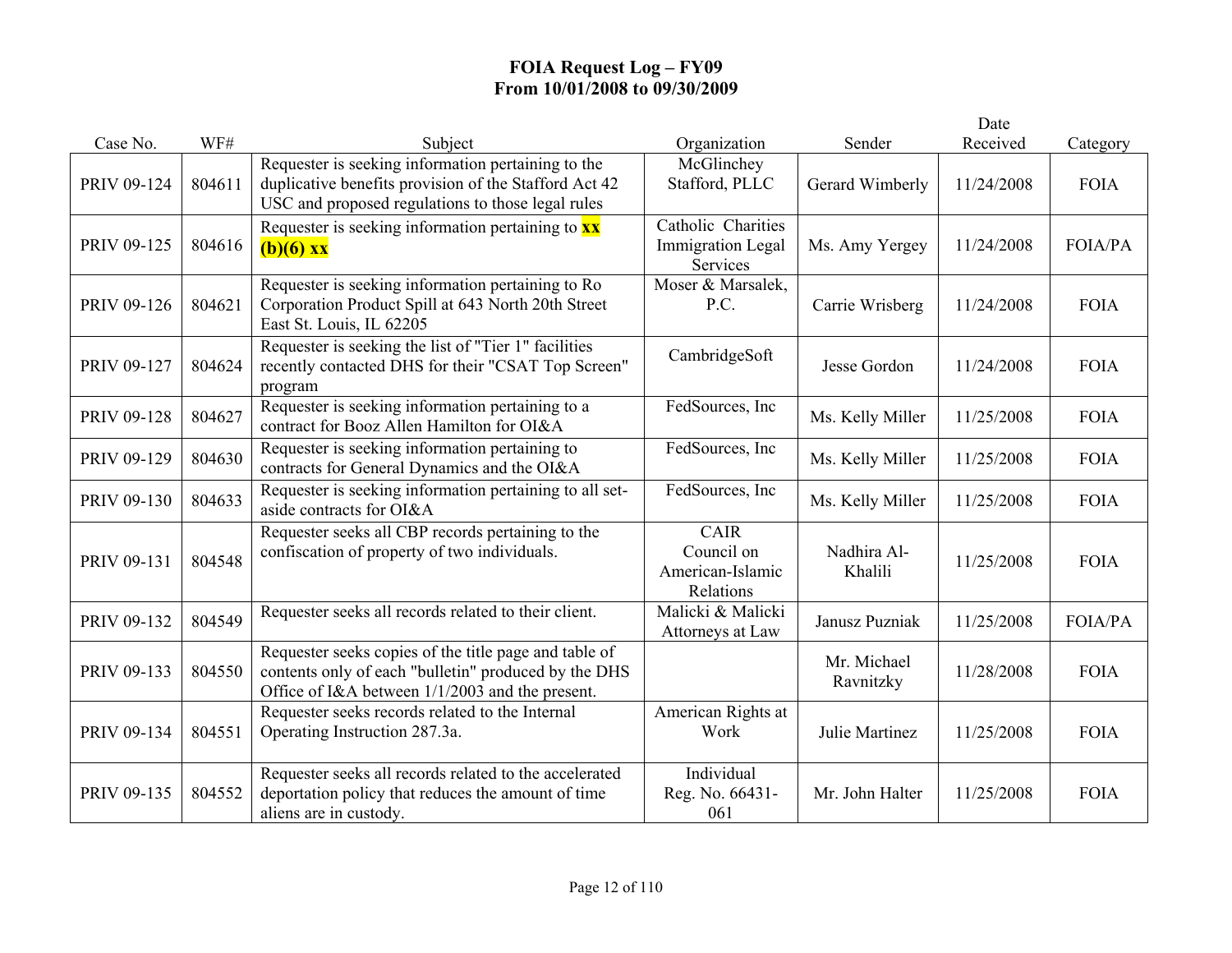|             |        |                                                                                                                                                               |                                                 |                          | Date       |                                |
|-------------|--------|---------------------------------------------------------------------------------------------------------------------------------------------------------------|-------------------------------------------------|--------------------------|------------|--------------------------------|
| Case No.    | WF#    | Subject                                                                                                                                                       | Organization                                    | Sender                   | Received   | Category                       |
| PRIV 09-136 | 804554 | Requester seeks records referred to in Under Secretary<br>Allen's September 24, 2008 statement to the House<br>Committee on Homeland Security                 | Individual                                      | Mr. Jeffrey<br>Richelson | 11/26/2008 | <b>FOIA</b>                    |
| PRIV 09-137 | 804555 | Requester seeks a report regarding the use of portion<br>marking, as mentioned in DHS Management Directive<br>11056, Section VI (D) $(2)(c)$                  |                                                 | Mr. Michael<br>Ravnitzky | 11/26/2008 | <b>FOIA</b>                    |
| PRIV 09-138 | 804556 | Requester seeks Operation Sage Commerce, Phase II<br>Final Report, Volume II, Detailed Final Report,<br>December 2005                                         |                                                 | Mr. Michael<br>Ravnitzky | 11/26/2008 | <b>FOIA</b>                    |
| PRIV 09-139 | 804557 | Requester seeks a copy of the "charter" for the DHS<br><b>SSI Oversight Committee</b>                                                                         |                                                 | Mr. Michael<br>Ravnitzky | 11/26/2008 | <b>FOIA</b>                    |
| PRIV 09-140 | 804558 | Requester seeks a copy of each annual report on the<br>total number of SSI records generated, as required<br>under Management Directive 11056 Section VI (M). |                                                 | Mr. Michael<br>Ravnitzky | 11/26/2008 | <b>FOIA</b>                    |
| PRIV 09-141 | 804559 | Requester seeks all records related to $\overline{\mathbf{xx}}$ (b)(6) $\overline{\mathbf{xx}}$ .<br>FROM FBI.                                                | Individual                                      | Mr. Alan Stewart         | 11/26/2008 | <b>CONSULT</b><br><b>ATION</b> |
| PRIV 09-142 | 804560 | Requester seeks a contract between BAH and S&T                                                                                                                | Fees & Burgess,<br>P.C.                         | Mr. Allen<br>Anderson    | 11/26/2008 | <b>FOIA</b>                    |
| PRIV 09-143 | 804561 | Requester seeks all records related to him.                                                                                                                   | Individual                                      | xx (b)(6) xx             | 11/26/2008 | <b>FOIA</b>                    |
| PRIV 09-144 | 804716 | Requester seeks records related to smoke alarms.<br>REFERRAL FROM COMMERCE.                                                                                   | McGuireWoods,<br><b>LLP</b><br>One James Center | Ms. Christina<br>Jones   | 11/26/2008 | <b>FOIA</b>                    |
| PRIV 09-145 | 805218 | Requester is seeking information pertaining to<br>political prisoners, prisoners of war and American<br>citizen prisoners                                     | Individual                                      | Benny<br>Caranchini      | 12/01/2008 | <b>FOIA</b>                    |
| PRIV 09-146 | 805221 | Requester is seeking information pertaining to the<br>reports and other records pertaining to ICE<br>investigations.                                          |                                                 | xx (b)(6) xx             | 12/01/2008 | <b>FOIA/PA</b>                 |
| PRIV 09-147 | 805230 | Requester is seeking information pertaining to his<br>background investigation for his security clearance.                                                    |                                                 | $xx(b)(6)$ $xx$          | 12/01/2008 | <b>FOIA/PA</b>                 |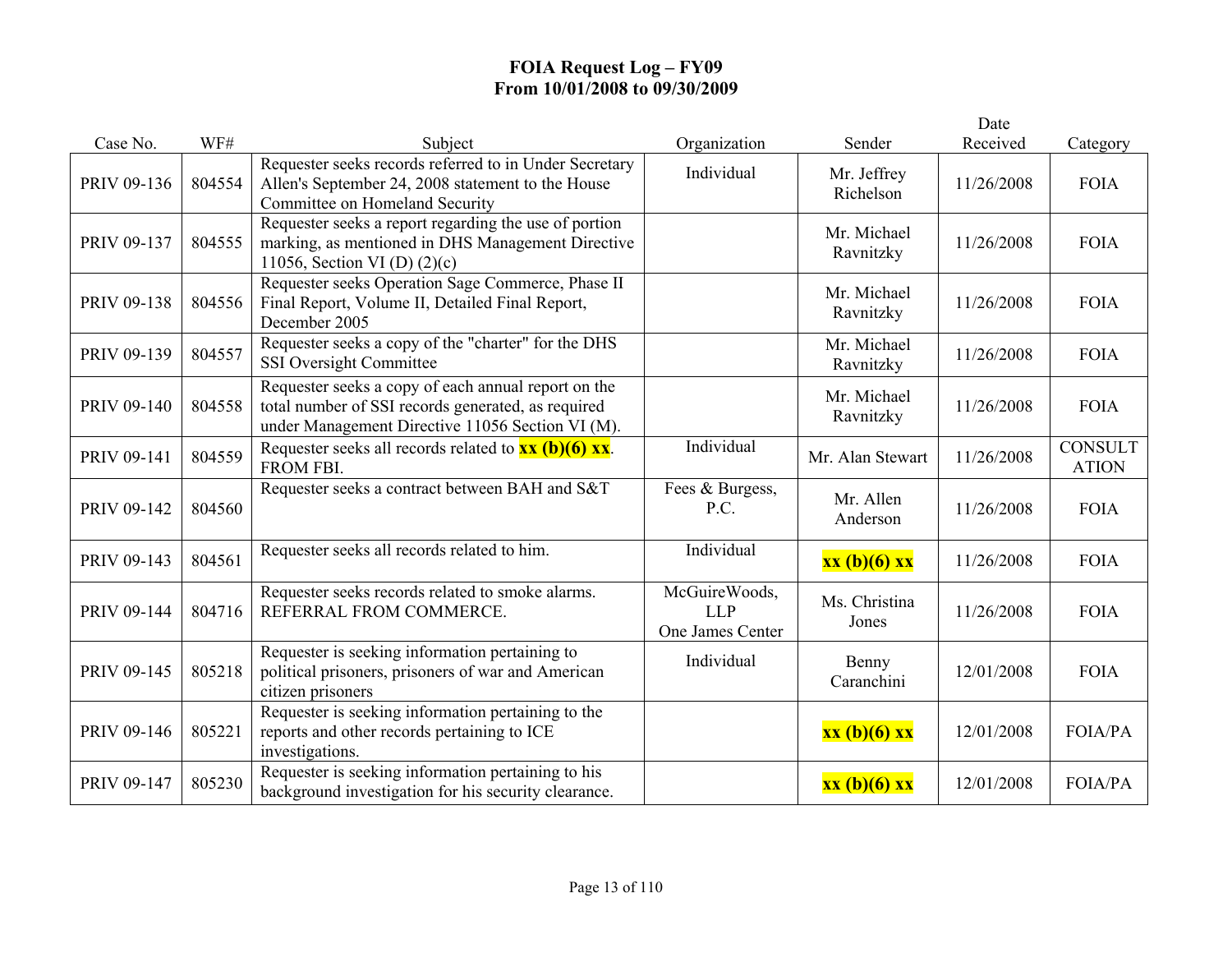|             |        |                                                                                                                                          |                                                                   |                              | Date       |                                |
|-------------|--------|------------------------------------------------------------------------------------------------------------------------------------------|-------------------------------------------------------------------|------------------------------|------------|--------------------------------|
| Case No.    | WF#    | Subject                                                                                                                                  | Organization                                                      | Sender                       | Received   | Category                       |
| PRIV 09-148 | 805236 | Requester is seeking copies of all records of travel<br>documents designed to comply with the US WHTI for<br>entry from Canada to the US | <b>BC</b> Freedom of<br>Information and<br>Privacy<br>Association | Darrell Evans                | 12/01/2008 | <b>FOIA</b>                    |
| PRIV 09-149 | 805254 | Requester is seeking information pertaining to disaster<br>relief projects submitted by the town of Norfolk,<br>Connecticut              | Individual                                                        | Dennis Porter                | 12/01/2008 | <b>FOIA</b>                    |
| PRIV 09-150 | 805264 | Requester seeks a copy of her personal file.                                                                                             |                                                                   | xx (b)(6) xx                 | 12/01/2008 | <b>FOIA/PA</b>                 |
| PRIV 09-151 | 805322 | Requester seeks records relating to fire alarm systems.<br>CONSULTATION FROM DEPT. OF COMMERCE.                                          | McGuireWoods,<br><b>LLP</b><br>One James Center                   | Ms. Christina<br>Jones       | 12/01/2008 | <b>CONSULT</b><br><b>ATION</b> |
| PRIV 09-152 | 805324 | Requester seeks all records related to him.                                                                                              | Individual                                                        | xx (b)(6) xx                 | 12/01/2008 | FOIA/PA                        |
| PRIV 09-153 | 805326 | Requester seeks records related to three incidents<br>involving the FBI.                                                                 |                                                                   | xx (b)(6) xx                 | 12/01/2008 | FOIA/PA                        |
| PRIV 09-154 | 805328 | Requester seeks all records related to her.                                                                                              | Individual                                                        | xx (b)(6) xx                 | 12/01/2008 | FOIA/PA                        |
| PRIV 09-155 | 805329 | Requester seeks all records related to solicitation #<br>AAP11499                                                                        | <b>INPUT</b>                                                      | Catherine Lyerly             | 12/01/2008 | <b>FOIA</b>                    |
| PRIV 09-156 | 805331 | Requester seeks records related to Community No.<br>720000 concerning flood damages.                                                     | Individual                                                        | Carlos Rodriguez<br>Garcia   | 12/01/2008 | <b>FOIA</b>                    |
| PRIV 09-157 | 805333 | Requester seeks records related to experimental<br>programs related to brain-based technologies.                                         | Individual                                                        | Ms. Nita<br>Farahany         | 12/03/2008 | <b>FOIA</b>                    |
| PRIV 09-158 | 805334 | Requester seeks records related to him. REFERRAL<br>FROM DIA.                                                                            | Individual                                                        | xx (b)(6) xx                 | 12/03/2008 | <b>FOIA</b>                    |
| PRIV 09-159 | 805336 | Requester seeks any literature on deportation rules and<br>citizenship.                                                                  | Individual                                                        | Jonathon<br>Anderson         | 12/03/2008 | <b>FOIA</b>                    |
| PRIV 09-160 | 805340 | Requester seeks all records related to her client and<br>her client's accident.                                                          | Schultz &<br>Trombly, PLLC                                        | Ms. Tessa<br><b>Strasser</b> | 12/04/2008 | <b>FOIA</b>                    |
| PRIV 09-161 | 805342 | Requester seeks information related to a complaint she<br>filed with FPS.                                                                | Individual                                                        | xx (b)(6) xx                 | 12/04/2008 | <b>FOIA</b>                    |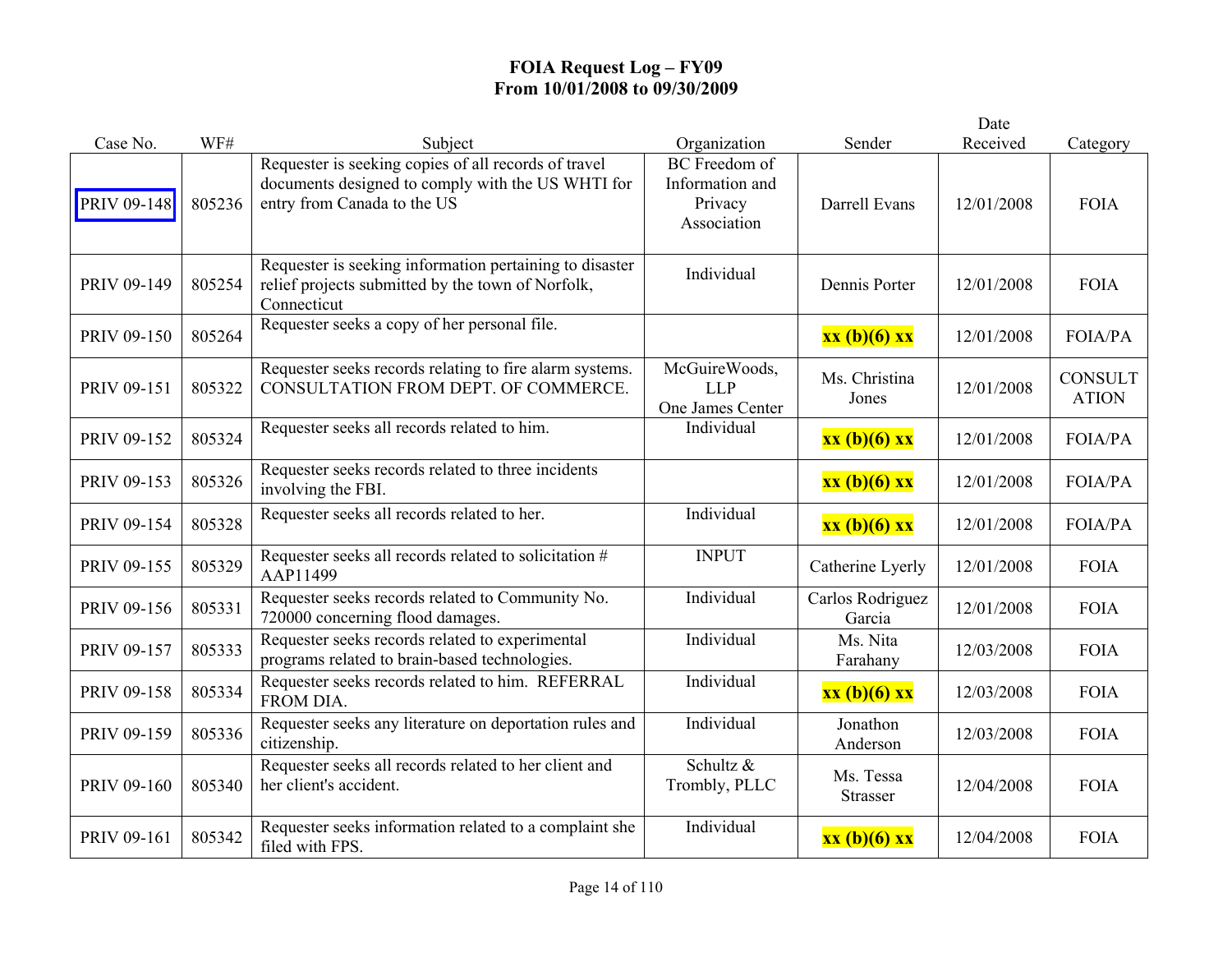|             |        |                                                                                                                                                    |                                                                                  |                        | Date       |                |
|-------------|--------|----------------------------------------------------------------------------------------------------------------------------------------------------|----------------------------------------------------------------------------------|------------------------|------------|----------------|
| Case No.    | WF#    | Subject                                                                                                                                            | Organization                                                                     | Sender                 | Received   | Category       |
| PRIV 09-162 | 805343 | Requester seeks the most recent Unclaimed Moneys<br>Account (20x6133) report for DHS.                                                              | Government<br>Information<br>Services Corp.                                      | Mr. Scott Hefter       | 12/04/2008 | <b>FOIA</b>    |
| PRIV 09-163 | 805345 | Requester seeks information regarding non-documents<br>aliens in Abilene, and Taylor County, Texas.                                                | <b>Hendrick Medical</b><br>Center<br><b>Patient Resource</b><br>Assistance Dept. | Merle Pallarez         | 12/04/2008 | <b>FOIA</b>    |
| PRIV 09-164 | 805346 | Requester seeks records related to him.                                                                                                            | Individual                                                                       | xx (b)(6) xx           | 12/04/2008 | <b>FOIA/PA</b> |
| PRIV 09-165 | 805349 | Requester seeks records related to the promotion of<br>the E-Verify system.                                                                        | <b>Electronic Privacy</b><br><b>Information Center</b>                           | Anirban Sen            | 12/05/2008 | <b>FOIA</b>    |
| PRIV 09-166 | 806012 | Requester seeks all records related to a shooting<br>involving a DEA agent and a child on or about March<br>3, 2007.                               | Kittleman, Thomas<br>& Gonzales, LLP                                             | Mr. Jason<br>Honeycutt | 12/05/2008 | <b>FOIA</b>    |
| PRIV 09-167 | 806013 | Requester seeks a list of all DHS employees, to<br>specifically include Civil Service personnel in Des<br>Moines, Iowa in pay grade GS7 and above. | Baker &<br>Associates, LLP                                                       | Mr. Dirk Dixon         | 12/05/2008 | <b>FOIA</b>    |
| PRIV 09-168 | 806014 | Requester seeks all correspondence between DHS and<br>the Governor of Arizona from 1/1/2003, to the<br>present.                                    | <b>Associated Press</b>                                                          | Eileen Sullivan        | 12/08/2008 | <b>FOIA</b>    |
| PRIV 09-169 | 806015 | Requester seeks records related to contract<br>#DHSSBIRFY081.                                                                                      | Federal Sources,<br>Inc                                                          | Lynne Skelley          | 12/09/2008 | <b>FOIA</b>    |
| PRIV 09-170 | 806016 | Requester seeks records related to contract<br>#HSHQDC06R00017.                                                                                    | Federal Sources,<br>Inc                                                          | Lynne Skelley          | 12/09/2008 | <b>FOIA</b>    |
| PRIV 09-171 | 806017 | Requester seeks all records related to him.                                                                                                        | Individual                                                                       | xx (b)(6) xx           | 12/09/2008 | <b>FOIA</b>    |
| PRIV 09-172 | 806018 | Requester seeks all records related to size restrictions<br>for large aircraft, as well as the destructive capability<br>of an aircraft.           | <b>National Business</b><br>Aviation<br>Association, Inc.                        | <b>Edward Bolen</b>    | 12/10/2008 | <b>FOIA</b>    |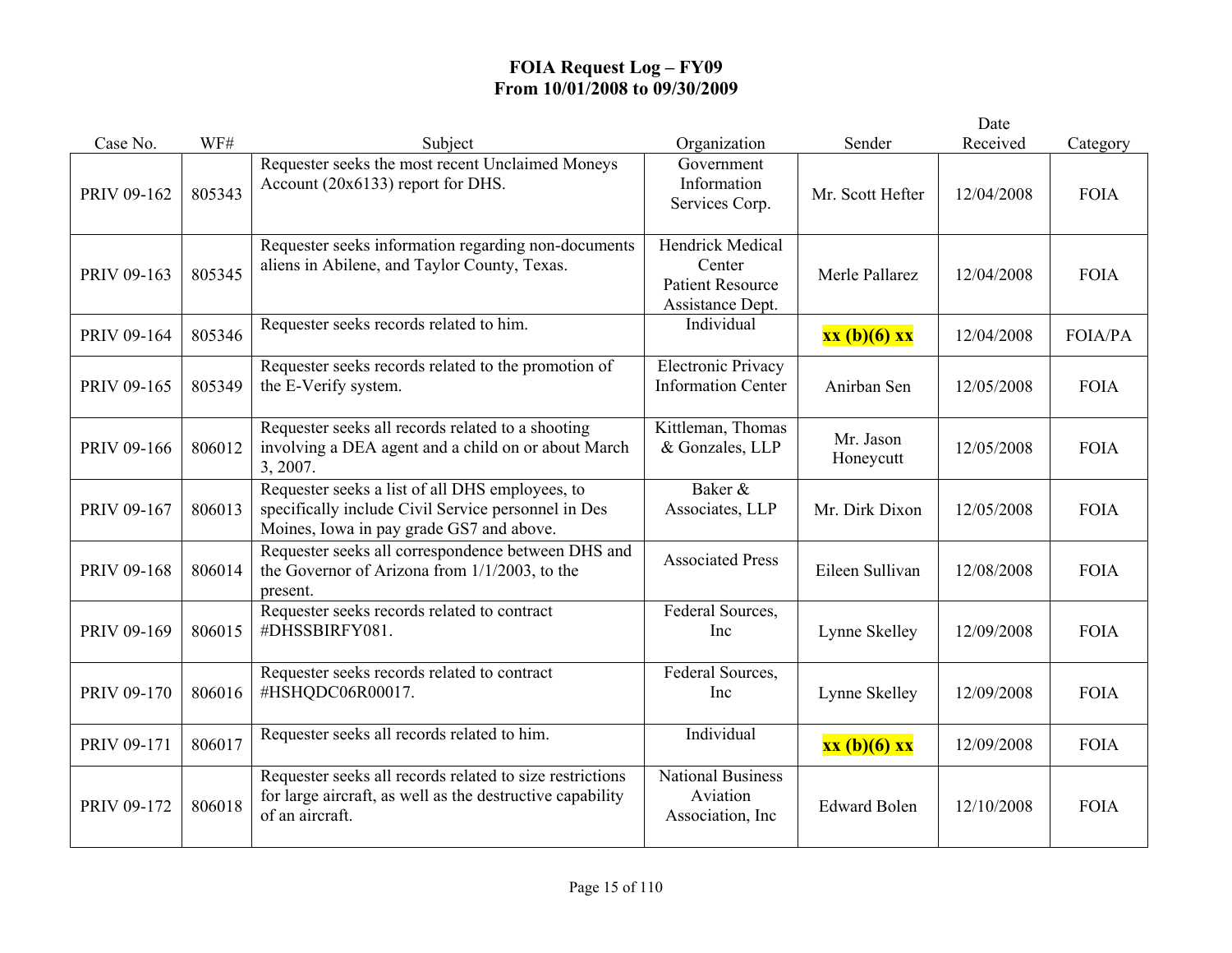|             |        |                                                                                                                                                                                                                                                                                                    |                                                 |                       | Date       |                |
|-------------|--------|----------------------------------------------------------------------------------------------------------------------------------------------------------------------------------------------------------------------------------------------------------------------------------------------------|-------------------------------------------------|-----------------------|------------|----------------|
| Case No.    | WF#    | Subject                                                                                                                                                                                                                                                                                            | Organization                                    | Sender                | Received   | Category       |
| PRIV 09-173 | 806019 | Requester seeks copies of all Collective Bargaining<br>Agreements between unions representing security<br>personnel and security contractors operations at all<br>sites where security services are contracted with the<br>Federal Protective Service in Washington, DC,<br>Maryland and Virginia. | Service Employees<br><b>International Union</b> | Mr. Martin<br>Thomas  | 12/10/2008 | <b>FOIA</b>    |
| PRIV 09-174 | 806117 | Requester seeks all records related to their client, $\mathbf{x} \mathbf{x}$<br>$(b)(6)$ xx.                                                                                                                                                                                                       | Baker & McKenzie                                | Mr. Lee<br>Stapleton  | 12/11/2008 | FOIA/PA        |
| PRIV 09-175 | 806211 | Requester seeks all records related to an invasion of<br>his home.                                                                                                                                                                                                                                 | Individual                                      | xx (b)(6) xx          | 12/12/2008 | <b>FOIA/PA</b> |
| PRIV 09-176 | 806282 | Requester is seeking information pertaining to<br>HSHQPA05A00030 ITT Defense Group                                                                                                                                                                                                                 | FedSources, Inc.                                | Quincy Wilkins        | 12/12/2008 | <b>FOIA</b>    |
| PRIV 09-177 | 806785 | Requesting information pertaining to contract award #<br>HSFEHQ-06-D-0371                                                                                                                                                                                                                          | <b>Grantham Trucking</b>                        | Tommy<br>Grantham     | 12/15/2008 | <b>FOIA</b>    |
| PRIV 09-178 | 806789 | Requester would like records of departure from and<br>entry in U.S. from 1/1/05 to 12/31/05. Canadian<br>Passport Number $\overline{\mathbf{xx}(\mathbf{b})(6) \mathbf{xx}}$                                                                                                                       | Individual                                      | xx (b)(6) xx          | 12/15/2008 | FOIA/PA        |
| PRIV 09-179 | 806794 | Requester is seeking information pertaining to the<br>DHS Privacy Office Annual Report                                                                                                                                                                                                             | Center for<br>Investigative<br>Reporting        | G.W. Schulz           | 12/15/2008 | <b>FOIA</b>    |
| PRIV 09-180 | 806797 | FOIA Request on behalf of $xx$ (b)(6) $xx$                                                                                                                                                                                                                                                         | <b>Immigration Law</b><br>Office                | Mr. Richard<br>Alvoid | 12/15/2008 | <b>FOIA/PA</b> |
| PRIV 09-181 | 806798 | Requester seeking information pertaining to DHS<br>Annual Report of Lost, Damaged, or Stolen Property                                                                                                                                                                                              | Independence<br>Institute                       | Todd Shepherd         | 12/15/2008 | <b>FOIA</b>    |
| PRIV 09-182 | 806801 | Requester is seeking records detailing investigations<br>conducted by federal agencies about himself.                                                                                                                                                                                              | Individual                                      | xx (b)(6) xx          | 12/16/2008 | <b>FOIA/PA</b> |
| PRIV 09-183 | 806806 | Seeking information on behalf of $xx (b)(6) xx$<br>formally known as $\frac{\mathbf{x} \times (\mathbf{b})(6) \mathbf{x} \times (\mathbf{b})(7)}{2 \mathbf{x} \times (\mathbf{b})(7)}$                                                                                                             | Paparelli &<br>Partners LLP                     | Angelo Paparelli      | 12/16/2008 | FOIA/PA        |
| PRIV 09-184 | 806814 | Requester is seeking information pertaining to senior<br>liaison personnel for each branch of the military that<br>handle unique enlistment applications.                                                                                                                                          | CDC # P-53722                                   | Glenn Mason           | 12/16/2008 | <b>FOIA</b>    |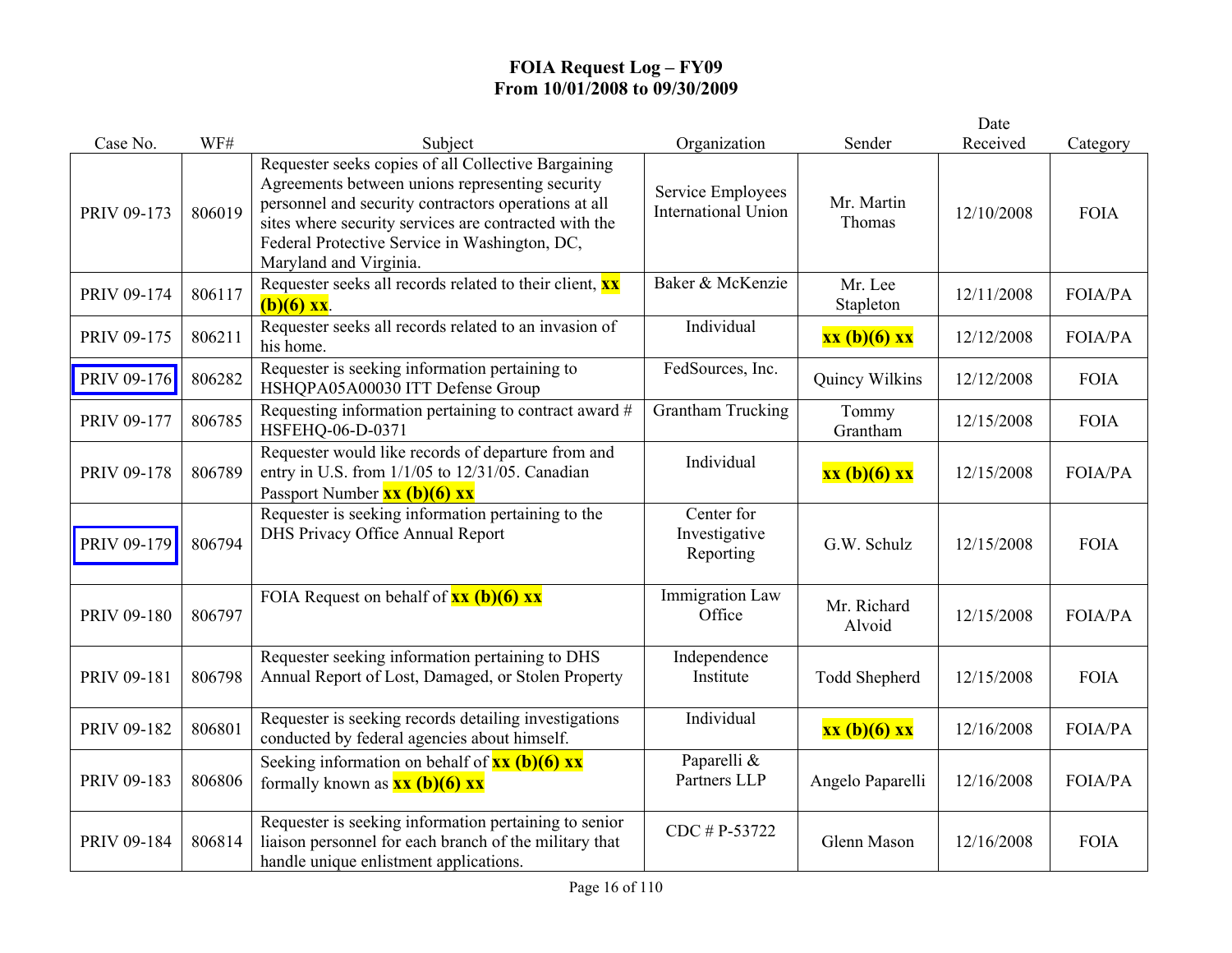|             |        |                                                                                                                                                                                                                        |                                                                 |                              | Date       |                |
|-------------|--------|------------------------------------------------------------------------------------------------------------------------------------------------------------------------------------------------------------------------|-----------------------------------------------------------------|------------------------------|------------|----------------|
| Case No.    | WF#    | Subject                                                                                                                                                                                                                | Organization                                                    | Sender                       | Received   | Category       |
| PRIV 09-185 | 806818 | Requester is seeking all emails sent from his DHS<br>computer $\frac{xx(b)(6)xx}{x}$ from the dates of 11/15/07 to<br>2/14/08. Would like response in electronic PDF<br>format.                                        | Individual                                                      | xx (b)(6) xx                 | 12/17/2008 | FOIA/PA        |
| PRIV 09-186 | 806820 | Requester is seeking records pertaining to himself.                                                                                                                                                                    | Individual                                                      | xx (b)(6) xx                 | 12/17/2008 | <b>FOIA/PA</b> |
| PRIV 09-187 | 806870 | Seeking information regarding solicitation number<br>HSFEHQ-09-R-0022                                                                                                                                                  | PCCI<br>Marine and<br>Environmental<br>Engineering              | Robert Urban                 | 12/18/2008 | <b>FOIA</b>    |
| PRIV 09-188 | 806877 | Requester is seeking to declassify each awareness<br>bulletin produced by the Biodefense Knowledge<br>Center at DHS from 1/1/02 to present and each short<br>term assessment for OIA by BKC. This is a MDR<br>request. |                                                                 | Mr. Michael<br>Ravnitzky     | 12/18/2008 | <b>FOIA</b>    |
| PRIV 09-189 | 806882 | Law firm making request on behalf of $\frac{xx}{(b)(6)}$ $\frac{xx}{(b)}$                                                                                                                                              | Pillsbury Winthrop<br>Shaw Pittman LLP                          | Daron Carreiro               | 12/18/2008 | <b>FOIA</b>    |
| PRIV 09-190 | 806948 | Requesting information regarding RFP #<br>HSHQDC08R00026 and contract #<br>HSHQDC08C00114                                                                                                                              | Input                                                           | Kate Kula                    | 12/19/2008 | <b>FOIA</b>    |
| PRIV 09-191 | 806951 | Requesting information regarding a project in which<br>there was a fatal accident at Indianapolis International<br>Airport                                                                                             | <b>Sutton Rankin Law</b>                                        | Jennifer Drake               | 12/19/2008 | <b>FOIA</b>    |
| PRIV 09-192 | 807061 | Requester is seeking audited financial statements for<br>430 hospitals. Would like reports in PDF format.                                                                                                              | Northern Illinois<br>University<br>Department of<br>Accountancy | Tammy Waymire                | 12/19/2008 | <b>FOIA</b>    |
| PRIV 09-193 | 807067 | Requester is seeking FOUO Volume II Of D-2008-<br>095 Interagency Review of Prior Inspector General<br>Recommendations Related to U.S. Export Controls,<br>September 2008 (Proj. No. D2006-D000LG-<br>0199.001)        | The Center for<br>Public Integrity                              | <b>Nick</b><br>Schwellenbach | 12/19/2008 | <b>FOIA</b>    |
| PRIV 09-194 | 807132 | Requester is seeking information pertaining to former<br>U.S Customs Service positions.                                                                                                                                | Individual                                                      | <b>Barry Carter</b>          | 12/22/2008 | <b>FOIA</b>    |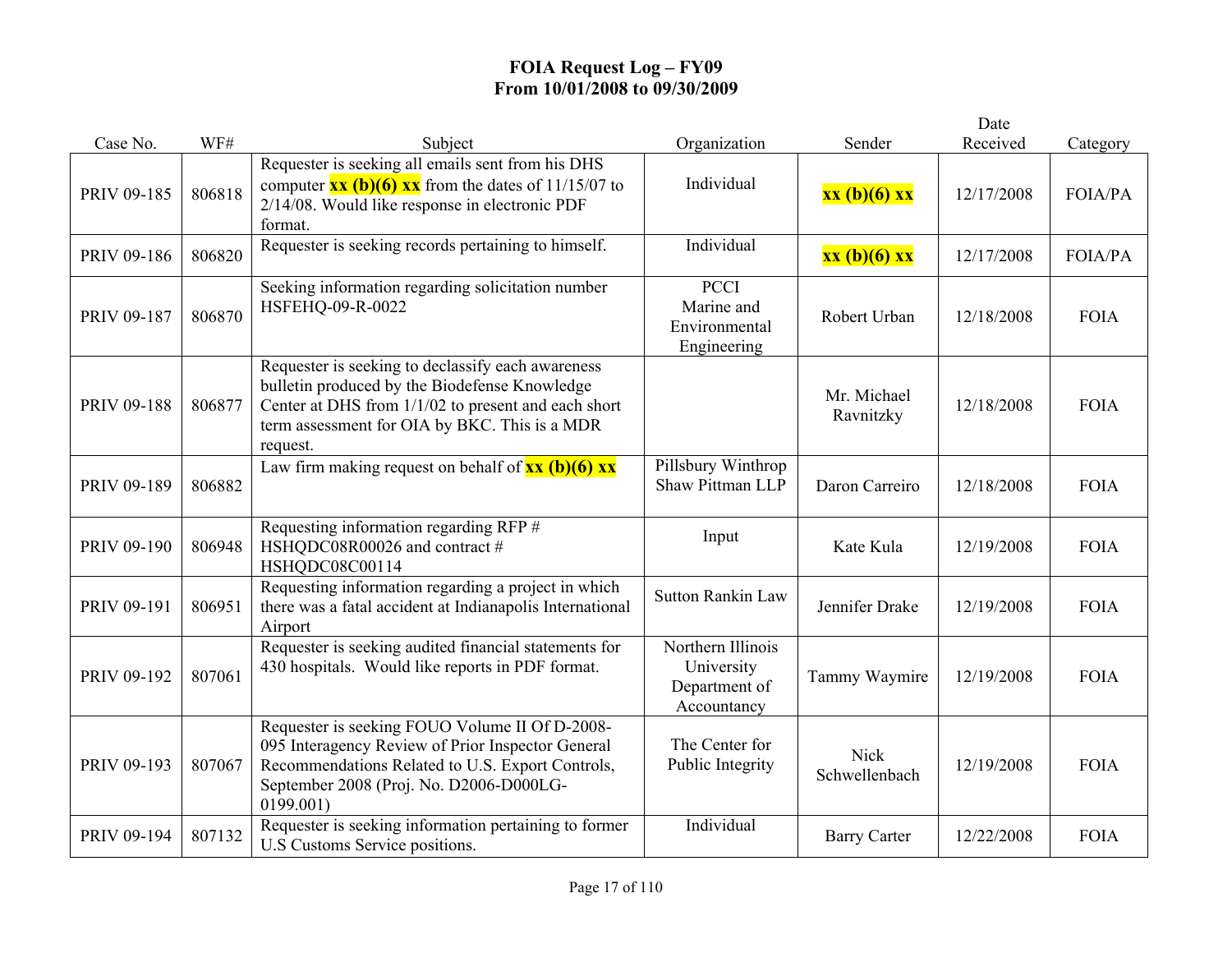|             |        |                                                                                                                                                                                                                                                                                                                                                                             |                                                                                                                            |                  | Date       |             |
|-------------|--------|-----------------------------------------------------------------------------------------------------------------------------------------------------------------------------------------------------------------------------------------------------------------------------------------------------------------------------------------------------------------------------|----------------------------------------------------------------------------------------------------------------------------|------------------|------------|-------------|
| Case No.    | WF#    | Subject                                                                                                                                                                                                                                                                                                                                                                     | Organization                                                                                                               | Sender           | Received   | Category    |
| PRIV 09-195 | 807374 | Requester is seeking all records concerning the<br>development and discussion of the Regional Maritime<br>Security Initiative. Also would like to know DOS<br>involvement in the development of, and efforts to<br>effect international maritime security cooperation in<br>Southeast Asia under the aegis of, the Chief of Naval<br>Operations' Thousand-Ship Navy program | Individual                                                                                                                 | Ryan Mewett      | 12/23/2008 | <b>FOIA</b> |
| PRIV 09-196 | 807479 | Requester is seeking all records related to him or<br>referencing him in any manner.                                                                                                                                                                                                                                                                                        | Individual                                                                                                                 | xx (b)(6) xx     | 12/24/2008 | FOIA/PA     |
| PRIV 09-197 | 807510 | Requester is seeking documents in reference to several<br>federal job announcements.                                                                                                                                                                                                                                                                                        | Individual                                                                                                                 | Ladon Moten      | 12/24/2008 | <b>FOIA</b> |
| PRIV 09-198 | 807721 | Requester is seeking information pertaining to<br>companies that have been identified as possibly<br>having terrorist links. Requester is a member of a<br>public pension system trust fund.                                                                                                                                                                                | Missouri State<br>Employee's<br>Retirement System                                                                          | Mr. Gary Findlay | 12/11/2008 | <b>FOIA</b> |
| PRIV 09-199 | 807723 | Requester is asking DHS to advise him on how to<br>obtain information he believes is key to resolving a<br>dispute with Verizon.                                                                                                                                                                                                                                            | xx (b)(6) xx                                                                                                               | xx (b)(6) xx     | 12/24/2008 | <b>FOIA</b> |
| PRIV 09-200 | 807725 | Requester is seeking any and all records pertaining to<br>herself held by DHS.                                                                                                                                                                                                                                                                                              | Individual                                                                                                                 | xx (b)(6) xx     | 12/24/2008 | FOIA/PA     |
| PRIV 09-201 | 807727 | Requester is seeking all records pertaining to himself<br>which are held by DHS.                                                                                                                                                                                                                                                                                            | Individual                                                                                                                 | xx (b)(6) xx     | 12/24/2008 | FOIA/PA     |
| PRIV 09-202 | 807730 | Requester is seeking records pertaining to his ex-<br>wife's salary (DHS employee).                                                                                                                                                                                                                                                                                         | Individual                                                                                                                 | xx (b)(6) xx     | 12/24/2008 | FOIA/PA     |
| PRIV 09-203 | 807734 | Requests any and all records from 10/2001 onward<br>relating to, involving, describing, or touching upon all<br>investigations or inquiries into civilian contractors,<br>entities, and/or individuals involving violent crimes or<br>potentially criminal activity occurring in Iraq and/or<br>Afghanistan.                                                                | <b>UNROW Human</b><br>Rights Impact<br><b>Litigation Clinic</b><br>American<br>University,<br>Washington<br>College of Law | Ali Beydoun      | 12/24/2008 | <b>FOIA</b> |
| PRIV 09-204 | 807739 | Requester is seeking records pertaining to DHS use of<br>contractors in performing work.                                                                                                                                                                                                                                                                                    | Project On<br>Government<br>Oversight                                                                                      | Neil Gordon      | 12/24/2008 | <b>FOIA</b> |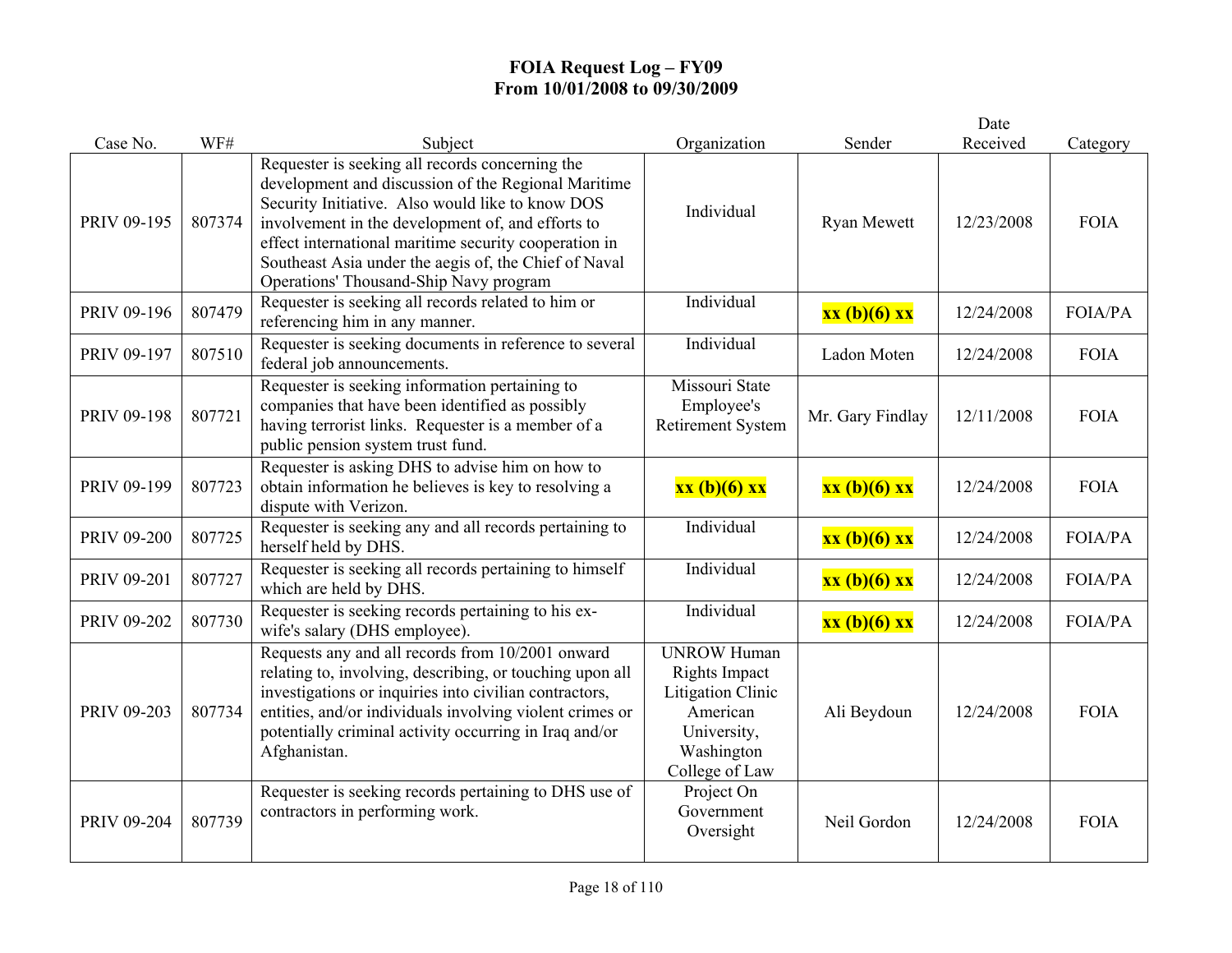|             |        |                                                                                                                                                                     |                                                                          |                                  | Date       |                |
|-------------|--------|---------------------------------------------------------------------------------------------------------------------------------------------------------------------|--------------------------------------------------------------------------|----------------------------------|------------|----------------|
| Case No.    | WF#    | Subject                                                                                                                                                             | Organization                                                             | Sender                           | Received   | Category       |
| PRIV 09-205 | 807742 | Requester is seeking records held by DHS pertaining<br>to a report published by Senator Tom Coburn about<br>leave usage and absenteeism regarding DHS<br>employees. | American<br>Federation of<br>Government<br>Employees, AFL-<br><b>CIO</b> | Mark Roth                        | 12/24/2008 | <b>FOIA</b>    |
| PRIV 09-206 | 807751 | Requester is seeking records of official requests by<br>foreign states for Temporary Protected Status for a<br>natural disaster                                     | Individual<br>Office of<br>Population<br>Research, Wallace<br>Hall       | <b>Audrey Dorelien</b>           | 12/29/2008 | <b>FOIA</b>    |
| PRIV 09-207 | 807755 | Requester is seeking records regarding ICE arrests and<br>charges.                                                                                                  | Willamette<br>University<br>College of Law                               | Keith<br>Cunningham-<br>Parmeter | 12/29/2008 | <b>FOIA</b>    |
| PRIV 09-208 | 807758 | Requester is seeking all records pertaining to himself<br>held by DHS agencies                                                                                      | Individual<br>$xx(b)(6)$ $xx$                                            | xx (b)(6) xx                     | 12/29/2008 | FOIA/PA        |
| PRIV 09-209 | 807760 | Requester is seeking records regarding himself held<br>by DHS component agencies.                                                                                   | Individual<br>xx (b)(6) xx                                               | xx (b)(6) xx                     | 12/29/2008 | <b>FOIA/PA</b> |
| PRIV 09-210 | 807813 | Requester is seeking all documents and materials held<br>by DHS pertaining to himself.                                                                              | Individual<br>xx (b)(6) xx                                               | xx (b)(6) xx                     | 12/30/2008 | <b>FOIA/PA</b> |
| PRIV 09-211 | 807823 | Requester is seeking information about<br>grants/assistance that DHS could provide his town in<br>the event of a natural disaster.                                  | Individual                                                               | David Randle                     | 12/30/2008 | <b>FOIA</b>    |
| PRIV 09-212 | 808514 | Requester is seeking all records relating to ICE<br>detainee Saylab Hedayatulliah (deceased).                                                                       | American Civil<br>Liberties Union of<br>New Mexico                       | Brendan Egan                     | 01/02/2009 | FOIA/PA        |
| PRIV 09-213 | 808515 | Requester is seeking a copy of the PATRIOT ACT<br>prior to 2007. Believes he needs paragraph 412 but<br>isn't sure.                                                 | Law Security<br>Correctional<br>Institute<br>Allenwood                   | Chris Hansen                     | 01/02/2009 | <b>FOIA</b>    |
| PRIV 09-214 | 808520 | Requester is seeking any and all documents with<br>applicant names relating to Job Announcement<br>Number DHSHQUS08-5273.                                           | Individual                                                               | Barbara<br>LeMaster              | 01/02/2009 | <b>FOIA/PA</b> |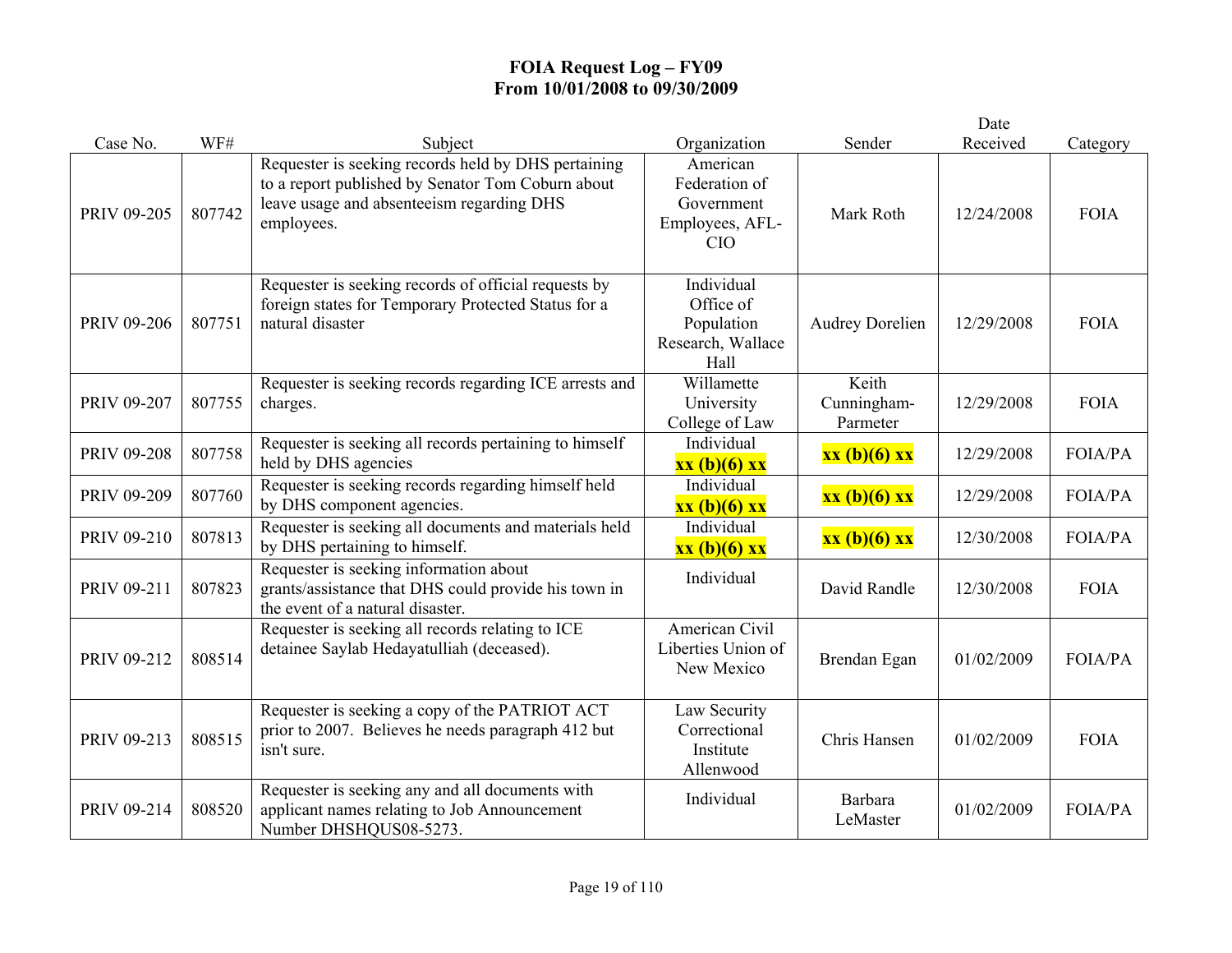|             |        |                                                                                                                                                                                                                                                                                                                                                                                                                       |                                              |                          | Date       |                |
|-------------|--------|-----------------------------------------------------------------------------------------------------------------------------------------------------------------------------------------------------------------------------------------------------------------------------------------------------------------------------------------------------------------------------------------------------------------------|----------------------------------------------|--------------------------|------------|----------------|
| Case No.    | WF#    | Subject                                                                                                                                                                                                                                                                                                                                                                                                               | Organization                                 | Sender                   | Received   | Category       |
| PRIV 09-215 | 808526 | Requester is seeking any records relating to the<br>Federal Bureau of Prisons utilization of the "Intrudr"<br>security system of digital voice printing telephone<br>users and other Telephone TruFone inmate prison<br>telephone systems. Would like the digital voice<br>printing system that is being used within our agency.                                                                                      | <b>Federal Medical</b><br>Center 2-1         | Joseph Mosby             | 01/02/2009 | <b>FOIA</b>    |
| PRIV 09-216 | 808533 | Requester is seeking information regarding oversight<br>of and compliance with Memoranda of Agreement<br>(MOAs) or Memoranda of Understanding (MOUs)<br>between the Department of Homeland Security (DHS)<br>and/or Immigration and Customs Enforcement (ICE)<br>and various state and local governments or state and<br>local law enforcement agencies, in relation to the<br>Immigration and Nationality Act (INA). | National<br><b>Immigration Law</b><br>Center | Joan Friedland           | 01/05/2009 | <b>FOIA</b>    |
| PRIV 09-217 | 808537 | Requester is seeking a copy of Homeland Security<br>Threat Assessment 2008-2013                                                                                                                                                                                                                                                                                                                                       | Individual                                   | Mr. Jeffrey<br>Richelson | 01/05/2009 | <b>FOIA</b>    |
| PRIV 09-218 | 808545 | Requester is seeking a copy of awarded contract,<br>including statement of work. Contract/Grant awarded<br>from solicitation #BAA06003 issued by the Dept. of<br>the Navy for DHS.                                                                                                                                                                                                                                    | Federal Sources,<br>Inc                      | Lynne Skelley            | 01/06/2009 | <b>FOIA</b>    |
| PRIV 09-219 | 808550 | Requester is seeking information regarding<br>themselves due to several incidents at the Calexico<br>Port of Entry that have resulted in secondary<br>inspections.                                                                                                                                                                                                                                                    | Individual                                   | xx (b)(6) xx             | 01/07/2009 | <b>FOIA/PA</b> |
| PRIV 09-220 | 808686 | Requester is seeking a copy of contract HSSS01-07-<br>C0003                                                                                                                                                                                                                                                                                                                                                           | Southern<br>Insulation, Inc.                 | Daniel Gorman            | 01/07/2009 | <b>FOIA</b>    |
| PRIV 09-221 | 808544 | Requester is seeking documents related to contract<br>#HSHQPA04D00001                                                                                                                                                                                                                                                                                                                                                 | Federal Sources,<br>Inc                      | Lynne Skelley            | 01/08/2009 | <b>FOIA</b>    |
| PRIV 09-222 | 808689 | Requester is seeking records pertaining to his client,<br>$\mathbf{X} \mathbf{X}$ (b)(6) $\mathbf{X} \mathbf{X}$ .                                                                                                                                                                                                                                                                                                    | Gursoy Law Firm,<br>P.C.                     | Mike Gursoy              | 01/08/2009 | FOIA/PA        |
| PRIV 09-223 | 808726 | Requester would like a listing of all federal funding<br>provided by DHS to the city of San Antonio, TX.                                                                                                                                                                                                                                                                                                              | Individual                                   | Tina Jones-Keels         | 01/08/2009 | <b>FOIA</b>    |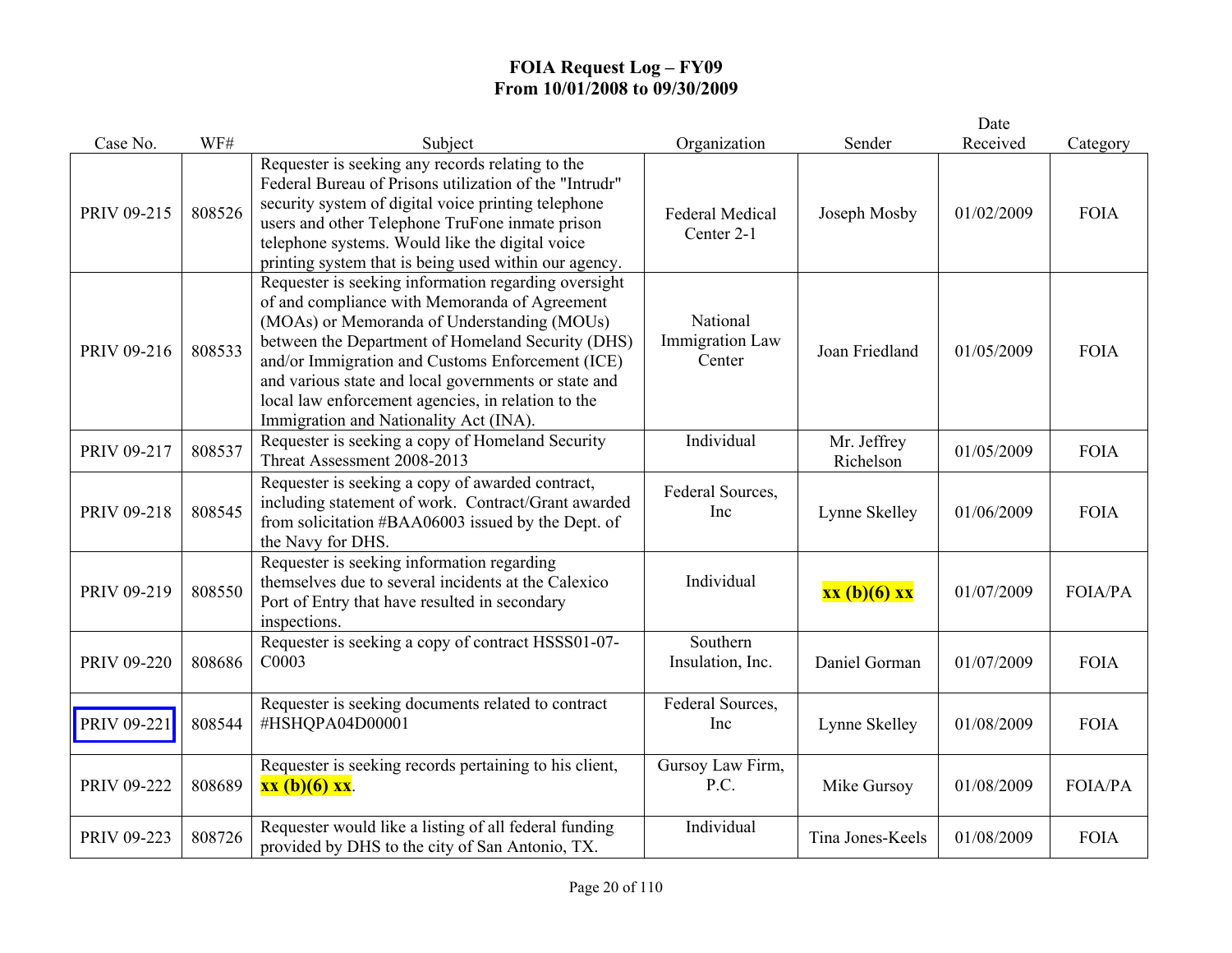|             |        |                                                                                                                                                                                                                                                                                                                                                   |                                                                                    |                       | Date       |                |
|-------------|--------|---------------------------------------------------------------------------------------------------------------------------------------------------------------------------------------------------------------------------------------------------------------------------------------------------------------------------------------------------|------------------------------------------------------------------------------------|-----------------------|------------|----------------|
| Case No.    | WF#    | Subject                                                                                                                                                                                                                                                                                                                                           | Organization                                                                       | Sender                | Received   | Category       |
| PRIV 09-224 | 808837 | Requester is seeking any and all information about<br>themselves pertaining to domestic and international<br>travel.                                                                                                                                                                                                                              | Individual                                                                         | xx (b)(6) xx          | 01/08/2009 | FOIA/PA        |
| PRIV 09-225 | 808857 | Requester is seeking data related to the "2007<br>Yearbook of Immigration Statistics" and to the<br>"Estimates of the Unauthorized Immigrant Population<br>Residing in the United States."                                                                                                                                                        | University of<br>California, Los<br>Angeles<br>School of Law -<br>Clinical Program | <b>Ingrid Eagly</b>   | 01/09/2009 | <b>FOIA</b>    |
| PRIV 09-226 | 808860 | Requester is seeking a complete listing of the prime<br>contractors that resale goods and services to DHS.<br>Would like a complete listing of federal agency's<br>office of small-business who can inform him of which<br>prime contractors are seeking product and services for<br>resale to their respective agencies.                         | Individual<br>California State<br>Prison (FC1-108)                                 | Eric Hall             | 01/09/2009 | <b>FOIA</b>    |
| PRIV 09-227 | 808936 | Requester is seeking copies of any documents related<br>to "DOD Civil Disturbance Plan."                                                                                                                                                                                                                                                          |                                                                                    | Mr. Philip<br>Lapsley | 01/09/2009 | <b>FOIA</b>    |
| PRIV 09-228 | 808938 | Requester is seeking all documents naming and<br>related to the federal district courts discussed in the<br>"CIS Ombudsman Study and Recommendations on<br>Naturalization Oath Ceremonies" dated 12/16/08 that<br>were described under the subsection labeled<br>"Challenges in Scheduling Additional Ceremonies" on<br>pages seven through nine. | Mexican American<br>Legal Defense and<br><b>Educational Fund</b>                   | Luis Figueroa         | 01/09/2009 | <b>FOIA</b>    |
| PRIV 09-229 | 809079 | Requester is seeking any correspondence between<br>Arizona Gov. Janet Napolitano the Homeland Security<br>Department Office of the Secretary between January<br>1, 2004, and Dec. 31, 2008.                                                                                                                                                       | The Associated<br>Press                                                            | Ms. Sharon<br>Theimer | 01/12/2009 | <b>FOIA</b>    |
| PRIV 09-230 | 809108 | Requester is seeking information on a list of credit<br>card holders at DHS                                                                                                                                                                                                                                                                       | Florida Micro                                                                      | Andrew Witt           | 01/12/2009 | <b>FOIA</b>    |
| PRIV 09-231 | 809118 | Requester is seeking information pertaining to $\frac{\mathbf{x} \times \mathbf{x}}{\mathbf{x}}$<br>$(b)(6)$ xx                                                                                                                                                                                                                                   | American Civil<br>Liberties Union<br>Foundation of<br>Pennsylvania                 | Valerie Burch         | 01/12/2009 | <b>FOIA/PA</b> |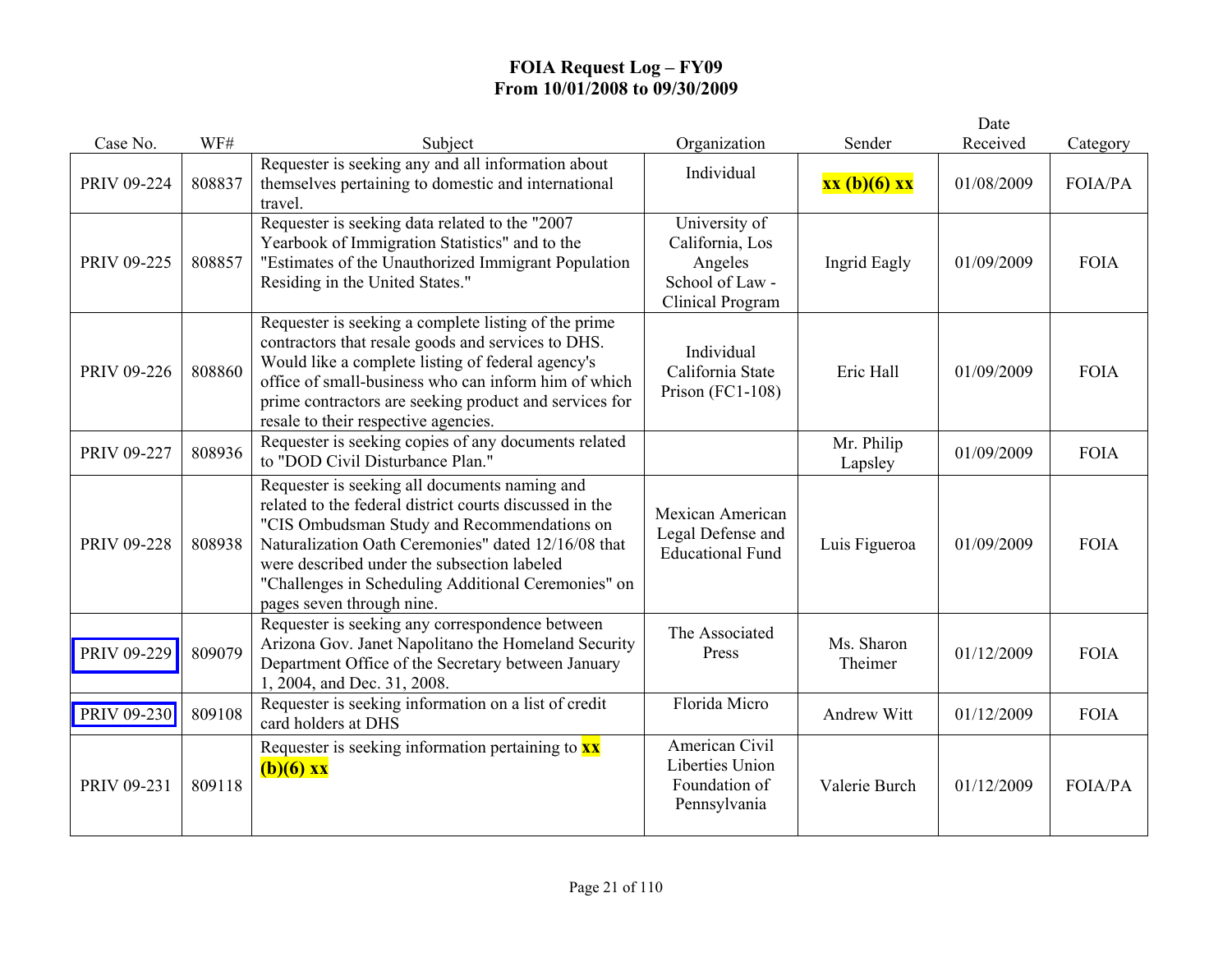|             |        |                                                                                                                                                                                                                                                                                                                                                                         |                                                                                                  |                          | Date       |                |
|-------------|--------|-------------------------------------------------------------------------------------------------------------------------------------------------------------------------------------------------------------------------------------------------------------------------------------------------------------------------------------------------------------------------|--------------------------------------------------------------------------------------------------|--------------------------|------------|----------------|
| Case No.    | WF#    | Subject                                                                                                                                                                                                                                                                                                                                                                 | Organization                                                                                     | Sender                   | Received   | Category       |
| PRIV 09-232 | 809198 | Requester is seeking a copy of the contents of the<br>administrative tracking/processing/handling of the<br>folder associated with a prior records request:<br>DHS/MGMT 09-37                                                                                                                                                                                           |                                                                                                  | Mr. Michael<br>Ravnitzky | 01/13/2009 | <b>FOIA</b>    |
| PRIV 09-233 | 809383 | Requester is seeking documents related to the task<br>order awarded to IBM under their Eagle contract<br>#HSHQDC06D0019                                                                                                                                                                                                                                                 | FedSources                                                                                       | Liz Steponkus            | 01/14/2009 | <b>FOIA</b>    |
| PRIV 09-234 | 809756 | Requester wants help in dealing with trouble in<br>crossing the border.                                                                                                                                                                                                                                                                                                 | Individual                                                                                       | xx (b)(6) xx             | 01/15/2009 | <b>FOIA</b>    |
| PRIV 09-235 | 810169 | Would like information pertaining to the Immigration<br>and Nationality Act whereby a noncitizen with of a<br>final order of removal can only be detained for a<br>period reasonably necessary to effectuate his or her<br>removal from the U.S. Requester is seeking<br>information for individuals who were detained six<br>months or longer as of December 31, 2008. | American Civil<br>Liberties Union<br>Immigrants' Rights<br>Project                               | Judy Rabinovitz          | 01/16/2009 | <b>FOIA</b>    |
| PRIV 09-236 | 810176 | Requester is seeking a copy of contract (USCG<br>MLCLANT HSCG84-06-D-AAT135) including all<br>modifications and copies of all task orders.                                                                                                                                                                                                                              | <b>Global Strategies</b><br>Group (North<br>America) Inc.<br>760 Lynnhaven<br>Parkway, Suite 200 | <b>Shirley Place</b>     | 01/16/2009 | <b>FOIA</b>    |
| PRIV 09-237 | 810179 | Requester is seeking documents pertaining to how<br>USICE handles the detainment of immigrants in the<br>Southern California area.                                                                                                                                                                                                                                      | American Civil<br>Liberties Union                                                                | Marisol Orihuela         | 01/16/2009 | <b>FOIA</b>    |
| PRIV 09-238 | 810181 | Requester is seeking information pertaining to himself                                                                                                                                                                                                                                                                                                                  | Individual                                                                                       | xx (b)(6) xx             | 01/16/2009 | <b>FOIA/PA</b> |
| PRIV 09-239 | 810422 | Requester is making a request for records regarding<br>the Systematic Alien Verification for Entitlements<br>(SAVE) Program operated by USCIS.                                                                                                                                                                                                                          | National<br><b>Immigration Law</b><br>Center                                                     | Joan Friedland           | 01/21/2009 | <b>FOIA</b>    |
| PRIV 09-240 | 810423 | Requester is seeking a copy of the contract awarded to<br>BSE Performance LLC; contract award number<br>HSFEHQ-08-P-1817                                                                                                                                                                                                                                                | Individual                                                                                       | <b>Robert Thomas</b>     | 01/22/2009 | <b>FOIA</b>    |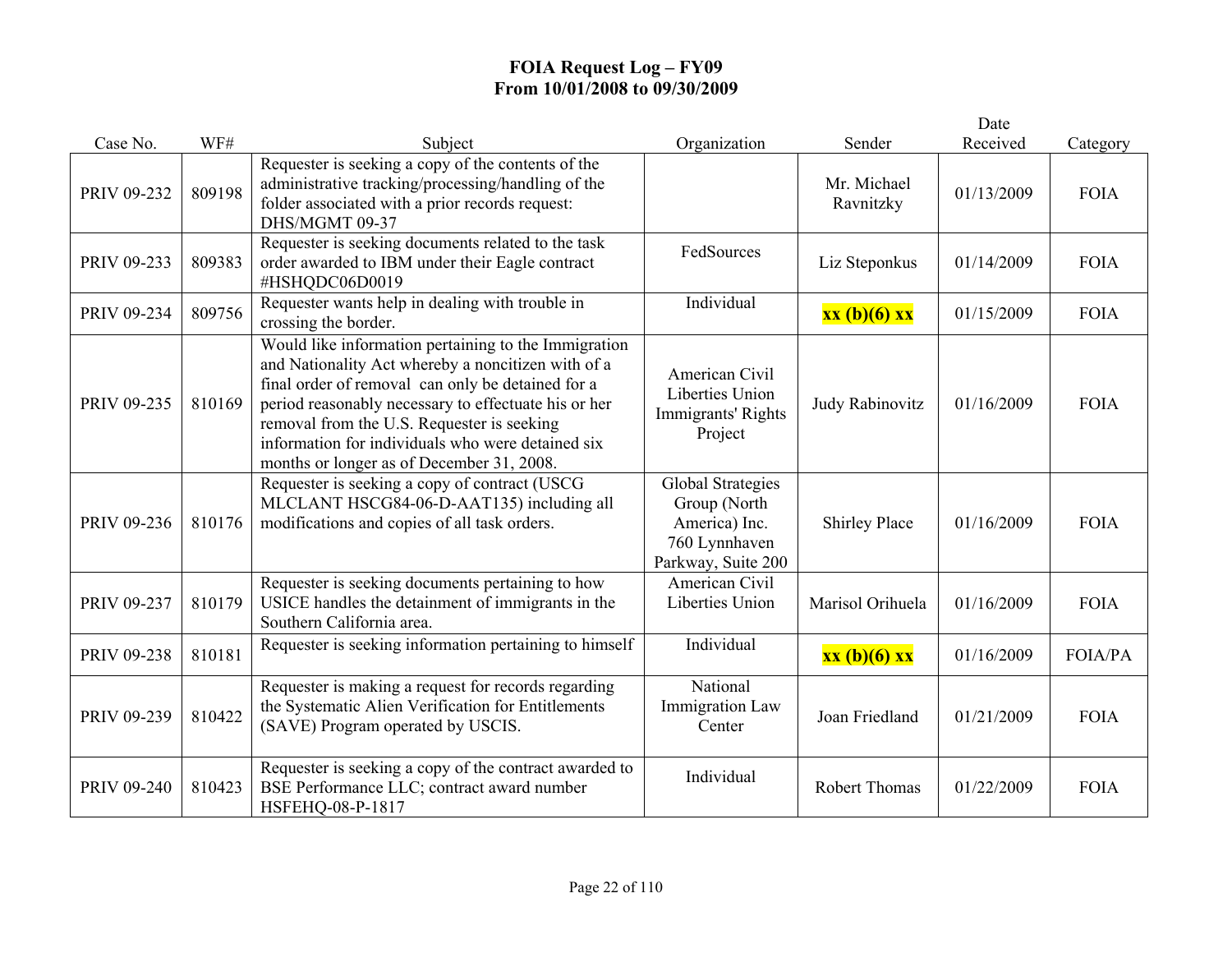|             |        |                                                                                                                                                                                                                                                                                                                                                                                                    |                                                          |                   | Date       |                                |
|-------------|--------|----------------------------------------------------------------------------------------------------------------------------------------------------------------------------------------------------------------------------------------------------------------------------------------------------------------------------------------------------------------------------------------------------|----------------------------------------------------------|-------------------|------------|--------------------------------|
| Case No.    | WF#    | Subject                                                                                                                                                                                                                                                                                                                                                                                            | Organization                                             | Sender            | Received   | Category                       |
| PRIV 09-241 | 810424 | Requester is seeking the DHS EAGLE task order<br>awarded to Northrop Grumman as a result of RFQ<br>HSCETC-08-Q-00015                                                                                                                                                                                                                                                                               | FedSources, Inc                                          | Ms. Kelly Miller  | 01/22/2009 | <b>FOIA</b>                    |
| PRIV 09-242 | 810425 | Requester is seeking government records pertaining to<br>the SuperBowl XXXVIII held in Houston in 2004 and<br>the MLB World Series held in Houston in 2005.                                                                                                                                                                                                                                        | KPRC / TV 2                                              | Amy Davis         | 01/22/2009 | <b>FOIA</b>                    |
| PRIV 09-243 | 810458 | Requester is seeking any documents relating to any<br>grants given to Dillard University in New Orleans<br>after Hurricane Katrina.                                                                                                                                                                                                                                                                | Clausen Miller, PC                                       | Ryan Lee          | 01/22/2009 | <b>FOIA</b>                    |
| PRIV 09-244 | 810462 | Requester is seeking all records pertaining to himself.                                                                                                                                                                                                                                                                                                                                            | Individual                                               | xx (b)(6) xx      | 01/22/2009 | FOIA/PA                        |
| PRIV 09-245 | 810468 | Requester is seeking a copy of their 2008 Annual<br>Employee Performance Evaluation record and history<br>of the electronic signatures, transmittal and receiving<br>dates of this document. Document was generated<br>through "ETOOL."                                                                                                                                                            | Individual                                               | xx (b)(6) xx      | 01/22/2009 | <b>FOIA/PA</b>                 |
| PRIV 09-246 | 810470 | Requester is seeking documents regarding the contract<br>awarded under the TRUSTED INTERNET<br>CONNECTIONS PROGRAM (TIC) requirement.<br>Specifically looking for the Statement of Work.<br>Would like the documents in electronic format.                                                                                                                                                         | <b>INPUT</b>                                             | Catherine Lyerly  | 01/22/2009 | <b>CONSULT</b><br><b>ATION</b> |
| PRIV 09-247 | 810472 | Requester is seeking documents containing the<br>recommendation of USCIS to Secretary Michael<br>Chertoff regarding a Temporary Protected Status<br>(TPS) designation for Haiti last year. A copy of the<br>letter from Secretary Chertoff to the President of Haiti<br>is attached.                                                                                                               | Florida<br>Immigration<br>Advocacy Center,<br>Inc.       | Ms. Cheryl Little | 01/22/2009 | <b>FOIA</b>                    |
| PRIV 09-248 | 810560 | Requester seeks DHS records relating to the National<br>Fugitive Operations Program immigration<br>enforcement action planned for execution in the State<br>of Connecticut in 2007. Also seeking records<br>pertaining to the Elm City Resident Card, the<br>municipal ID card of New Haven, Connecticut,<br>funding for which was approved by the New Haven<br>Board of Aldermen in June of 2007. | Jerome N. Frank<br><b>Legal Services</b><br>Organization | Michael Wishnie   | 01/22/2009 | <b>FOIA</b>                    |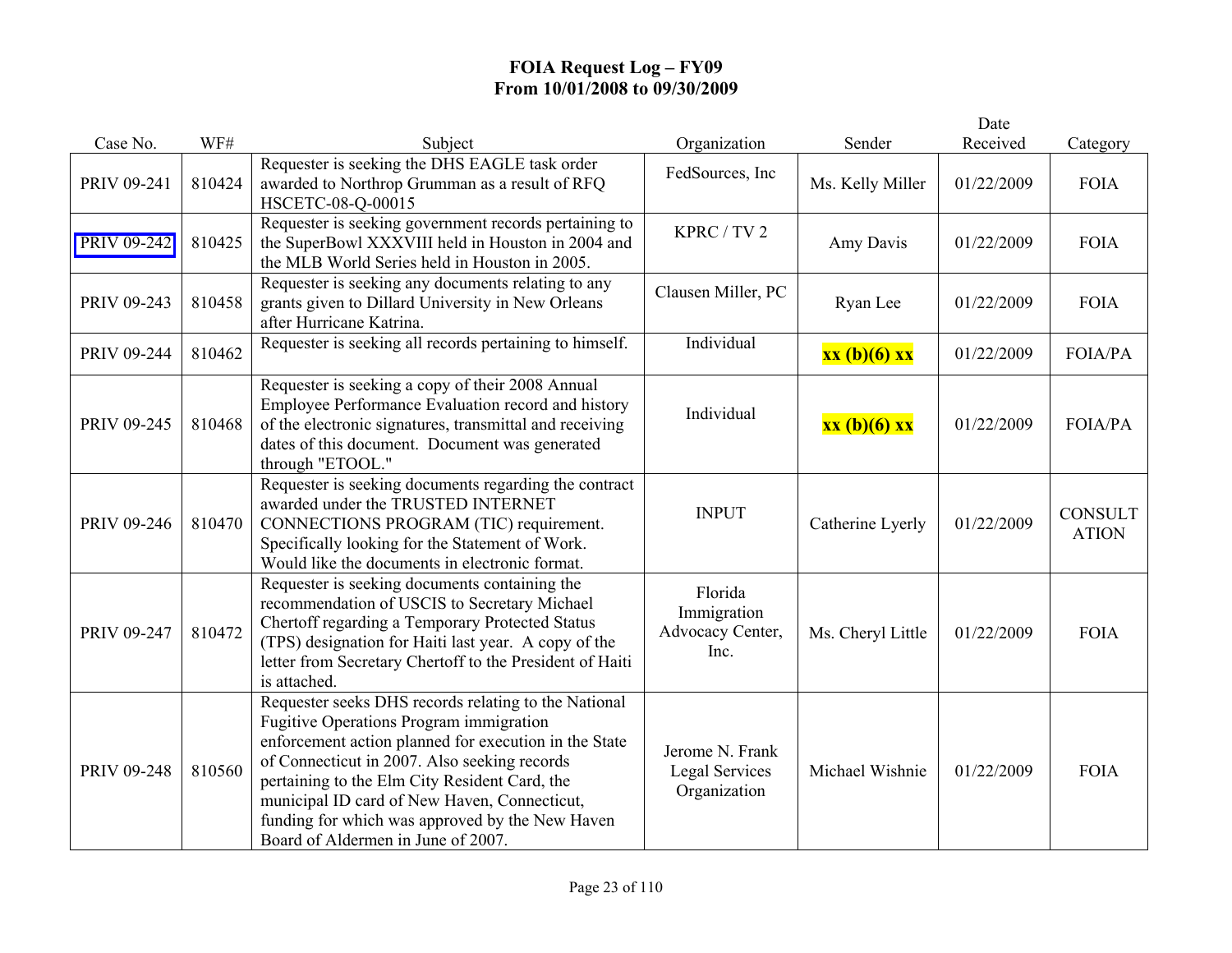|             |        |                                                                                                                                                                                                                                                                                                                                                                                                                                                                                          |                                                                                                  |                      | Date       |                |
|-------------|--------|------------------------------------------------------------------------------------------------------------------------------------------------------------------------------------------------------------------------------------------------------------------------------------------------------------------------------------------------------------------------------------------------------------------------------------------------------------------------------------------|--------------------------------------------------------------------------------------------------|----------------------|------------|----------------|
| Case No.    | WF#    | Subject                                                                                                                                                                                                                                                                                                                                                                                                                                                                                  | Organization                                                                                     | Sender               | Received   | Category       |
| PRIV 09-249 | 810556 | Several requests all relating to one subject - requests<br>will be aggregated under one case. Would like to<br>know why DHS contacted his supervisor asking about<br>his character and would also like to know the position<br>title of $\overline{\mathbf{xx}(\mathbf{b})(6) \mathbf{xx}}$ ; a CIS worker who interviewed<br>the requester for a job. Also would like to know DHS<br>policies or procedures allow for such probing<br>questions to be asked about his demeanor at work. | Individual                                                                                       | xx (b)(6) xx         | 01/23/2009 | FOIA/PA        |
| PRIV 09-250 | 811001 | Requester seeks the introduction email on behalf of<br>secretary Napolitano to DHS employees.                                                                                                                                                                                                                                                                                                                                                                                            | CGBlog.org                                                                                       | Peter Stinson        | 01/23/2009 | <b>FOIA</b>    |
| PRIV 09-251 | 811004 | Requester seeking documents relating to himself and<br>his mother, $\frac{\mathbf{x} \cdot \mathbf{x}}{(\mathbf{b})(6) \cdot \mathbf{x} \cdot \mathbf{x}}$ , from 9/11/2001 to the<br>present.                                                                                                                                                                                                                                                                                           | Individual                                                                                       | xx (b)(6) xx         | 01/26/2009 | <b>FOIA/PA</b> |
| PRIV 09-252 | 811007 | Requester is seeking all payroll, foreign area post<br>allowance, and leave records maintained by TSA<br>pertaining to himself.                                                                                                                                                                                                                                                                                                                                                          | Individual                                                                                       | xx (b)(6) xx         | 01/26/2009 | <b>FOIA/PA</b> |
| PRIV 09-253 | 811008 | Requester is seeking documents that certify the<br>amount, and issuance of a distress warrant that was<br>directed to the district where several individuals are<br>accused of committing financial fraud.                                                                                                                                                                                                                                                                               | 15463-006<br>Non-<br>assumpsit/TDC:                                                              | Rollin Spencer       | 01/23/2009 | <b>FOIA</b>    |
| PRIV 09-254 | 811358 | Requester would like to report what they believe to be<br>a violation of their privacy via the release of the<br>contents of their background investigation to the local<br>community.                                                                                                                                                                                                                                                                                                   | Individual                                                                                       | xx (b)(6) xx         | 01/23/2009 | <b>FOIA/PA</b> |
| PRIV 09-255 | 811380 | Requester is seeking information regarding security<br>guard and janitorial services performed at the Bob<br>Casey Federal Building in Houston, Texas.                                                                                                                                                                                                                                                                                                                                   | Service Employees<br>International<br>Union, Local 1<br>Houston Justice for<br>Janitors Campaign | <b>Tiffany Hogue</b> | 01/27/2009 | <b>FOIA</b>    |
| PRIV 09-256 | 811384 | Requester was an ATSAC with the FAS stationed in<br>Chicago from 11/4/2002 - 11/2/2207. Staff ID XX<br>$(b)(6)$ xx Seeking the original employment contract<br>with the specific details of the Off Set Waiver that he<br>received. Should include the signature and title of the<br>official who granted the waiver.                                                                                                                                                                    | Individual                                                                                       | xx (b)(6) xx         | 01/28/2009 | <b>FOIA/PA</b> |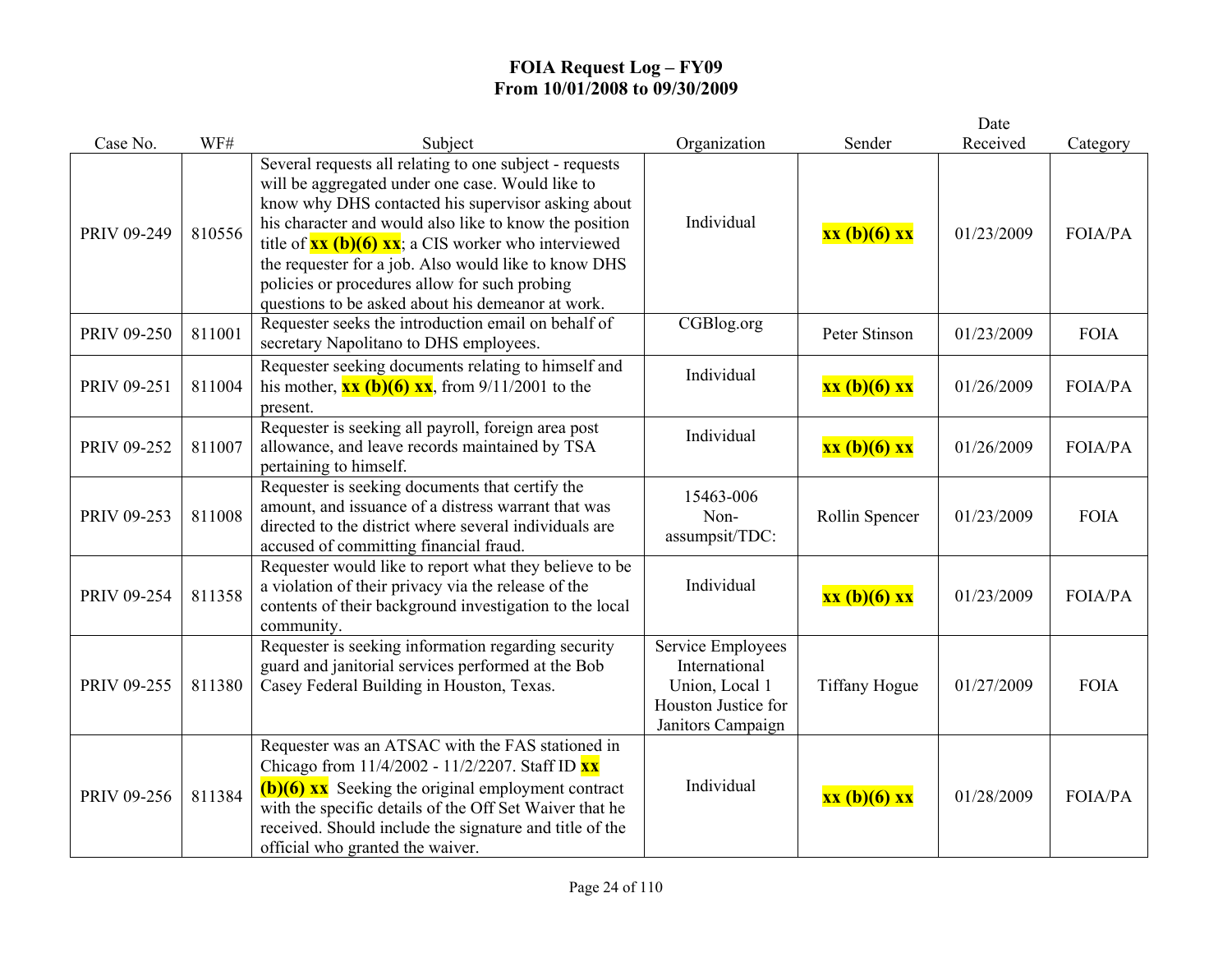|             |        |                                                                                                                                                                                                                                                                             |                                               |                       | Date       |                |
|-------------|--------|-----------------------------------------------------------------------------------------------------------------------------------------------------------------------------------------------------------------------------------------------------------------------------|-----------------------------------------------|-----------------------|------------|----------------|
| Case No.    | WF#    | Subject                                                                                                                                                                                                                                                                     | Organization                                  | Sender                | Received   | Category       |
| PRIV 09-257 | 811406 | Requester is seeking all records pertaining to himself.<br>Believes he is being watched by the FBI.                                                                                                                                                                         | Individual                                    | xx (b)(6) xx          | 01/28/2009 | <b>FOIA/PA</b> |
| PRIV 09-258 | 811409 | Requester is seeking records pertaining to his<br>employment with the Department and the termination<br>of that employment in October 2008.                                                                                                                                 |                                               | xx (b)(6) xx          | 01/28/2009 | <b>FOIA/PA</b> |
| PRIV 09-259 | 811412 | Requester notes that some personal property items<br>were seized and would like to know if DHS has<br>records on those items. Provides a detailed list.                                                                                                                     | Individual                                    | xx (b)(6) xx          | 01/29/2009 | <b>FOIA/PA</b> |
| PRIV 09-260 | 811419 | Requester is seeking records pertaining to the removal<br>and sale of the FEMA trailer that was located at 3600<br>St. Claude Aveune, New Orleans, Louisiana 70119,<br>on July 19, 2006.                                                                                    | Louisiana Capital<br><b>Assistance Center</b> | <b>Richard Bourke</b> | 01/29/2009 | <b>FOIA</b>    |
| PRIV 09-261 | 811425 | Seeking records that detail the cost for Hurricane<br>Katrina in the states of Mississippi, Louisiana, and<br>Alabama. Would like the figures broken down by<br>county (or cost per parish).                                                                                | Eastern Nazarene<br>College                   | William Driscoll      | 01/29/2009 | <b>FOIA</b>    |
| PRIV 09-262 | 811403 | Requester is seeking records indexed to his name,<br>SSN, phone number, or email addresses.                                                                                                                                                                                 | Individual                                    | xx (b)(6) xx          | 01/30/2009 | <b>FOIA/PA</b> |
| PRIV 09-263 | 811427 | Requester is seeking all records and correspondence<br>between USDHS and the American Society of<br>Mechanical Engineers and/or ASME Innovative<br>Technologies Institute (collectively ASME) regarding<br>the issue of U.S. trademark application no. 78791128<br>(RAMCAP) | SafePlace<br>Corporation                      | John Fannin           | 01/30/2009 | <b>FOIA</b>    |
| PRIV 09-264 | 811595 | Requester is seeking a copy of the Memphis Division<br>of Fire Services 2008 grant application to the<br>Assistance of Firefighters Grant program.                                                                                                                          | WREG-TV                                       | Keli Rabon            | 01/30/2009 | <b>FOIA</b>    |
| PRIV 09-265 | 811690 | Requester is seeking records pertaining to $\frac{xx}{(b)(6)}$<br><b>XX</b>                                                                                                                                                                                                 | Individual                                    | David Critchley       | 01/30/2009 | <b>FOIA/PA</b> |
| PRIV 09-266 | 811874 | Requester is seeking clearly releasable portions of the<br>documents regarding all contracts awarded under<br>Solicitation RFQFIG0800013, the Maintenance and<br>Technical Support requirement.                                                                             | <b>INPUT</b>                                  | Ms. Monica<br>Jones   | 02/02/2009 | <b>FOIA</b>    |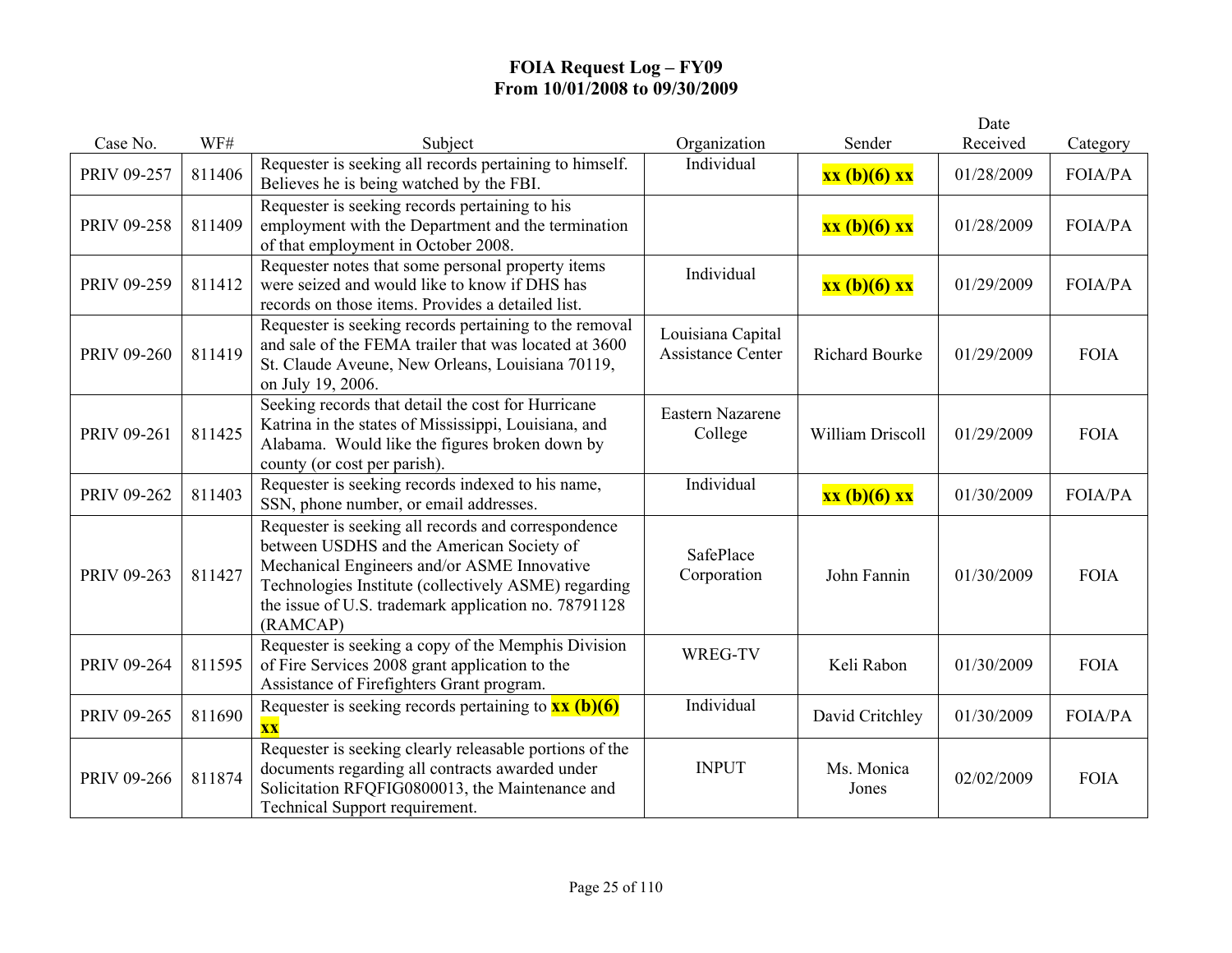|             |        |                                                                                                                                                                                                                                                        |                                                       |                            | Date       |                                |
|-------------|--------|--------------------------------------------------------------------------------------------------------------------------------------------------------------------------------------------------------------------------------------------------------|-------------------------------------------------------|----------------------------|------------|--------------------------------|
| Case No.    | WF#    | Subject                                                                                                                                                                                                                                                | Organization                                          | Sender                     | Received   | Category                       |
| PRIV 09-267 | 811956 | Requester is seeking copies of the correspondence<br>found in logs between DHS and the Gov. of Arizona<br>and/or the Arizona Department of Homeland Security.                                                                                          | <b>Associated Press</b>                               | Eileen Sullivan            | 02/02/2009 | <b>FOIA</b>                    |
| PRIV 09-268 | 811958 | Seeking copies of all records that the OMB has<br>compiled to track and quantify the federal<br>government's appropriation, obligation, and<br>expenditure funding in response to hurricanes Katrina<br>and Rita.                                      | The Associated<br>Press                               | Mr. Michael<br>Kunzelman   | 01/30/2009 | <b>CONSULT</b><br><b>ATION</b> |
| PRIV 09-269 | 811977 | Requester is seeking any records regarding his travels<br>(domestic or international, by land, air, or sea),<br>including any associated border crossing details<br>(locations, dates, times).                                                         | Individual                                            | xx (b)(6) xx               | 02/03/2009 | <b>FOIA/PA</b>                 |
| PRIV 09-270 | 812036 | Requester is seeking documents related to FTS2001<br>Contract # GS00T06NSD0001 - Verizon.<br>Specifically, Task Order.                                                                                                                                 | FedSources<br>A Washington<br>Management<br>Group Co. | Ms. Elizabeth<br>Steponkus | 02/03/2009 | <b>FOIA</b>                    |
| PRIV 09-271 | 812115 | Requester is seeking information regarding contract $#$<br>HSCG89-06-R-6SH007.                                                                                                                                                                         | Satellite Services,<br>Inc                            | Ms. Krystal<br>Foreman     | 02/03/2009 | <b>FOIA</b>                    |
| PRIV 09-272 | 812189 | Requester is seeking clearly releasable portions of<br>documents pertaining to contract #<br>GS07P00HHD0034 and #GS07P00HHD0035.<br>(Specifically the awarded contract and all related<br>attachments/modifications).                                  | <b>INPUT</b>                                          | Ms. Monica<br>Jones        | 02/04/2009 | <b>FOIA</b>                    |
| PRIV 09-273 | 812192 | Requester is seeking documents related to task order<br>HSBP1006F11338 awarded May 16, 2006 to System<br>Engineering and Integration Defense Contractor, Inc.<br>(Specifically please provide the Task Order, including<br>SOW and all modifications). | FedSources, Inc                                       | Ms. Kelly Miller           | 02/04/2009 | <b>FOIA</b>                    |
| PRIV 09-274 | 812258 | Requester is seeking a copy of the task order awarded<br>via HSHQDC-07-R-00048 for work pertaining to<br>Information Technology Networking Operations,<br>Virtual Alliance Operations, and Maintenance.                                                | <b>Centurion Research</b><br>Solutions, LLC           | Pawandeep<br>Sandhu        | 02/04/2009 | <b>FOIA</b>                    |
| PRIV 09-275 | 812312 | Requester is seeking records pertaining to himself.                                                                                                                                                                                                    | Individual                                            | xx (b)(6) xx               | 02/04/2009 | <b>FOIA/PA</b>                 |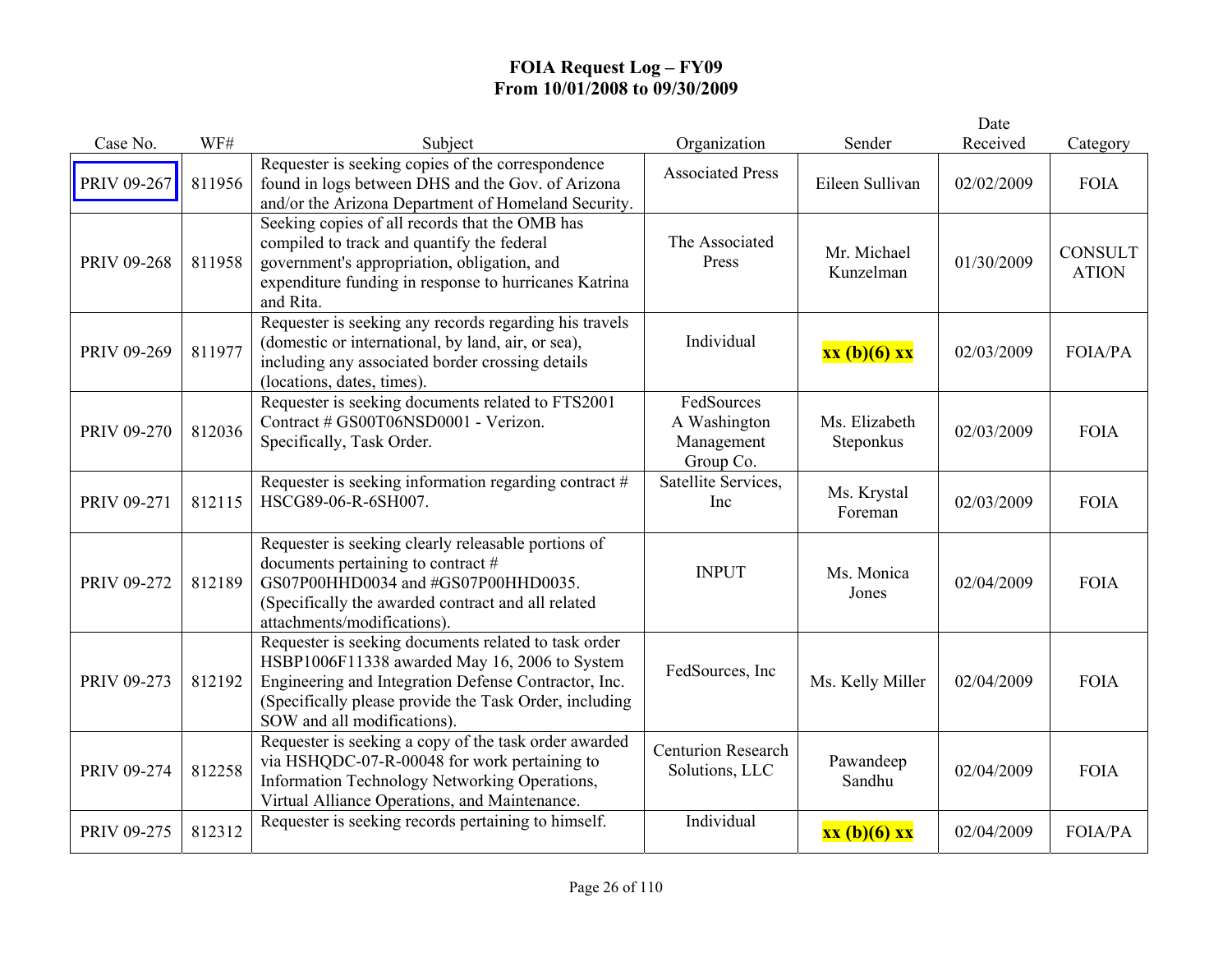|             |        |                                                                                                                                                                                                                                                                                                                                                                 |                                           |                      | Date       |                                |
|-------------|--------|-----------------------------------------------------------------------------------------------------------------------------------------------------------------------------------------------------------------------------------------------------------------------------------------------------------------------------------------------------------------|-------------------------------------------|----------------------|------------|--------------------------------|
| Case No.    | WF#    | Subject                                                                                                                                                                                                                                                                                                                                                         | Organization                              | Sender               | Received   | Category                       |
| PRIV 09-276 | 812418 | Requester is seeking records regarding the diplomatic<br>status, petitions and applications made on behalf of $\frac{xx}{xx}$<br>$(b)(6)$ xx to obtain immigration status, and his visa<br>applications, past and present, including related<br>security clearance documents and advisory opinions.                                                             | Baker & McKenzie<br><b>LLP</b>            | Luke Bellocchi       | 02/05/2009 | FOIA/PA                        |
| PRIV 09-277 | 812536 | Requester would like documents relating to certain<br>law enforcement operations conducted by U.S. CBP<br>during the months of November and December 2008,<br>and January and February 2009 in and around<br>Riverside County in California aimed at and/or<br>resulting in the apprehension and removal or granting<br>of voluntary departure to non-citizens. | National<br>Immigration Law<br>Center     | Ms. Nora<br>Preciado | 02/05/2009 | <b>FOIA</b>                    |
| PRIV 09-278 | 812701 | Requester seeking records on all ethics agreements for<br>current presidential nominees for positions requiring<br>Senate confirmation ("PAS Nominees"). Would also<br>like documents submitted by PAS nominees<br>pertaining to their past employment and compensation<br>for said employment.                                                                 | <b>Public Citizen's</b><br>Congress Watch | Alexander Cohen      | 02/06/2009 | <b>FOIA</b>                    |
| PRIV 09-279 | 812922 | Requester is seeking records related to the possible<br>establishment of a "Special Use Airspace" (SUA) on<br>lands owned, operated, leased, or controlled by New<br>Mexico Tech University and/or New Mexico Tech<br>University's Energetic Materials Research and Testing<br>Center (EMRTC).                                                                  | Individual                                | S.L. Harrington      | 02/09/2009 | <b>FOIA</b>                    |
| PRIV 09-280 | 812928 | Consult for review of a 2 page draft document from<br>the Canadian Government via the Department of<br>State.                                                                                                                                                                                                                                                   | Canadian Embassy                          | Ann Mapp             | 02/09/2009 | <b>CONSULT</b><br><b>ATION</b> |
| PRIV 09-281 | 812931 | Requester is seeking copies of the January<br>appointment calendar for Homeland Security<br>Secretary Janet Napolitano.                                                                                                                                                                                                                                         | Bloomberg                                 | <b>Jeff Bliss</b>    | 02/09/2009 | <b>FOIA</b>                    |
| PRIV 09-282 | 812936 | Requester is seeking documents related to a<br>memorandum from Christina Honey, Administrative<br>Contracting Officer for DHS, to all FirstSource<br>Contractors dated September 29, 2008.                                                                                                                                                                      |                                           | Joseph Sullivan      | 02/09/2009 | <b>FOIA</b>                    |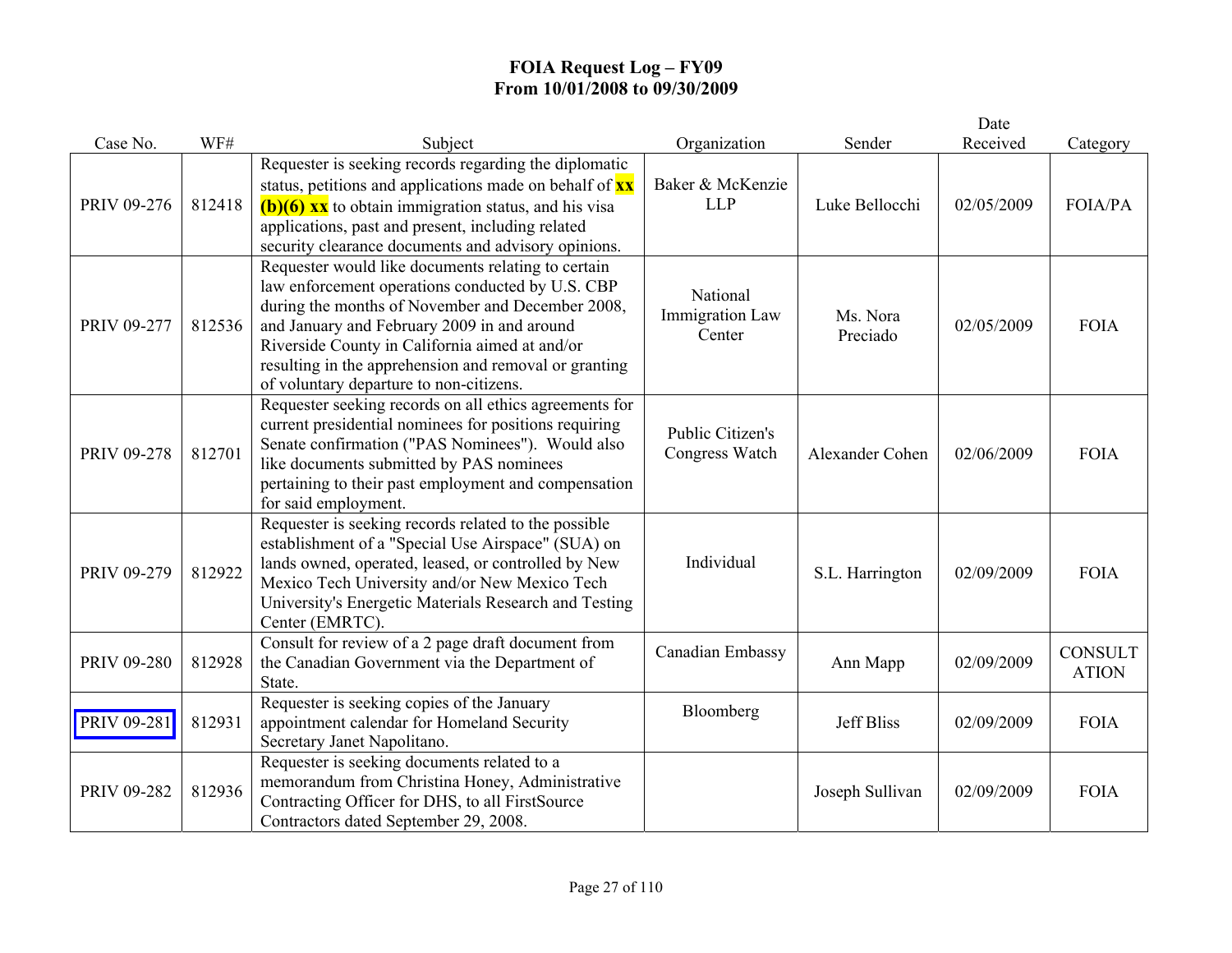|             |        |                                                                                                                                                                                                                                                                                                                                                               |                               |                       | Date       |             |
|-------------|--------|---------------------------------------------------------------------------------------------------------------------------------------------------------------------------------------------------------------------------------------------------------------------------------------------------------------------------------------------------------------|-------------------------------|-----------------------|------------|-------------|
| Case No.    | WF#    | Subject                                                                                                                                                                                                                                                                                                                                                       | Organization                  | Sender                | Received   | Category    |
| PRIV 09-283 | 812937 | Requester is seeking records relating to the Risk<br>Management Plan for the Lyondell Houston Refining<br>facility where a fatal accident occurred which was in<br>effect at the time of the occurrence and/or most recent<br>one.                                                                                                                            | Provost and<br>Umphry         | Darren Brown          | 02/09/2009 | <b>FOIA</b> |
| PRIV 09-284 | 812939 | Requester is seeking records on behalf of his client $\mathbf{x} \mathbf{x}$<br>$(b)(6)$ xx. Would like to know whether or not there<br>were detainees that ICE removed from Pinal County<br>Sheriff's custody. Would also like to know whether or<br>not they had money given to them by the Pinal County<br>Sheriff's Department at that time.              | Collins and Collins<br>L.L.P. | Joseph Collins        | 02/09/2009 | FOIA/PA     |
| PRIV 09-285 | 812982 | Requester is seeking copies of all FOIA requests<br>submitted by $\frac{xx(b)(6)xx}{xx}$ and DHS responses to<br>those requests from 2000-Present.                                                                                                                                                                                                            | <b>SAE Productions</b>        | Mr. Steven<br>Emerson | 02/10/2009 | <b>FOIA</b> |
| PRIV 09-286 | 813083 | Requester is seeking access to any and all visitors and<br>telephone logs and appointment calendars dating back<br>to January 20, 2009 for Secretary Janet Napolitano<br>and her senior staff, including but not limited to: Ivan<br>K. Fong; David A. Martin; Brian De Vallance; Scan<br>Smit; Dora Schriro; Jane Holl Lute; Noah Kroloff and<br>Jan Lesher. | <b>Associated Press</b>       | Eileen Sullivan       | 02/10/2009 | <b>FOIA</b> |
| PRIV 09-287 | 813150 | Requester is seeking any and all notes, memos and<br>reports, including submissions to the office of the<br>Executive Secretariat collected in response to<br>Homeland Security Secretary Janet Napolitano's<br>January 21 directive regarding critical infrastructure<br>protection.                                                                         | <b>Associated Press</b>       | Eileen Sullivan       | 02/10/2009 | <b>FOIA</b> |
| PRIV 09-288 | 813151 | Requester is seeking any and all notes, memos and<br>reports, including submissions to the office of the<br>Executive Secretariat in response to Homeland<br>Security Secretary Janet Napolitano's January 23<br>directive regarding cyber security.                                                                                                          | <b>Associated Press</b>       | Eileen Sullivan       | 02/10/2009 | <b>FOIA</b> |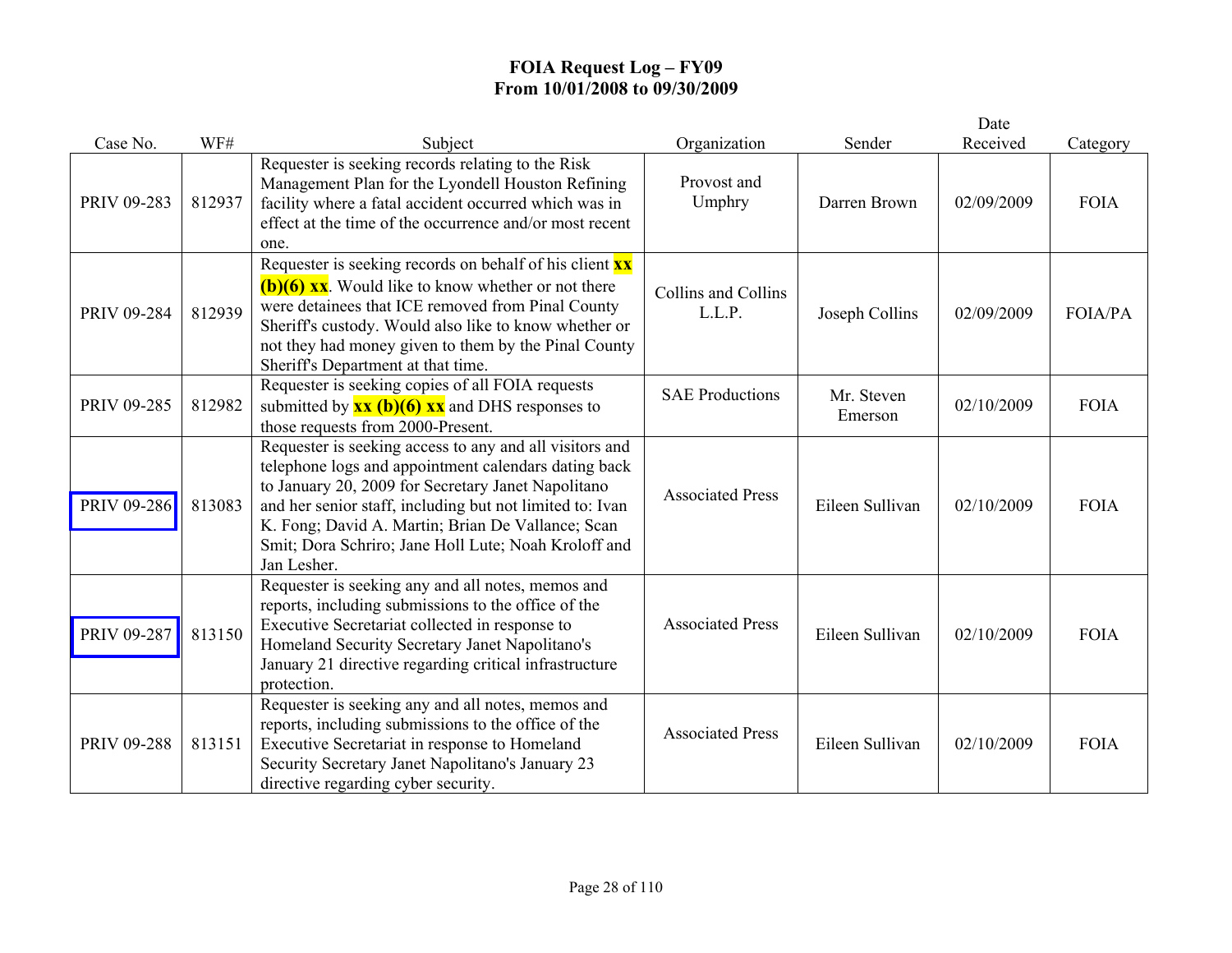|             |        |                                                                                                                                                                                                                                                                                          |                         |                 | Date       |             |
|-------------|--------|------------------------------------------------------------------------------------------------------------------------------------------------------------------------------------------------------------------------------------------------------------------------------------------|-------------------------|-----------------|------------|-------------|
| Case No.    | WF#    | Subject                                                                                                                                                                                                                                                                                  | Organization            | Sender          | Received   | Category    |
| PRIV 09-289 | 813154 | Requester is seeking any and all notes, memos and<br>reports, including submissions to the office of the<br>Executive Secretariat collected in response to<br>Homeland Security Secretary Janet Napolitano's<br>January 28 directive regarding first responder health<br>surge capacity. | <b>Associated Press</b> | Eileen Sullivan | 02/10/2009 | <b>FOIA</b> |
| PRIV 09-290 | 813174 | Requester is seeking any and all notes, memos and<br>reports, including submissions to the office of the<br>Executive Secretariat collected in response to<br>Homeland Security Secretary Janet Napolitano's<br>January 21 directive regarding state and local<br>intelligence sharing.  | <b>Associated Press</b> | Eileen Sullivan | 02/10/2009 | <b>FOIA</b> |
| PRIV 09-291 | 813176 | Requester is seeking any and all notes, memos and<br>reports, including submissions to the office of the<br>Executive Secretariat collected in response to<br>Homeland Security Secretary Janet Napolitano's<br>January 28 directive regarding Hurricane Katrina.                        | <b>Associated Press</b> | Eileen Sullivan | 02/10/2009 | <b>FOIA</b> |
| PRIV 09-292 | 813177 | Requester is seeking any and all notes, memos and<br>reports, including submissions to the office of the<br>Executive Secretariat collected in response to<br>Homeland Security Secretary Janet Napolitano's<br>January 21 directive regarding state, local and tribal<br>integration.   | <b>Associated Press</b> | Eileen Sullivan | 02/10/2009 | <b>FOIA</b> |
| PRIV 09-293 | 813179 | Requester is seeking any and all notes, memos and<br>reports, including submissions to the office of the<br>Executive Secretariat collected in response to<br>Homeland Security Secretary Janet Napolitano's<br>January 21 directive regarding risk analysis.                            | <b>Associated Press</b> | Eileen Sullivan | 02/10/2009 | <b>FOIA</b> |
| PRIV 09-294 | 813181 | Requester is seeking any and all notes, memos and<br>reports, including submissions to the office of the<br>Executive Secretariat collected in response to<br>Homeland Security Secretary Janet Napolitano's<br>January 23 directive regarding the northern border<br>strategy.          | <b>Associated Press</b> | Eileen Sullivan | 02/10/2009 | <b>FOIA</b> |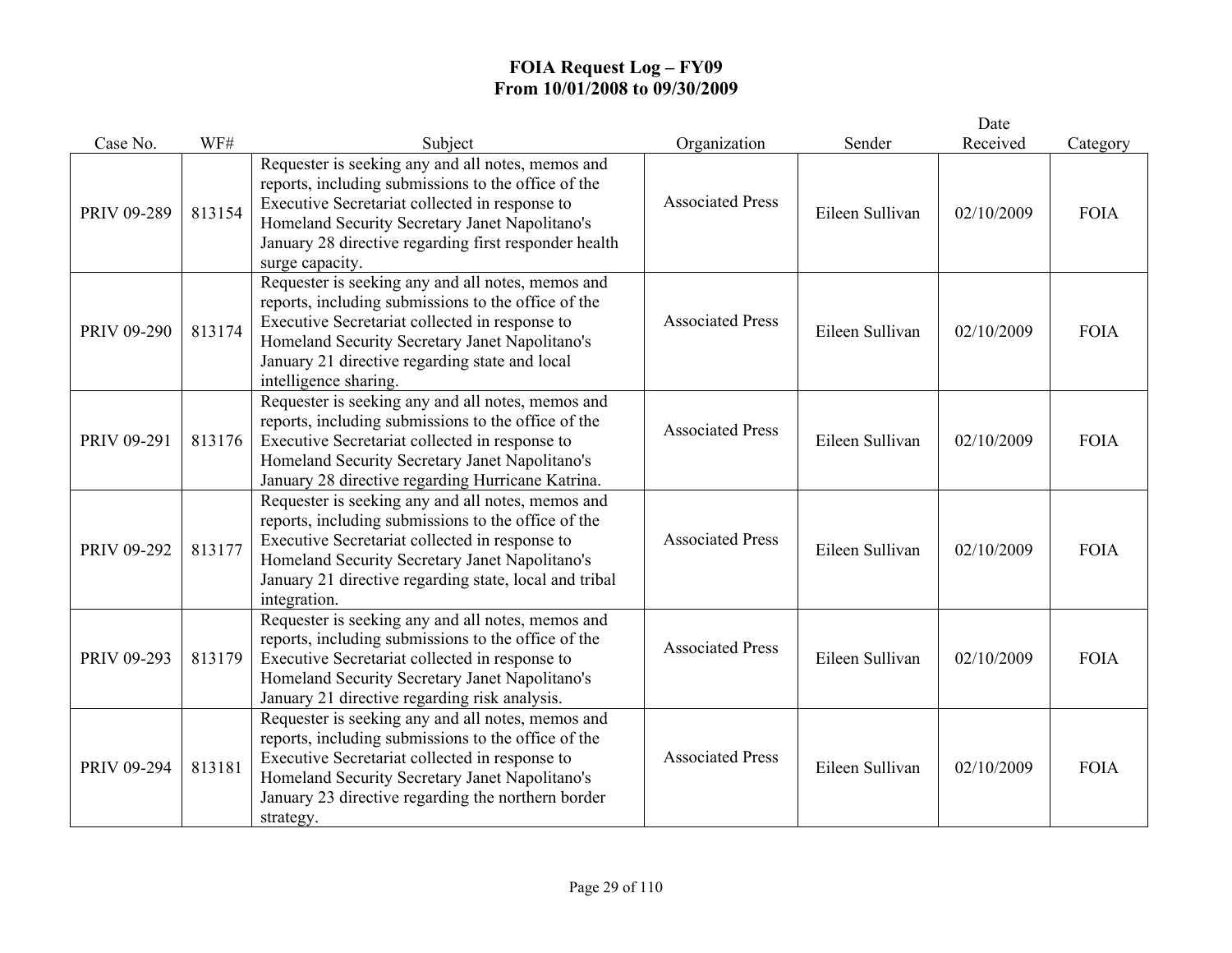|             |        |                                                                                                                                                                                                                                                                   |                            |                         | Date       |                                |
|-------------|--------|-------------------------------------------------------------------------------------------------------------------------------------------------------------------------------------------------------------------------------------------------------------------|----------------------------|-------------------------|------------|--------------------------------|
| Case No.    | WF#    | Subject                                                                                                                                                                                                                                                           | Organization               | Sender                  | Received   | Category                       |
| PRIV 09-295 | 813182 | Requester is seeking any and all notes, memos and<br>reports, including submissions to the office of the<br>Executive Secretariat collected in response to<br>Homeland Security Secretary Janet Napolitano's<br>January 27 directive regarding national planning. | <b>Associated Press</b>    | Eileen Sullivan         | 02/10/2009 | <b>FOIA</b>                    |
| PRIV 09-296 | 813183 | Requester is seeking any and all notes, memos and<br>reports, including submissions to the office of the<br>Executive Secretariat collected in response to<br>Homeland Security Secretary Janet Napolitano's<br>directive regarding transportation security.      | <b>Associated Press</b>    | Eileen Sullivan         | 02/10/2009 | <b>FOIA</b>                    |
| PRIV 09-297 | 813185 | Requester is seeking any and all documentation,<br>between January 1, 2006, and September 21, 2006,<br>concerning the North American Competitiveness<br>Council.                                                                                                  | Canadian Embassy           | Mr. Joseph<br>Champagne | 02/10/2009 | <b>CONSULT</b><br><b>ATION</b> |
| PRIV 09-298 | 813187 | Requester is seeking all documentation generated as a<br>result of DHS' investigation of the 12/11/08 helicopter<br>accident in the Gulf of Mexico, off of Sabine Pass, in<br>which Nicholas Shane Hebert was fatally injured.                                    | Mudd &<br>Bruchhaus, L.L.C | M. Prudhomme            | 02/10/2009 | FOIA/PA                        |
| PRIV 09-299 | 813192 | Requester is seeking any records, files, etc. related to<br>himself and his activities from June 2005 to the<br>present                                                                                                                                           | Individual                 | xx (b)(6) xx            | 02/10/2009 | <b>FOIA/PA</b>                 |
| PRIV 09-300 | 813199 | Requester submitted G-639 form - Privacy Act<br>Request                                                                                                                                                                                                           | Individual                 | xx (b)(6) xx            | 02/10/2009 | FOIA/PA                        |
| PRIV 09-301 | 813201 | Requester is seeking releasable portions of the<br>documents regarding all contracts awarded under<br>Solicitation #050505, The Technical Support To The<br>DHS National Cyber Security Division (NCSD).<br>Specifically looking for the incumbent contract.      | <b>INPUT</b>               | Catherine Lyerly        | 02/10/2009 | <b>FOIA</b>                    |
| PRIV 09-302 | 813205 | Requester is seeking releasable portions of the<br>documents regarding contract #HSHQDC06D00051,<br>Task Order # HSCGG307JTWV342 awarded to STG<br>Inc. under Solicitation # HSHQDC05R00010, The<br>Enterprise Acquisition Gateway for Leading Edge<br>(EAGLE).   | <b>INPUT</b>               | Catherine Lyerly        | 02/11/2009 | <b>FOIA</b>                    |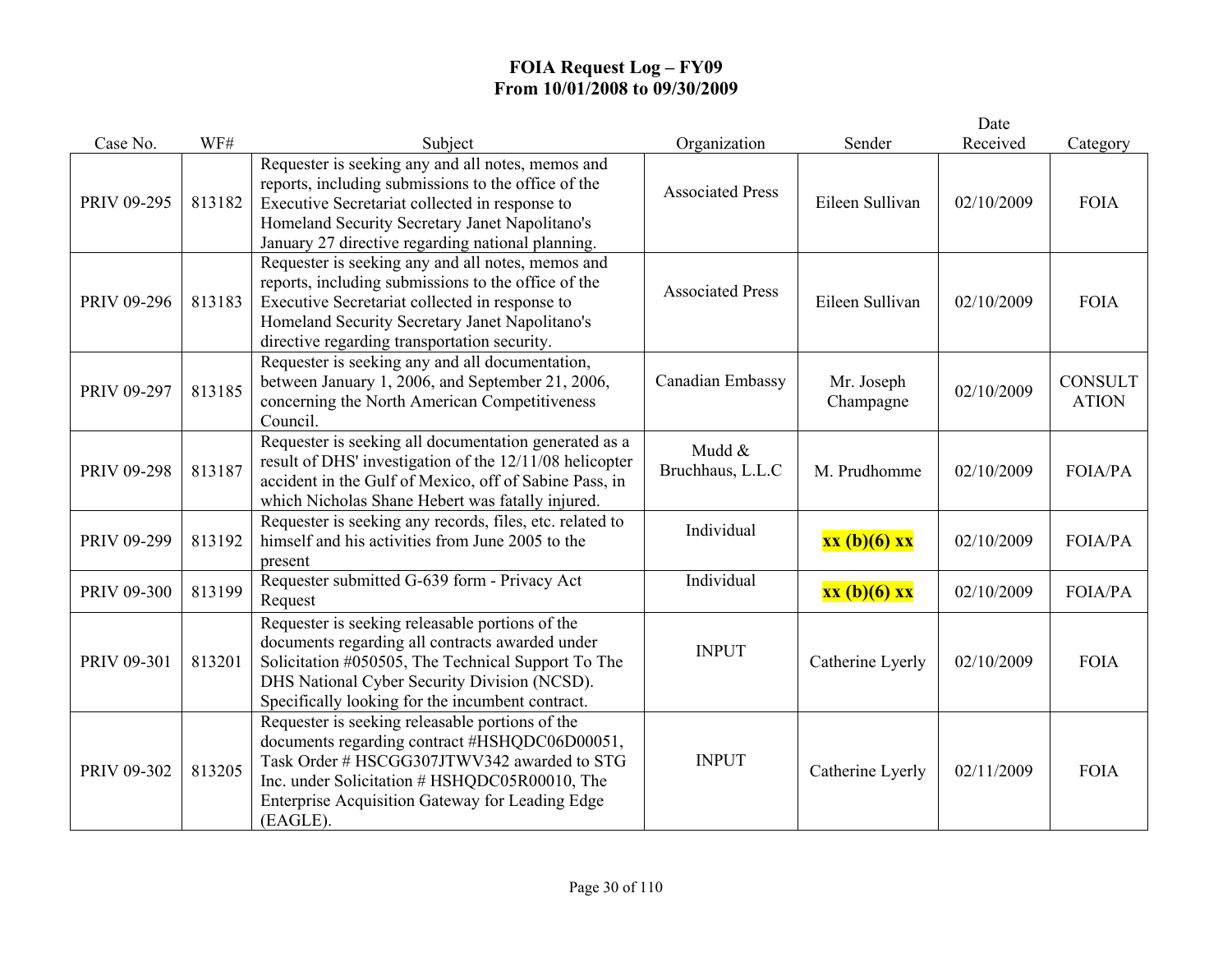|             |        |                                                                                                                                                                                                                                                                                              |                    |                     | Date       |                                |
|-------------|--------|----------------------------------------------------------------------------------------------------------------------------------------------------------------------------------------------------------------------------------------------------------------------------------------------|--------------------|---------------------|------------|--------------------------------|
| Case No.    | WF#    | Subject                                                                                                                                                                                                                                                                                      | Organization       | Sender              | Received   | Category                       |
| PRIV 09-303 | 813224 | Requester is seeking records of the following<br>information for both referenced funding opportunities:<br>(1) DHS Funding Opportunity No. DHS-09-OHA-<br>091-001 (2) DHS Funding Opportunity No. DHS-09-<br>OHA-091-002                                                                     | A-Tek Incorporated | Crystal Carte       | 02/11/2009 | <b>FOIA</b>                    |
| PRIV 09-304 | 813242 | Requester is seeking documents relating to grants<br>which were awarded to the Lafourche Parish Sheriff<br>and Lafourche Parish Sheriff's Office from 2001-<br>2008.                                                                                                                         | Individual         | Daniel Morris       | 02/11/2009 | <b>FOIA</b>                    |
| PRIV 09-305 | 813322 | Requester is seeking all records held by the<br>department that reference him.                                                                                                                                                                                                               | Individual         | xx (b)(6) xx        | 02/12/2009 | <b>FOIA/PA</b>                 |
| PRIV 09-306 | 813328 | Requester is seeking records pertaining to a list of<br>individuals.                                                                                                                                                                                                                         |                    | xx (b)(6) xx        | 02/12/2009 | <b>CONSULT</b><br><b>ATION</b> |
| PRIV 09-307 | 813423 | Requester is seeking clearly releasable portions of the<br>documents regarding all contracts<br>#HSHQDC06D00017 awarded to Lockheed martin<br>corporation under the IT-NOVA requirement.<br>Specifically looking for task order<br>HSHQDC08J00138.                                           | <b>INPUT</b>       | Ms. Monica<br>Jones | 02/12/2009 | <b>FOIA</b>                    |
| PRIV 09-308 | 813424 | Requester is seeking clearly releasable portions of the<br>documents regarding all contracts<br>#HSHQDC06D0026 awarded to Science Applications<br>International Corp (SAIC) under the US ICE IT<br>Operations Support requirement. Specifically need<br>copies of task order HSCEOP07J00537. | <b>INPUT</b>       | Ms. Monica<br>Jones | 02/12/2009 | <b>FOIA</b>                    |
| PRIV 09-309 | 813426 | Would like to obtain copies of 3 applications for<br>which grants have been awarded in the past:<br>1) Defender Fire Company - Berwick PA<br>2) West Berwick House, Berwick PA<br>3) Eagle Hose Company, Berwick PA                                                                          |                    | Thomas Hower        | 02/12/2009 | <b>FOIA</b>                    |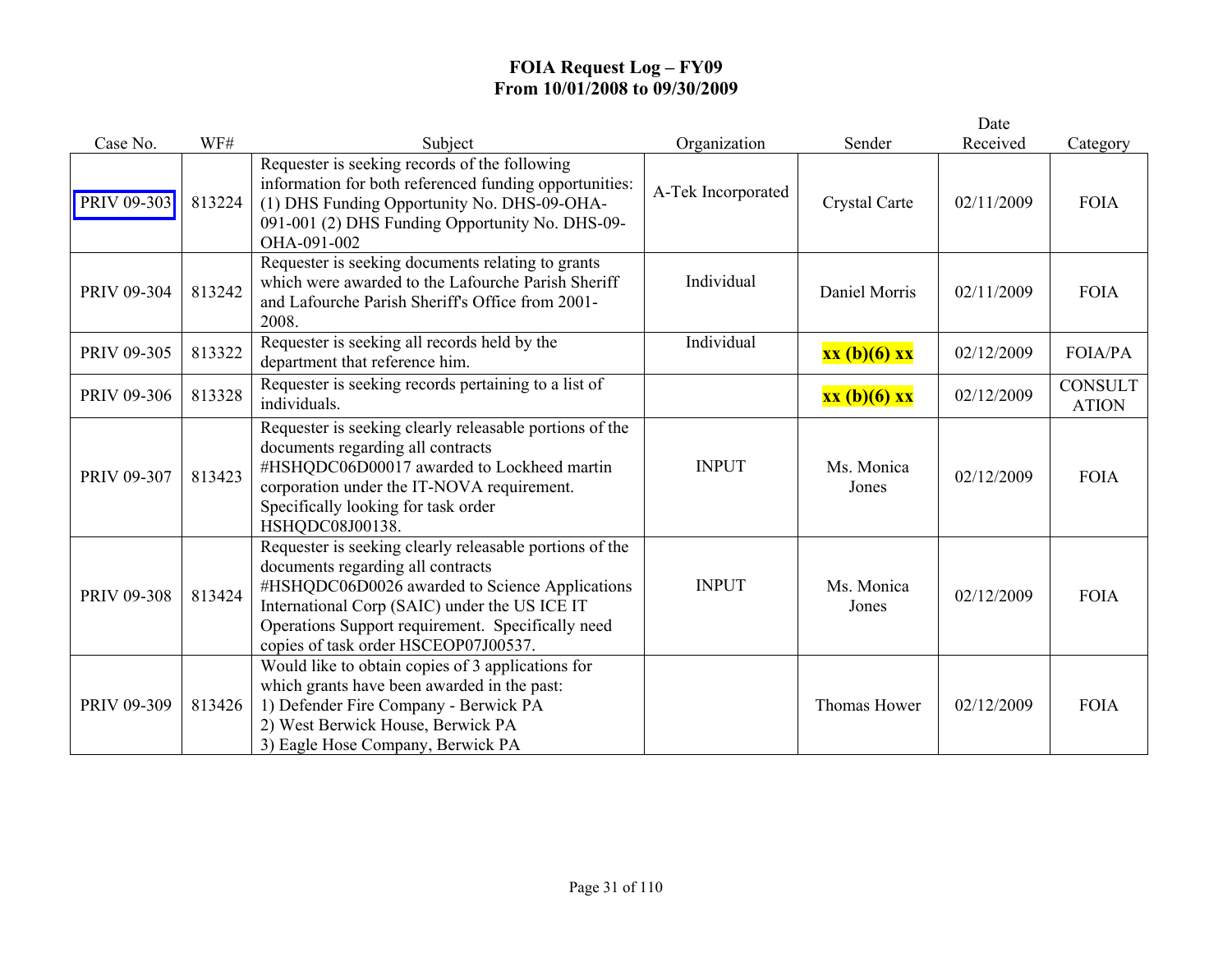|             |        |                                                                                                                                                                                                                                                                                                                                                                            |                                             |                                     | Date       |                                |
|-------------|--------|----------------------------------------------------------------------------------------------------------------------------------------------------------------------------------------------------------------------------------------------------------------------------------------------------------------------------------------------------------------------------|---------------------------------------------|-------------------------------------|------------|--------------------------------|
| Case No.    | WF#    | Subject                                                                                                                                                                                                                                                                                                                                                                    | Organization                                | Sender                              | Received   | Category                       |
| PRIV 09-310 | 813657 | Requester is seeking a copy of the following two<br>documents: 1) A copy of the Report on Law<br>Enforcement Deployment Teams (LEDTs) produced<br>by DHS Assistant Secretary Sexton and FEMA and<br>provided to Congress. 2) A copy of the booklet on<br>crime that was developed by mayors and police chiefs<br>and provided to DHS for submission to President<br>Obama. |                                             | Mr. Michael<br>Ravnitzky            | 02/17/2009 | <b>FOIA</b>                    |
| PRIV 09-311 | 813661 | Requester is seeking access to any and all notes,<br>memos and reports, including submissions to the<br>office of the Executive Secretariat collected in<br>response to Homeland Security Secretary Janet<br>Napolitano's January 27 directive regarding FEMA's<br>state and local integration.                                                                            | <b>Associated Press</b>                     | Eileen Sullivan                     | 02/13/2009 | <b>FOIA</b>                    |
| PRIV 09-312 | 813665 | Requester is seeking information or records from the<br>FBI on $\overline{\text{xx (b)(6)} \text{xx}}$ , $\overline{\text{xx (b)(6)} \text{xx}}$ and Schlumburger<br>Ltd, an international oil services company founded by<br>her father, $\overline{\mathbf{x}\mathbf{x}}$ (b)(6) $\overline{\mathbf{x}\mathbf{x}}$ .                                                     | Individual                                  | William<br>Middleton                | 02/12/2009 | <b>CONSULT</b><br><b>ATION</b> |
| PRIV 09-313 | 813675 | Handling the deceased insurance claim for<br>International Marine Underwriters. Would like<br>information pertaining to USCG report relating to $\mathbf{x}\mathbf{x}$<br>$(b)(6)$ xx death on Nov. 30, 2008.                                                                                                                                                              | Alcus Marine<br>Technical Services,<br>Inc. | Ronald Alcus                        | 02/17/2009 | FOIA/PA                        |
| PRIV 09-314 | 813885 | Requester seeks agency records of all DHS applicants<br>to listed grant programs falling under the State<br>Homeland Security Program and Urban Areas<br>Security Initiative.                                                                                                                                                                                              | FOIA Group                                  | Ms. Rose Santos                     | 02/18/2009 | <b>FOIA</b>                    |
| PRIV 09-315 | 813889 | Requester seeks records identified in the DHS FY<br>2009 Overview Grants Application Guidance.                                                                                                                                                                                                                                                                             | FOIA Group                                  | Ms. Rose Santos                     | 02/18/2009 | <b>FOIA</b>                    |
| PRIV 09-316 | 814004 | Requester seeks records related to $\frac{xx}{(b)(6)}$ $\frac{xx}{(c)}$                                                                                                                                                                                                                                                                                                    | Individual                                  | Mr. Gonzalo<br>Velazquez-<br>Rotger | 02/19/2009 | <b>FOIA/PA</b>                 |
| PRIV 09-317 | 814026 | Requester seeks all records relating to him. Requester<br>sent in previous request for the same information<br>under 08-235.                                                                                                                                                                                                                                               | Individual                                  | xx (b)(6) xx                        | 02/19/2009 | <b>FOIA/PA</b>                 |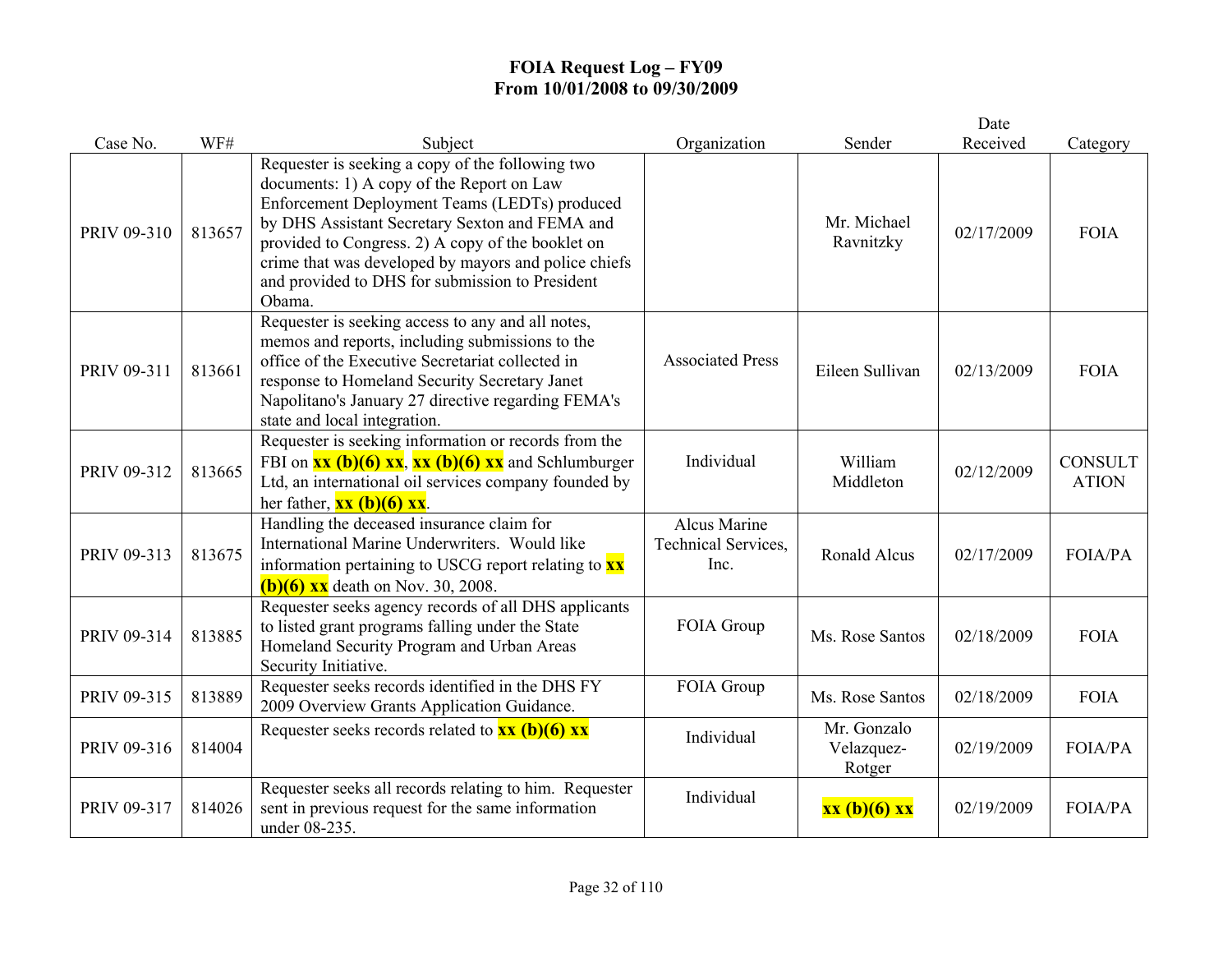|             |        |                                                                                                                                 |                                                             |                        | Date       |                |
|-------------|--------|---------------------------------------------------------------------------------------------------------------------------------|-------------------------------------------------------------|------------------------|------------|----------------|
| Case No.    | WF#    | Subject                                                                                                                         | Organization                                                | Sender                 | Received   | Category       |
| PRIV 09-318 | 814027 | Requester seeks information related to her.                                                                                     |                                                             | xx (b)(6) xx           | 02/19/2009 | <b>FOIA/PA</b> |
| PRIV 09-319 | 814073 | Requester seeks guidelines expanding on the<br>definitions of what constitutes "technical" and<br>"substantial" I-9 violations. | Goff & Wilson, PA                                           | Ms. Grace Miller       | 02/20/2009 | <b>FOIA</b>    |
| PRIV 09-320 | 813890 | Requester seeks records related to<br>HSHQDC09C00004.                                                                           | <b>INPUT</b>                                                | Ms. Monica<br>Jones    | 02/18/2009 | <b>FOIA</b>    |
| PRIV 09-321 | 814144 | Requester seeks records related to her son's problems<br>at the border.                                                         | Individual                                                  | xx (b)(6) xx           | 02/20/2009 | <b>FOIA/PA</b> |
| PRIV 09-322 | 814146 | Requester seeks records related to CBP activities                                                                               | National<br><b>Immigration Law</b><br>Center                | Ms. Nora<br>Preciado   | 02/20/2009 | <b>FOIA</b>    |
| PRIV 09-323 | 814149 | Requester seeks records related to him.                                                                                         |                                                             | xx (b)(6) xx           | 02/20/2009 | <b>FOIA</b>    |
| PRIV 09-324 | 814151 | Requester seeks records related to his client, <b>xx</b><br>$(b)(6)$ xx                                                         | <b>Borene Law Firm</b>                                      | Mr. George<br>Maxwell  | 02/20/2009 | <b>FOIA/PA</b> |
| PRIV 09-325 | 814744 | Requester seeks the contract award under<br>#HSCEFC7-08-Q-00016.                                                                | <b>United Government</b><br>Security Officers of<br>America | Kris Kelley            | 02/23/2009 | <b>FOIA</b>    |
| PRIV 09-326 | 814745 | Requester seeks records related to him.                                                                                         | Individual                                                  | xx (b)(6) xx           | 02/23/2009 | <b>FOIA/PA</b> |
| PRIV 09-327 | 814746 | Requester seek a copy of a DHS UASI grant for 2006<br>from the City of Jacksonville, FL.                                        | Locus Location<br>Systems                                   | Mr. Lee Lupton         | 02/23/2009 | <b>FOIA</b>    |
| PRIV 09-328 | 814758 | Requester seeks FEMA records related to a November<br>13, 2008, explosion and fire.                                             | White and Steele,<br>PC                                     | Ms. Michelle<br>Witter | 02/23/2009 | <b>FOIA</b>    |
| PRIV 09-329 | 814765 | Requester seeks her husband's deportation records.                                                                              | Individual                                                  | xx (b)(6) xx           | 02/23/2009 | <b>FOIA/PA</b> |
| PRIV 09-330 | 814767 | Requester seeks records related to GS10F00078 /<br>HSHQDC08F00001.                                                              | <b>INPUT</b>                                                | Ms. Rosemary<br>Law    | 02/24/2009 | <b>FOIA</b>    |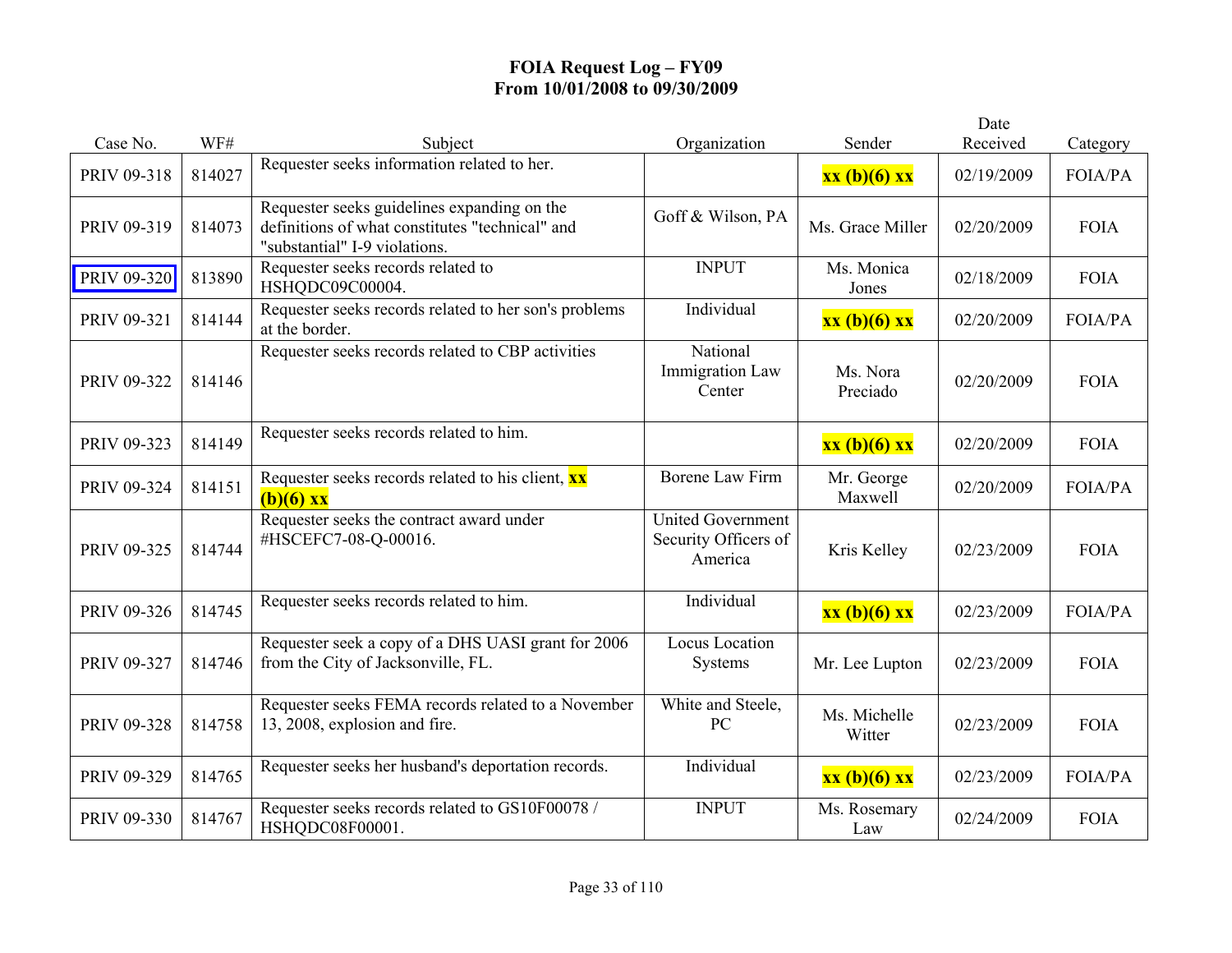|             |        |                                                                                                                                                                                                        |                                                                        |                        | Date       |                |
|-------------|--------|--------------------------------------------------------------------------------------------------------------------------------------------------------------------------------------------------------|------------------------------------------------------------------------|------------------------|------------|----------------|
| Case No.    | WF#    | Subject                                                                                                                                                                                                | Organization                                                           | Sender                 | Received   | Category       |
| PRIV 09-331 | 814770 | Requester seeks a copy of the credit card list.                                                                                                                                                        | Florida Micro                                                          | Mr. Barry<br>Gladstein | 02/24/2009 | <b>FOIA</b>    |
| PRIV 09-332 | 814774 | Requester seeks records related to the INTRUDR<br>digital voice print system.                                                                                                                          | <b>Federal Medical</b><br>Center 2-1                                   | Joseph Mosby           | 02/24/2009 | <b>FOIA</b>    |
| PRIV 09-333 | 814796 | Requester seeks records related to HSHQDC-09-J-<br>00001.                                                                                                                                              | FedSources, Inc                                                        | Ms. Kelly Miller       | 02/25/2009 | <b>FOIA</b>    |
| PRIV 09-334 | 814797 | Requester seeks a copy of the security form she<br>submitted to DHS for her clearance.                                                                                                                 | Individual                                                             | xx (b)(6) xx           | 02/25/2009 | FOIA/PA        |
| PRIV 09-335 | 814799 | Requester seeks a copy of his naturalization<br>documents.                                                                                                                                             | Individual                                                             | xx (b)(6) xx           | 02/25/2009 | <b>FOIA/PA</b> |
| PRIV 09-336 | 814817 | Requester seeks all records related to their client.                                                                                                                                                   | Fulbright $\&$<br>Jaworski, LLP                                        | Mr. Michael<br>Battle  | 02/25/2009 | <b>FOIA/PA</b> |
| PRIV 09-337 | 814818 | Requester seeks all records related to him.                                                                                                                                                            | Individual                                                             | xx (b)(6) xx           | 02/26/2009 | <b>FOIA/PA</b> |
| PRIV 09-338 | 814915 | Requester seeks records related to $\frac{xx}{(b)(6)}$ $\frac{xx}{x}$ .                                                                                                                                | <b>Ogletree Deakins</b>                                                | Ms. Kristen<br>DiMaria | 02/27/2009 | <b>FOIA/PA</b> |
| PRIV 09-339 | 815101 | Requester is seeking information pertaining to DHS<br>grants applied for or awarded to Campbell County,<br>VA from 2003 till present.                                                                  | Altavista EMS                                                          | Mark Moss              | 03/02/2009 | <b>FOIA</b>    |
| PRIV 09-340 | 815103 | Requester is seeking a list of 58 fusion centers as cited<br>on our website.                                                                                                                           | Naval Post<br>Graduate School                                          | John Comiskey          | 03/02/2009 | <b>FOIA</b>    |
| PRIV 09-341 | 815140 | Requester is seeking copies of the ten oldest open or<br>pending FOIA requests currently being processed or<br>held pending coordination with other agencies.                                          | National Security<br>Archive<br>The George<br>Washington<br>University | <b>Yvette Chin</b>     | 03/03/2009 | <b>FOIA</b>    |
| PRIV 09-342 | 815216 | Requester is seeking a list (pdf soft copy if available)<br>of contracts awarded via HSSCHQ-04-R-10084, for<br>work pertaining to Bio Watch Expansion -<br>Instantaneous Bio-Aerosol Detector Systems. | <b>Centurion Research</b><br>Solutions, LLC                            | Pawandeep<br>Sandhu    | 03/03/2009 | <b>FOIA</b>    |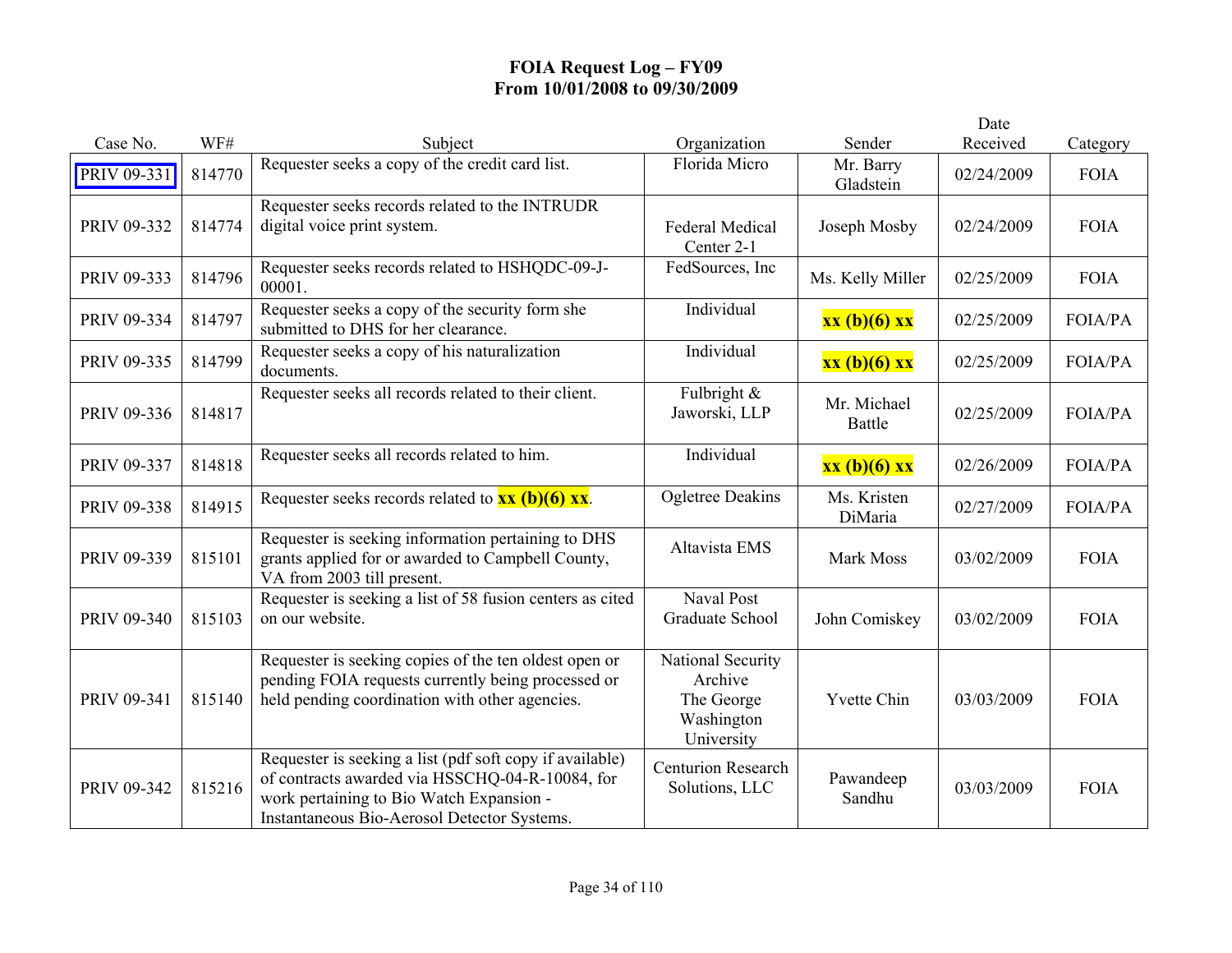|             |        |                                                                                                                                                                                                                                                                                                                                                                    |                                                                            |                          | Date       |                |
|-------------|--------|--------------------------------------------------------------------------------------------------------------------------------------------------------------------------------------------------------------------------------------------------------------------------------------------------------------------------------------------------------------------|----------------------------------------------------------------------------|--------------------------|------------|----------------|
| Case No.    | WF#    | Subject                                                                                                                                                                                                                                                                                                                                                            | Organization                                                               | Sender                   | Received   | Category       |
| PRIV 09-343 | 815223 | Requester is seeking any and all files, records,<br>correspondence, emails, letters, and documents<br>identifying $\overline{\mathbf{xx}}$ (b)(6) $\overline{\mathbf{xx}}$ , involvements, affiliations,<br>memberships, correspondences, or interactions with<br>any and all terrorist organizations.                                                             | Council on<br>American-Islamic<br>Relations                                | Kevin Vodak              | 03/03/2009 | <b>FOIA/PA</b> |
| PRIV 09-344 | 815232 | Requester is seeking records relating to the clearance<br>process procedures for Iraqi Refugees applying for<br>resettlement.                                                                                                                                                                                                                                      | The Iraqi Refugee<br><b>Assistance Project</b><br>Yale Law School          | Stephen Poellot          | 03/03/2009 | <b>FOIA</b>    |
| PRIV 09-345 | 815236 | Requester is seeking copies of the claim or<br>applications for assistance, any documentations<br>pertaining to, supporting, and/or showing payment<br>made by FEMA to $\frac{xx}{(b)(6)}$ $\frac{xx}{x}$ due to the damage to<br>their property located at $\frac{xx}{(b)(6)}$ $\frac{xx}{(c)}$ on or about<br>September 13, 2006.                                | Nielsen, Zehe, &<br>Antas, PC<br>55 W. Monroe<br><b>Street</b>             | <b>Brittany Hanlon</b>   | 03/03/2009 | <b>FOIA</b>    |
| PRIV 09-346 | 815327 | Requester is seeking all documents, including but not<br>limited to memoranda, memoranda of conversation,<br>transcripts, emails, cables, recordings, speeches,<br>policy statements, summaries, and briefings related in<br>whole or in part to transition preparation, direction,<br>and guidance for agencies, during the 2008-2009<br>presidential transition. | The National<br>Security Archive<br>The George<br>Washington<br>University | Meredith Fuchs           | 03/03/2009 | <b>FOIA</b>    |
| PRIV 09-347 | 815348 | Requester is seeking information or records on the<br>Brothers to the Rescue shoot down in February 1996.                                                                                                                                                                                                                                                          | <b>WFOR-TV CBS4</b><br><b>News</b>                                         | Gio Benitez              | 03/04/2009 | <b>FOIA</b>    |
| PRIV 09-348 | 815352 | Requester is seeking all records pertaining to himself.                                                                                                                                                                                                                                                                                                            | Individual                                                                 | xx (b)(6) xx             | 03/04/2009 | <b>FOIA/PA</b> |
| PRIV 09-349 | 815657 | Requester worked for TSA at $xx$ (b)(6) $xx$ from Oct.<br>2004 to July 2005. Would like records pertaining to<br>himself.                                                                                                                                                                                                                                          | Individual                                                                 | xx (b)(6) xx             | 03/05/2009 | <b>FOIA/PA</b> |
| PRIV 09-350 | 815662 | Requester is seeking any guidance documents or<br>emails concerning whether, how, and by what means<br>DHS will carry out President Obama's memorandum<br>on FOIA issued by the White House on January 21,<br>2009.                                                                                                                                                |                                                                            | Mr. Michael<br>Ravnitzky | 03/05/2009 | <b>FOIA</b>    |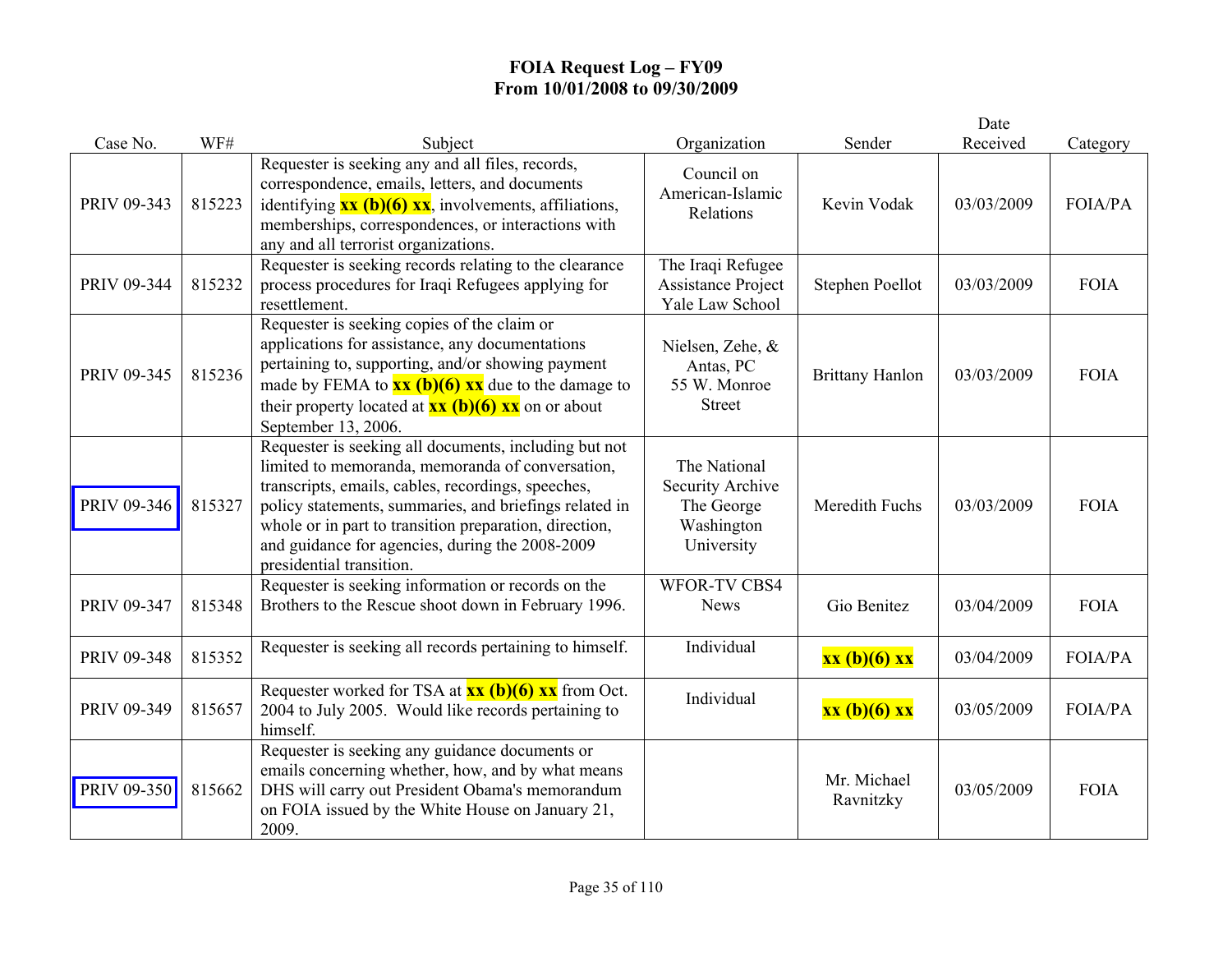|             |        |                                                                                                                                                                                                                                                                                                 |                                             |                               | Date       |                |
|-------------|--------|-------------------------------------------------------------------------------------------------------------------------------------------------------------------------------------------------------------------------------------------------------------------------------------------------|---------------------------------------------|-------------------------------|------------|----------------|
| Case No.    | WF#    | Subject                                                                                                                                                                                                                                                                                         | Organization                                | Sender                        | Received   | Category       |
| PRIV 09-351 | 815674 | Requesting a list of items confiscated from the public<br>by the Federal Protective Service or its authorized<br>security sub-contractor at the entry checkpoint of the<br>federal building at 380 Westminster Street,<br>Providence RI for the period January 1, 2007 to<br>December 31, 2008. | National Treasury<br><b>Employees Union</b> | <b>Christine Soares</b>       | 03/05/2009 | <b>FOIA</b>    |
| PRIV 09-352 | 815799 | Seeking any documents filed by $\frac{xx}{(b)(6)}$ $\frac{xx}{(d)}$ under<br>SRC file number $\overline{\mathbf{xx}(\mathbf{b})(6)} \overline{\mathbf{xx}}$ .                                                                                                                                   | Bulman, Dunie,<br>Burke & Feld              | Melissa Kucinski              | 03/05/2009 | <b>FOIA/PA</b> |
| PRIV 09-353 | 815800 | Requester is seeking a coy of an alleged charge notice<br>with their signature verifying that they received it.                                                                                                                                                                                 | Individual                                  | Pedro<br>Hernandez-<br>Tejade | 03/06/2009 | <b>FOIA/PA</b> |
| PRIV 09-354 | 815879 | Requester is seeking records about himself                                                                                                                                                                                                                                                      |                                             | xx (b)(6) xx                  | 03/06/2009 | <b>FOIA/PA</b> |
| PRIV 09-355 | 815881 | Requester is seeking records pertaining to herself.                                                                                                                                                                                                                                             | Individual                                  | xx (b)(6) xx                  | 03/06/2009 | <b>FOIA/PA</b> |
| PRIV 09-356 | 816056 | Requester is seeking a copy of their background<br>investigation and related decisional records.                                                                                                                                                                                                | Individual                                  | xx (b)(6) xx                  | 03/09/2009 | <b>FOIA/PA</b> |
| PRIV 09-357 | 816121 | Requester is seeking of any and all records pertaining<br>to him.                                                                                                                                                                                                                               | Individual                                  | xx (b)(6) xx                  | 03/10/2009 | <b>FOIA/PA</b> |
| PRIV 09-358 | 816155 | Requesting information as to how DHS handles<br>suspicious packages.                                                                                                                                                                                                                            | The Marbury Law<br>Group, PLLC              | Jon Roberts                   | 03/10/2009 | <b>FOIA</b>    |
| PRIV 09-359 | 816174 | Sequestering a copy of all personnel records, letters,<br>memos, and emails relating to her, or where her name<br>is mentioned.                                                                                                                                                                 | <b>DHS</b>                                  | xx (b)(6) xx                  | 03/10/2009 | <b>FOIA/PA</b> |
| PRIV 09-360 | 816177 | Requester is seeking records on his wife $\frac{\partial x}{\partial t}(b)(6)$ xx                                                                                                                                                                                                               |                                             | xx (b)(6) xx                  | 03/10/2009 | <b>FOIA/PA</b> |
| PRIV 09-361 | 816206 | Requester is seeking documents related to BPA<br>HSFEHQ06A0791, including a copy of the awarded<br>BPA and statement of work.                                                                                                                                                                   | FedSources, Inc                             | Ms. Kelly Miller              | 03/10/2009 | <b>FOIA</b>    |
| PRIV 09-362 | 816211 | Requester is seeking information on the contract<br>HSCG89-05-C-6SSF01                                                                                                                                                                                                                          | Zero Waste<br>Solutions                     | Priya Randhawa                | 03/10/2009 | <b>FOIA</b>    |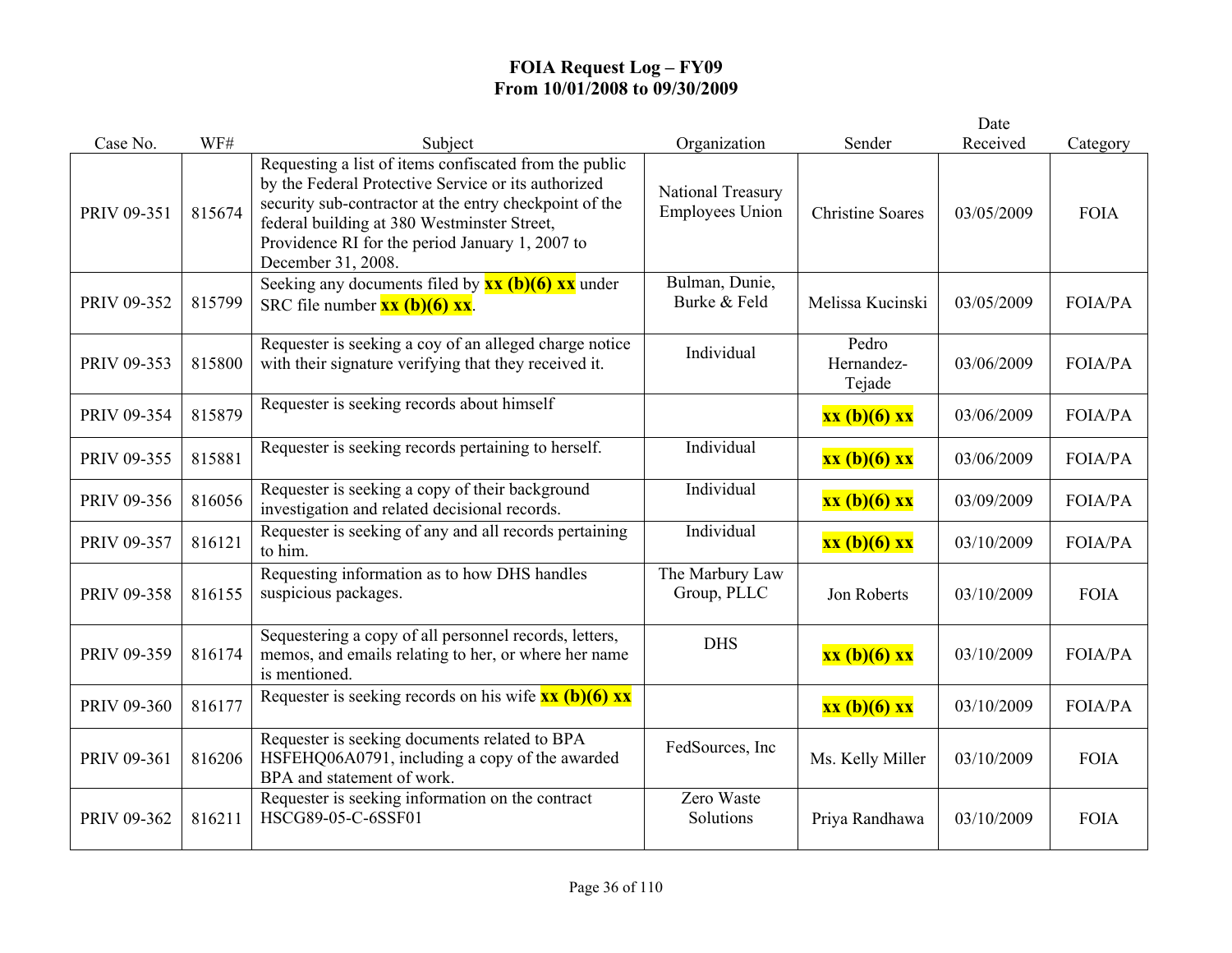|             |        |                                                                                                                                                                                                                                                                                                                                                                    |                                                   |                        | Date       |                |
|-------------|--------|--------------------------------------------------------------------------------------------------------------------------------------------------------------------------------------------------------------------------------------------------------------------------------------------------------------------------------------------------------------------|---------------------------------------------------|------------------------|------------|----------------|
| Case No.    | WF#    | Subject                                                                                                                                                                                                                                                                                                                                                            | Organization                                      | Sender                 | Received   | Category       |
| PRIV 09-363 | 816213 | Requester is seeking records pertaining to her DHS<br>background investigation.                                                                                                                                                                                                                                                                                    | Individual                                        | xx (b)(6) xx           | 03/10/2009 | <b>FOIA/PA</b> |
| PRIV 09-364 | 816215 | Requester is seeking information pertaining to his<br>travel information. U.K. Passport number $\overline{\mathbf{x}\mathbf{x}}$ (b)(6)<br>$\overline{\mathbf{XX}}$                                                                                                                                                                                                | Individual                                        | xx (b)(6) xx           | 03/10/2009 | <b>FOIA/PA</b> |
| PRIV 09-365 | 816398 | Requester is seeking any and all documents containing<br>information targeting, referring to, or collected about<br>any of the following groups and organizations, but<br>only collected on or after September 27, 2006, the<br>date that the decision was made public that the 2008<br>Republican National Convention would be held in<br>Minneapolis-Saint Paul. | Individual                                        | Coleen Rowley          | 03/11/2009 | <b>FOIA</b>    |
| PRIV 09-366 | 816406 | $\overline{\textbf{xx}(\textbf{b})(6)}$ $\overline{\textbf{xx}}$ is seeking his INS record.                                                                                                                                                                                                                                                                        | Edward C.<br>Corrigan<br>Barrister &<br>Solicitor | <b>Edward Corrigan</b> | 03/11/2009 | <b>FOIA/PA</b> |
| PRIV 09-367 | 816409 | Requester is seeking information relating to visa<br>applications he made and any notes regarding the<br>rejection of these applications.                                                                                                                                                                                                                          | Individual                                        | xx (b)(6) xx           | 03/11/2009 | <b>FOIA/PA</b> |
| PRIV 09-368 | 816413 | Requester is seeking records reflecting the cost of<br>editing, publishing, and distributing the DHS<br>publication "Select Speeches," a volume of public<br>statements of Secretary Chertoff from 2005 through<br>2008.                                                                                                                                           | Individual                                        | Michael Ter<br>Avest   | 03/11/2009 | <b>FOIA</b>    |
| PRIV 09-369 | 816428 | Requester is seeking File # $xx$ (b)(6) xx                                                                                                                                                                                                                                                                                                                         |                                                   | Orville Cupp           | 03/11/2009 | <b>FOIA</b>    |
| PRIV 09-370 | 816435 | Requester is seeking the interagency agreement<br>between DHS and the USN, as referenced in Exhibit 2<br>to the Agency Protest, the Transition Plan attached to<br>Mr. Ranhofer's 9/22/08 email.                                                                                                                                                                   | Sherman and<br>Howard LLC                         | William Sasz           | 03/11/2009 | <b>FOIA</b>    |
| PRIV 09-371 | 816635 | Requester seeks records related to a fireworks<br>explosion and fire.                                                                                                                                                                                                                                                                                              | Whyte Hirschboeck<br>Dudek S.C.                   | Ms. Pamela Price       | 03/11/2009 | <b>FOIA</b>    |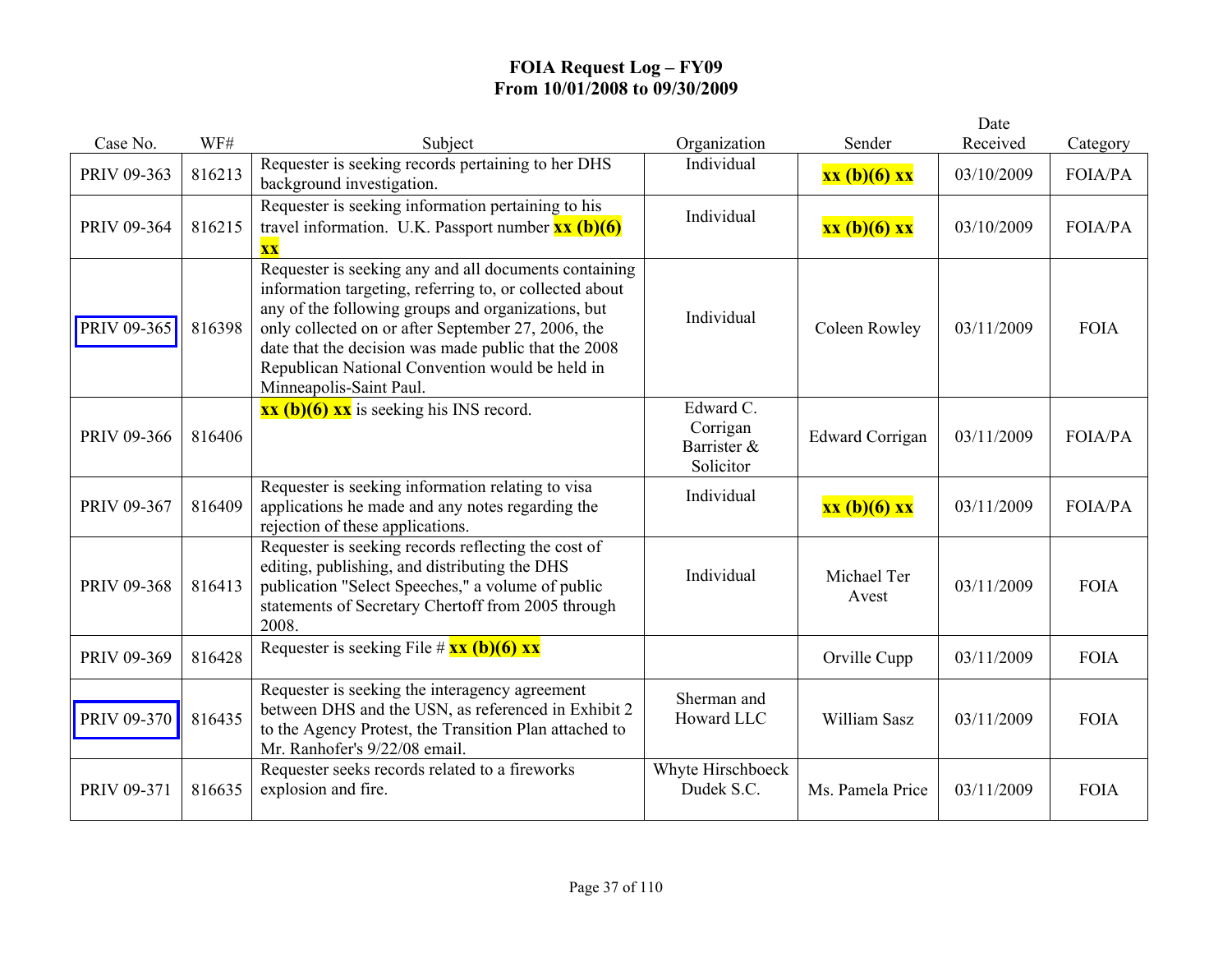|             |        |                                                                                                                                                                                                                                                                                                  |                                                    |                        | Date       |                                |
|-------------|--------|--------------------------------------------------------------------------------------------------------------------------------------------------------------------------------------------------------------------------------------------------------------------------------------------------|----------------------------------------------------|------------------------|------------|--------------------------------|
| Case No.    | WF#    | Subject                                                                                                                                                                                                                                                                                          | Organization                                       | Sender                 | Received   | Category                       |
| PRIV 09-372 | 816637 | Requester seeks all records related to their client, <b>xx</b><br>$(b)(6)$ xx.                                                                                                                                                                                                                   | <b>Milber Makris</b><br>Plousadis &<br>Seiden, LLP | Ms. Jessica Vas        | 03/11/2009 | <b>FOIA/PA</b>                 |
| PRIV 09-373 | 816638 | Requester seeks a letter from Sen. John McCain to<br>then S1 Chertoff concerning the hiring and<br>management of airport screeners, and any additional<br>correspondence related.                                                                                                                | The Washington<br>Times                            | Mr. Jim<br>McElhatton  | 03/12/2009 | <b>FOIA</b>                    |
| PRIV 09-374 | 816639 | Requester seeks access to all current promotional<br>marketing POC buyers for DHS.                                                                                                                                                                                                               | <b>USA Marketing</b>                               | Mr. Elliot Brand       | 03/12/2009 | <b>FOIA</b>                    |
| PRIV 09-375 | 816642 | Requester seeks records determining the effectiveness<br>of Behavior Detection Officers.                                                                                                                                                                                                         | U.S. News &<br>World Report                        | Mr. Alex<br>Kingsbury  | 03/12/2009 | <b>FOIA</b>                    |
| PRIV 09-376 | 816731 | Requester seeks records related to the Security and<br>Prosperity Partnership of North America (SPP).                                                                                                                                                                                            | Judicial Watch                                     | Christopher<br>Farrell | 03/13/2009 | <b>CONSULT</b><br><b>ATION</b> |
| PRIV 09-377 | 816798 | Requester is seeking a copy of DHS regulations or<br>directives pertaining to the Department's honorary<br>awards; specifically, they are seeking those portions<br>which cover honorary awards intended for civil<br>service personnel, public service recipients, or to<br>military personnel. | Individual                                         | Charles<br>McDowell    | 03/16/2009 | <b>FOIA</b>                    |
| PRIV 09-378 | 816884 | Requester is seeking records pertaining to himself.                                                                                                                                                                                                                                              | xx (b)(6) xx                                       | xx (b)(6) xx           | 03/16/2009 | <b>FOIA</b>                    |
| PRIV 09-379 | 816886 | Requesting copies of all contracts between DHS and<br>the Organization for the Advancement of Structured<br>Information Standards (OASIS).                                                                                                                                                       | Individual                                         | Richard Rudman         | 03/16/2009 | <b>FOIA</b>                    |
| PRIV 09-380 | 816895 | Requester is seeking a copy of the contract HSHQSL-<br>05-C-00001 awarded to Advanced Federal Services<br>Corporation, for work pertaining to Operation and<br>Maitenance of Center for Domestic Preparedness<br>Facilities including all sections, attachments, and<br>modifications.           | <b>Centurion Research</b><br>Solutions, LLC        | Pawandeep<br>Sandhu    | 03/16/2009 | <b>FOIA</b>                    |
| PRIV 09-381 | 816902 | Requester is seeking information as to why he was<br>denied a visa at the U.S. embassy in Nairobi, Kenya                                                                                                                                                                                         | Individual                                         | xx (b)(6) xx           | 03/16/2009 | <b>FOIA/PA</b>                 |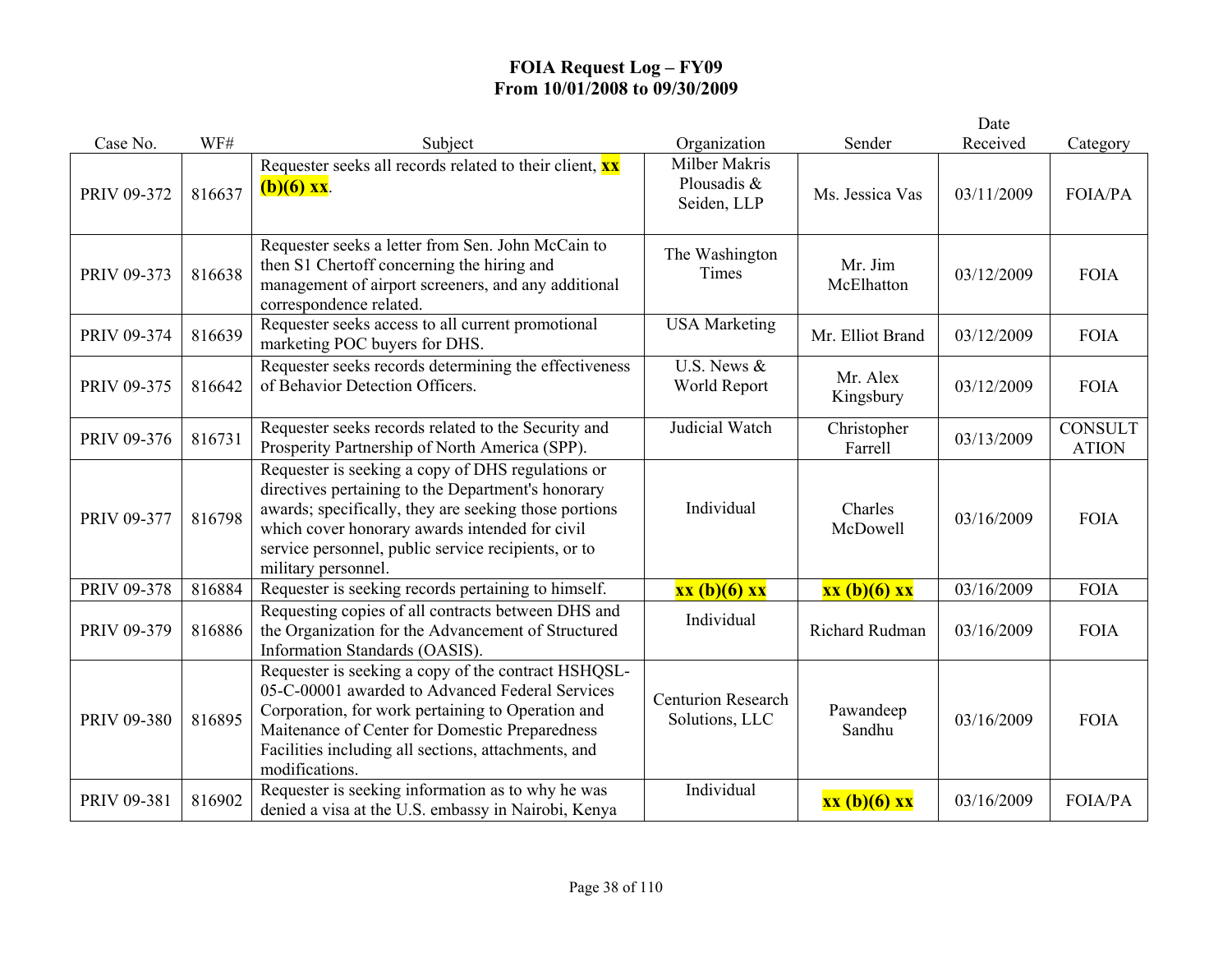|             |        |                                                                                                                                                                                                                                                                                                                                                                                                                                                                          |                                  |                                  | Date       |                |
|-------------|--------|--------------------------------------------------------------------------------------------------------------------------------------------------------------------------------------------------------------------------------------------------------------------------------------------------------------------------------------------------------------------------------------------------------------------------------------------------------------------------|----------------------------------|----------------------------------|------------|----------------|
| Case No.    | WF#    | Subject                                                                                                                                                                                                                                                                                                                                                                                                                                                                  | Organization                     | Sender                           | Received   | Category       |
| PRIV 09-382 | 816906 | Requester is seeking access to copies of any<br>correspondence to or from Rep. Anthony Weinter<br>(NY-9), the office of Anthony Weiner or individuals<br>identified as staff of Anthony Weiner, from January<br>2003 through the present.                                                                                                                                                                                                                                | Individual                       | Alissa Brammer                   | 03/16/2009 | <b>FOIA</b>    |
| PRIV 09-383 | 816908 | Requester is seeking a copy of their background<br>investigation. They were applying for a job as a<br>border patrol agent through DHS.                                                                                                                                                                                                                                                                                                                                  | Individual                       | xx (b)(6) xx                     | 03/16/2009 | <b>FOIA/PA</b> |
| PRIV 09-384 | 816915 | Requester is seeking pre-incarceration medical records<br>for purposes of legal representation to establish the<br>fact, nature, and seriousness of a long-standing<br>psychiatric condition. $\overline{\mathbf{xx}}$ (b)(6) $\overline{\mathbf{xx}}$ (client) is also in<br>need of any and all documents pertaining to the<br>government's prosecution against him in Northern<br>District of Illinois case no. $\overline{\mathbf{xx}(\mathbf{b})(6) \mathbf{xx}}$ . | Adler Law, LLC<br>Suite 800      | Donna Adler                      | 03/16/2009 | FOIA/PA        |
| PRIV 09-385 | 816943 | Requester is writing on behalf of $\frac{xx}{(b)}(6)$ $\frac{xx}{(b)}$ who<br>believes he is under unwarranted surveillance.                                                                                                                                                                                                                                                                                                                                             | U.S. House of<br>Representatives | The Honorable<br>Maurice Hinchey | 03/16/2009 | <b>FOIA/PA</b> |
| PRIV 09-386 | 816989 | Seeking copies of all communications, including<br>memos and emails, among Homeland Security<br>personnel, political appointees at Immigration and<br>Customs Enforcement, White House personnel -<br>including Raum Emanuel and President Barack<br>Obama - related to the raid of Yamato Engine<br>Specialists in Bellingham, Washington on February<br>24, 2009.                                                                                                      | <b>Associated Press</b>          | Eileen Sullivan                  | 03/16/2009 | <b>FOIA</b>    |
| PRIV 09-387 | 817009 | Requester is seeking copies of all notes, records, and<br>tape recordings of the entire interview of Federal<br>Protective Service, Special Agent $\overline{\mathbf{x}\mathbf{x}}$ (b)(6) $\overline{\mathbf{x}\mathbf{x}}$ , of<br>March 13, 2007, conducted by Special Agents $\mathbf{x} \mathbf{x}$<br>$(b)(6)$ xx.                                                                                                                                                 | Individual                       | xx (b)(6) xx                     | 03/17/2009 | <b>FOIA/PA</b> |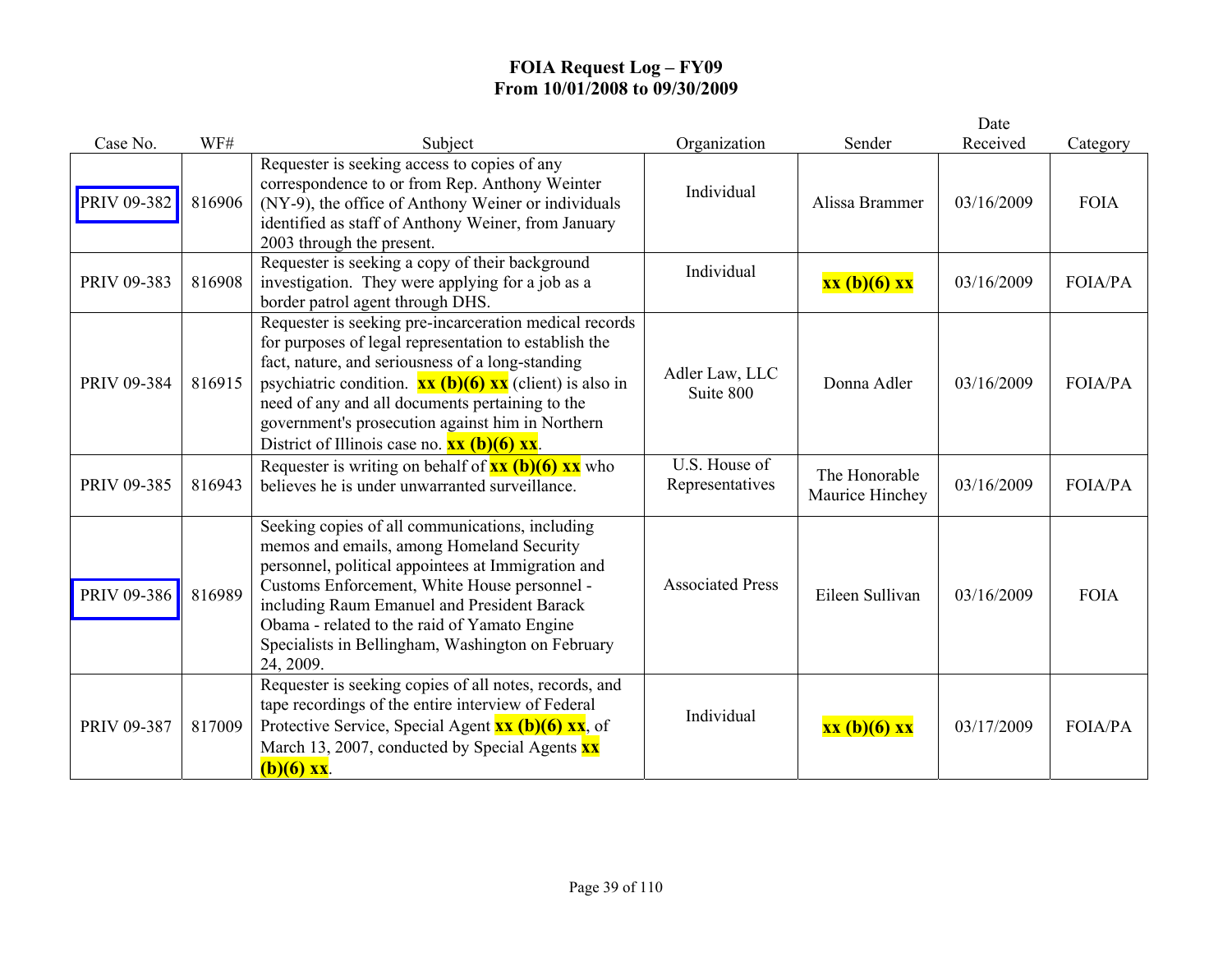|             |        |                                                                                                                                                                                                                                                                                                                                                                                                                                                                                                                                     |                                  |                   | Date       |                |
|-------------|--------|-------------------------------------------------------------------------------------------------------------------------------------------------------------------------------------------------------------------------------------------------------------------------------------------------------------------------------------------------------------------------------------------------------------------------------------------------------------------------------------------------------------------------------------|----------------------------------|-------------------|------------|----------------|
| Case No.    | WF#    | Subject                                                                                                                                                                                                                                                                                                                                                                                                                                                                                                                             | Organization                     | Sender            | Received   | Category       |
| PRIV 09-388 | 817013 | Requester is seeking records concerning the<br>possibility of a Government of Mexico collapse,<br>including but not limited to subsequent refugee<br>situations. Also would like records detailing<br>preparations and/or contingency plans in the event that<br>the Government of Mexico collapses.                                                                                                                                                                                                                                | Judicial Watch                   | Tegan Millspaw    | 03/17/2009 | <b>FOIA</b>    |
| PRIV 09-389 | 817077 | Requester is seeking copies of the February<br>appointment calendar for Homeland Security<br>Secretary Janet Napolitano as well as logs of her<br>meetings and calls during the month.                                                                                                                                                                                                                                                                                                                                              | Bloomberg                        | <b>Jeff Bliss</b> | 03/17/2009 | <b>FOIA</b>    |
| PRIV 09-390 | 817293 | Requester is seeking documents related to Task Order<br>HSSCCG96F00500 for "IT Engineering Support<br>Services" awarded to SAIC under contract #<br>26301D0046. Looking for task order, SOW, and all<br>modifications.                                                                                                                                                                                                                                                                                                              | FedSources, Inc                  | Ms. Kelly Miller  | 03/18/2009 | <b>FOIA</b>    |
| PRIV 09-391 | 817395 | Seeking any written communication or record of<br>communication between DHS and the Frederick<br>County Sheriff's Office, the Frederick Police<br>Department, or the FBI regarding Frederick<br>Progressive Action Coaltion, between May 1, 2005<br>and Feb. 18, 2009.<br>- Seeking communication between DHS and the same<br>agencies listed above in regards to the Maryland<br>Technology Development Corporation conference on<br>July 14, 2005.<br>- Any record of the MTDC conference at the Holiday<br>Inn on July 14, 2005. | <b>Frederick News</b><br>Post    | Nick Stern        | 03/18/2009 | <b>FOIA</b>    |
| PRIV 09-392 | 817396 | Requester seeking information as to why he is being<br>detained when crossing over the American border<br>from Canada.                                                                                                                                                                                                                                                                                                                                                                                                              | Individual                       | xx (b)(6) xx      | 03/18/2009 | FOIA/PA        |
| PRIV 09-393 | 817397 | Requester is seeking any and all documents pertaining<br>to the Witch Creek Wildfire, Rice Canyon Wildfire<br>and Guejitio Wildfire.                                                                                                                                                                                                                                                                                                                                                                                                | Bauman, Loewe,<br>Witt & Maxwell | Kerry Chrisman    | 03/18/2009 | <b>FOIA</b>    |
| PRIV 09-394 | 817398 | Requester is seeking all records pertaining to him.                                                                                                                                                                                                                                                                                                                                                                                                                                                                                 | Individual                       | xx (b)(6) xx      | 03/18/2009 | <b>FOIA/PA</b> |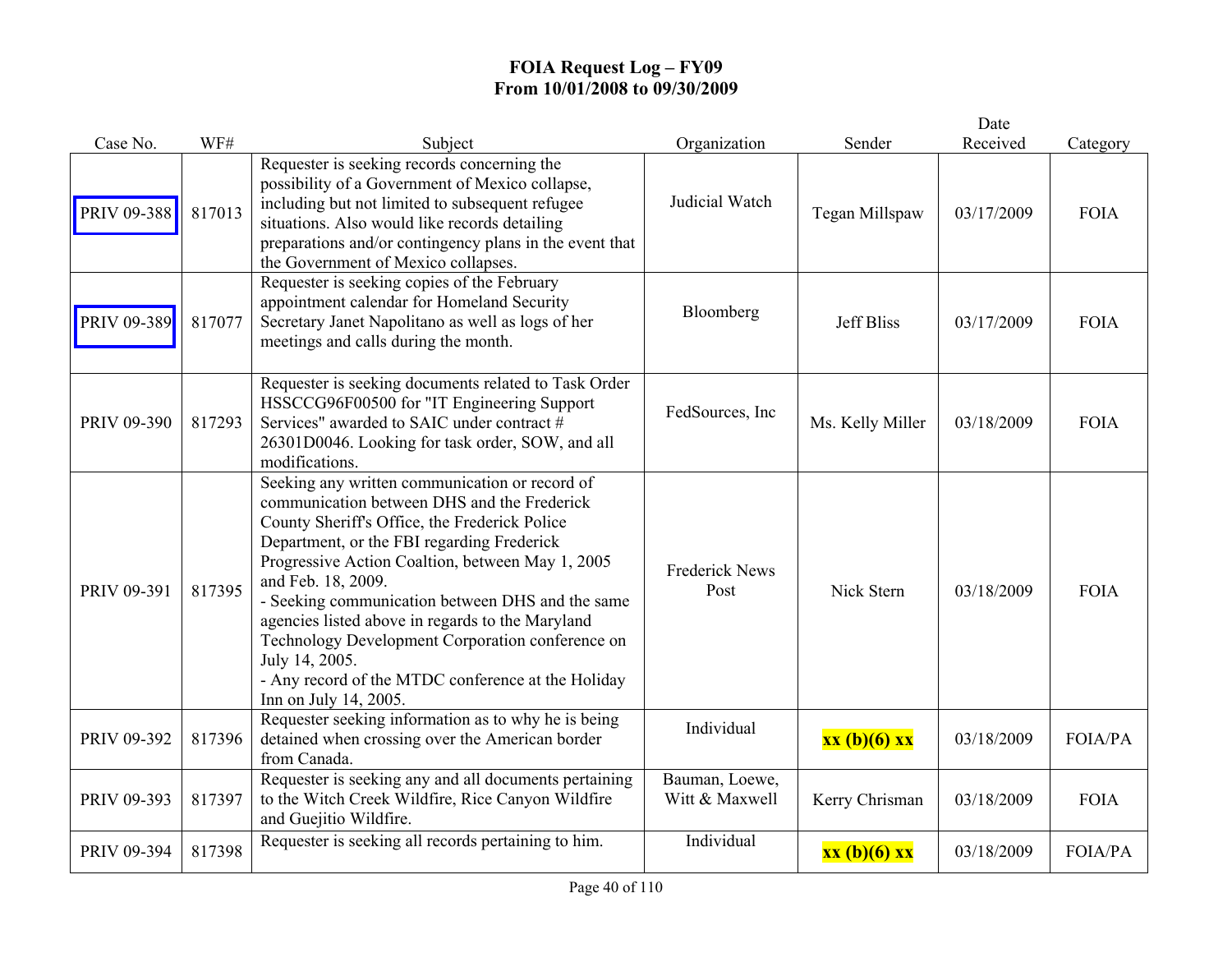|                    |        |                                                                                                                                                                                                                                                                                                                                                                                                                                |                                                               |                        | Date       |                |
|--------------------|--------|--------------------------------------------------------------------------------------------------------------------------------------------------------------------------------------------------------------------------------------------------------------------------------------------------------------------------------------------------------------------------------------------------------------------------------|---------------------------------------------------------------|------------------------|------------|----------------|
| Case No.           | WF#    | Subject                                                                                                                                                                                                                                                                                                                                                                                                                        | Organization                                                  | Sender                 | Received   | Category       |
| PRIV 09-395        | 817426 | Requester would like to know if they are on a DHS<br>surveillance list.                                                                                                                                                                                                                                                                                                                                                        | Individual                                                    | xx (b)(6) xx           | 03/18/2009 | <b>FOIA/PA</b> |
| PRIV 09-396        | 817429 | Seeking documents pertaining to the DHS Federally<br>Funded Research and Development Center (FFRDC),<br>the Homeland Security Institute and the Homeland<br>Security Systems Engineering and Development<br>Institute (SEDI).                                                                                                                                                                                                  | Citizens for<br>Responsibility and<br>Ethics in<br>Washington | Zachary Dagneau        | 03/18/2009 | <b>FOIA</b>    |
| PRIV 09-397        | 817471 | Requester is seeking information related to the break-<br>in that occurred on January 3, 2006 while she was<br>assigned as the $xx (b)(6) xx$<br>Responsive doc's included from Dept. Commerce.                                                                                                                                                                                                                                | Individual                                                    | xx (b)(6) xx           | 03/18/2009 | <b>FOIA</b>    |
| PRIV 09-398        | 817505 | Requester is seeking all documents pertaining to his<br>domestic and international travel.                                                                                                                                                                                                                                                                                                                                     | Individual                                                    | xx (b)(6) xx           | 03/19/2009 | <b>FOIA/PA</b> |
| PRIV 09-399        | 817509 | Requester is seeking all records pertaining to him as<br>well as any information regarding FISA Court.                                                                                                                                                                                                                                                                                                                         | Individual                                                    | xx (b)(6) xx           | 03/19/2009 | FOIA/PA        |
| <b>PRIV 09-400</b> | 817510 | Requester is seeking all files that refer to the<br>following in any way: information about the<br><b>Consolidated Enforcement Environment (CEE)</b><br>initiative and the Federal Investigative Case<br>Management System (FICMS) initiative. Also any<br>information gathered on the CIC (Case Investigative<br>Life Cycle) investigative software produced by IRP<br>Solutions, its CEO Gary Walker and COO David<br>Banks. | Individual                                                    | <b>Kendrick Barnes</b> | 03/19/2009 | <b>FOIA</b>    |
| PRIV 09-401        | 817557 | Requesting a copy of their background investigation.                                                                                                                                                                                                                                                                                                                                                                           | xx (b)(6) xx                                                  | xx (b)(6) xx           | 03/19/2009 | <b>FOIA/PA</b> |
| PRIV 09-402        | 817619 | Requester is seeking a copy of the asylum officer's<br>notes and referral memorandum from the interview<br>with $\mathbf{xx}$ (b)(6) $\mathbf{xx}$ , on November 10, 2008, in<br>connection with her application for asylum and<br>withholding of removal.                                                                                                                                                                     | Ropes & Gray LLP                                              | Gina Gebhart           | 03/19/2009 | FOIA/PA        |
| PRIV 09-403        | 817624 | Requester is seeking clearly releasable portions of the<br>document regarding an award under the<br>Transformation and Systems Consolidation (TASC)                                                                                                                                                                                                                                                                            | <b>INPUT</b>                                                  | Ms. Monica<br>Jones    | 03/19/2009 | <b>FOIA</b>    |
|                    |        | requirement.                                                                                                                                                                                                                                                                                                                                                                                                                   |                                                               |                        |            |                |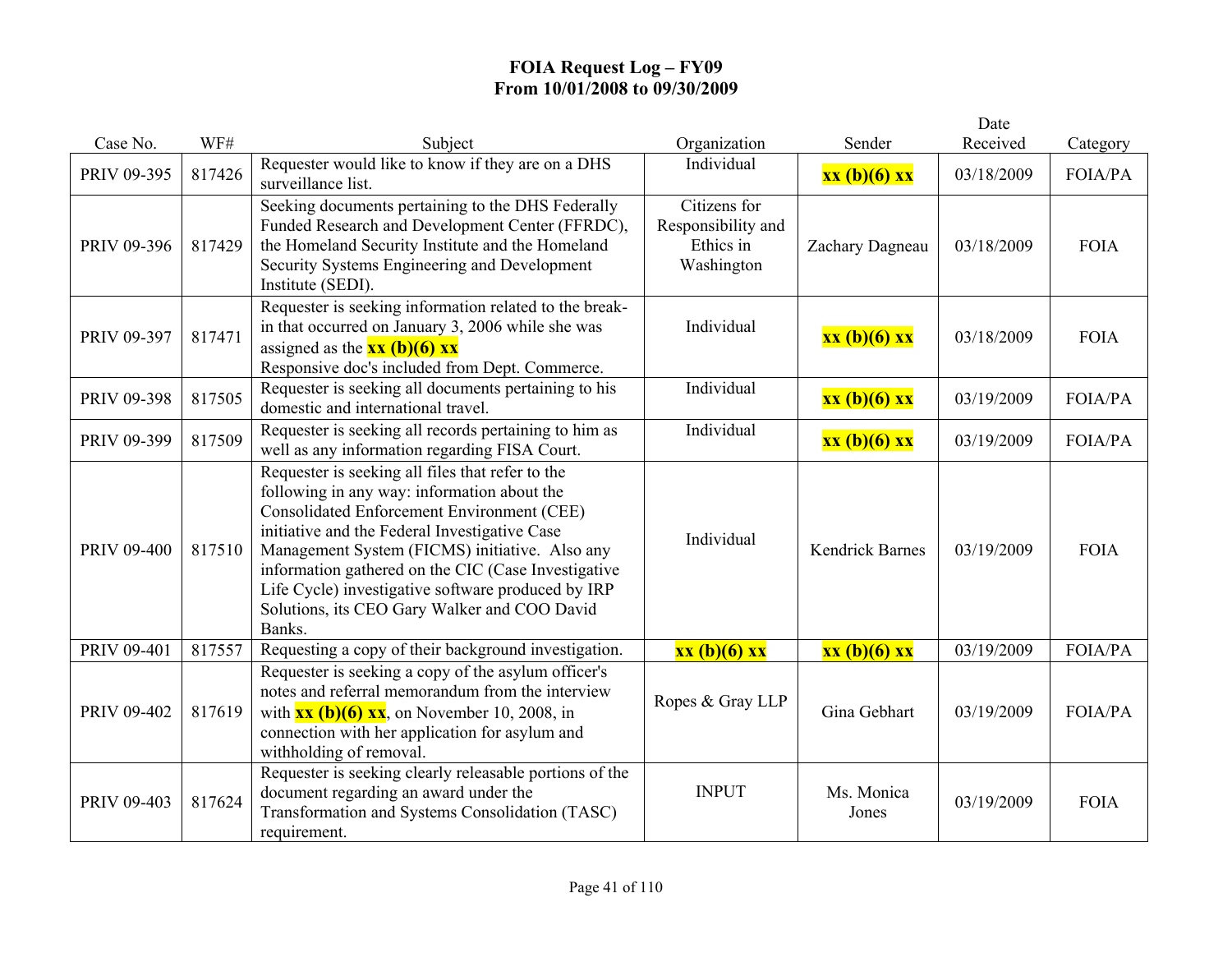|             |        |                                                                                                                                                                                                                                                                                                                       |                                  |                     | Date       |                |
|-------------|--------|-----------------------------------------------------------------------------------------------------------------------------------------------------------------------------------------------------------------------------------------------------------------------------------------------------------------------|----------------------------------|---------------------|------------|----------------|
| Case No.    | WF#    | Subject                                                                                                                                                                                                                                                                                                               | Organization                     | Sender              | Received   | Category       |
| PRIV 09-404 | 817627 | Requester is seeking all records relating to case<br>number $\overline{\mathbf{x}\mathbf{x}}$ (b)(6) $\overline{\mathbf{x}\mathbf{x}}$ , including all hand written<br>notes, in the matter of respondent, $\overline{\mathbf{x}\mathbf{x}}$ (b)(6) $\overline{\mathbf{x}\mathbf{x}}$ -<br>attempting to gain asylum. | Lock Lord Bissell<br>& Liddell   | Ernesto Palomo      | 03/19/2009 | FOIA/PA        |
| PRIV 09-405 | 817642 | Requester is seeking the award document, statement<br>of work, and all modifications for Task Order<br>HSHQDC09F00226 on Contract GS07F5447R - for<br>Temporary Help Services with an award of 9/22/08.                                                                                                               | Individual                       | <b>Holly Guynes</b> | 03/20/2009 | <b>FOIA</b>    |
| PRIV 09-406 | 817789 | Requester is seeking statements of policy and rules of<br>procedure adopted by DHS for handling<br>undocumented aliens. Also seeking any training or<br>procedural manuals, videos, and documented<br>presentations for DHS agents on how to handle<br>undocumented aliens.                                           | Cornell University<br>Law School | Sital Kalantry      | 03/23/2009 | <b>FOIA</b>    |
| PRIV 09-407 | 817984 | Requester is seeking a list of the credit card holders at<br>Fort Belvoir. Per April 8 Phone Conversation with <b>xx</b><br>$(b)(6)$ xx, she wanted to continue processing the<br>request as it pertains to the DHS credit card list.                                                                                 | RGH Enterprises,<br>Inc.         | Aisha Dawkins       | 03/23/2009 | <b>FOIA</b>    |
| PRIV 09-408 | 817989 | Requester seeking records pertaining to him.                                                                                                                                                                                                                                                                          | Individual                       | xx (b)(6) xx        | 03/23/2009 | <b>FOIA/PA</b> |
| PRIV 09-409 | 817993 | Seeking a copy of the complete complaint of $\frac{xx}{xx}$<br>$(b)(6)$ XX v. Michael Chertoff, Secretary, DHS,<br>agency number $\overline{\mathbf{x}\mathbf{x}(\mathbf{b})(6) \mathbf{x}\mathbf{x}}$ - his personal complaint                                                                                       |                                  | xx (b)(6) xx        | 03/24/2009 | <b>FOIA</b>    |
| PRIV 09-410 | 818010 | Seeking any and all personnel security records on<br>client $(\mathbf{x}\mathbf{x}$ (b)(6) $\mathbf{x}\mathbf{x}$ ) since 2007, including all records<br>explaining why her Entry on Duty was denied in<br>2007. Believes records are located in the Personnel<br>Security Division.                                  | Zeichner Risk<br>Assessment      | Lee Zeichner        | 03/24/2009 | <b>FOIA/PA</b> |
| PRIV 09-411 | 818024 | Requester is seeking information related to the<br>processing of Iraqi refugees and Special Immigrant<br>Visa applicants, including Internally Displaced<br>Persons, from April 1, 2003 to the present.                                                                                                               | Georgetown Law<br>School         | Ian Kysel           | 03/24/2009 | <b>FOIA</b>    |
| PRIV 09-412 | 818028 | Requester is seeking records pertaining to him.                                                                                                                                                                                                                                                                       | Individual                       | xx (b)(6) xx        | 03/24/2009 | <b>FOIA/PA</b> |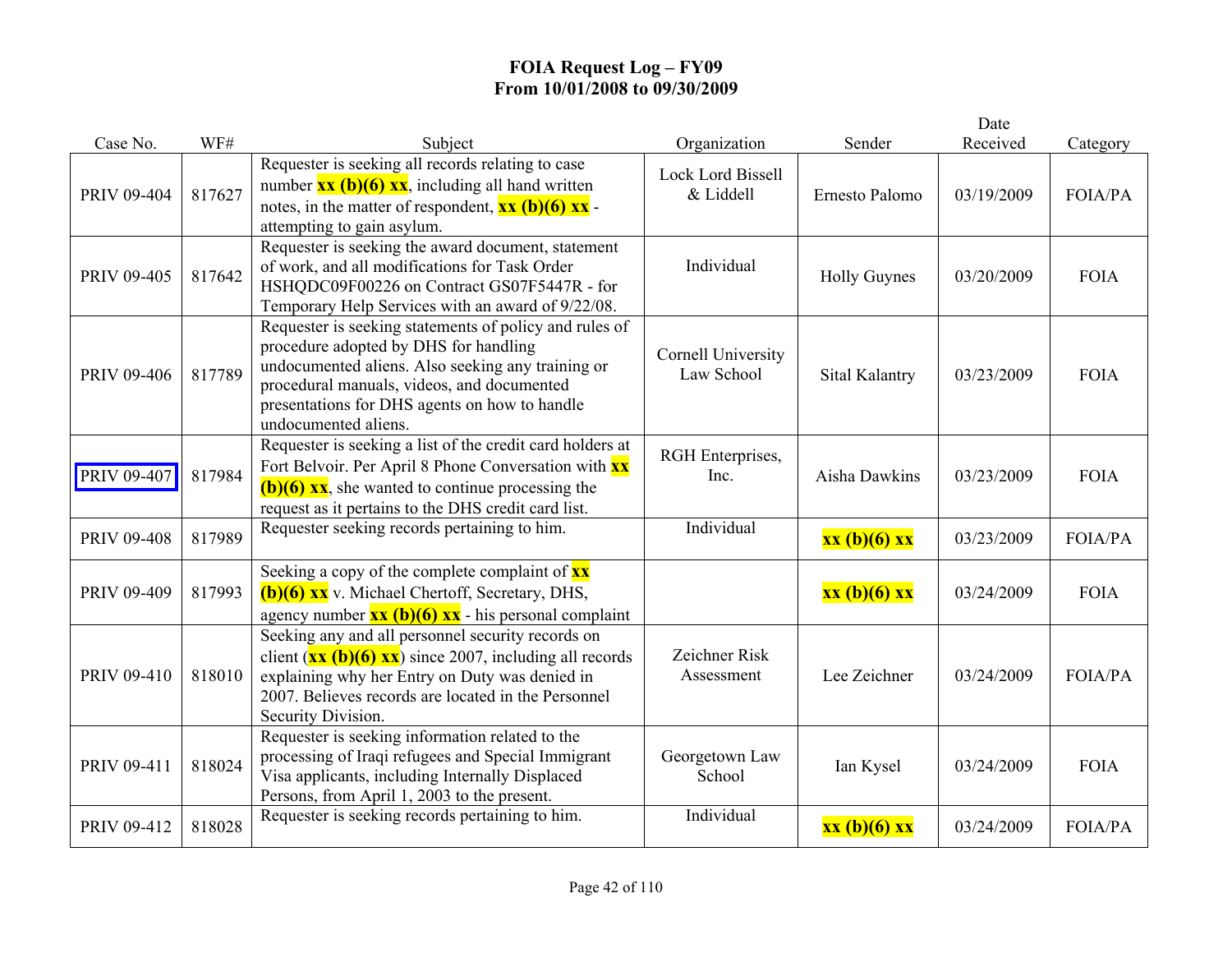|             |        |                                                                                                                                                                                                                                                                                                                                                  |                                                                   |                | Date       |             |
|-------------|--------|--------------------------------------------------------------------------------------------------------------------------------------------------------------------------------------------------------------------------------------------------------------------------------------------------------------------------------------------------|-------------------------------------------------------------------|----------------|------------|-------------|
| Case No.    | WF#    | Subject                                                                                                                                                                                                                                                                                                                                          | Organization                                                      | Sender         | Received   | Category    |
| PRIV 09-413 | 818068 | Requester is seeking a list of decision makers within<br>DHS who control arrangements for travel and<br>accommodation of staff.                                                                                                                                                                                                                  | <b>State Plaza Hotel</b>                                          | Shano Kapadia  | 03/24/2009 | <b>FOIA</b> |
| PRIV 09-414 | 818076 | Requesting several Assistance to Firefighters Grant<br>(AFG) applications, and a Staffing for Adequate Fire<br>and Emergency Response (SAFER) application.                                                                                                                                                                                       | Monroe Township<br>Firefighters<br>IAFF Local #4250               | Ken Peters     | 03/24/2009 | <b>FOIA</b> |
| PRIV 09-415 | 818082 | Requester is seeking all records pertaining to him.                                                                                                                                                                                                                                                                                              | Individual<br>xx (b)(6) xx                                        | xx (b)(6) xx   | 03/24/2009 | FOIA/PA     |
| PRIV 09-416 | 818087 | Requester is seeking copies of the following contracts<br>resulting from RFP# HSHQDC05R00001 for the First<br>Source requirement: Contract#HSHQDC07D00020,<br>HSHQDC07D00021, HSHQDC07D00022,<br>HSHQDC07D00023, HSHQDC07D00024,<br>HSHQDC07D00025 - up to 30                                                                                    | Input                                                             | Kate Kula      | 03/24/2009 | <b>FOIA</b> |
| PRIV 09-417 | 818149 | Seeks disclosure of all medical records prepared,<br>received, transmitted, collected and/or maintained by<br>USICE and/or DHS relating or referring to a former<br>USICE detainee, $\overline{\mathbf{x}\mathbf{x}}$ (b)(6) $\overline{\mathbf{x}\mathbf{x}}$                                                                                   | ReedSmith LLP                                                     | Katie Annand   | 03/24/2009 | <b>FOIA</b> |
| PRIV 09-418 | 818198 | Requester is seeking entire contract including all<br>attachments and exhibits awarded to Mitre from RFP<br>#HSHQDC09R00011.                                                                                                                                                                                                                     | FedSources                                                        | Liz Steponkus  | 03/24/2009 | <b>FOIA</b> |
| PRIV 09-419 | 818213 | Requester is withdrawing case PRIV 07-1107.<br>Requester seeks the contents of the administrative<br>folder related to PRIV 07-1107, records relating to the<br>Telecommunications Service Priority (TSP) program,<br>the Wireless Priority Service (WSP) program, and the<br>Government Emergency Telecommunications Service<br>(GETS) program. | <b>Associated Press</b>                                           | Mr. Ted Bridis | 03/25/2009 | <b>FOIA</b> |
| PRIV 09-420 | 818497 | Requester is seeking a list containing position titles<br>(not individual names) and position locations of<br>civilian employees employed by the agency which<br>have been designated as "exempt" from the Fair Labor<br>Standards Act (FLSA). Also seeking a copy of the<br>agency's employee evaluation plan for each<br>designated position.  | American<br>Federation of<br>Government<br>Employees, AFL-<br>CIO | Joe Goldberg   | 03/25/2009 | <b>FOIA</b> |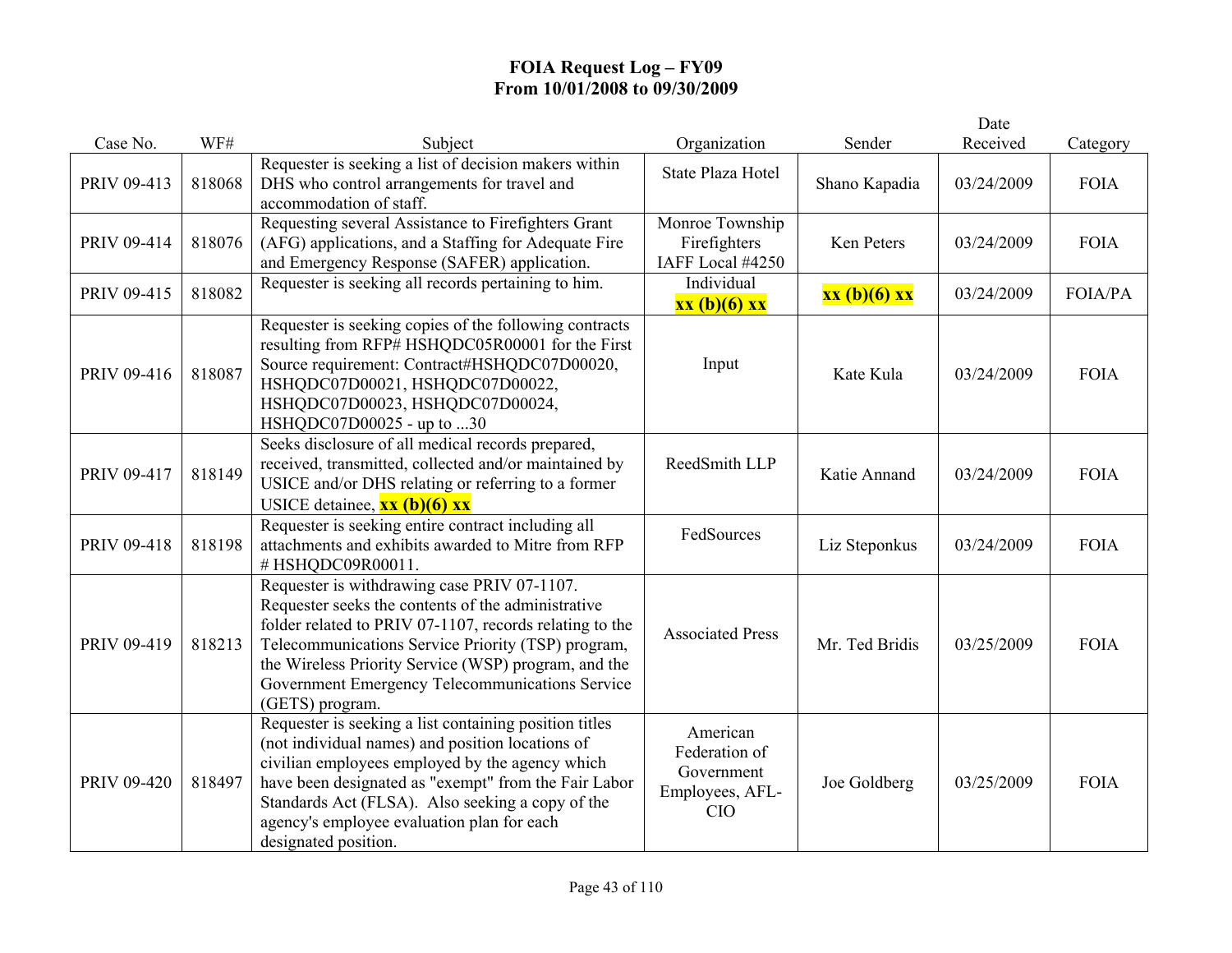|             |        |                                                                                                                                                                                                                                                                                             |                                     |                      | Date       |                |
|-------------|--------|---------------------------------------------------------------------------------------------------------------------------------------------------------------------------------------------------------------------------------------------------------------------------------------------|-------------------------------------|----------------------|------------|----------------|
| Case No.    | WF#    | Subject                                                                                                                                                                                                                                                                                     | Organization                        | Sender               | Received   | Category       |
| PRIV 09-421 | 818500 | Requester is seeking any and all records pertaining to<br>his immigration to the U.S. on or about July 11, 1983.                                                                                                                                                                            | Individual                          | xx (b)(6) xx         | 03/25/2009 | <b>FOIA/PA</b> |
| PRIV 09-422 | 818511 | Seeking information regarding Ramon Hernandez<br>Garcia (deceased).                                                                                                                                                                                                                         | Foundation Ramon<br>Hernandez       | Ricardo<br>Hernandez | 03/25/2009 | <b>FOIA</b>    |
| PRIV 09-423 | 818513 | Requester is seeking information about her<br>background that will allow her to fix a mis-<br>identification problem that has been affecting her<br>travels.                                                                                                                                | Individual                          | xx (b)(6) xx         | 03/25/2009 | FOIA/PA        |
| PRIV 09-424 | 818520 | Requester is seeking a copy of any and all<br>documentation of communication between the FEMA<br>Disaster Housing Operations Unit, including but not<br>limited to any and all FEMA Procurement Officers<br>and TL Industries.                                                              | ProPublica                          | Joaquin Sapien       | 03/26/2009 | <b>FOIA</b>    |
| PRIV 09-425 | 818524 | Requester is seeking a copy of any and all<br>documentation of communication between the FEMA<br>Contracting Officer, $\frac{xx(b)(6)xx}{x}$ and $\frac{xx(b)(4)xx}{x}$<br>Between Aug. 29, 2005 and present.                                                                               | ProPublica                          | Joaquin Sapien       | 03/26/2009 | <b>FOIA</b>    |
| PRIV 09-426 | 818528 | Seeking all documents, including videos, audio<br>recordings, photographs, investigation notes, memos,<br>logs, and any other records that DHS has about him.                                                                                                                               | Individual                          | xx (b)(6) xx         | 03/26/2009 | FOIA/PA        |
| PRIV 09-427 | 818537 | Requester seeks the total amount of unclaimed monies<br>reported by each DHS component for the last year, to<br>include a copy of the most recent quarterly report.                                                                                                                         | U.S. Claims<br>Services, Inc.       | Mr. Aaron<br>Hashim  | 03/26/2009 | <b>FOIA</b>    |
| PRIV 09-428 | 818957 | Requester would like information pertaining to a<br>background investigation that DHS is currently<br>conducting on him.                                                                                                                                                                    | Individual                          | xx (b)(6) xx         | 03/30/2009 | FOIA/PA        |
| PRIV 09-429 | 818958 | Requester is seeking all records and documents of<br>DHS, including ICE and CBP that relate to Mr. XX<br>$(b)(6)$ xx detainment and incarceration during April<br>29, 2008 through and including May 9, 2008 at Dulles<br>Airport, Fairfax Detention Center, and Pamunkey<br>Regional Jail. | Johnson & Roche<br>Attorneys at Law | <b>Brien Roche</b>   | 03/30/2009 | <b>FOIA/PA</b> |
| PRIV 09-430 | 818960 | Requester is seeking all records pertaining to him.                                                                                                                                                                                                                                         | Individual                          | $xx(b)(6)$ $xx$      | 03/30/2009 | <b>FOIA/PA</b> |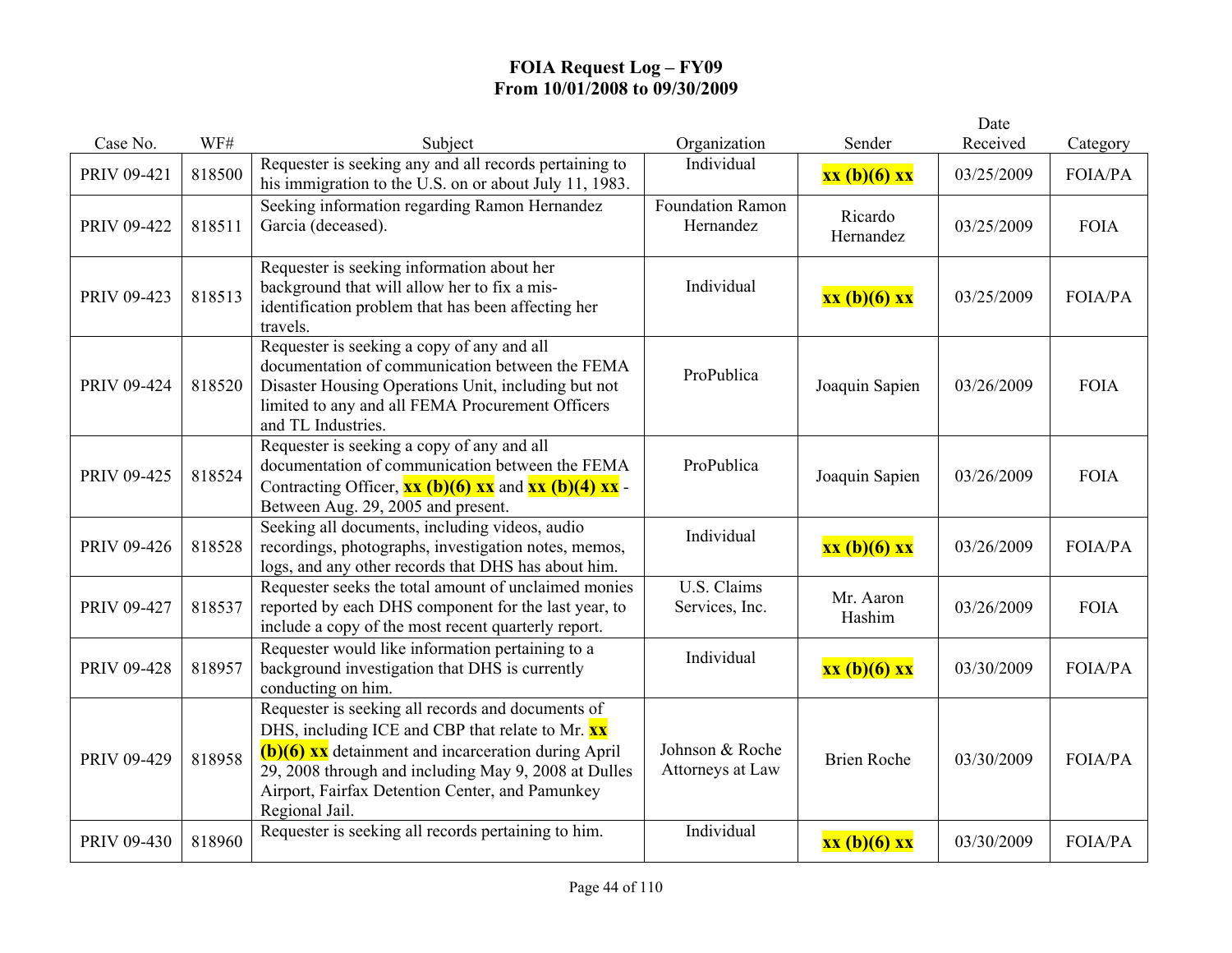|             |        |                                                                                                                                                                                                                                               |                                        |                            | Date       |                |
|-------------|--------|-----------------------------------------------------------------------------------------------------------------------------------------------------------------------------------------------------------------------------------------------|----------------------------------------|----------------------------|------------|----------------|
| Case No.    | WF#    | Subject                                                                                                                                                                                                                                       | Organization                           | Sender                     | Received   | Category       |
| PRIV 09-431 | 818963 | Requester believes he is being watched/tracked by a<br>DHS or other law enforcement agency.                                                                                                                                                   | Individual                             | xx (b)(6) xx               | 03/30/2009 | <b>FOIA/PA</b> |
| PRIV 09-432 | 818973 | Requester is seeking any information DHS has on her<br>or her family.                                                                                                                                                                         | Individual                             | xx (b)(6) xx               | 03/30/2009 | <b>FOIA/PA</b> |
| PRIV 09-433 | 818976 | seeking information from 1959 to 2009 which<br>identifies the parents, siblings, or next-of-kin of Fali<br>aka Falih aka Mike Mudaris                                                                                                         | Individual                             | Alice Lunn                 | 03/30/2009 | <b>FOIA</b>    |
| PRIV 09-434 | 818980 | Requester seeks all documents regarding and relating<br>to a study performed by the Institute for Defense<br>Analysis (IDA) entitled "Independent Assessment<br>Team (IAT) Summary of Initial Findings on eLoran,"<br>and dated January 2009. | Outland, Gray,<br>O'Keefe &<br>Hubbard | David Hearne               | 03/30/2009 | <b>FOIA</b>    |
| PRIV 09-435 | 818984 | Seeking a copy of the meeting minutes for the<br>Homeland Security Information Network Advisory<br>Committee from January 2006 to the present.                                                                                                |                                        | Mr. Michael<br>Ravnitzky   | 03/30/2009 | <b>FOIA</b>    |
| PRIV 09-436 | 818987 | Requester is seeking a copy of the meeting minutes<br>and agenda for each meeting of the Homeland<br>Security Science and Technology Advisory<br>Committee from January 2007 through the present.                                             |                                        | Mr. Michael<br>Ravnitzky   | 03/30/2009 | <b>FOIA</b>    |
| PRIV 09-437 | 819016 | Requester says "INS took my papers away in 1994,"<br>and looking to rectify the situation.                                                                                                                                                    | Individual                             | xx (b)(6) xx               | 03/30/2009 | <b>FOIA/PA</b> |
| PRIV 09-438 | 819049 | Requester states he has sent letters in the past (not<br>received), and believes the safety of the nation is at<br>risk. Would like direction as to what to do.                                                                               | Individual                             | Rodger Jones               | 03/31/2009 | <b>FOIA</b>    |
| PRIV 09-439 | 819293 | Senator Bayh is writing on behalf of constituent $\mathbf{x} \mathbf{x}$<br>$(b)(6)$ xx to obtain records from DHS FLETC about<br>an accident investigation report with no response.                                                          | <b>United States</b><br>Senate         | The Honorable<br>Evan Bayh | 04/01/2009 | <b>FOIA/PA</b> |
| PRIV 09-440 | 819568 | Seeking "policies regulating RFID use so as to comply<br>with information privacy issues."                                                                                                                                                    | Individual                             | Jamie Irizarry             | 03/30/2009 | <b>FOIA</b>    |
| PRIV 09-441 | 819572 | Requester is seeking copies of all Joint Intake Center<br>(JICS) and Equal Opportunity (EEO) Complaints that<br>have been filed against him.                                                                                                  |                                        | xx (b)(6) xx               | 03/31/2009 | <b>FOIA/PA</b> |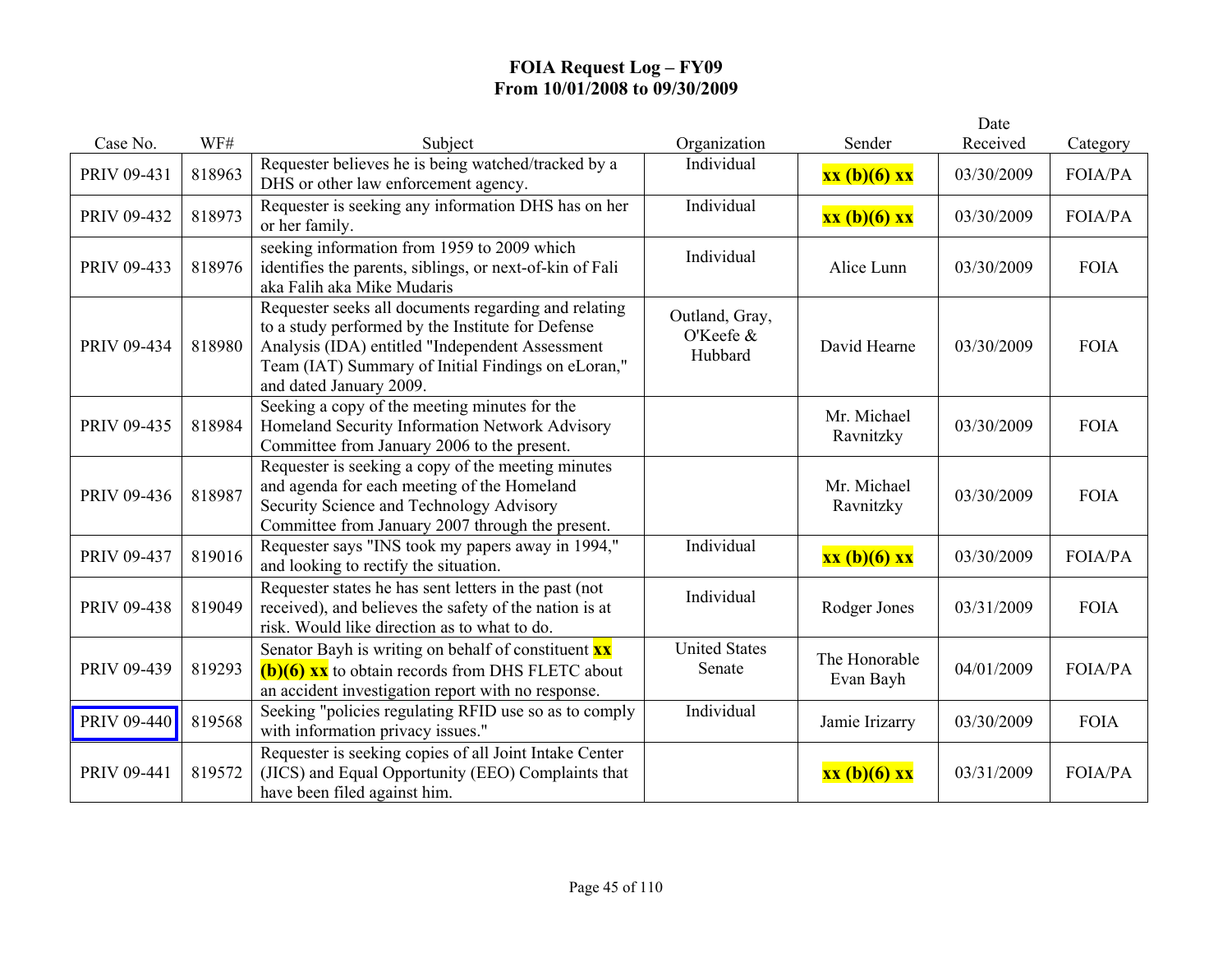|             |        |                                                                                                                                                                                                                                                                                                                                                                                                      |                                          |                      | Date       |                |
|-------------|--------|------------------------------------------------------------------------------------------------------------------------------------------------------------------------------------------------------------------------------------------------------------------------------------------------------------------------------------------------------------------------------------------------------|------------------------------------------|----------------------|------------|----------------|
| Case No.    | WF#    | Subject                                                                                                                                                                                                                                                                                                                                                                                              | Organization                             | Sender               | Received   | Category       |
| PRIV 09-442 | 819575 | Requester is seeking the certified payroll of the<br>contractor Alfred Plama, LLC located in Lake<br>Charles, LA 70602 as it relates to work on:<br>- Frasch Elementary School (Roof Repairs)<br>- New South Cameron School (Hurricane Repairs)<br>- McNeese Baseball Stadium (Hurrican Repairs)<br>- Renovate Sams Building<br>Administration/Ofc/Boardroom                                         | <b>DEROC</b>                             | <b>Shanan Waters</b> | 03/31/2009 | <b>FOIA</b>    |
| PRIV 09-443 | 819578 | Requester is seeking any and all financial disclosure<br>forms provided by any and all employees in FEMA's<br>procurement and contract office and it's disaster<br>housing operations unit over the past 5 years.                                                                                                                                                                                    | ProPublica                               | Joaquin Sapien       | 03/31/2009 | <b>FOIA</b>    |
| PRIV 09-444 | 819579 | Requester is seeking any and all documentation of<br>communication between any employee of the FEMA<br>Disaster Housing Operations Unit and any employee<br>of JCJ Consulting and Development. Please include<br>but do not limit response to this request to emails,<br>meeting minutes, logs of phone conversations,<br>personal calendars, and letters, between Aug. 29, 2005<br>and the present. | ProPublica                               | Joaquin Sapien       | 03/31/2009 | <b>FOIA</b>    |
| PRIV 09-445 | 819580 | Requester is seeking any and all documentation of<br>communication between any FEMA Procurement or<br>Contracting Officer and JCJ Consulting and<br>Development LLC.                                                                                                                                                                                                                                 | ProPublica                               | Joaquin Sapien       | 03/31/2009 | <b>FOIA</b>    |
| PRIV 09-446 | 819584 | Seeking information regarding S-visa applications that<br>DHS has received since FY 2003. Also seeking<br>information regarding criminal informants.                                                                                                                                                                                                                                                 | Center for<br>Investigative<br>Reporting | <b>Andrew Becker</b> | 04/02/2009 | <b>FOIA</b>    |
| PRIV 09-447 | 819586 | Requesting records on behalf of client $\overline{\mathbf{x}\mathbf{x}}$ (b)(6) $\overline{\mathbf{x}\mathbf{x}}$ .                                                                                                                                                                                                                                                                                  | Gutierrez &<br>Associates LLC            | Renaldy<br>Gutierrez | 04/02/2009 | <b>FOIA/PA</b> |
| PRIV 09-448 | 819625 | Requester is seeking documents related to the 2007<br><b>Transit Security Grant Program Intercity Passenger</b><br>Rail.                                                                                                                                                                                                                                                                             | Individual                               | David Pearlson       | 04/02/2009 | <b>FOIA</b>    |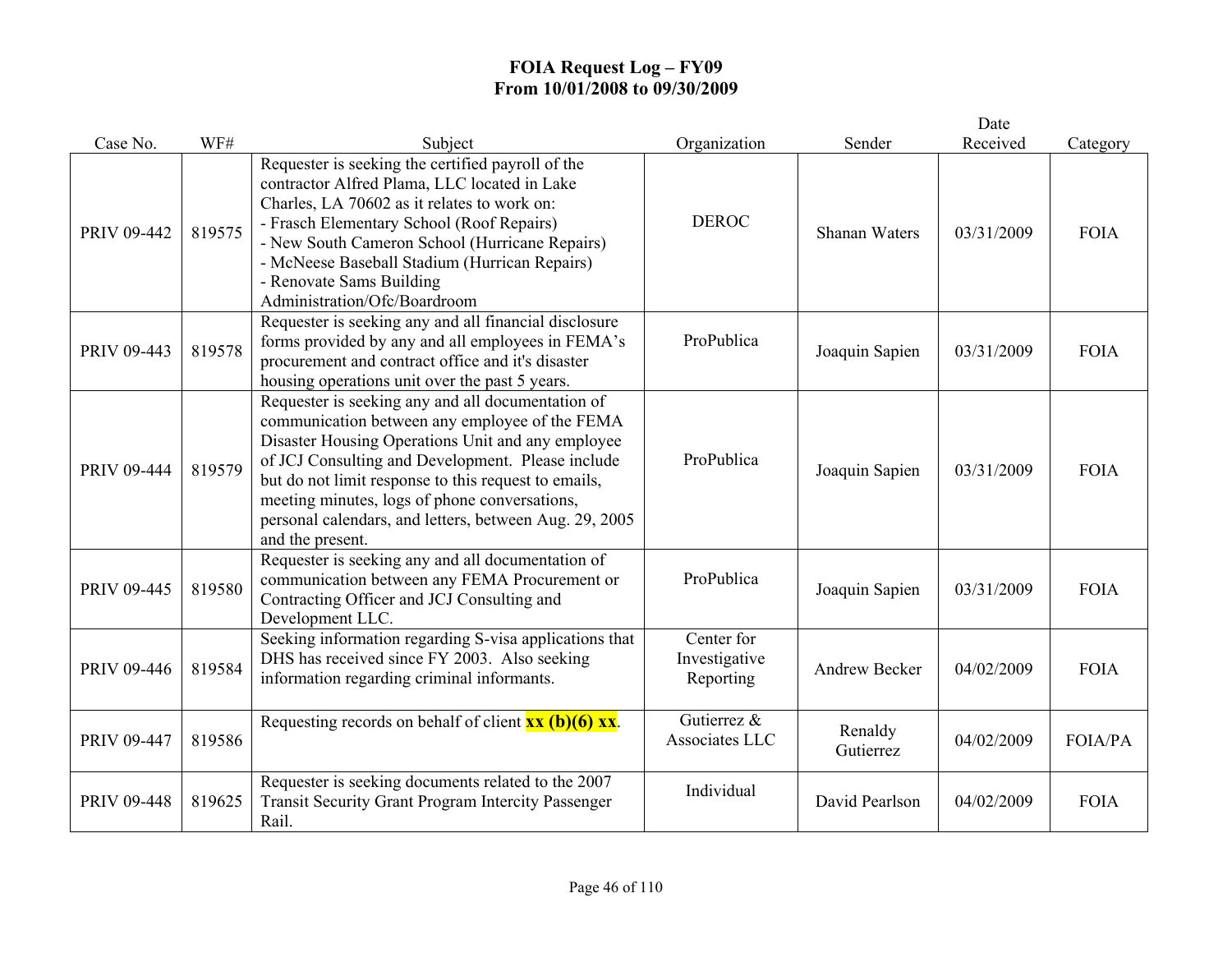|             |        |                                                                                                                                                                                                                                                                                                        |                                 |                     | Date       |                |
|-------------|--------|--------------------------------------------------------------------------------------------------------------------------------------------------------------------------------------------------------------------------------------------------------------------------------------------------------|---------------------------------|---------------------|------------|----------------|
| Case No.    | WF#    | Subject                                                                                                                                                                                                                                                                                                | Organization                    | Sender              | Received   | Category       |
| PRIV 09-449 | 819626 | Requester is seeking documents related to the 2008<br><b>Transit Security Grant Program Intercity Passenger</b><br>Rail.                                                                                                                                                                               | Individual                      | David Pearlson      | 04/02/2009 | <b>FOIA</b>    |
| PRIV 09-450 | 819856 | Writing on behalf of client $\frac{xx}{(b)(6)}$ $\frac{xx}{x}$ . Seeking<br>numerous high level diplomatic records between the<br>U.S. and Kenya with any that specifically reference<br>$xx (b)(6) xx$ .                                                                                              | Hogan & Hartson,<br>L.L.P.      | Paul Virtue         | 04/03/2009 | <b>FOIA</b>    |
| PRIV 09-451 | 820434 | Seeking any communications to or from DHS<br>regarding funding of improvements or modifications,<br>or studies concerning improvements or modifications,<br>of the Peace Bridge and or highways, plaza, ramps, or<br>roadways leading to and/or from the Peace Bridege.<br>January 2004 to present.    | The Knoer Group,<br><b>PLLC</b> | Ms. Chanel<br>White | 04/03/2009 | <b>FOIA</b>    |
| PRIV 09-452 | 820436 | Seeking all reports, memoranda, emails, or other<br>documents from Oct. 11, 2007, to the present<br>concerning, mentioning or discussing the use of force<br>by State Department employees or contractor<br>employees in Iraq which resulted in discharge of a<br>firearm, property damage, or injury. | <b>USA Today</b>                | Matt Kelley         | 04/03/2009 | <b>FOIA</b>    |
| PRIV 09-453 | 821272 | Requester is seeking expedited treatment for files that<br>he previously requested (Tracking Num. NRC XX)<br>$(b)(6)$ xx)                                                                                                                                                                              | Individual                      | xx (b)(6) xx        | 04/06/2009 | <b>FOIA/PA</b> |
| PRIV 09-454 | 821274 | Requester seeking an unredacted copy of the July 26,<br>2003, DHS Advisory, entitled: Potential Al-Qaeda<br>Hijacking Plot in the U.S. and Abroad.                                                                                                                                                     | Individual                      | Robert MacLean      | 04/06/2009 | <b>FOIA</b>    |
| PRIV 09-455 | 821277 | Requester is seeking an unredacted copy of the May<br>18, 2006, report: Homeland Infrastructure Threat &<br>Risk Analysis Center (HITRAC) Strategic Sector<br>Assessment: (U/FOUO) U.S. Aviation.                                                                                                      | Individual                      | Robert MacLean      | 04/06/2009 | <b>FOIA</b>    |
| PRIV 09-456 | 821944 | Requester would like a copy of the personal calendars<br>of the following FEMA Officials: Ryan Buras, <b>xx</b><br><b>(b)(6) xx</b> , and <b>xx (b)(6) xx</b> from Aug. 29, 2005<br>through the present.                                                                                               | ProPublica                      | Joaquin Sapien      | 04/07/2009 | <b>FOIA</b>    |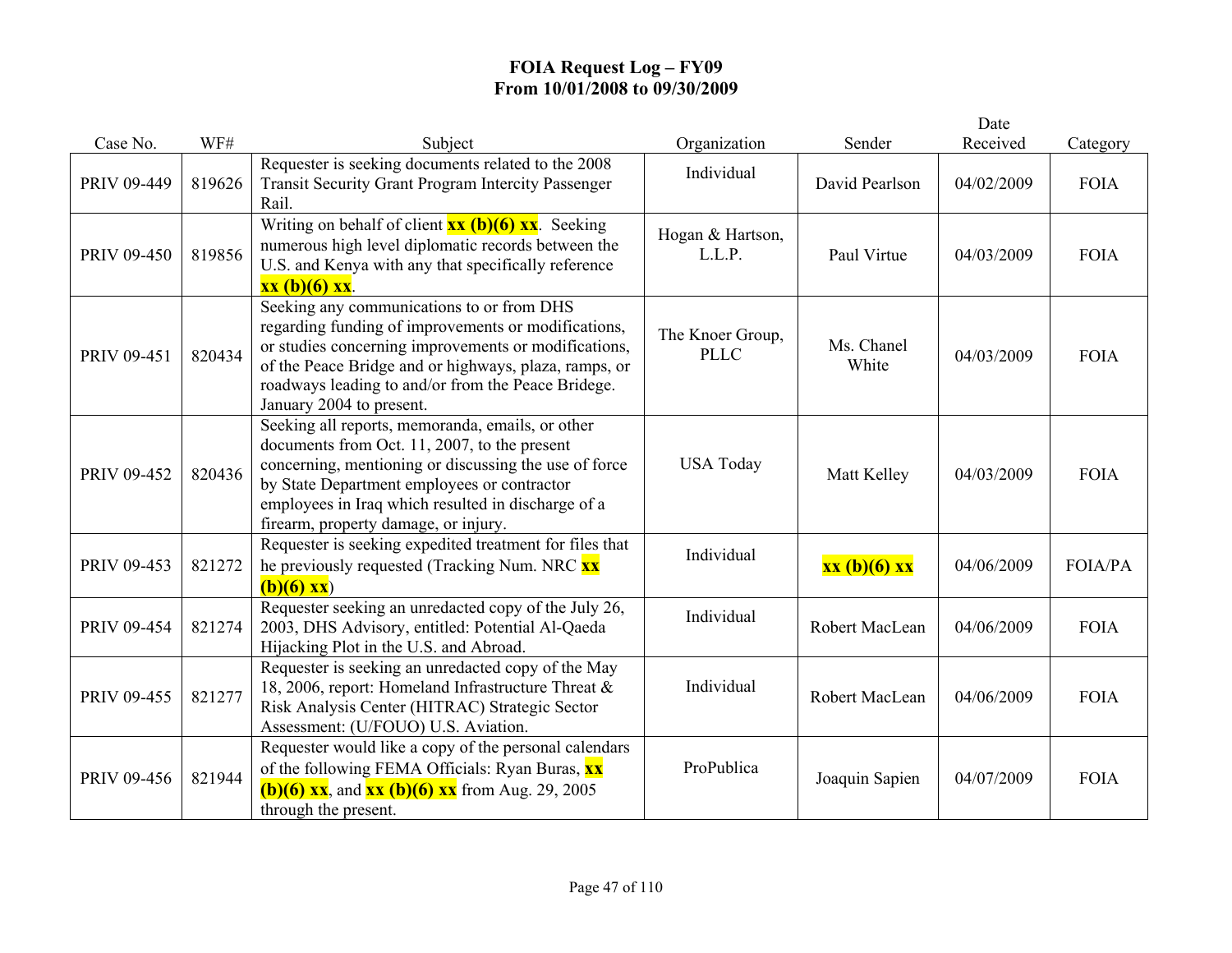|             |        |                                                                                                                                                                                                                                                                                                                                                                                                           |              |                    | Date       |             |
|-------------|--------|-----------------------------------------------------------------------------------------------------------------------------------------------------------------------------------------------------------------------------------------------------------------------------------------------------------------------------------------------------------------------------------------------------------|--------------|--------------------|------------|-------------|
| Case No.    | WF#    | Subject                                                                                                                                                                                                                                                                                                                                                                                                   | Organization | Sender             | Received   | Category    |
| PRIV 09-457 | 821947 | Seeking a copy of any and all documentation of<br>correspondence between the FEMA Logistics<br>Coordination & Planning Chief, Robert Jones and any<br>employee of TL Industries, including but not limited<br>to $\overline{\text{xx (b)(6)} \text{xx}}$ . From Aug. 29, 2005 to present.                                                                                                                 | ProPublica   | Joaquin Sapien     | 04/07/2009 | <b>FOIA</b> |
| PRIV 09-458 | 821951 | Requester is seeking a copy of any and all<br>documentation of correspondence between the FEMA<br>Logistics Coordination & Planning Chief, Robert<br>Jones and FEMA Contracting Officer in the Housing<br>Operations Unit, Ryan Buras regarding formaldehyde<br>testing of trailers provided to disaster victims. Aug.<br>29, 2005 to present.                                                            | ProPublica   | Joaquin Sapien     | 04/07/2009 | <b>FOIA</b> |
| PRIV 09-459 | 821953 | Seeking a copy of any and all documentation of<br>correspondence between the FEMA Logistics<br>Coordination & Planning Chief, Robert Jones and any<br>employee of JCJ Consulting and Development LLC.<br>Aug. 25, 2009 to present.                                                                                                                                                                        | ProPublica   | Joaquin Sapien     | 04/07/2009 | <b>FOIA</b> |
| PRIV 09-460 | 821956 | Seeking a copy of any and all documentation of<br>correspondence between the FEMA Logistics<br>Coordination and Planning Chief, Robert Jones, and<br>FEMA Housing Operations Unit Officer, Ryan Buras,<br>regarding the closure of FEMA's Pasadena Staging<br>Area. - Between Jan. 1, 2005 to present.                                                                                                    | ProPublica   | Joaquin Sapien     | 04/07/2009 | <b>FOIA</b> |
| PRIV 09-461 | 821962 | Requester is seeking a copy of any and all<br>documentation of correspondence between the FEMA<br>Logistics Coordination & Planning Chief, Robert<br>Jones, and FEMA Housing Operations Unit Officer,<br>Ryan Buras, regarding the January 7, 2009 fire at the<br>Centauri Technologies chemical manufacturing plant<br>located at 5200 Underwood Drive, in Pasadena TX.<br>From Jan. 1, 2005 to present. | ProPublica   | Joaquin Sapien     | 04/07/2009 | <b>FOIA</b> |
| PRIV 09-462 | 821968 | Requester is seeking information related to black<br>operations, specifically a program called the "Black<br>Dragons."                                                                                                                                                                                                                                                                                    | Individual   | <b>Josh Bersos</b> | 04/07/2009 | <b>FOIA</b> |
| PRIV 09-463 | 821992 | Requester is seeking a copy of the FOIA log for DHS,<br>dating from January 1, 2009, to present.                                                                                                                                                                                                                                                                                                          | The Hill     | Mr. Bob Cusack     | 04/08/2009 | <b>FOIA</b> |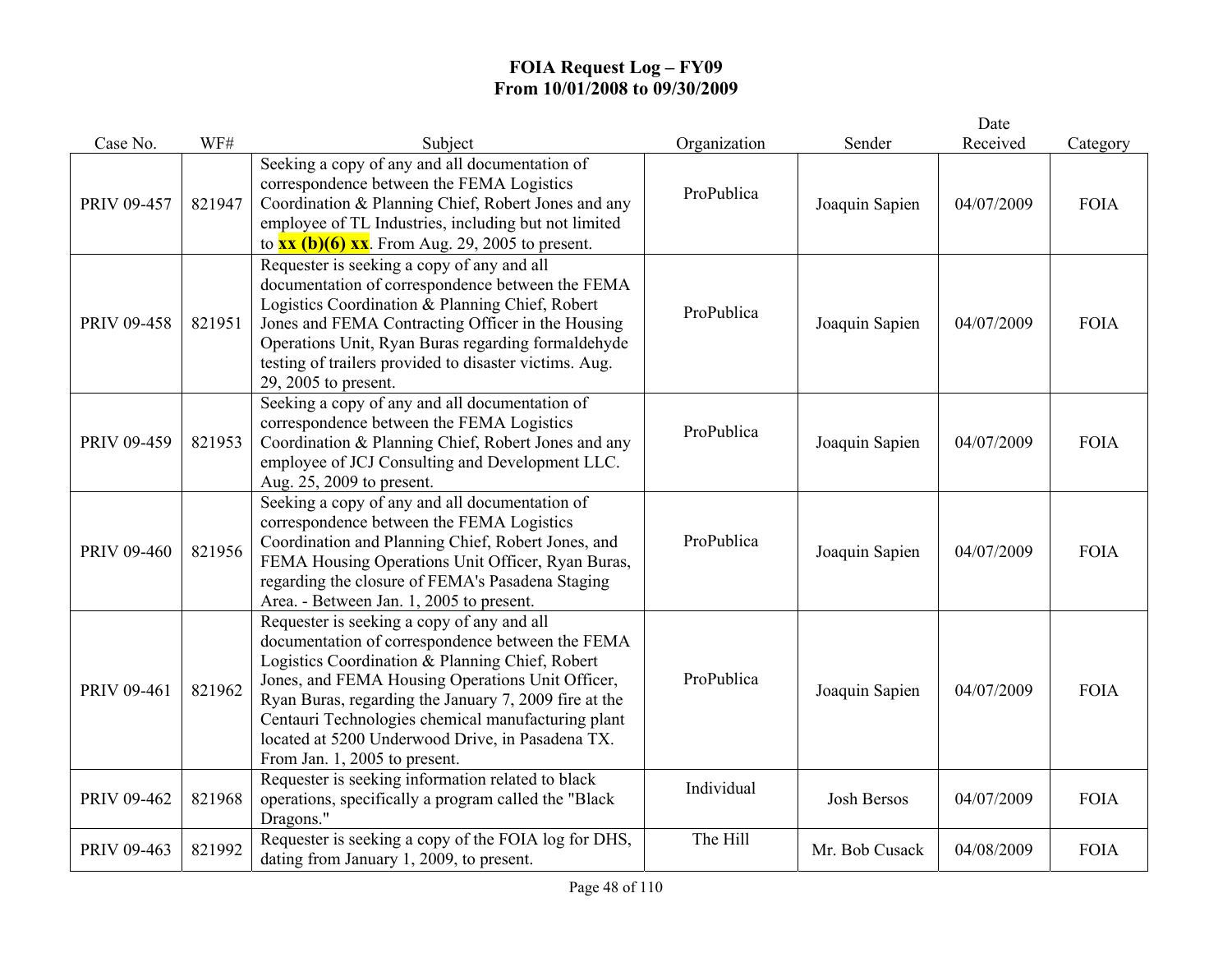|             |        |                                                                                                                                                                                                                                                                                                                                                                                   |                                                           |                       | Date       |                |
|-------------|--------|-----------------------------------------------------------------------------------------------------------------------------------------------------------------------------------------------------------------------------------------------------------------------------------------------------------------------------------------------------------------------------------|-----------------------------------------------------------|-----------------------|------------|----------------|
| Case No.    | WF#    | Subject                                                                                                                                                                                                                                                                                                                                                                           | Organization                                              | Sender                | Received   | Category       |
| PRIV 09-464 | 822075 | Requester is seeking records on behalf of his client $\mathbf{x} \mathbf{x}$<br>$(b)(6)$ xx.                                                                                                                                                                                                                                                                                      | <b>Troutman Sanders</b><br><b>LLP</b><br>Attorneys at Law | Prashant Khetan       | 04/08/2009 | <b>FOIA/PA</b> |
| PRIV 09-465 | 822167 | Requester is seeking all records related to<br>correspondence between Janet Napolitano and/or<br>Esther Olavarria and/or Rahm Emmanuel and/or<br>Robert Gibbs and/or White House Communications<br>office between February 23, 2009, and March 30,<br>2009, specifically including, but not limited to, ICE<br>activities involving Yamoto Engine Specialists,<br>Bellingham, WA. | <b>CNN</b>                                                | Drew Griffin          | 04/09/2009 | <b>FOIA</b>    |
| PRIV 09-466 | 822546 | Requesting any documents that support an<br>investigation/ongoing surveillance of him.                                                                                                                                                                                                                                                                                            | Individual                                                | xx (b)(6) xx          | 04/10/2009 | <b>FOIA/PA</b> |
| PRIV 09-467 | 822557 | Requester is seeking all records regarding themselves.                                                                                                                                                                                                                                                                                                                            | Individual                                                | xx (b)(6) xx          | 04/13/2009 | <b>FOIA</b>    |
| PRIV 09-468 | 822568 | Requester is seeking communications between various<br>DHS officials (including Secretary Chertoff) and<br>Government officials from Texas regarding; border<br>security issues, installed biological sensors, and a new<br>bio-safety laboratory.                                                                                                                                |                                                           | Dr. Richard<br>Tansey | 04/13/2009 | <b>FOIA</b>    |
| PRIV 09-469 | 822598 | Requester is seeking all correspondence from Jan. 1,<br>2009, to the present, to and from members of<br>Congress or their staff, or committees or<br>subcommittees of Congress mentioning, discussing or<br>suggesting use of the funds provided under the<br>American Recovery and Reinvestment Act, Public<br>Law 111-5, commonly known as the "economic<br>stimulus."          | <b>USA Today</b>                                          | Matt Kelley           | 04/13/2009 | <b>FOIA</b>    |
| PRIV 09-470 | 822587 | Requester is seeking information regarding a DHS<br>assessment of Right Wing Extremism.                                                                                                                                                                                                                                                                                           | Individual                                                | Carlos Perez          | 04/14/2009 | <b>FOIA</b>    |
| PRIV 09-471 | 822600 | Requester is seeking information regarding<br>communications between DHS officials (including<br>Secretary Chertoff) and University of Texas at San<br>Antonio (UTSA) officials.                                                                                                                                                                                                  |                                                           | Dr. Richard<br>Tansey | 04/14/2009 | <b>FOIA</b>    |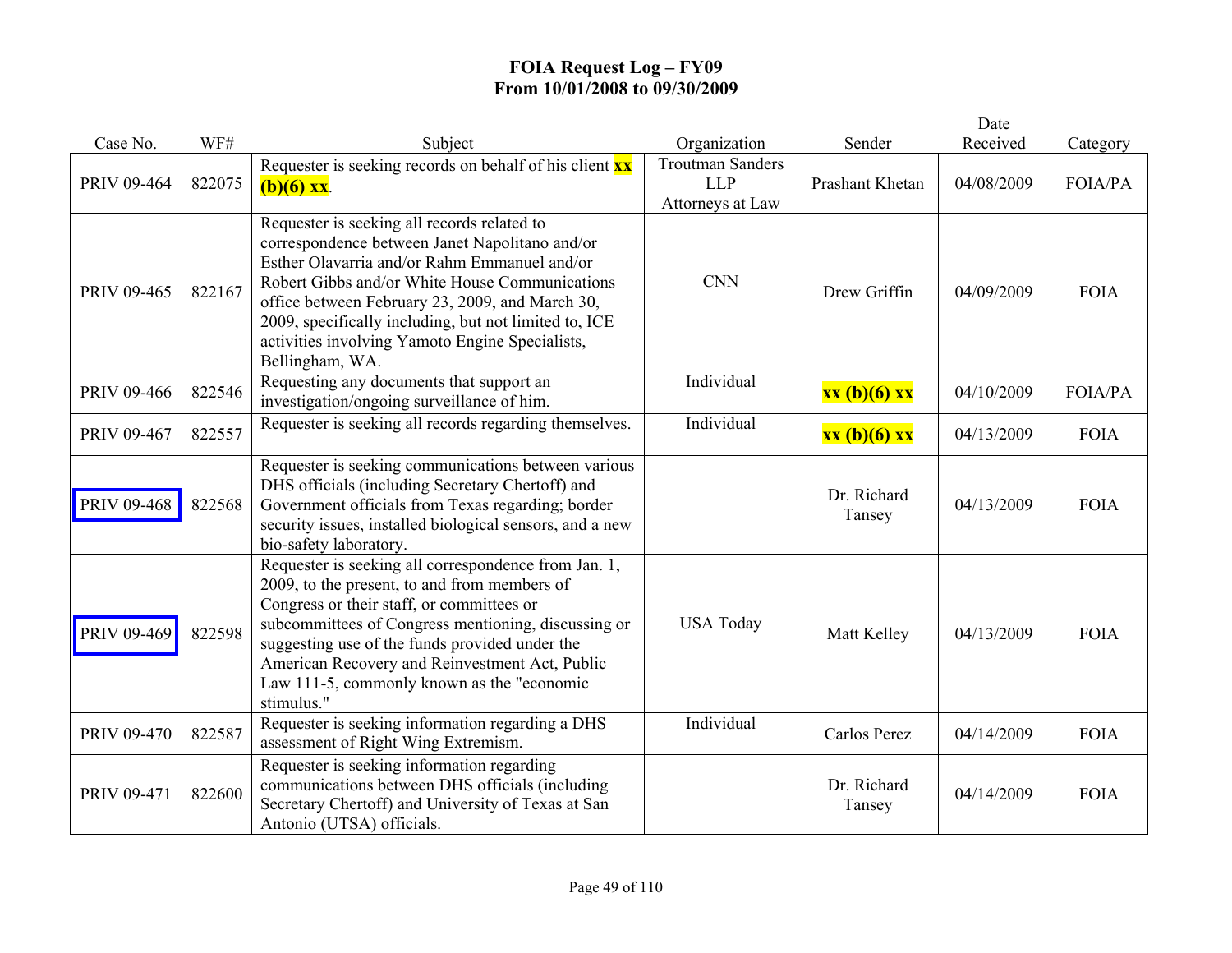|             |        |                                                                                                                                                                                                          |                           |                             | Date       |             |
|-------------|--------|----------------------------------------------------------------------------------------------------------------------------------------------------------------------------------------------------------|---------------------------|-----------------------------|------------|-------------|
| Case No.    | WF#    | Subject                                                                                                                                                                                                  | Organization              | Sender                      | Received   | Category    |
| PRIV 09-472 | 822638 | Requester seeks records between S1 Ridge and FBI<br>regarding AAFI.                                                                                                                                      |                           | Dr. Richard<br>Tansey       | 04/14/2009 | <b>FOIA</b> |
| PRIV 09-473 | 822645 | Requester is seeking current economic and political<br>climate assessment                                                                                                                                | Individual                | Ernie Lazar                 | 04/14/2009 | <b>FOIA</b> |
| PRIV 09-474 | 822926 | Request for information related to The Rightwing<br>Extremism: Current Economic and Political Climate<br>Fueling Resurgence in Radicalization and<br>Recruitment.                                        |                           | Dr. Kiralynne<br>Schilitubi | 04/14/2009 | <b>FOIA</b> |
| PRIV 09-475 | 823048 | Requestor seeks all policies and recommendations<br>regarding right wing extremists groups.                                                                                                              |                           | <b>Robert Rusine</b>        | 04/14/2009 | <b>FOIA</b> |
| PRIV 09-476 | 823053 | Requestor is seeking all information related to task<br>order HSHQDC07J00454 awarded to Booz Allen<br>Hamilton.                                                                                          | FedSources, Inc.          | Ms. Kelly Miller            | 04/15/2009 | <b>FOIA</b> |
| PRIV 09-477 | 823056 | Requester is seeking a list of the groups considered by<br>DHS to be extreme.                                                                                                                            |                           | Martin Douglas              | 04/15/2009 | <b>FOIA</b> |
| PRIV 09-478 | 823073 | Requester is seeking a copy of the report dated April<br>7, 2009 entitled "Right-wing Extremism: Current<br>Economic and Political Climate Fueling Resurgence<br>in Radicalization and Recruitment."     |                           | Melissa Larussa             | 04/15/2009 | <b>FOIA</b> |
| PRIV 09-480 | 823092 | Requester is seeking statements of work for the<br>following task orders awarded under contracts<br>resulting from RFP-HSHQDC05R00010 for the<br>Enterprise Acquisition Gateway.                         | Input                     | Kate Kula                   | 04/16/2009 | <b>FOIA</b> |
| PRIV 09-481 | 823077 | Requester is seeking all documents related to task<br>order HSHQDC07J00663 awarded to Booz Allen<br>Hamilton for Program management support services<br>for the e-government Office.                     | FedSources, Inc.          | Ms. Kelly Miller            | 04/15/2009 | <b>FOIA</b> |
| PRIV 09-482 | 823082 | Requester is seeking all documents, notes, reports and<br>photos relating to the Rightwing Extremism: Current<br>Economic and Political Climate Fueling Resurgence<br>in Radicalization and Recruitment. | Thomas More Law<br>Center | Richard<br>Thompson         | 04/15/2009 | <b>FOIA</b> |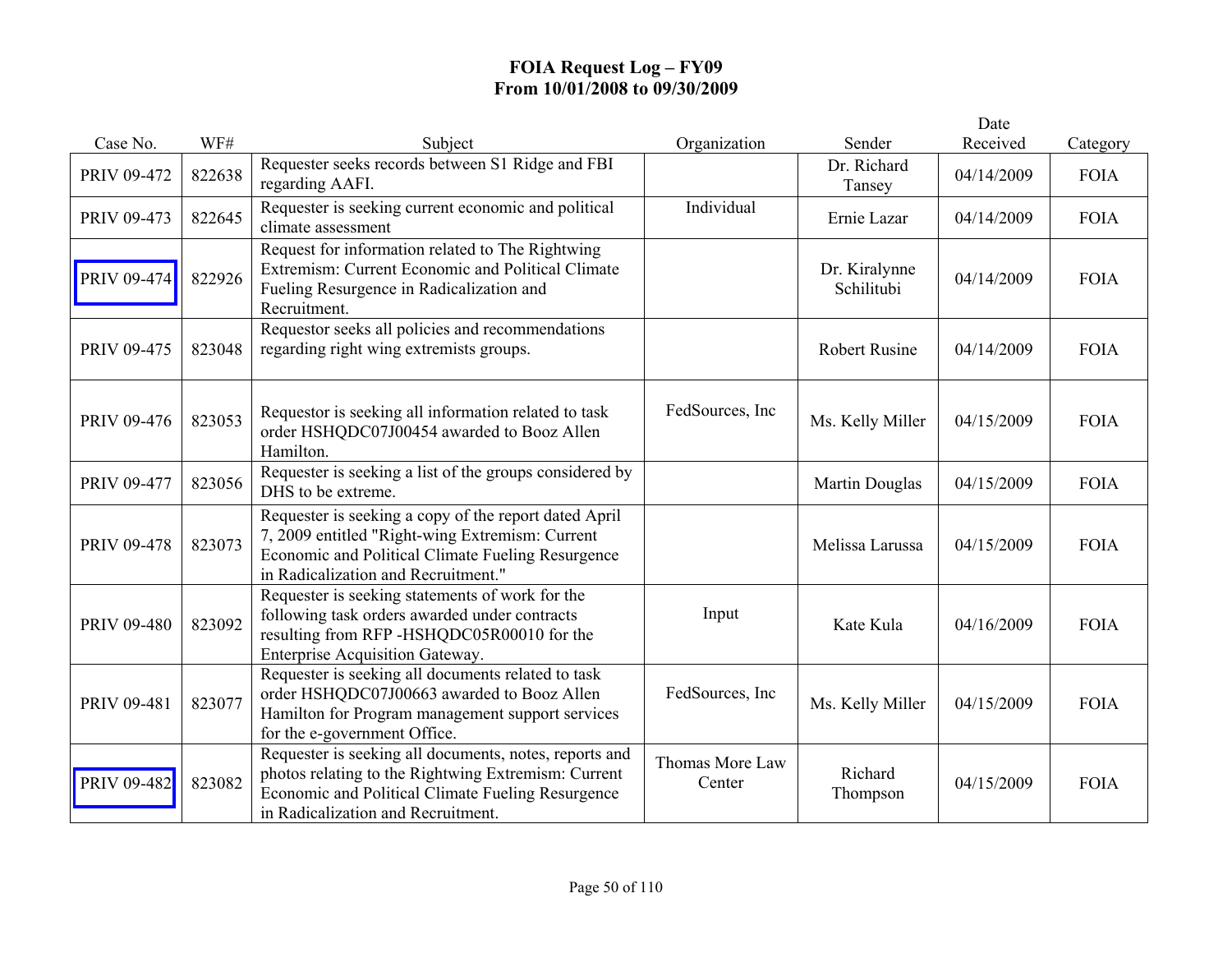|             |        |                                                                                                                                                                                    |                                                           |                       | Date       |                |
|-------------|--------|------------------------------------------------------------------------------------------------------------------------------------------------------------------------------------|-----------------------------------------------------------|-----------------------|------------|----------------|
| Case No.    | WF#    | Subject                                                                                                                                                                            | Organization                                              | Sender                | Received   | Category       |
| PRIV 09-483 | 823084 | Requester is seeking all reports relating to the<br>Rightwing Extremism: Current Economic and<br>Political Climate Fueling Resurgence in<br>Radicalization and Recruitment.        |                                                           | <b>Robert Torres</b>  | 04/15/2009 | <b>FOIA</b>    |
| PRIV 09-484 | 823089 | Requester is seeking all documents relating to the<br>Rightwing Extremism: Current Economic and<br>Political Climate Fueling Resurgence in<br>Radicalization and Recruitment.      |                                                           | <b>Brian Gillum</b>   | 04/16/2009 | <b>FOIA</b>    |
| PRIV 09-485 | 823175 | Requester seeks all records related to him.                                                                                                                                        | Individual                                                | xx (b)(6) xx          | 04/16/2009 | FOIA/PA        |
| PRIV 09-486 | 823176 | Requester seeks records related to him.                                                                                                                                            | Individual                                                | xx (b)(6) xx          | 04/17/2009 | FOIA/PA        |
| PRIV 09-487 | 823033 | Referral from FBI of request for records relating to<br>Theodore Draper (1996-2006).                                                                                               | Individual                                                | Ani Mukherji          | 4/15/2009  | FOIA/PA        |
| PRIV 09-488 | 823181 | Requester seeks addresses for various government<br>agencies.                                                                                                                      | Individual                                                | Mr. Phillip Walz      | 04/16/2009 | <b>FOIA</b>    |
| PRIV 09-489 | 823177 | Requester seeks all records of correspondence<br>between DHS and Congressman Henry Cuellar (D-<br>TX).                                                                             |                                                           | Dr. Richard<br>Tansey | 04/16/2009 | <b>FOIA</b>    |
| PRIV 09-490 | 823183 | Requester seeks all records relating to the Right Wing<br>Extremism memo, to include the memo itself.                                                                              | Individual                                                | Scott Hollenbeck      | 04/16/2009 | <b>FOIA</b>    |
| PRIV 09-491 | 823187 | Requester seeks the SOW and Task Orders for<br>HSHQDC08J00138, HSHQDC08J00116,<br>HSHQDC06D00048, HSHQDC08J00101, and<br>HSHQDC08J00129.                                           | Input                                                     | Kate Kula             | 04/16/2009 | <b>FOIA</b>    |
| PRIV 09-492 | 823190 | Requester seeks records related to $\frac{xx}{(b)(6)}$ $\frac{xx}{(c)}$                                                                                                            | <b>Troutman Sanders</b><br><b>LLP</b><br>Attorneys at Law | Prashant Khetan       | 04/16/2009 | <b>FOIA/PA</b> |
| PRIV 09-493 | 823188 | Requester is seeking records regarding $\overline{\mathbf{x}\mathbf{x}}$ (b)(6) $\overline{\mathbf{x}\mathbf{x}}$ .                                                                | Jones Garneau,<br><b>LLP</b>                              | <b>Clifford Bass</b>  | 04/16/2009 | <b>FOIA/PA</b> |
| PRIV 09-494 | 823189 | Requester is seeking statements of work for the<br>following task orders awarded under contracts<br>resulting from RFP # HSHQDC05R00010 for the<br>Enterprise Acquisition Gateway. | Input                                                     | Kate Kula             | 04/16/2009 | <b>FOIA</b>    |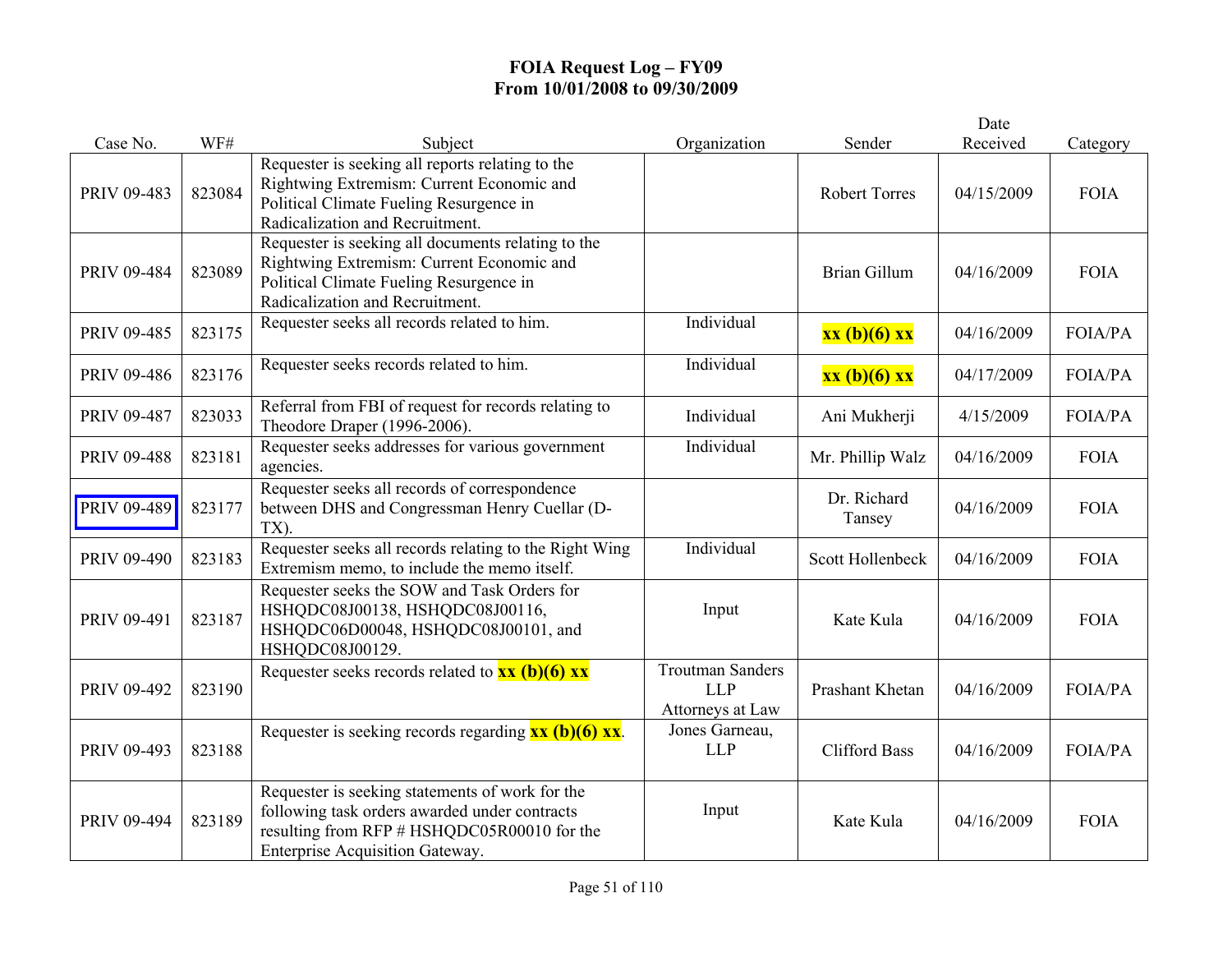|             |        |                                                                                                                                                                                                                                                                                                                                                                                                                                                                                                                                                                                                                                                                                                                                                                                    |                 |                      | Date       |             |
|-------------|--------|------------------------------------------------------------------------------------------------------------------------------------------------------------------------------------------------------------------------------------------------------------------------------------------------------------------------------------------------------------------------------------------------------------------------------------------------------------------------------------------------------------------------------------------------------------------------------------------------------------------------------------------------------------------------------------------------------------------------------------------------------------------------------------|-----------------|----------------------|------------|-------------|
| Case No.    | WF#    | Subject                                                                                                                                                                                                                                                                                                                                                                                                                                                                                                                                                                                                                                                                                                                                                                            | Organization    | Sender               | Received   | Category    |
| PRIV 09-495 | 823168 | Requester is seeking documents related to task order<br>HSCEOP07J00537 awarded to SAIC under contract<br>HSHQDC06D00026.                                                                                                                                                                                                                                                                                                                                                                                                                                                                                                                                                                                                                                                           | FedSources, Inc | Ms. Kelly Miller     | 04/17/2009 | <b>FOIA</b> |
| PRIV 09-496 | 823179 | Requester is seeking all documents, laws,<br>authorizations, internal directives, legislative<br>directives that are not laws, and component DHS or<br>FEMA the authority to acquisition of land.                                                                                                                                                                                                                                                                                                                                                                                                                                                                                                                                                                                  |                 | Theodore<br>Torbich  | 04/17/2009 | <b>FOIA</b> |
| PRIV 09-497 | 823184 | Requester is seeking a list of groups that are included<br>in the extremist left wing watch list.                                                                                                                                                                                                                                                                                                                                                                                                                                                                                                                                                                                                                                                                                  |                 | <b>Sharon Thomas</b> | 04/17/2009 | <b>FOIA</b> |
| PRIV 09-498 | 823196 | Requester is seeking a copy of all documents, laws,<br>authorizations, internal directives, legislative<br>directives that are not laws and components of DHS or<br>FEMA that give authorization to discuss use or<br>acquisition of land.                                                                                                                                                                                                                                                                                                                                                                                                                                                                                                                                         |                 | <b>Steve Goodwin</b> | 04/17/2009 | <b>FOIA</b> |
| PRIV 09-499 | 823234 | Requester is seeking a copy of the Right-Wing<br>Extremists document.                                                                                                                                                                                                                                                                                                                                                                                                                                                                                                                                                                                                                                                                                                              |                 | A Benintende         | 04/17/2009 | <b>FOIA</b> |
| PRIV 09-500 | 823278 | Requester is seeking copies of all documents, laws,<br>authorizations (such as executive orders), internal<br>directives, legislative directives that are not laws, and<br>component DHS or FEMA or other department of<br>DHS records that give authorizations for or discuss<br>the use or acquisition of land for the establishment of<br>camps, or detainment facilities, internment facilities,<br>facilities for housing people under any circumstances<br>and where the land and or camps are located, how<br>they are operated, exactly who would be held at or<br>live in the camps or facilities or on the designated<br>land, the circumstances that will activate the camps or<br>facilities and who would run the camps and how long<br>they would remain in service. |                 | Michelle Conti       | 04/17/2009 | <b>FOIA</b> |
| PRIV 09-501 | 823241 | Requester is seeking the all documents related to the<br>Right-Wing report and the names of the individuals<br>that approved and reviewed the report.                                                                                                                                                                                                                                                                                                                                                                                                                                                                                                                                                                                                                              |                 | Don Goodman          | 04/17/2009 | <b>FOIA</b> |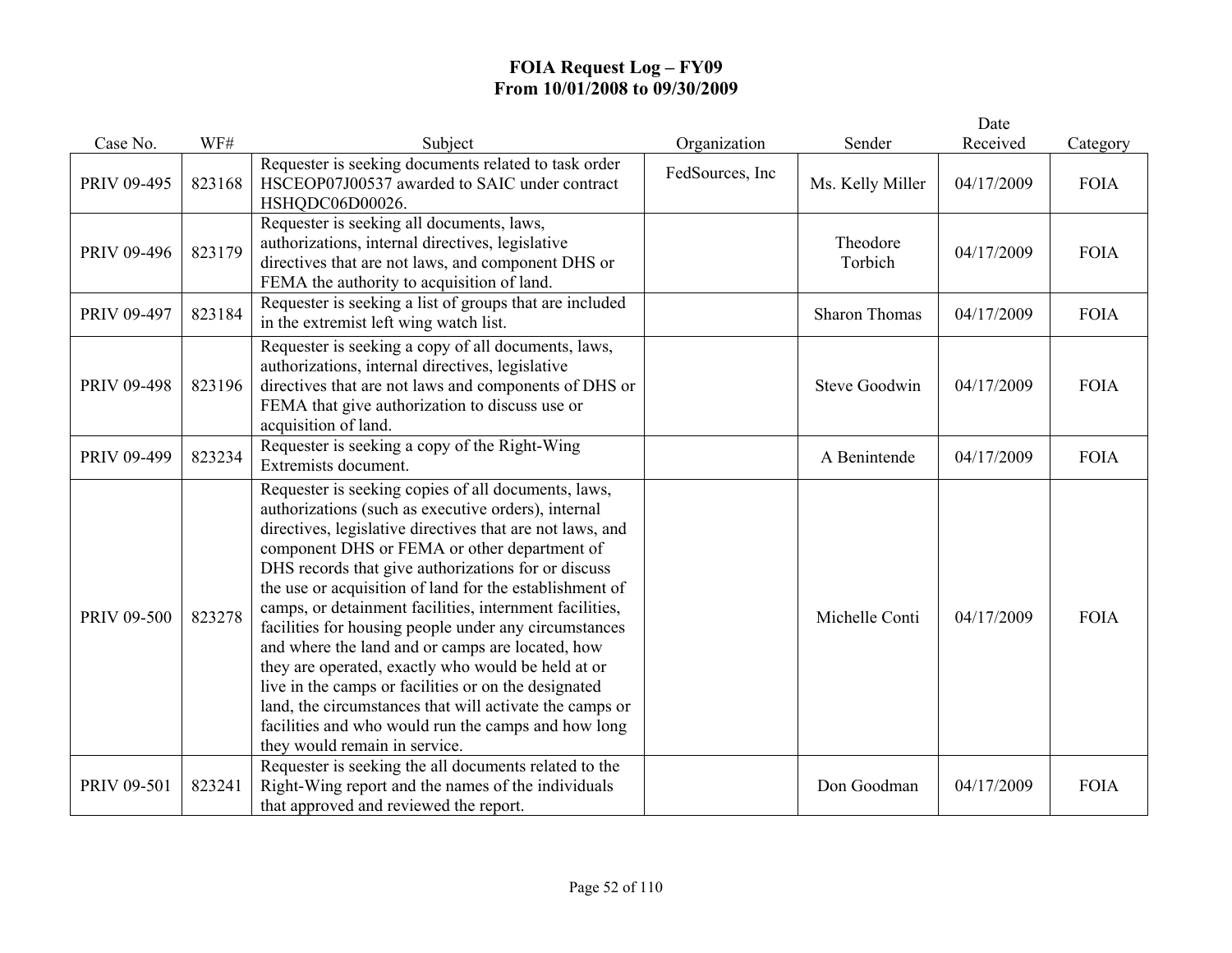|             |        |                                                                                                                                                                                                                                                                                                 |                                        |                  | Date       |             |
|-------------|--------|-------------------------------------------------------------------------------------------------------------------------------------------------------------------------------------------------------------------------------------------------------------------------------------------------|----------------------------------------|------------------|------------|-------------|
| Case No.    | WF#    | Subject                                                                                                                                                                                                                                                                                         | Organization                           | Sender           | Received   | Category    |
| PRIV 09-502 | 823239 | Requester seeks all records related to the Right Wing<br><b>Extremist Assessment</b>                                                                                                                                                                                                            | Americans for<br>Limited<br>Government | Nathan Mehrens   | 04/17/2009 | <b>FOIA</b> |
| PRIV 09-503 | 823558 | Requester is seeking the initial request letters and the<br>full responses from the government relating to FOIA<br>requests # 09-420, 09-439, 09-358, 09-388, 09-385,<br>and 09-419.                                                                                                            | The Hill                               | Mr. Bob Cusack   | 04/20/2009 | <b>FOIA</b> |
| PRIV 09-504 | 823563 | Requester is seeking documents related to task order<br>HSCG23-05-F-TWV436 awarded June 10, 2005 to<br>QSS Group, Inc. for systems engineering and<br>technical services (SETS) ll.                                                                                                             | FedSources, Inc                        | Ms. Kelly Miller | 04/20/2009 | <b>FOIA</b> |
| PRIV 09-505 | 823569 | Requester is seeking a printed version of The Annual<br>Report 2008 and The Strategic Plan 2008-2013 for<br>The Department of Homeland Security.                                                                                                                                                |                                        | Man Yung         | 04/20/2009 | <b>FOIA</b> |
| PRIV 09-506 | 823577 | Requester is seeking the documents pertaining to the<br>right wing extremists and the list of those referred to<br>as right wing extremists.                                                                                                                                                    |                                        | Philip Margush   | 04/20/2009 | <b>FOIA</b> |
| PRIV 09-507 | 823581 | Requester is seeking documents related to Sources<br>Sought Notice AKMS for the DHS-Wide Acquisition<br>Knowledge Management System(AKMS)                                                                                                                                                       | FedSources, Inc.                       | Ms. Kelly Miller | 04/20/2009 | <b>FOIA</b> |
| PRIV 09-508 | 823588 | Requester is seeking a copy of "Rightwing"<br>Extremism: Current Economic and Political Climate<br>Fueling Resurgence in Radicalization and<br>Recruitment."                                                                                                                                    |                                        | Greg Bailey      | 04/21/2009 | <b>FOIA</b> |
| PRIV 09-509 | 823597 | Requester is seeking a copy of "Rightwing<br>Extremism: Current Economic and Political Climate<br>Fueling Resurgence in Radicalization and<br>Recruitment."                                                                                                                                     |                                        | Chris Jeffcoat   | 04/21/2009 | <b>FOIA</b> |
| PRIV 09-510 | 823600 | Requester is seeking a copy of all records relating to<br>e-mail and or written correspondence between Janet<br>Napolitano and/or Esther Olavarria and/or Rahm<br>Emmanuel and/or Robert Gibbs and/or White House<br>Communications office between February 23rd, 2009<br>and March 30th, 2009. | <b>CNN</b>                             | Drew Griffin     | 04/21/2009 | <b>FOIA</b> |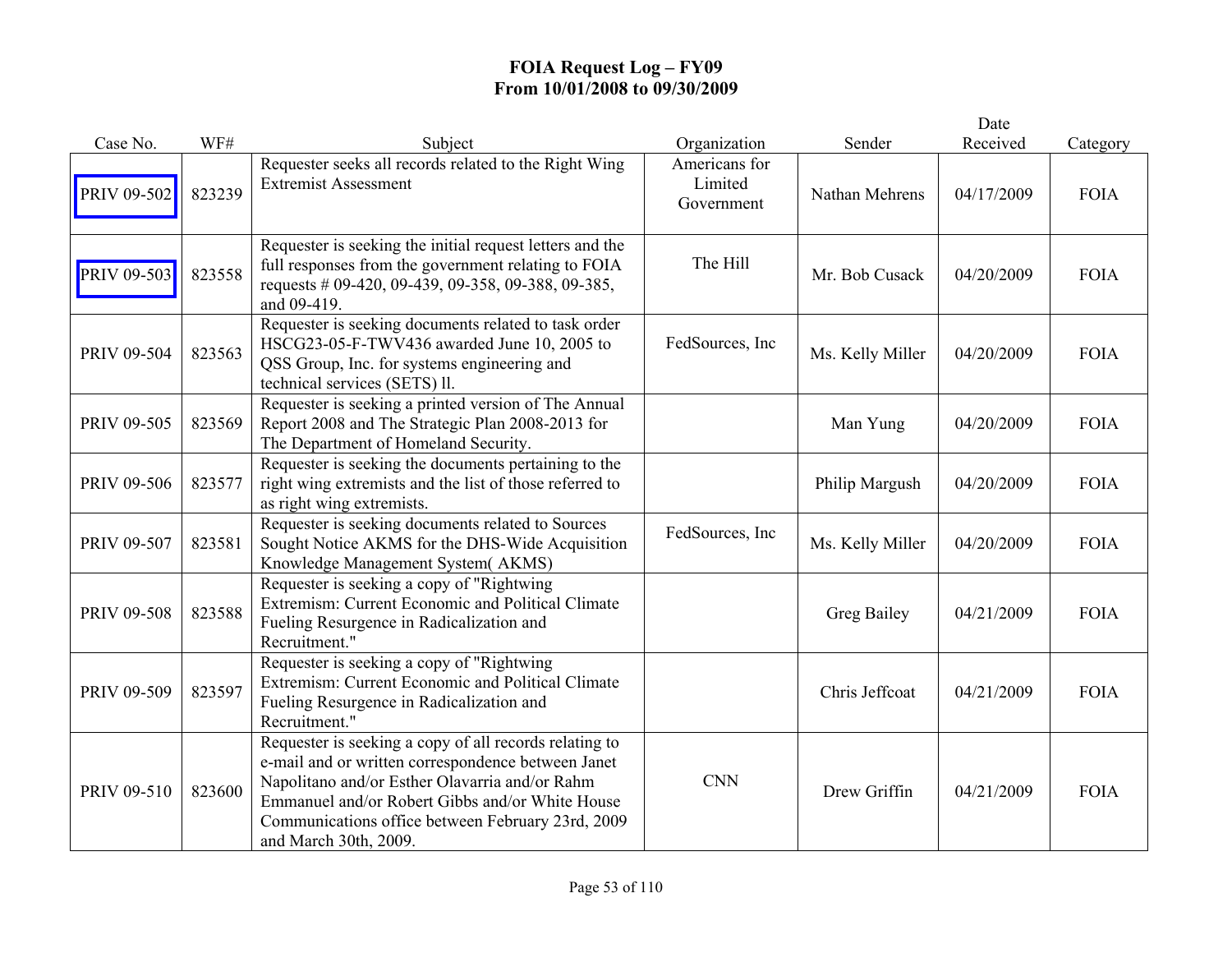|             |        |                                                                                                                                                                                                                                                                                                                               |                            |                       | Date       |                |
|-------------|--------|-------------------------------------------------------------------------------------------------------------------------------------------------------------------------------------------------------------------------------------------------------------------------------------------------------------------------------|----------------------------|-----------------------|------------|----------------|
| Case No.    | WF#    | Subject                                                                                                                                                                                                                                                                                                                       | Organization               | Sender                | Received   | Category       |
| PRIV 09-511 | 823619 | Requester is seeking information, minutes, records or<br>transcripts of discussions or e-mails discussing the<br>warning issued to police agencies stating that veterans<br>or special interest voters should be investigated,<br>watched or surveilled.                                                                      |                            | Joseph Egler          | 04/21/2009 | <b>FOIA</b>    |
| PRIV 09-512 | 823624 | Requester is seeking the list of names of individuals<br>that DHS has of possible terrorists or people in the<br>U.S. to watch (Terrorist Screening Database).                                                                                                                                                                |                            | William Shumate       | 04/21/2009 | <b>FOIA</b>    |
| PRIV 09-513 | 823731 | Requester is seeking a copy of the entire investigation<br>regarding the coast guard incident on board the M/V<br>Madeleine that occurred on May 20, 2008.                                                                                                                                                                    | <b>Houck Anderson</b>      | <b>Charles Davant</b> | 04/21/2009 | <b>FOIA</b>    |
| PRIV 09-514 | 823727 | Requester is seeking all records related to him<br>including the Atlanta airport office interview March<br>20, 2006.                                                                                                                                                                                                          |                            | xx (b)(6) xx          | 04/21/2009 | <b>FOIA/PA</b> |
| PRIV 09-515 | 823815 | Requester is seeking a copy of the final report that<br>was due by February 24, 2009, in accordance with the<br>action directive issued by DHS Secretary Janet<br>Napolitano on January 28, 2009.                                                                                                                             | Jones Walker               | Kevin Ainsworth       | 04/22/2009 | <b>FOIA</b>    |
| PRIV 09-516 | 823602 | Request for information related to The Rightwing<br>Extremism: Current Economic and Political Climate<br>Resurgence in Radicalization and Recruitment.                                                                                                                                                                        | Homeland Security<br>Today | Anthony Kimery        | 04/21/2009 | <b>FOIA</b>    |
| PRIV 09-517 | 823604 | Request for information related to The Rightwing<br>Extremism: Current Economic and Political Climate<br>Resurgence in Radicalization and Recruitment. The<br>author of the document, billet assignment and military<br>rank or government service ratings.                                                                   |                            | Fred Peck             | 04/21/2009 | <b>FOIA</b>    |
| PRIV 09-518 | 823611 | Requester is seeking copies of all FEMA flood<br>insurance claim checks and their endorsements issued<br>to him and the bank of Brewton since 1995. Copies of<br>all FEMA flood insurance claim checks and their<br>endorsements issued for payment on the following<br>addresses since 1995 $\overline{\text{xx (b)(6) xx}}$ |                            | Joseph Watson         | 04/21/2009 | <b>FOIA</b>    |
| PRIV 09-519 | 823686 | Requester is seeking a copy of his background<br>investigation and related decisional records pertaining<br>to employment.                                                                                                                                                                                                    |                            | xx (b)(6) xx          | 04/21/2009 | <b>FOIA/PA</b> |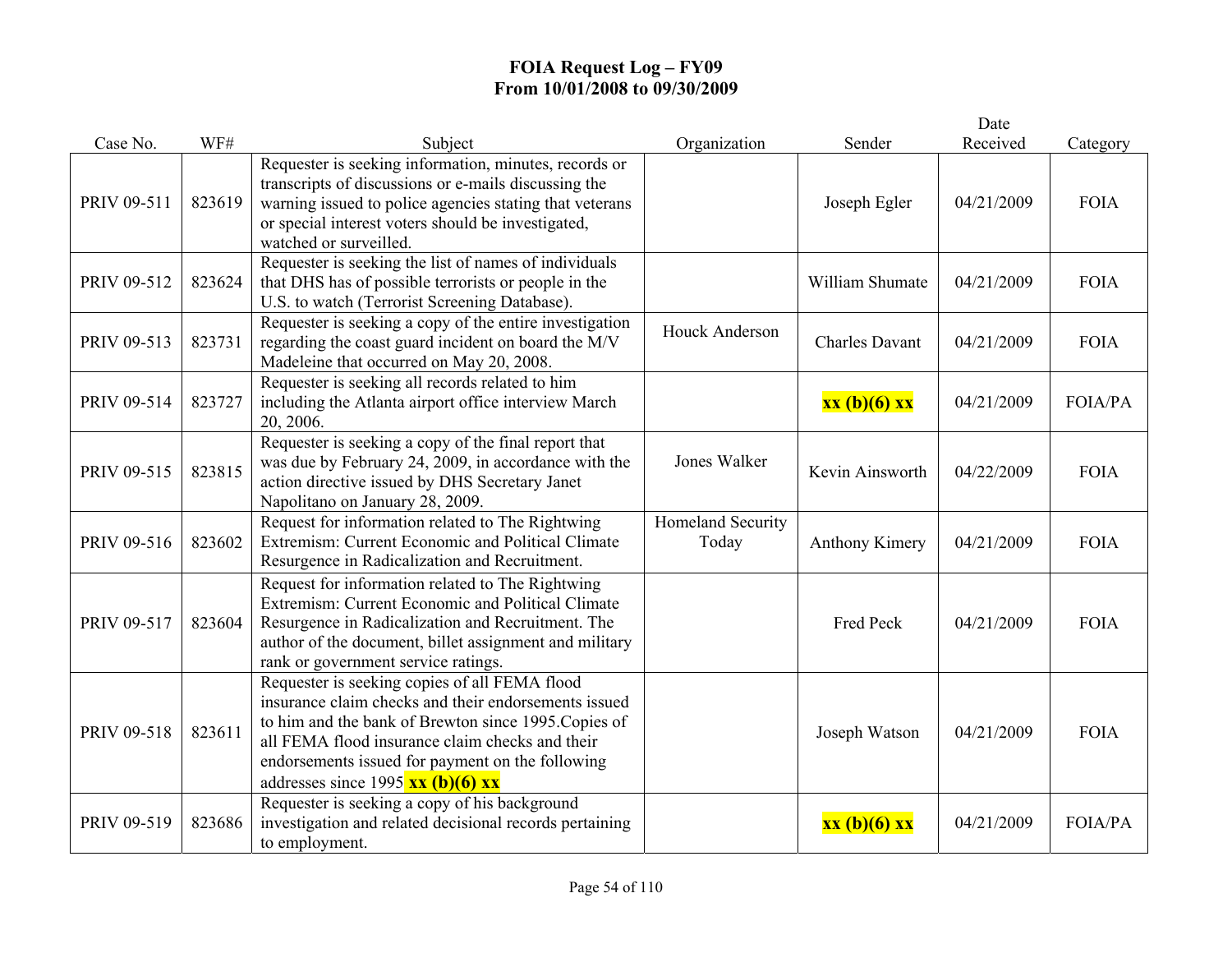|             |        |                                                                                                                                                                                                                                                                                                                                                                                                            |                                                                    |                  | Date       |             |
|-------------|--------|------------------------------------------------------------------------------------------------------------------------------------------------------------------------------------------------------------------------------------------------------------------------------------------------------------------------------------------------------------------------------------------------------------|--------------------------------------------------------------------|------------------|------------|-------------|
| Case No.    | WF#    | Subject                                                                                                                                                                                                                                                                                                                                                                                                    | Organization                                                       | Sender           | Received   | Category    |
| PRIV 09-520 | 823820 | Requester is seeking a list of grants given to<br>Oceanside Library, Freedburg Jewish Community<br>Center, Al Jolson Society, N.Y. Verizon, Long Island<br>Power Authority, and the American Water Co. in New<br>York state.                                                                                                                                                                               | Individual                                                         | Mary Scardino    | 04/21/2009 | <b>FOIA</b> |
| PRIV 09-521 | 823821 | Requester is seeking records related to the ICE<br>detention length of stay report.                                                                                                                                                                                                                                                                                                                        | American Civil<br>Liberties Union<br>Immigrants' Rights<br>Project | Judy Rabinovitz  | 04/21/2009 | <b>FOIA</b> |
| PRIV 09-522 | 823753 | Requester is seeking all records related to him from<br>Indiana and Michigan.                                                                                                                                                                                                                                                                                                                              |                                                                    | xx (b)(6) xx     | 04/21/2009 | FOIA/PA     |
| PRIV 09-523 | 823743 | Requester is seeking records detailing the distribution,<br>allocation and statistical records of T and U visas.                                                                                                                                                                                                                                                                                           | Judicial Watch                                                     | Tegan Millspaw   | 04/21/2009 | <b>FOIA</b> |
| PRIV 09-524 | 823552 | Requester is seeking statements of work for the<br>following task orders awarded under contracts<br>resulting from RFP # HSHQDC05R00010 for the<br>Enterprise Acquisition Gateway for Leading Edge.                                                                                                                                                                                                        | Input                                                              | Kate Kula        | 04/21/2009 | <b>FOIA</b> |
| PRIV 09-525 | 823628 | Requester is seeking documents related to Solicitation<br>HSHQDC-09-12-33316.                                                                                                                                                                                                                                                                                                                              | FedSources, Inc                                                    | Ms. Kelly Miller | 04/21/2009 | <b>FOIA</b> |
| PRIV 09-526 | 823733 | The requesters seek disclosure of any records created<br>from January 1, 2001 to the present which were<br>prepared, received, transmitted, collected and/or<br>maintained by DHS, ICE, CBP, and/or CIS relating or<br>referring to collection of information about<br>monitoring, surveillance, observation, interrogation,<br>infiltration, and investigation of any person, location<br>or association. | <b>ACLU</b> (San Diego)                                            | David Blair-Loy  | 04/21/2009 | <b>FOIA</b> |
| PRIV 09-527 | 823689 | Requester is seeking all names that are on the watch<br>list or similar type of document maintained by,<br>possessed by or known by DHS that lists anyone in<br>the categories identified as rightwing extremists.                                                                                                                                                                                         |                                                                    | Lisa Krempasky   | 04/21/2009 | <b>FOIA</b> |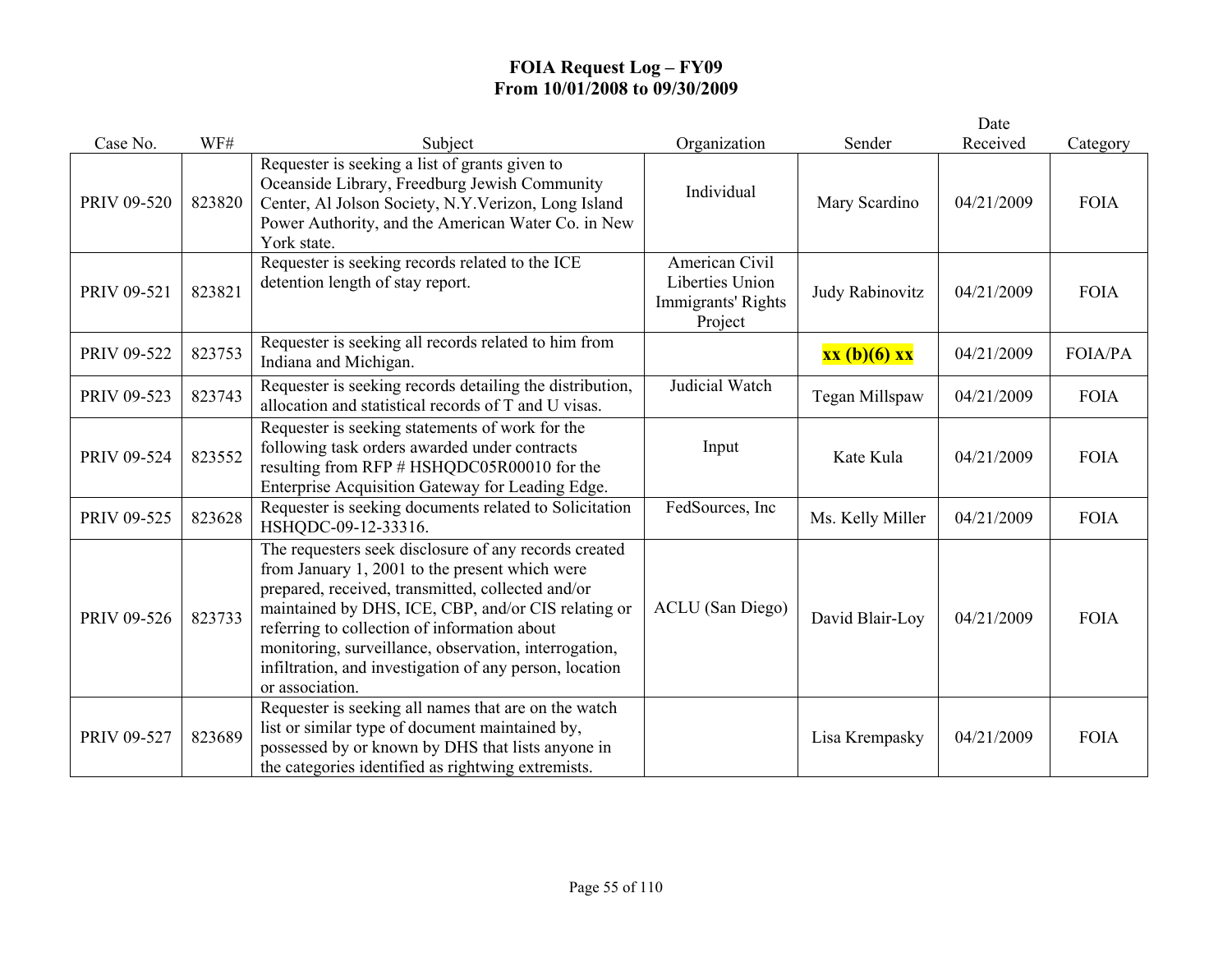|             |        |                                                                                                                                                                                                                                    |                         |                       | Date       |                |
|-------------|--------|------------------------------------------------------------------------------------------------------------------------------------------------------------------------------------------------------------------------------------|-------------------------|-----------------------|------------|----------------|
| Case No.    | WF#    | Subject                                                                                                                                                                                                                            | Organization            | Sender                | Received   | Category       |
| PRIV 09-528 | 823697 | Requester is seeking all names that are on any<br>watchlist or similar type of document maintained by,<br>possessed by or known by DHS that lists anyone in<br>the categories identified as rightwing extremists in the<br>report. |                         | John Pelley           | 04/21/2009 | <b>FOIA</b>    |
| PRIV 09-529 | 823699 | Requester is seeking all names that are on any<br>watchlist or similar type of document maintained by,<br>possessed by or known by DHS that lists anyone in<br>the categories identified as rightwing extremists in the<br>report. |                         | Lisa Graas            | 04/21/2009 | <b>FOIA</b>    |
| PRIV 09-530 | 823702 | Requester is seeking all names that are on any<br>watchlist or similar type of document maintained by,<br>possessed by or known by DHS that lists anyone in<br>the categories identified as rightwing extremists in the<br>report. |                         | Gretchen<br>Hoffman   | 04/21/2009 | <b>FOIA</b>    |
| PRIV 09-531 | 823705 | Requester is seeking all names that are on any<br>watchlist or similar type of document maintained by,<br>possessed by or known by DHS that lists anyone in<br>the categories identified as rightwing extremists in the<br>report. |                         | Joshua Daniels        | 04/21/2009 | <b>FOIA</b>    |
| PRIV 09-532 | 823704 | Requester is seeking all names that are on any<br>watchlist or similar type of document maintained by,<br>possessed by or known by DHS that lists anyone in<br>the categories identified as rightwing extremists in the<br>report. |                         | Thomas Nix            | 04/21/2009 | <b>FOIA</b>    |
| PRIV 09-533 | 823706 | Requester is seeking all records regarding themselves.                                                                                                                                                                             |                         | xx (b)(6) xx          | 04/22/2009 | <b>FOIA/PA</b> |
| PRIV 09-534 | 823712 | Requester is seeking copies of any and all<br>correspondence between members of Congress and<br>the Department of Homeland Security from December<br>1, 2008 through March 15, 2009.                                               | The Washington<br>Times | Jennifer<br>Haberkorn | 04/22/2009 | <b>FOIA</b>    |
| PRIV 09-535 | 823714 | Requester is seeking a copy of the DHS watch list of<br>US citizens as pertains to the memo released April<br>2009.                                                                                                                |                         | Dawn Gruss            | 04/22/2009 | <b>FOIA</b>    |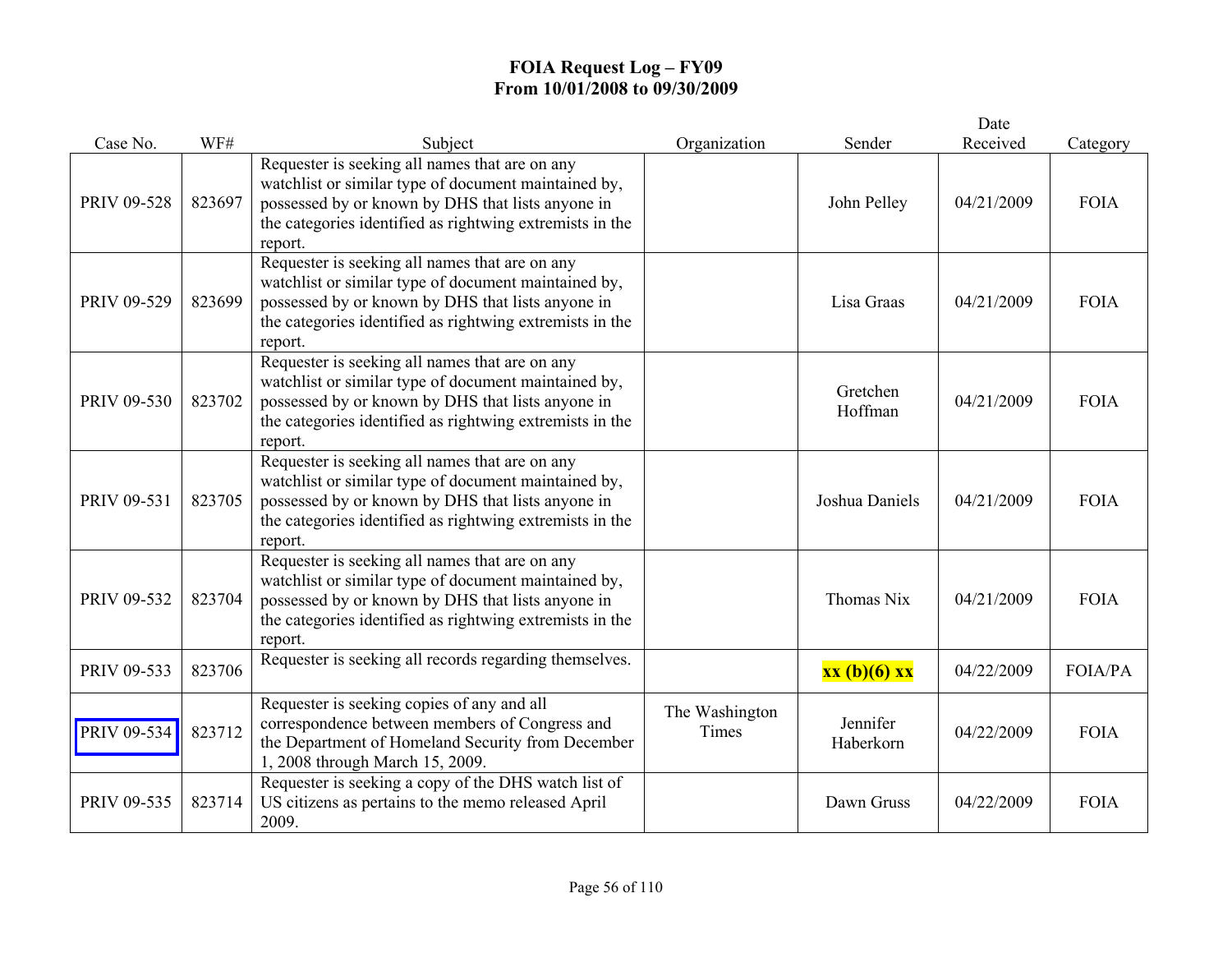|             | WF#    |                                                                                                                                                             |                 |                | Date       |                |
|-------------|--------|-------------------------------------------------------------------------------------------------------------------------------------------------------------|-----------------|----------------|------------|----------------|
| Case No.    |        | Subject<br>Requester seeks the complete investigative file - TSA                                                                                            | Organization    | Sender         | Received   | Category       |
| PRIV 09-536 | 823666 | Control No. $xx (b)(6) xx$                                                                                                                                  |                 | xx (b)(6) xx   | 03/26/2009 | <b>FOIA</b>    |
|             |        | Requester is seeking a copy of his background                                                                                                               |                 |                |            |                |
| PRIV 09-537 | 823720 | investigation and related decisional records pertaining                                                                                                     |                 | xx (b)(6) xx   | 04/22/2009 | <b>FOIA/PA</b> |
|             |        | to employment.<br>Requester is seeking all records regarding $\frac{xx}{(b)(6)}$                                                                            | Cabaniss Smith  |                |            |                |
| PRIV 09-538 | 823760 | $\overline{\mathbf{XX}}$                                                                                                                                    | Toole & Wiggins | Jennifer Finch | 04/22/2009 | <b>FOIA/PA</b> |
|             |        |                                                                                                                                                             |                 |                |            |                |
| PRIV 09-539 | 823756 | Requestor is seeking literature on DHS                                                                                                                      |                 | Colleen        | 04/22/2009 | <b>FOIA</b>    |
|             |        |                                                                                                                                                             |                 | McDermott      |            |                |
|             |        | Requester is seeking all documents concerning<br>Jackson Township Fire Department station # 5 award                                                         |                 |                |            |                |
| PRIV 09-540 | 823751 | for an Assistance to Firefighter Grant (AFG) dated                                                                                                          |                 | Paul Fulkerson | 04/22/2009 | <b>FOIA</b>    |
|             |        | August 15, 2008.                                                                                                                                            |                 |                |            |                |
|             |        | Requester is seeking any and all records related to any                                                                                                     |                 |                |            |                |
|             |        | communications with Members of Congress                                                                                                                     | Mark Zaid P.C   |                |            |                |
| PRIV 09-541 | 823807 | pertaining to the Gulf Coast Recovery Office and/or<br>$\overline{\textbf{xx}(\textbf{b})(6) \textbf{xx}}$ and his termination. Complaints or               |                 | Mr. Mark Zaid  | 04/22/2009 | <b>FOIA</b>    |
|             |        | allegations concerning sexual harassment, nepotism                                                                                                          |                 |                |            |                |
|             |        | and misconduct.                                                                                                                                             |                 |                |            |                |
| PRIV 09-542 | 823763 | Requester is seeking information related to the                                                                                                             |                 | Henry Krishman | 04/22/2009 | <b>FOIA</b>    |
|             |        | Rightwing Extremism document.                                                                                                                               |                 |                |            |                |
| PRIV 09-543 | 823801 | Requester is seeking any and all documents,<br>photographs and other records of any sort referencing                                                        |                 |                | 04/22/2009 | <b>FOIA/PA</b> |
|             |        | $\overline{\text{xx (b)(6)} \text{xx}}$ from January 1, 1978 to the present.                                                                                |                 | John Berger    |            |                |
|             |        | Requester is seeking any and all documents that                                                                                                             |                 |                |            |                |
| PRIV 09-544 | 823833 | contain factual material or compiled factual material                                                                                                       | Fox News        | Dianne Brandi  | 04/23/2009 | <b>FOIA</b>    |
|             |        | that the ER branch relied upon to prepare the                                                                                                               |                 |                |            |                |
|             |        | conclusions contained in the Rightwing report.                                                                                                              | WilmerHale      |                |            |                |
| PRIV 09-545 | 823952 | Requester is seeking all records relating to $\frac{xx}{(b)(6)}$<br>$\overline{\mathbf{xx}}$ and $\overline{\mathbf{xx}}$ (b)(6) $\overline{\mathbf{xx}}$ . |                 | A. Hut         | 04/23/2009 | <b>FOIA/PA</b> |
|             |        | Requester is seeking the entire memorandum                                                                                                                  |                 |                |            |                |
| PRIV 09-546 | 824010 | referenced in the article: DHS warns of threat from                                                                                                         | Thompson Coe    | John Ross      | 04/24/2009 | <b>FOIA</b>    |
|             |        | Rightwing Extremists.                                                                                                                                       |                 |                |            |                |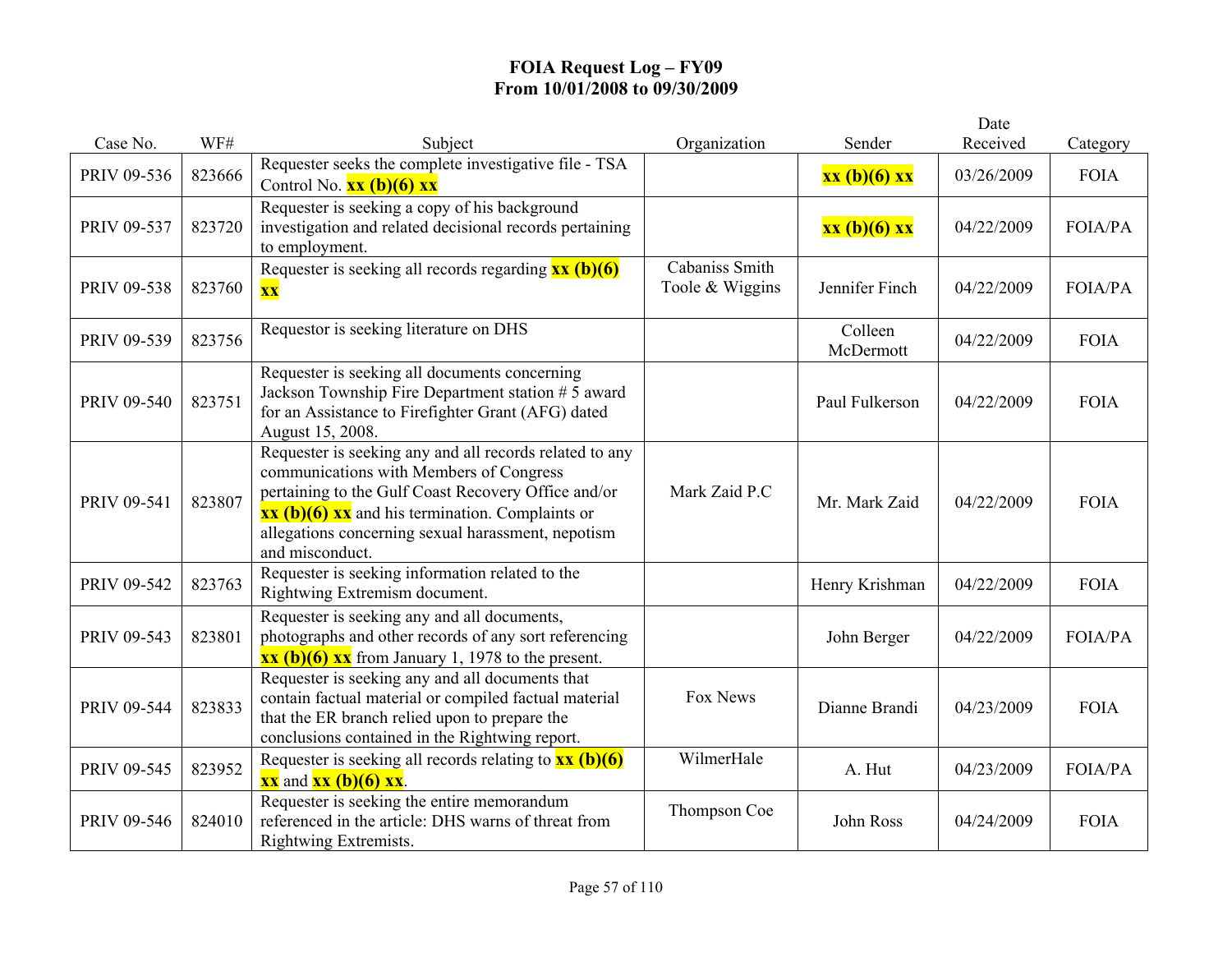|             | WF#    |                                                                                                                                                                                                                                                                                                                                         | Organization                                           | Sender           | Date<br>Received |             |
|-------------|--------|-----------------------------------------------------------------------------------------------------------------------------------------------------------------------------------------------------------------------------------------------------------------------------------------------------------------------------------------|--------------------------------------------------------|------------------|------------------|-------------|
| Case No.    |        | Subject<br>Requester is seeking all records related to him                                                                                                                                                                                                                                                                              |                                                        |                  |                  | Category    |
| PRIV 09-547 | 824014 |                                                                                                                                                                                                                                                                                                                                         |                                                        | xx (b)(6) xx     | 04/24/2009       | FOIA/PA     |
| PRIV 09-548 | 824018 | Requester is seeking all documents concerning the<br>capability of passenger imaging technology                                                                                                                                                                                                                                         | <b>Electronic Privacy</b><br><b>Information Center</b> | Mr. John Verdi   | 04/24/2009       | <b>FOIA</b> |
| PRIV 09-549 | 824016 | Requester is seeking hard copies of 25 audits.                                                                                                                                                                                                                                                                                          | KHOU - TV                                              | Jeremy Rogalski  | 04/24/2009       | <b>FOIA</b> |
| PRIV 09-550 | 824443 | Requester is seeking all records pertaining to the death<br>of Mr. Arturo Suarez-Almernares at the Middlesex<br>County Adult Correction Center.                                                                                                                                                                                         | Middlesex County<br><b>First Friends</b>               | Karina Wilkinson | 04/24/2009       |             |
| PRIV 09-551 | 824438 | Requester is seeking a copy of the September 28,<br>2007 DHS office of the General Counsel (OGC)<br>formal legal opinion titled Clarification of the<br>Relation Between Release Under Section 236 and<br>Parole Under Section 212 (d) (5) of the Immigration<br>and Nationality Act (INA), referenced in a Feb. 4,<br>2009 USCIS memo. |                                                        | Daniel Kowalski  | 04/27/2009       | <b>FOIA</b> |
| PRIV 09-552 | 824430 | Requester is seeking copies of letters from $\frac{xx}{(b)(6)}$<br><b>xx</b> , tax manager, Alaska Airlines to DHS.                                                                                                                                                                                                                     | National Corp.                                         | Alicia Haselton  | 04/27/2009       | <b>FOIA</b> |
| PRIV 09-553 | 824401 | Requester is seeking all records regarding $\overline{\mathbf{x}\mathbf{x}}$ (b)(6)<br><b>XX</b>                                                                                                                                                                                                                                        |                                                        | xx (b)(6) xx     | 04/27/2009       | FOIA/PA     |
| PRIV 09-554 | 824423 | Requester is seeking all names in the watch list<br>document maintained by DHS that lists categories<br>identified as rightwing extremists.                                                                                                                                                                                             |                                                        | William Conway   | 04/27/2009       | <b>FOIA</b> |
| PRIV 09-555 | 824393 | The requester is seeking a list of all government<br>agencies that received money from any and all<br>agencies of DHS related to the response and recovery<br>of Hurricane Katrina.                                                                                                                                                     |                                                        | Holbrook Mohr    | 04/28/2009       | <b>FOIA</b> |
| PRIV 09-556 | 824383 | The requester is seeking any and all documents and<br>records that refer or relate to the recent outbreak of the<br>swine flu on or around Friday, April 24th.                                                                                                                                                                          | Freedom Watch                                          | Larry Klayman    | 04/28/2009       | <b>FOIA</b> |
| PRIV 09-557 | 824689 | Requester is seeking copies of Merit Promotion<br>Certification of Eligibles for vacancy $\#246659$                                                                                                                                                                                                                                     |                                                        | Patrick Murray   | 04/30/2009       | <b>FOIA</b> |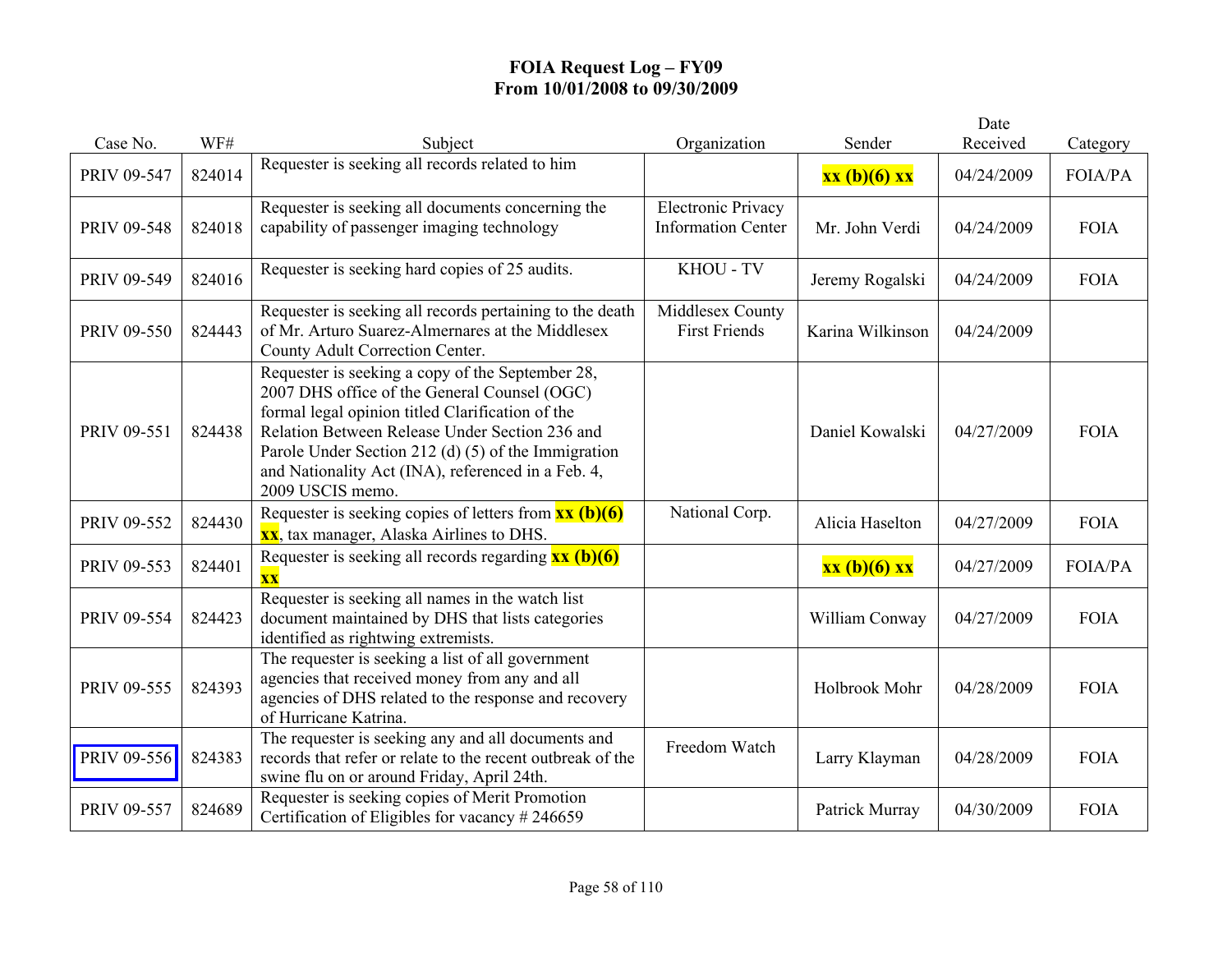| Case No.           | WF#    | Subject                                                                                                                                                                                               | Organization            | Sender                  | Date<br>Received |                                |
|--------------------|--------|-------------------------------------------------------------------------------------------------------------------------------------------------------------------------------------------------------|-------------------------|-------------------------|------------------|--------------------------------|
|                    |        | Requester is seeking records or files pertaining to $\mathbf{x} \mathbf{x}$                                                                                                                           |                         |                         |                  | Category                       |
| <b>PRIV 09-558</b> | 824671 | $(b)(6)$ xx that are subject to expunction.                                                                                                                                                           |                         | Laura Hinojosa          | 04/28/2009       | <b>FOIA/PA</b>                 |
| PRIV 09-559        | 824604 | Requester is seeking a copy of the Rightwing<br>Extremism report dated April 7, 2009.                                                                                                                 |                         | Kenneth<br>Benoschek    | 04/28/2009       | <b>FOIA</b>                    |
| PRIV 09-560        | 824695 | Requester is seeking all documents related to $\overline{\mathbf{x}\mathbf{x}}$<br>$(b)(6)$ xx                                                                                                        |                         | Daniel Kowalski         | 04/28/2009       | <b>CONSULT</b><br><b>ATION</b> |
| PRIV 09-561        | 824670 | Requester is seeking any and all documents relating to<br>$xx (b)(6) xx$ .                                                                                                                            | Mintz Levin             | <b>Brian Dunphy</b>     | 04/28/2009       | <b>FOIA/PA</b>                 |
| PRIV 09-562        | 824705 | Requester is seeking records pertaining to the use,<br>development, and/or experimental or investigational<br>study by the army on MRI, PET, EEG, NIR, BEOS, or<br>other human scanning technologies. | Individual              | Ms. Nita<br>Farahany    | 04/28/2009       | <b>FOIA</b>                    |
| PRIV 09-563        | 824685 | Requester is seeking copies of Merit Promotion<br>Certification of Eligibles for the position of<br>Supervisory Detention and Deportation Officer<br>(vacancy # 234232).                              |                         | Patrick Murray          | 04/30/2009       | <b>FOIA</b>                    |
| PRIV 09-564        | 824668 | Requester is seeking information pertaining to several<br>2 hour searches at the airport upon his return to the<br>U.S.                                                                               |                         | Dr. Kenneth<br>Quinones | 04/29/2009       | <b>FOIA/PA</b>                 |
| PRIV 09-565        | 824664 | Requester is seeking access to information pertaining<br>to Flight 800 that went down in Long Island July 17th,<br>1996                                                                               |                         | Marica Illiano          | 04/29/2009       | <b>FOIA</b>                    |
| PRIV 09-566        | 824693 | Requester is seeking documents related to contract<br>#HSHQDC06D00046 awarded to 3H Technology.                                                                                                       | Federal Sources,<br>Inc | Lynne Skelley           | 04/30/2009       | <b>FOIA</b>                    |
| PRIV 09-567        | 824660 | Requester is seeking access to information pertaining<br>to TWA Flight 800.                                                                                                                           |                         | Danielle<br>Palmaccio   | 04/29/2009       | <b>FOIA</b>                    |
| PRIV 09-568        | 824694 | Requester is seeking documents related to contract #<br>HSHQDC06D00044 awarded to Creative Computing<br>Solutions, Inc.                                                                               | Federal Sources,<br>Inc | Lynne Skelley           | 04/30/2009       | <b>FOIA</b>                    |
| PRIV 09-569        | 824750 | Requester is seeking all records pertaining to<br>Operation Vigilant Eagle, a domestic counterterrorism<br>operation.                                                                                 | Gawker Media            | John Cook               | 04/30/2009       | <b>FOIA</b>                    |
| <b>PRIV 09-570</b> | 824729 | Requester is seeking all records pertaining to him.                                                                                                                                                   |                         | xx (b)(6) xx            | 04/30/2009       | FOIA/PA                        |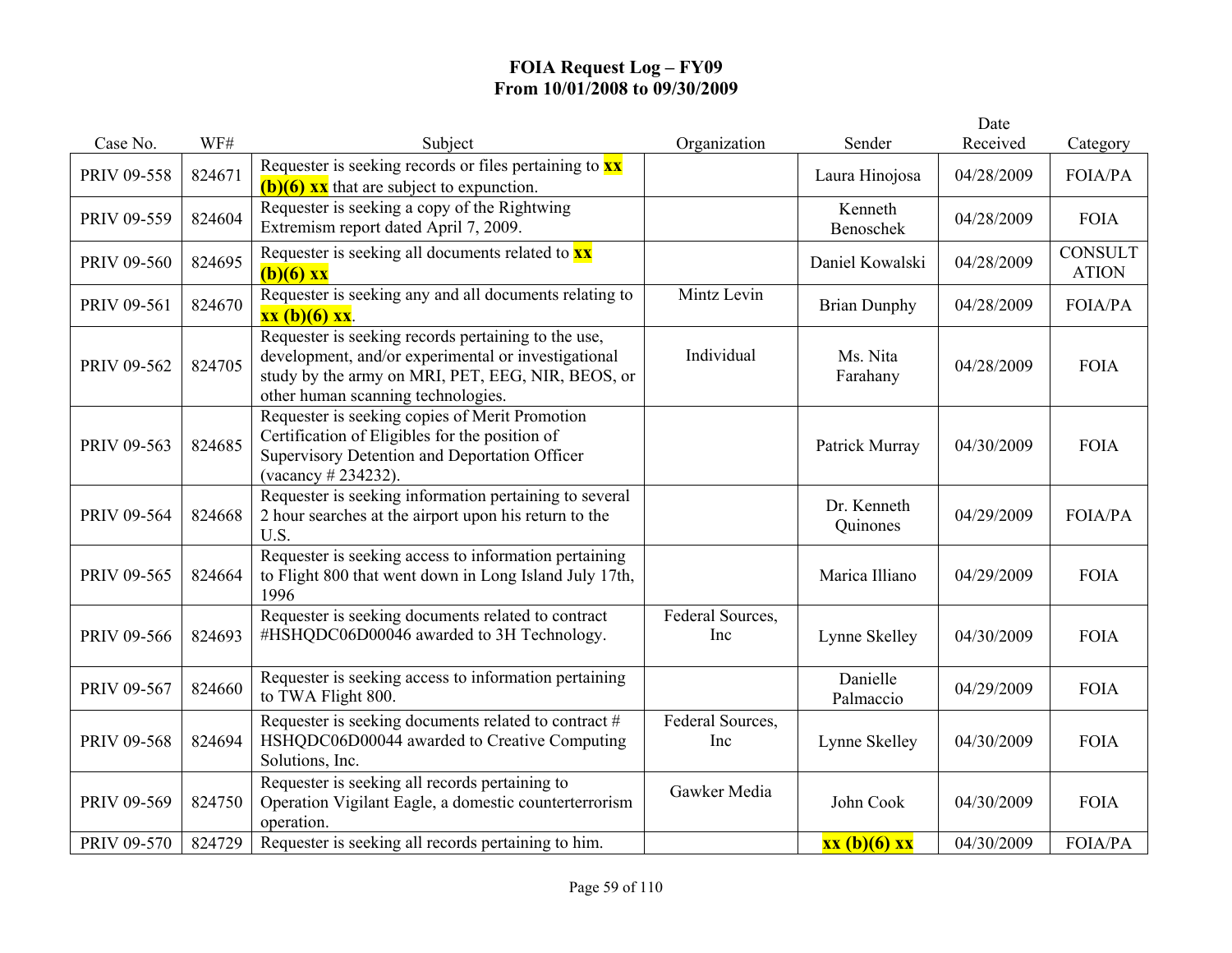|                    |        |                                                                                                                                                                                                                                                                                                                                                                                                                                                                                                                                                                                                              |                                    |                      | Date       |             |
|--------------------|--------|--------------------------------------------------------------------------------------------------------------------------------------------------------------------------------------------------------------------------------------------------------------------------------------------------------------------------------------------------------------------------------------------------------------------------------------------------------------------------------------------------------------------------------------------------------------------------------------------------------------|------------------------------------|----------------------|------------|-------------|
| Case No.           | WF#    | Subject                                                                                                                                                                                                                                                                                                                                                                                                                                                                                                                                                                                                      | Organization                       | Sender               | Received   | Category    |
| PRIV 09-571        | 824746 | Requester seeks records 1) in which the person $\frac{xx}{ }$<br>$(b)(6)$ XX, former Resident Agent in Charge of Office<br>of Inspector General, Laredo, Texas was removed or<br>forced to resign from his position, 2) that cite charges<br>against $\overline{\mathbf{x}\mathbf{x}}$ (b)(6) $\overline{\mathbf{x}\mathbf{x}}$ that include information<br>regarding the allegations leading up to the reason for<br>his removal, and 3) that show the official reason for<br>$\overline{\text{xx (b)(6)} \text{xx}}$ leaving the agency as cited in the report<br>SF-50, Notification of Personnel Action. |                                    | Mr. Keith<br>Kearley | 04/30/2009 | FOIA/PA     |
| PRIV 09-572        | 824747 | Requester is seeking copies of each and every<br>assessment in the series of intelligence assessments<br>published by the Extremism and Radicalization<br>Branch used to create the report Rightwing<br>Extremism.                                                                                                                                                                                                                                                                                                                                                                                           |                                    | John Litle           | 04/30/2009 | <b>FOIA</b> |
| PRIV 09-573        | 824732 | Requester seeks a copy of his deportation order from<br>Immigration.                                                                                                                                                                                                                                                                                                                                                                                                                                                                                                                                         | xx (b)(6) xx                       | xx (b)(6) xx         | 04/30/2009 | FOIA/PA     |
| PRIV 09-574        | 824944 | Requester is seeking a copy of the Rightwing<br>Extremists report.                                                                                                                                                                                                                                                                                                                                                                                                                                                                                                                                           | xx (b)(6) xx                       | William Jarvis       | 05/01/2009 | <b>FOIA</b> |
| PRIV 09-575        | 825670 | Requester is seeking information about immigrant<br>detention facilities in Arizona as of April 1, 2009 and<br>ICE enforcement and removal operations in Arizona.                                                                                                                                                                                                                                                                                                                                                                                                                                            | <b>ACLU</b> of Arizona             | Dan Pochoda          | 05/04/2009 | <b>FOIA</b> |
| PRIV 09-576        | 825668 | Requester is seeking documents pertaining to $\mathbf{x}\mathbf{x}$<br>(b)(6) $\overline{xx}$ and $\overline{xx}$ (b)(6) $\overline{xx}$ also doing business as $\overline{xx}$<br><b>(b)(6) xx</b> from 2003 through 2009.                                                                                                                                                                                                                                                                                                                                                                                  | Texas RioGrande<br>Legal Aid       | Jake Wedemeyer       | 05/04/2009 | <b>FOIA</b> |
| PRIV 09-577        | 825671 | Requester is seeking records for the total number of<br>detainers issued by DHS in 2007 and 2008 in St.<br>Louis. The total number of aliens whose custody was<br>assumed by DHS in St. Louis in 2007and 2008.                                                                                                                                                                                                                                                                                                                                                                                               | <b>ACLU</b> of Eastern<br>Missouri | Anthony Rothert      | 05/07/2009 | <b>FOIA</b> |
| <b>PRIV 09-578</b> | 825667 | Requester is seeking all documents related to the<br>recent outbreak of the swine flu (H1N1) on or around<br>Friday, April 24th.                                                                                                                                                                                                                                                                                                                                                                                                                                                                             | Freedom Watch                      | Larry Klayman        | 05/07/2009 | <b>FOIA</b> |
| PRIV 09-579        | 825666 | Requester is seeking the data that supported the<br>footnote pro-life extremism within the memo<br>Rightwing Extremism.                                                                                                                                                                                                                                                                                                                                                                                                                                                                                      |                                    | Mary Martin          | 05/07/2009 | <b>FOIA</b> |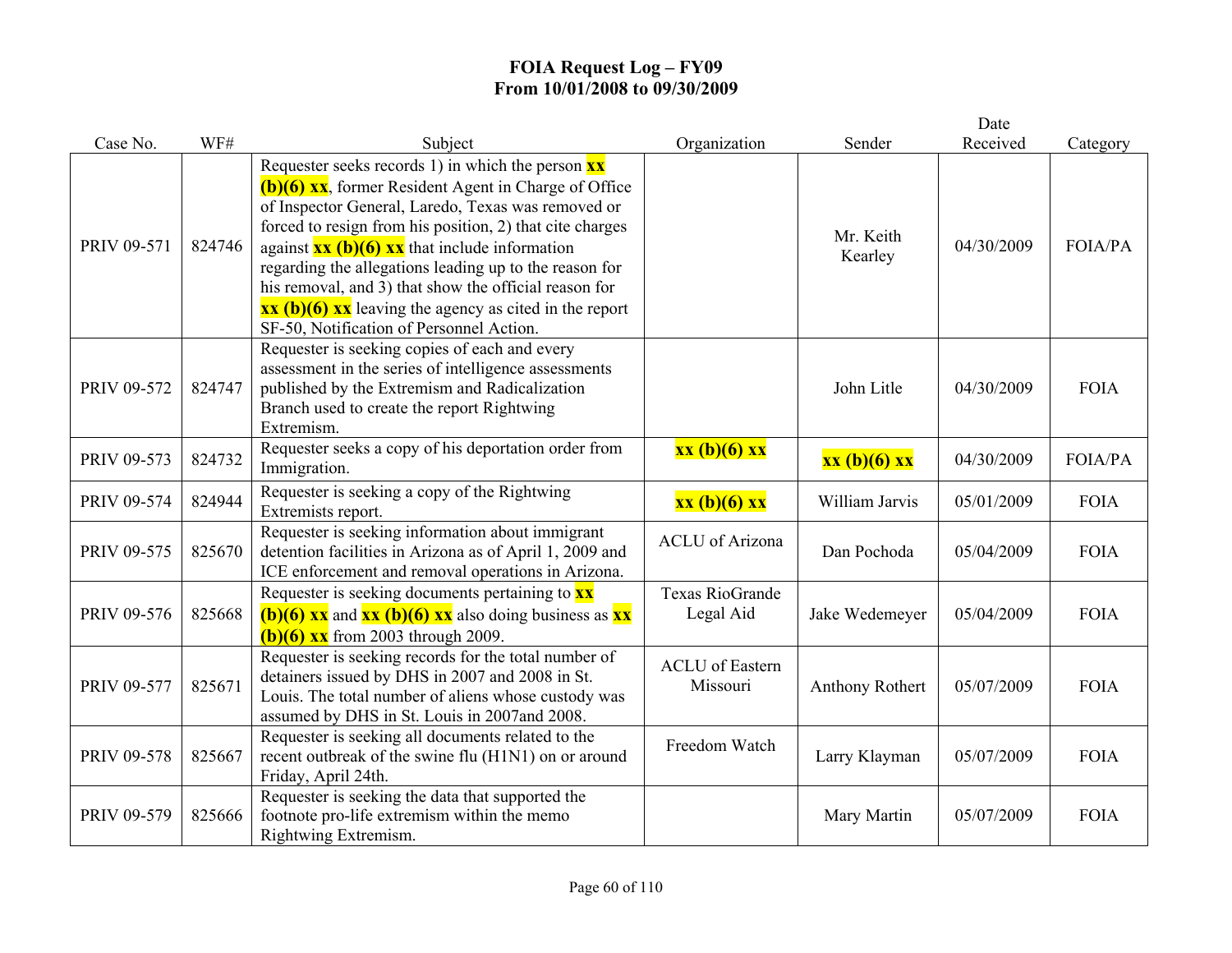|             |        |                                                                                                                                                                                                                                                                                                                                                                                                                                                           |                                                       |                            | Date       |             |
|-------------|--------|-----------------------------------------------------------------------------------------------------------------------------------------------------------------------------------------------------------------------------------------------------------------------------------------------------------------------------------------------------------------------------------------------------------------------------------------------------------|-------------------------------------------------------|----------------------------|------------|-------------|
| Case No.    | WF#    | Subject                                                                                                                                                                                                                                                                                                                                                                                                                                                   | Organization                                          | Sender                     | Received   | Category    |
| PRIV 09-580 | 825665 | Requester is seeking documents related to Blanket<br>Purchase Agreement HSSCCG08A00009 awarded to<br>Kroll Government Services.                                                                                                                                                                                                                                                                                                                           | FedSources, Inc                                       | Ms. Kelly Miller           | 05/07/2009 | <b>FOIA</b> |
| PRIV 09-581 | 825664 | Requester is seeking a copy of the Identity and<br>Security Checks Procedures Manual and the National<br>Security Reporting Requirements.                                                                                                                                                                                                                                                                                                                 | Individual                                            | Ms. Elizabeth<br>Dwoskin   | 05/07/2009 | <b>FOIA</b> |
| PRIV 09-582 | 825663 | Requester is seeking contract # HSHQDC06J00168 -<br>Acquisition Solutions.                                                                                                                                                                                                                                                                                                                                                                                | FedSources<br>A Washington<br>Management<br>Group Co. | Ms. Elizabeth<br>Steponkus | 05/07/2009 | <b>FOIA</b> |
| PRIV 09-583 | 825662 | Requester is seeking all recorded communications<br>between DHS, the White House, and the F.B.I<br>regarding changes to the national threat level on Aug.<br>10, 2006, Aug. 13, 2006, the week of Oct. 3, 2005,<br>July 7, 2005, Aug. 1, 2004, Dec.21, 2003, May 20,<br>2003, March 17, 2003, Feb. 7, 2003, Sept. 10, 2002                                                                                                                                | The New York<br>Times                                 | Jim Rutenberg              | 05/07/2009 | <b>FOIA</b> |
| PRIV 09-584 | 825661 | Requester is seeking all email, faxes and other<br>correspondence between Secretary Dr. Michael<br>Chertoff / staff (CBP), DHS US Visit Director Jim<br>Williams/staff and successors, Asa Hutchinson,<br>Stewart Verdery, David Spencer, owner /CEO of San<br>Antonio, Texas based OnBoard Software Inc., Office<br>of the Texas Governor and NSA senior officials/staff<br>regarding guidance and reviews to develop Unmanned<br>Aerial Vehicles (UAV). |                                                       | Dr. Richard<br>Tansey      | 05/07/2009 | <b>FOIA</b> |
| PRIV 09-585 | 825660 | Requester is seeking information relating to the<br>preparation and release of, and subsequent actions of<br>DHS effectively withdrawing the document entitled<br>Rightwing Extremism and the Leftwing report.                                                                                                                                                                                                                                            |                                                       | Steven Shi                 | 05/07/2009 | <b>FOIA</b> |
| PRIV 09-586 | 825659 | Requester is seeking a list of all grants given to<br>Miami-Dade Police and the City of Miami Police<br>departments in 2007 and 2008.                                                                                                                                                                                                                                                                                                                     | <b>WFOR-TV CBS4</b><br><b>News</b>                    | Gio Benitez                | 05/07/2009 | <b>FOIA</b> |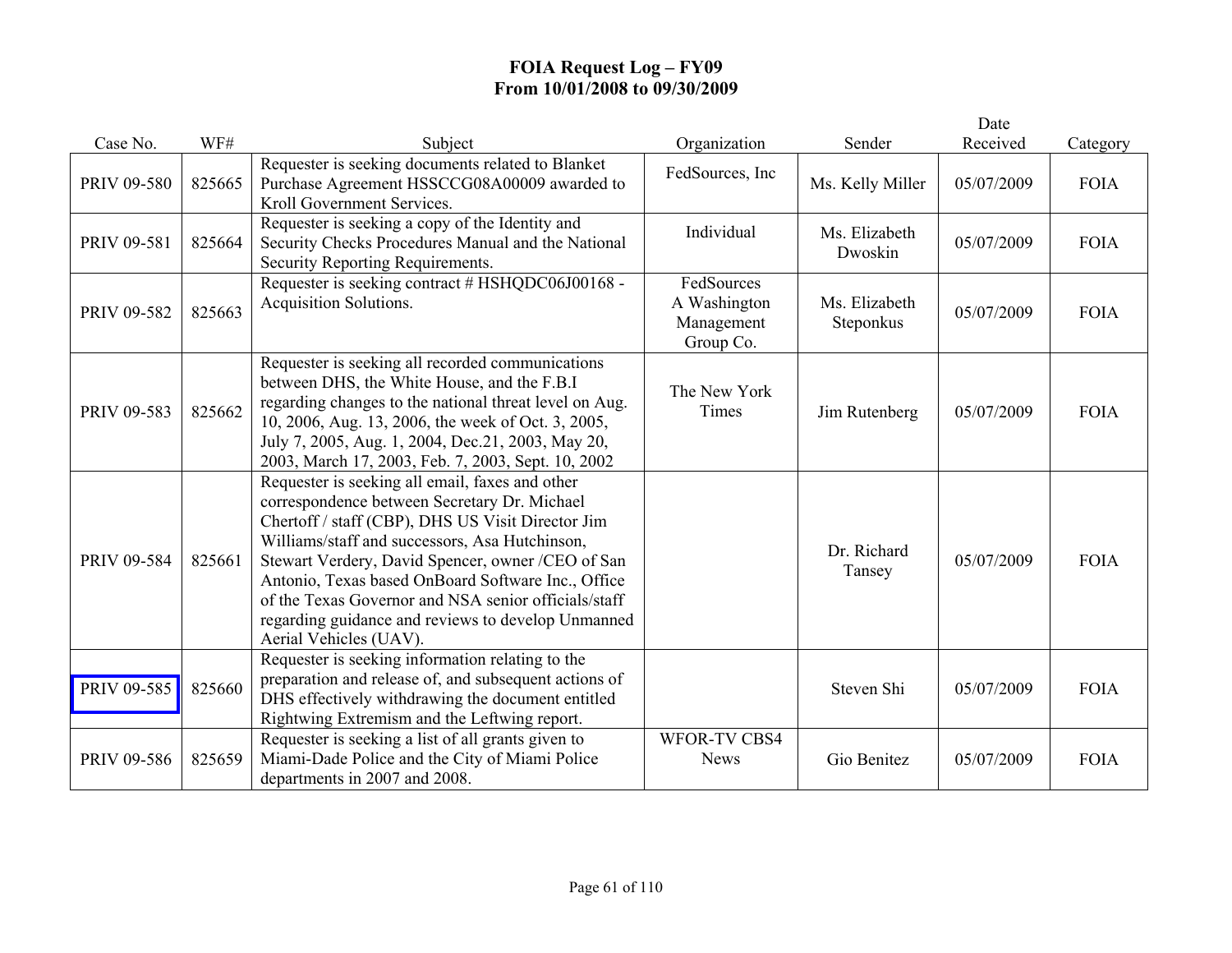|                    |        |                                                                                                                                                                                                                                                                              |                                     |                         | Date       |                |
|--------------------|--------|------------------------------------------------------------------------------------------------------------------------------------------------------------------------------------------------------------------------------------------------------------------------------|-------------------------------------|-------------------------|------------|----------------|
| Case No.           | WF#    | Subject                                                                                                                                                                                                                                                                      | Organization                        | Sender                  | Received   | Category       |
| PRIV 09-587        | 825651 | Requester is seeking the most recent grant application<br>from the City of South Tucson for funding Operation<br>Stonegarden(OPSG) a FEMA program. The requester<br>is also seeking copies of the 2008-2009 South Tucson<br>application for Bio-Terror/Homeland Sec. grants. |                                     | John Rudolf             | 05/07/2009 | <b>FOIA</b>    |
| PRIV 09-588        | 825647 | Requester is seeking all application packets received<br>by ICE for the Supervisory Detention and Deportation<br>Officer job announcements.                                                                                                                                  |                                     | David Bradley           | 05/07/2009 | <b>FOIA</b>    |
| PRIV 09-589        | 825640 | Requester is seeking copies of all Joint Intake Center<br>(JICS) and Equal Opportunity (EEO) complaints that<br>have been filed against him.                                                                                                                                 |                                     | xx (b)(6) xx            | 05/07/2009 | <b>FOIA/PA</b> |
| <b>PRIV 09-590</b> | 825560 | Requester is seeking copies of all records pertaining to<br>him.                                                                                                                                                                                                             |                                     | xx (b)(6) xx            | 05/07/2009 | <b>FOIA/PA</b> |
| PRIV 09-591        | 825577 | Requester is seeking information on specifications of<br>Airport Surveillance Radar and Air Route<br>Surveillance Radar sites around the United States.                                                                                                                      | Federal Airways &<br>Airspace       | Clyde Pittman           | 05/07/2009 | <b>FOIA</b>    |
| PRIV 09-592        | 825634 | Requester is seeking unauthorized immigrant<br>population estimates for each state in 2000 and 2008.                                                                                                                                                                         | Forbes,<br><b>Washington Bureau</b> | Daniel Indiviglio       | 05/07/2009 | <b>FOIA</b>    |
| PRIV 09-593        | 825673 | Requester is seeking all records, emails, memos and<br>reports related to $\frac{xx(b)(6)xx}{x}$ and all correspondence<br>between DHS and $\overline{\mathbf{x}\mathbf{x}}$ (b)(6) $\overline{\mathbf{x}\mathbf{x}}$                                                        | <b>SAE Productions</b>              | Mr. Steven<br>Emerson   | 05/08/2009 | <b>FOIA</b>    |
| PRIV 09-594        | 825870 | Requester is seeking the total number of Homeland<br>Security personnel and private subcontractors working<br>and traveling in the cities/suburbs of New Orleans,<br>Atlanta and Richmond, VA on March 8, 2009.                                                              |                                     | Ross Bailey             | 05/08/2009 | <b>FOIA</b>    |
| PRIV 09-595        | 825860 | Requester is seeking information related to any<br>investigation for tax evasion, or fraud or racketeering<br>or conspiracy or other acts pertaining to the business<br>of yacht sales by $\frac{xx(b)(4)xx}{x^2}$                                                           |                                     | Christopher<br>Walworth | 05/08/2009 | <b>FOIA</b>    |
| PRIV 09-596        | 825855 | Requester is seeking all documents received by DHS<br>from the Department of Labor or any other<br>government agency regarding a violation of U.S. law<br>by Seatrade Group N.V. or any other Seatrade entity<br>related to the Seatrade action.                             | Chalos, O'Connor<br>& Duffy, LLP    | <b>Brian McCarthy</b>   | 05/08/2009 | <b>FOIA</b>    |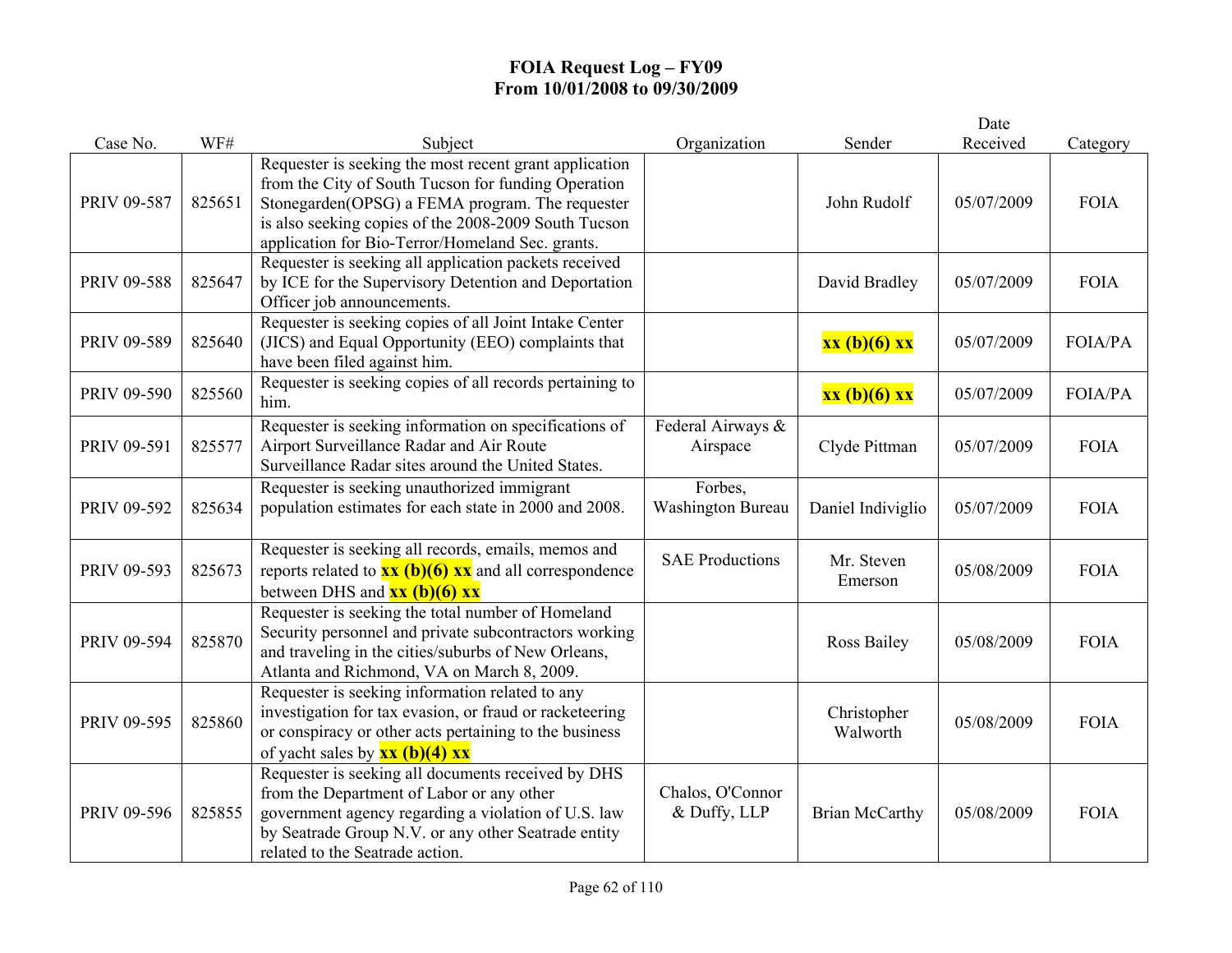|             |        |                                                                                                                                                                                                                                                                 |                                                                              |                       | Date       |             |
|-------------|--------|-----------------------------------------------------------------------------------------------------------------------------------------------------------------------------------------------------------------------------------------------------------------|------------------------------------------------------------------------------|-----------------------|------------|-------------|
| Case No.    | WF#    | Subject                                                                                                                                                                                                                                                         | Organization                                                                 | Sender                | Received   | Category    |
| PRIV 09-597 | 825921 | Requester is seeking a copy of his mother's citizenship<br>papers $(\mathbf{x}\mathbf{x}(\mathbf{b})(6)\mathbf{x}\mathbf{x})$ .                                                                                                                                 |                                                                              | $xx(b)(6)$ $xx$       | 05/11/2009 | FOIA/PA     |
| PRIV 09-598 | 825844 | Requester is seeking all records related to $\frac{xx(b)(6)}{}$<br>$\overline{\text{xx}}$ and correspondence between DHS and $\overline{\text{xx}}$ (b)(6)<br>$\overline{\mathbf{XX}}$                                                                          | <b>SAE Productions</b>                                                       | Mr. Steven<br>Emerson | 05/11/2009 | FOIA/PA     |
| PRIV 09-599 | 825848 | Requester is seeking documents pertaining to the<br>programs or requirements negotiated or imposed<br>between the United States Government and the<br>governments of other nations relating to the<br>rehabilitation of prisoners from Guantanamo Bay,<br>Cuba. | Arnold & Porter,<br><b>LLP</b>                                               | Ronald Schechter      | 05/11/2009 | <b>FOIA</b> |
| PRIV 09-600 | 826291 | Requester is seeking all names that are on the<br>Rightwing Extremism report watchlist and any<br>watchlist.                                                                                                                                                    |                                                                              | <b>Steve Blakeman</b> | 05/11/2009 | <b>FOIA</b> |
| PRIV 09-601 | 826259 | Requester is seeking the name of the individuals<br>responsible for the Rightwing Extremism report.                                                                                                                                                             | Pennsylvania<br>House of<br>Representatives<br>145th Legislative<br>District | Paul Clymer           | 05/11/2009 | <b>FOIA</b> |
| PRIV 09-602 | 825979 | Requester is seeking all records pertaining to him.                                                                                                                                                                                                             |                                                                              | xx (b)(6) xx          | 05/11/2009 | FOIA/PA     |
| PRIV 09-603 | 826245 | Requester is seeking any and all documents relating to<br>the building of the Southwest Border Fence in<br>Lukeville, Arizona.                                                                                                                                  | Law Offices of Joel<br>L. Herz                                               | Joel Herz             | 05/11/2009 | <b>FOIA</b> |
| PRIV 09-604 | 826310 | Requester is seeking all contracts, provisions and<br>memoranda relating to the telephone communication<br>systems in place for ICE placed detainees in facilities<br>in Rhode Island, Massachusetts and Vermont.                                               | <b>Attorney At Law</b>                                                       | Arthur Smith          | 05/13/2009 | <b>FOIA</b> |
| PRIV 09-605 | 826237 | Requester is seeking the privacy sanitized versions of<br>the applications, resumes, KSA, and interview notes<br>from the committee for Job Announcement<br>DHSHQ08-3428 pertaining to personnel actually<br>interviewed for the position.                      | Explosives<br>Division<br>Science &<br>Technology<br>Directorate             | <b>Barry Smith</b>    | 05/12/2009 | <b>FOIA</b> |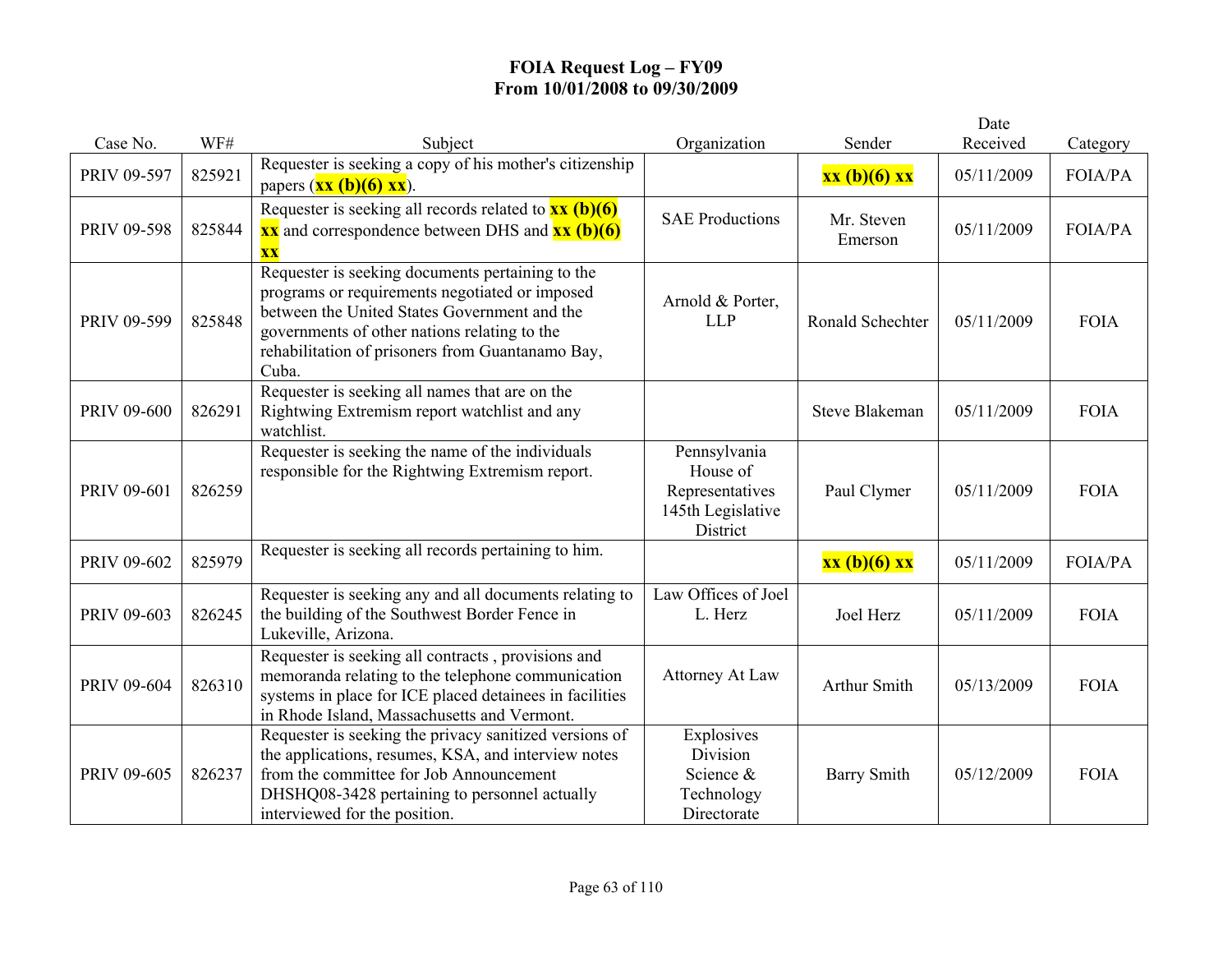|             |        |                                                                                                                                                                                                                                                                                                                                                                                                                                                                                                                                                |                   |                          | Date       |             |
|-------------|--------|------------------------------------------------------------------------------------------------------------------------------------------------------------------------------------------------------------------------------------------------------------------------------------------------------------------------------------------------------------------------------------------------------------------------------------------------------------------------------------------------------------------------------------------------|-------------------|--------------------------|------------|-------------|
| Case No.    | WF#    | Subject                                                                                                                                                                                                                                                                                                                                                                                                                                                                                                                                        | Organization      | Sender                   | Received   | Category    |
| PRIV 09-606 | 826228 | Requester is seeking copies of all documents in which<br>her name is mentioned. Variations of her name that<br>should also be searched include $\frac{xx(b)(6)xx}{x^2}$                                                                                                                                                                                                                                                                                                                                                                        |                   | xx (b)(6) xx             | 05/12/2009 | FOIA/PA     |
| PRIV 09-607 | 826313 | Requester is seeking a copy of all records pertaining<br>to him                                                                                                                                                                                                                                                                                                                                                                                                                                                                                |                   | xx (b)(6) xx             | 05/13/2009 | FOIA/PA     |
| PRIV 09-608 | 826221 | Requester is seeking all letters and related attachments<br>for three ID numbers for Cuellar DHS correspondence<br>(498460, 178360, 311241).                                                                                                                                                                                                                                                                                                                                                                                                   |                   | Dr. Richard<br>Tansey    | 05/12/2009 | <b>FOIA</b> |
| PRIV 09-609 | 826208 | Requester is seeking all documents pertaining to the<br>Air Force One flyover April 2009 in New York.                                                                                                                                                                                                                                                                                                                                                                                                                                          |                   | John Greenewald          | 05/12/2009 | <b>FOIA</b> |
| PRIV 09-610 | 826207 | Requester is seeking a reason for holding $\frac{xx}{(b)(6)}$<br>$\overline{\mathbf{X}}\overline{\mathbf{X}}$                                                                                                                                                                                                                                                                                                                                                                                                                                  |                   | Paul Henrickson          | 05/12/2009 | <b>FOIA</b> |
| PRIV 09-611 | 826364 | Requester seeks copies of, or access to, the office's<br>files concerning its review of the U.S. Coast Guard's<br>Administrative Law Judge system. This would<br>include, but not be limited to, transcripts of the office's<br>interviews with judges, Coast Guard employees and<br>other witnesses related to the performance of the ALJ<br>system. Also, please provide copies of any notes,<br>memos, emails, letters, transcripts, databases or other<br>information obtained by the Office of Inspector<br>General as part of the review | The Baltimore Sun | Robert Little            | 05/14/2009 | <b>FOIA</b> |
| PRIV 09-612 | 826359 | Requester is seeking handouts, agendas or meeting<br>minutes from meetings that DHS participated in with<br>ICPPS(Interagency Council on Printing and<br>Publications Services).                                                                                                                                                                                                                                                                                                                                                               |                   | Mr. Michael<br>Ravnitzky | 05/14/2009 | <b>FOIA</b> |
| PRIV 09-613 | 826354 | Requester is seeking copies of all correspondence<br>between Congressman John Boehner of Ohio, his staff<br>and DHS from January 1, 1990 to the present.                                                                                                                                                                                                                                                                                                                                                                                       |                   | <b>Brennan Bilberry</b>  | 05/14/2009 | <b>FOIA</b> |
| PRIV 09-614 | 826442 | Requester is seeking information related $\frac{xx(b)(6)}{}$<br>$(b)(7)(C)$ xx, a customs port director, case number<br>$\overline{\text{xx (b)(6) (b)(7)(C)} \text{xx}}$ pertaining to an investigation.                                                                                                                                                                                                                                                                                                                                      | Miami New Times   | Natalie O'Neill          | 05/14/2009 | <b>FOIA</b> |
| PRIV 09-615 | 826440 | Requester is seeking the series numbers and titles for<br>DHS FOIA/Privacy Act processors and the agency<br>position descriptions for the FOIA/PA processors.                                                                                                                                                                                                                                                                                                                                                                                  |                   | Alecia Sankey            | 05/14/2009 | <b>FOIA</b> |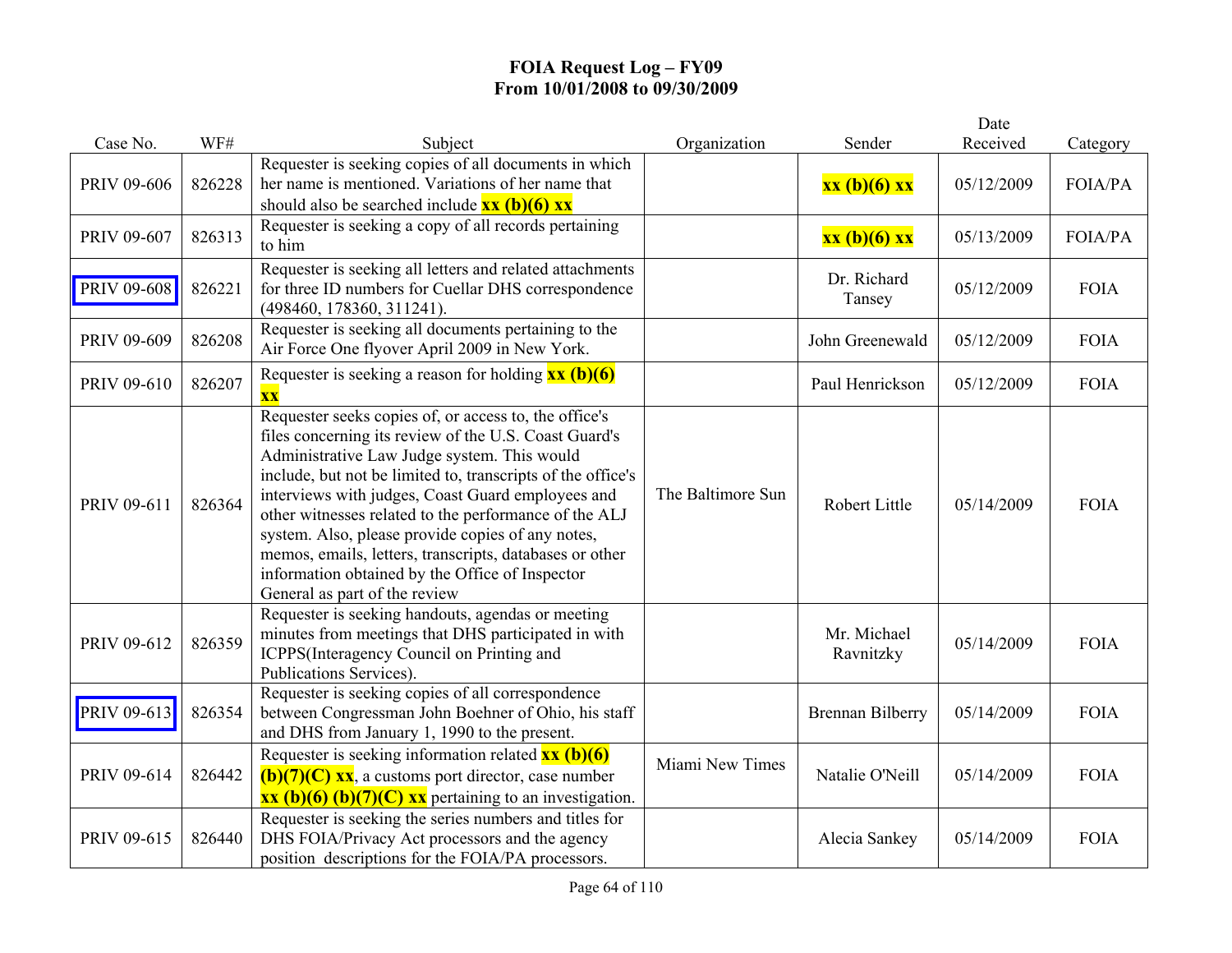|             |        |                                                                                                                                                                                             |              |                          | Date       |                |
|-------------|--------|---------------------------------------------------------------------------------------------------------------------------------------------------------------------------------------------|--------------|--------------------------|------------|----------------|
| Case No.    | WF#    | Subject                                                                                                                                                                                     | Organization | Sender                   | Received   | Category       |
| PRIV 09-616 | 826511 | Requester is seeking all correspondence between<br>Congressman Eric Cantor of VA, his staff and DHS<br>from January 1, 2000 through the present.                                            |              | <b>Brennan Bilberry</b>  | 05/15/2009 | <b>FOIA</b>    |
| PRIV 09-617 | 826516 | Requester is seeking a copy of the report pertaining to<br>an incident with Officer $\frac{xx(b)(6)xx}{(A-TCET)}$ at<br>Cincinnati International Airport on March 5, or 4th.                |              | Anders Aljafari          | 05/15/2009 | <b>FOIA</b>    |
| PRIV 09-618 | 827026 | Requester is seeking the author of IA-0233-09<br>Domestic Extremism Lexicon.                                                                                                                |              | Nathan Solod             | 05/18/2009 | <b>FOIA</b>    |
| PRIV 09-619 | 826507 | Requester is seeking all documents pertaining to him<br>in case number $\mathbf{xx}$ (b)(6) $\mathbf{xx}$ .                                                                                 | xx (b)(6) xx | xx (b)(6) xx             | 05/15/2009 | FOIA/PA        |
| PRIV 09-620 | 827006 | Requester is seeking a copy of the transcript from a<br>hearing in which he was accused of threatening MSPB<br>NER officer $\overline{\mathbf{xx}}$ (b)(6) $\overline{\mathbf{xx}}$ .       | Individual   | xx (b)(6) xx             | 05/18/2009 | FOIA/PA        |
| PRIV 09-621 | 827003 | Requester is seeking all EEO complaints and<br>settlements with DHS pertaining to $\overline{\mathbf{x}\mathbf{x}}$ (b)(6) $\overline{\mathbf{x}\mathbf{x}}$ .                              |              | xx (b)(6) xx             | 05/18/2009 | <b>FOIA/PA</b> |
| PRIV 09-622 | 826990 | Requester is seeking a copy of the petition for<br>remission filed by American Express Corporation on<br>June 9, 2006 in the Philadelphia field office of the<br><b>U.S. Secret Service</b> |              | Gregory Jones            | 05/18/2009 |                |
| PRIV 09-623 | 826988 | Requester is seeking an April 2009 report by DHS<br>pertaining to the security danger posed by U.S gun<br>owners.                                                                           |              | R. Fritz                 | 05/18/2009 | <b>FOIA</b>    |
| PRIV 09-624 | 826979 | Requester would like to know if she is on the FOIA<br>list.                                                                                                                                 |              | xx (b)(6) xx             | 05/19/2009 | <b>FOIA/PA</b> |
| PRIV 09-625 | 826982 | Requester is seeking all the names on the Rightwing<br>Extremism report or any watchlist maintained by DHS<br>or the FBI.                                                                   |              | Mr. Teddy<br>Campbell    | 05/19/2009 | <b>FOIA</b>    |
| PRIV 09-626 | 827039 | Requester is seeking a copy of each Weekly<br>Departmental Report for DHS produced by the Office<br>of the Secretary between January 1, 2009 and May 1,<br>2009.                            |              | Mr. Michael<br>Ravnitzky | 05/19/2009 | <b>FOIA</b>    |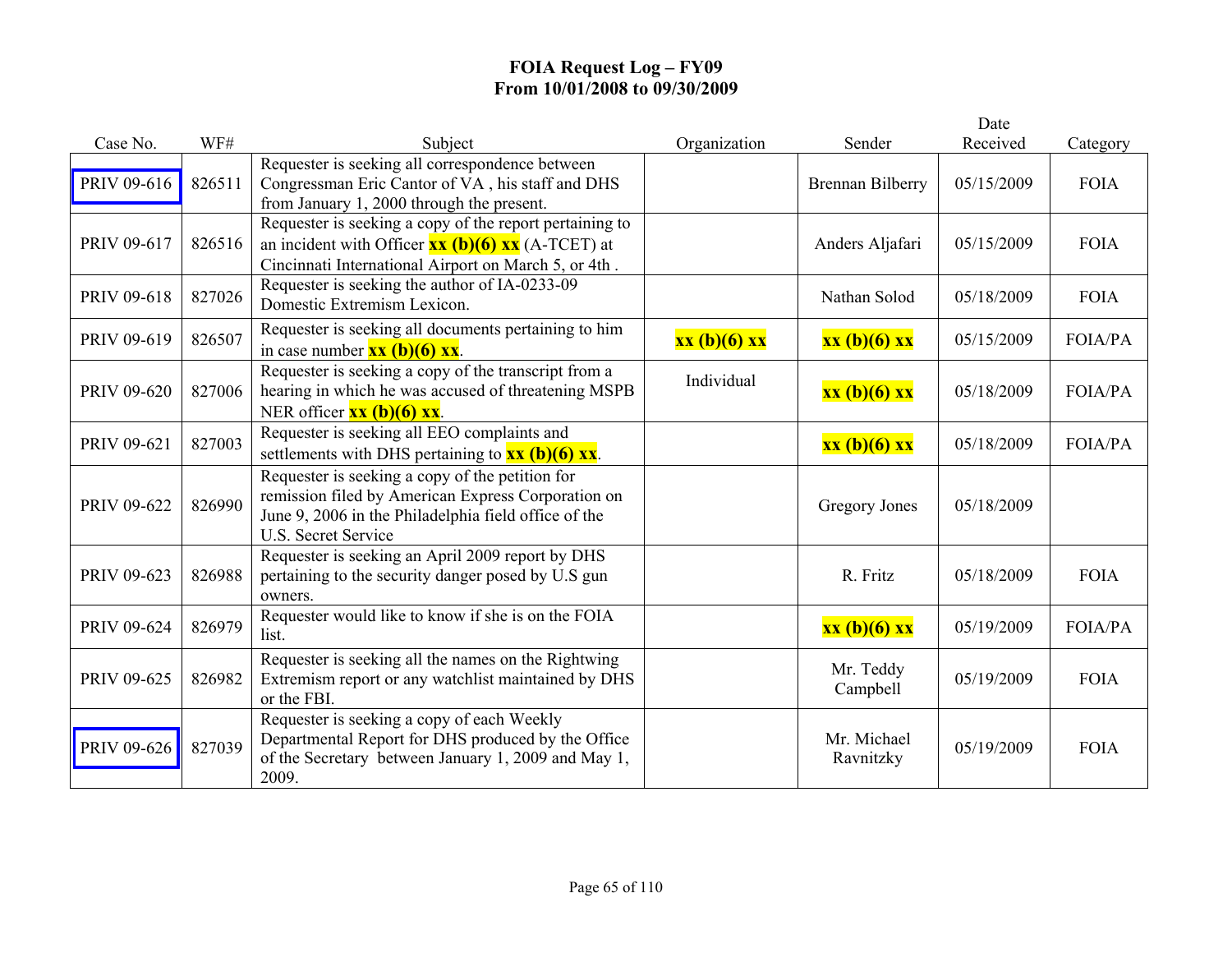|             |        |                                                                                                                                                                                                                                                                                                                                                                                                            |                                    |                       | Date       |                |
|-------------|--------|------------------------------------------------------------------------------------------------------------------------------------------------------------------------------------------------------------------------------------------------------------------------------------------------------------------------------------------------------------------------------------------------------------|------------------------------------|-----------------------|------------|----------------|
| Case No.    | WF#    | Subject                                                                                                                                                                                                                                                                                                                                                                                                    | Organization                       | Sender                | Received   | Category       |
| PRIV 09-627 | 827041 | Requester is seeking all correspondence and the<br>agency's response from Members of the House or<br>Senate, Officers of the House or Senate, Committees<br>of the House, or any staff members of the House or<br>Senate regarding expenditure of funds made available<br>by the American Recovery and Reinvestment Act.                                                                                   |                                    | <b>Thomas Schatz</b>  | 05/19/2009 | <b>FOIA</b>    |
| PRIV 09-628 | 827175 | Requester is seeking copies of the document<br>containing the awardees name and address for<br>solicitation/reference number RIPS-05-00084, R --<br>Critical Infrastructure Sector Risk Module<br>Development.                                                                                                                                                                                             |                                    | David Eckenrode       | 05/20/2009 | <b>FOIA</b>    |
| PRIV 09-629 | 827272 | Requester is seeking copies of the customs broker<br>licensing requirements.                                                                                                                                                                                                                                                                                                                               | Mohawk<br>Correctional<br>Facility | Andre Chamblin        | 05/20/2009 | <b>FOIA</b>    |
| PRIV 09-630 | 827372 | Requester is seeking contracts and modifications<br>awarded to Systems Integration Inc,. April 24, number<br>HSTS0304COMB002 for the TSA Contact center<br>services.                                                                                                                                                                                                                                       | Zimmerman<br>Associates, Inc       | Suzanne<br>Swenson    | 05/21/2009 | <b>FOIA</b>    |
| PRIV 09-631 | 827525 | Requester is seeking all correspondence regarding<br>Texas Office of Governors(OOG) George W. Bush/<br>Rick Perry January 1, 1996 through Dec. 31, 2001 and<br>Texas Narcotics Control Program (TNCP)funding<br>initiatives and drug control programs reviewed and<br>implemented by Exec. Dir. Jay T. Kimbrough and<br>Director Robert J. Bodisch and Laredo Texas Multi-<br>Agency Narcotics Task Force. |                                    | Dr. Richard<br>Tansey | 05/22/2009 | <b>FOIA</b>    |
| PRIV 09-632 | 827531 | Requester is seeking information on inquires made to<br>the IRS against $\overline{\mathbf{x}\mathbf{x}(\mathbf{b})(6) \mathbf{x}\mathbf{x}}$ and his corporations<br>from January 2005 through the present                                                                                                                                                                                                | Law Office                         | Kent Heitzinger       | 05/22/2009 | <b>FOIA/PA</b> |
| PRIV 09-633 | 827720 | Requester is seeking copies of the documents that<br>DHS utilized to insult the veterans of the Gulf War.                                                                                                                                                                                                                                                                                                  |                                    | Donald Moeller        | 05/26/2009 | <b>FOIA</b>    |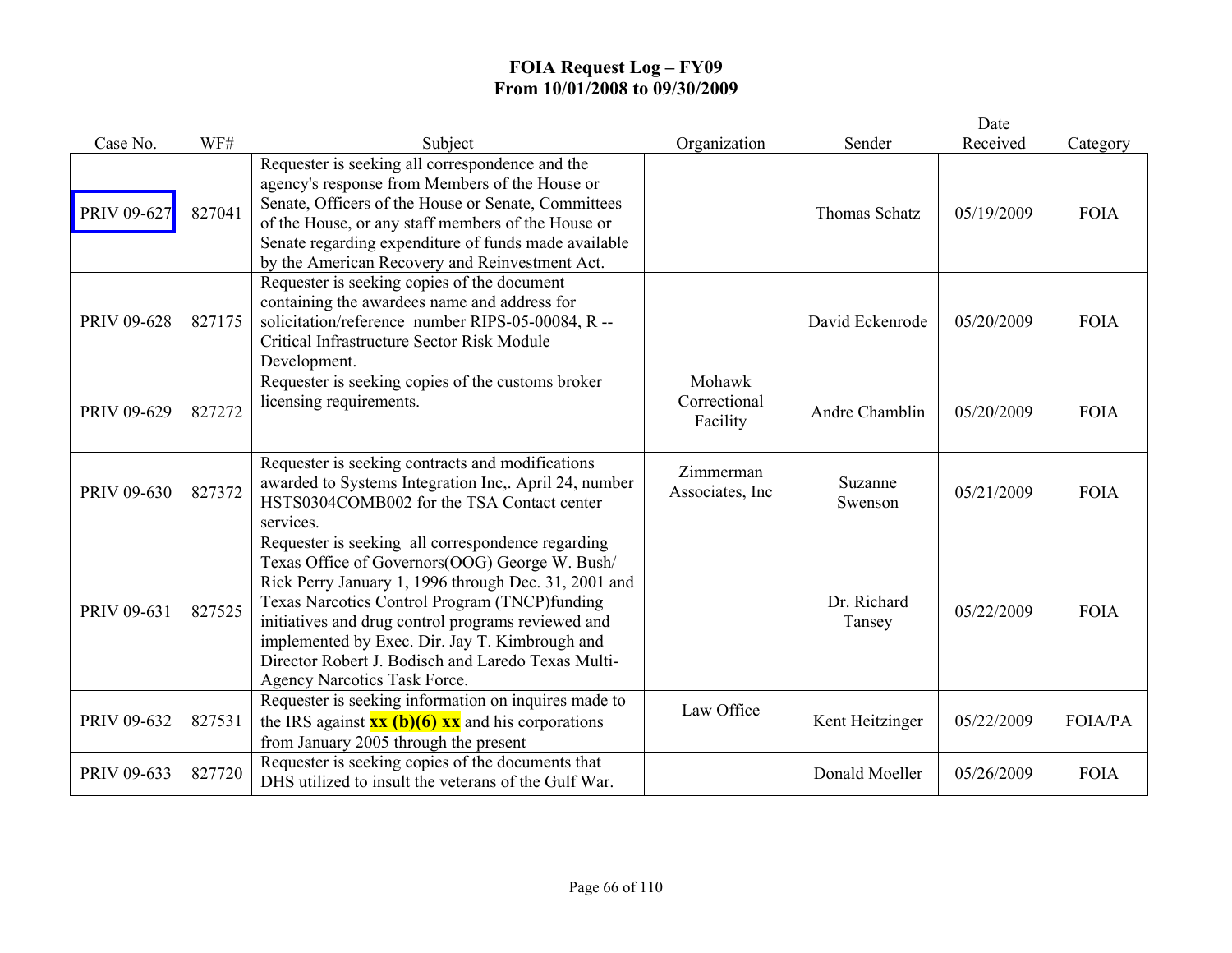|             |        |                                                                                                                                                                                                                                                                                            |                                                                               |                          | Date       |                |
|-------------|--------|--------------------------------------------------------------------------------------------------------------------------------------------------------------------------------------------------------------------------------------------------------------------------------------------|-------------------------------------------------------------------------------|--------------------------|------------|----------------|
| Case No.    | WF#    | Subject                                                                                                                                                                                                                                                                                    | Organization                                                                  | Sender                   | Received   | Category       |
| PRIV 09-634 | 827719 | Requester is seeking records from September, 2001<br>through the present pertaining to the use of<br>immigration laws or regulations to enlist the<br>cooperation of individuals to provide information to<br>government officials or participate in intelligence<br>gathering activities. | Lawyers'<br>Committee for<br>Civil Rights of the<br>San Francisco Bay<br>Area | Philip Hwang             | 05/27/2009 | <b>FOIA</b>    |
| PRIV 09-635 | 827718 | Requester is seeking the list of domestic groups that<br>DHS has deemed a potential threat to the U.S., its<br>agencies and government personnel.                                                                                                                                          |                                                                               | Peter Hebert             | 05/26/2009 | <b>FOIA</b>    |
| PRIV 09-636 | 827725 | Requester is seeking copies of transcripts taken at St.<br>Paul, Minneapolis Airport around late July - August<br>2004 pertaining to refusal of his entry into the U.S.                                                                                                                    |                                                                               | Michael Antick           | 05/26/2009 | <b>FOIA/PA</b> |
| PRIV 09-637 | 827899 | Requester is seeking all records pertaining to<br>nanotechnology brain implants, thought monitoring<br>devices and mind control microchips.                                                                                                                                                | Individual                                                                    | xx (b)(6) xx             | 05/27/2009 | <b>FOIA</b>    |
| PRIV 09-638 | 828034 | Requester is seeking a copy of NAO Standard<br>Operating Procedures(SOP) - Requirements process<br>for Geospatial Intelligence (probably March 2008).                                                                                                                                      | Individual                                                                    | Mr. Jeffrey<br>Richelson | 05/27/2009 | <b>FOIA</b>    |
| PRIV 09-639 | 828032 | Requester is seeking information pertaining to the<br>Rightwing Extremism report.                                                                                                                                                                                                          | <b>Mountain States</b><br><b>Legal Foundation</b>                             | J. Detamore              | 05/27/2009 | <b>FOIA</b>    |
| PRIV 09-640 | 828131 | Requester is seeking information pertaining to the FBI<br>Texas field office threat assessments of ongoing<br>terrorist activities as provided to Texas Governor Rick<br>Perry and or OOG and HLSD directors.                                                                              |                                                                               | Dr. Richard<br>Tansey    | 05/28/2009 | <b>FOIA</b>    |
| PRIV 09-641 | 828129 | Requester is seeking information related to Jim Jorrie<br>the UASI Coordinator for the City of San Antonio,<br>Bexar and Comal Counties.                                                                                                                                                   |                                                                               | Dr. Richard<br>Tansey    | 05/28/2009 | <b>FOIA</b>    |
| PRIV 09-642 | 828039 | Requester is seeking the existing contract between<br>DHS and Serco North America previously known as<br>SI International.                                                                                                                                                                 |                                                                               | <b>Brendan Love</b>      | 05/28/2009 | <b>FOIA</b>    |
| PRIV 09-643 | 828127 | Requester is seeking NSTAC Report on Global<br>Infrastructure Resiliency in October 2006 and NSTAC<br>Report on Network Operations Centers, February<br>2008.                                                                                                                              |                                                                               | Mr. Michael<br>Ravnitzky | 05/28/2009 | <b>FOIA</b>    |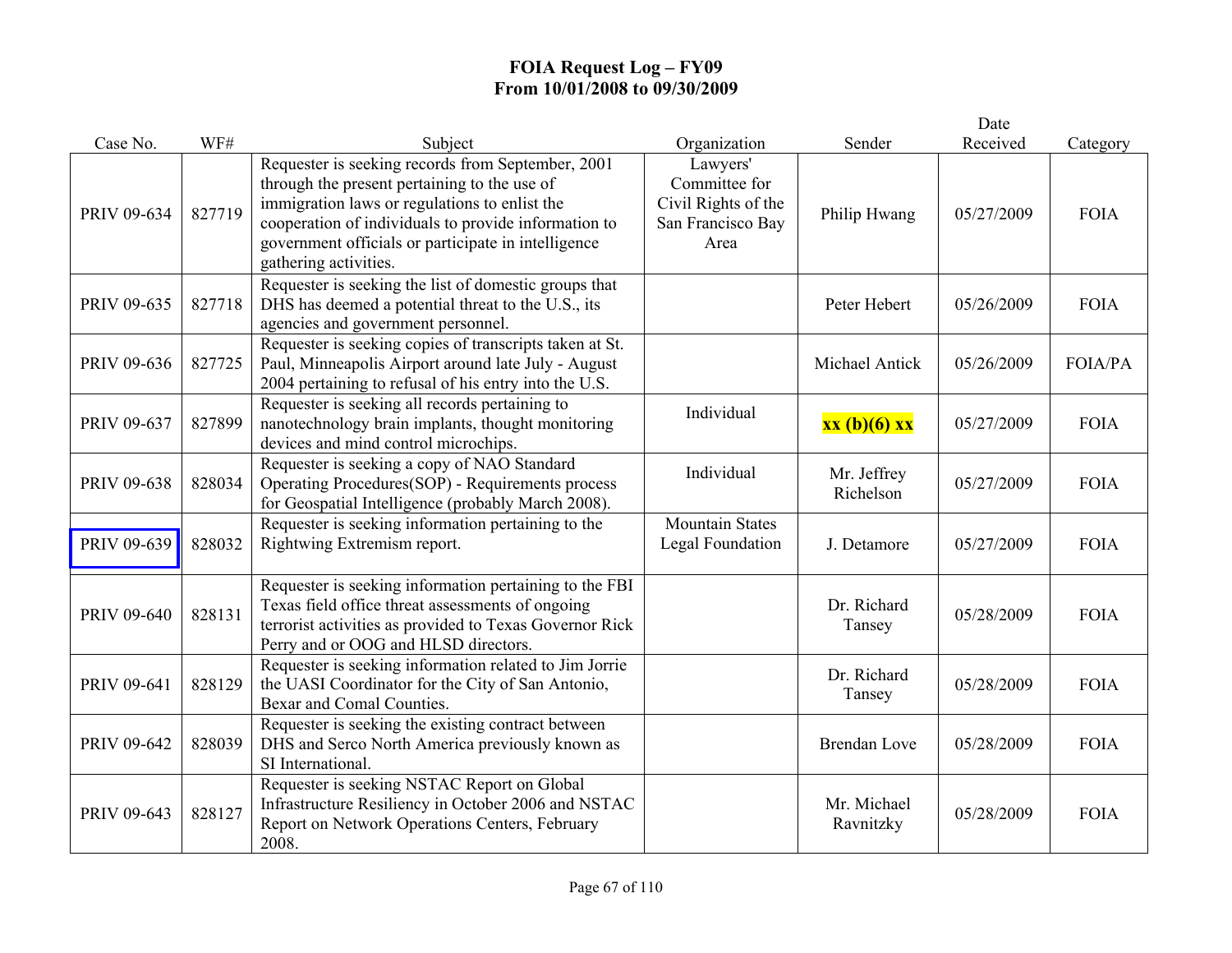|             |        |                                                                                                                                                                                                                                          |                         |                          | Date       |                |
|-------------|--------|------------------------------------------------------------------------------------------------------------------------------------------------------------------------------------------------------------------------------------------|-------------------------|--------------------------|------------|----------------|
| Case No.    | WF#    | Subject                                                                                                                                                                                                                                  | Organization            | Sender                   | Received   | Category       |
| PRIV 09-644 | 828081 | Requester is seeking meeting minutes and agendas for<br>DHS Branding Commitee and DHS Web Content and<br>Design Commitee from January 2006 through the<br>present.                                                                       |                         | Mr. Michael<br>Ravnitzky | 05/28/2009 | <b>FOIA</b>    |
| PRIV 09-645 | 828126 | Requester is seeking the following records, NCS<br>Directives 3-2, 3-5, 3-6, 3-7 and 3-10.                                                                                                                                               |                         | Mr. Michael<br>Ravnitzky | 05/28/2009 | <b>FOIA</b>    |
| PRIV 09-646 | 828075 | Requester is seeking specific copies of letters from<br>congressional correspondence requested in a previous<br>request (09-534).                                                                                                        | The Washington<br>Times | Jennifer<br>Haberkorn    | 05/28/2009 | <b>FOIA</b>    |
| PRIV 09-647 | 828125 | Requester is seeking information pertaining to her<br>being tortured.                                                                                                                                                                    |                         | xx (b)(6) xx             | 05/28/2009 | <b>FOIA/PA</b> |
| PRIV 09-648 | 828124 | Requester is seeking information pertaining to what<br>DHS is doing to him.                                                                                                                                                              |                         | xx (b)(6) xx             | 05/28/2009 | <b>FOIA/PA</b> |
| PRIV 09-649 | 828073 | Requester is seeking all documents pertaining to her.                                                                                                                                                                                    |                         | xx (b)(6) xx             | 05/28/2009 | FOIA/PA        |
| PRIV 09-650 | 828132 | Requester is seeking information pertaining to The<br>University of Delaware Center for Islamic Studies<br>conference on "The American Muslim Community<br>and the US Government: Need for Constructive<br>Engagement, " April 28, 2009. | <b>SAE Productions</b>  | Mr. Steven<br>Emerson    | 05/28/2009 | <b>FOIA</b>    |
| PRIV 09-651 | 828138 | Requester is seeking information pertaining to herself.                                                                                                                                                                                  |                         | xx (b)(6) xx             | 05/28/2009 | FOIA/PA        |
| PRIV 09-652 | 828137 | Requester is seeking information pertaining to the<br>amount of money DHS is spending on access to<br>federal court documents and other primary legal<br>materials.                                                                      | Public.Resource.or<br>g | Carl Malamud             | 05/28/2009 | <b>FOIA</b>    |
| PRIV 09-653 | 828134 | Requester is seeking information pertaining to<br>himself.                                                                                                                                                                               | xx (b)(6) xx            | xx (b)(6) xx             | 05/28/2009 | <b>FOIA/PA</b> |
| PRIV 09-654 | 828141 | Requester is seeking the 90 A-133 audits.                                                                                                                                                                                                |                         | Nancy Feng               | 05/28/2009 | <b>FOIA</b>    |
| PRIV 09-655 | 828144 | Requester is seeking October 16, 2006 Congressman<br>Mike McCaul's Houston, Texas SOI Committee of<br>Homeland Security Field Hearings.                                                                                                  |                         | Dr. Richard<br>Tansey    | 05/29/2009 | <b>FOIA</b>    |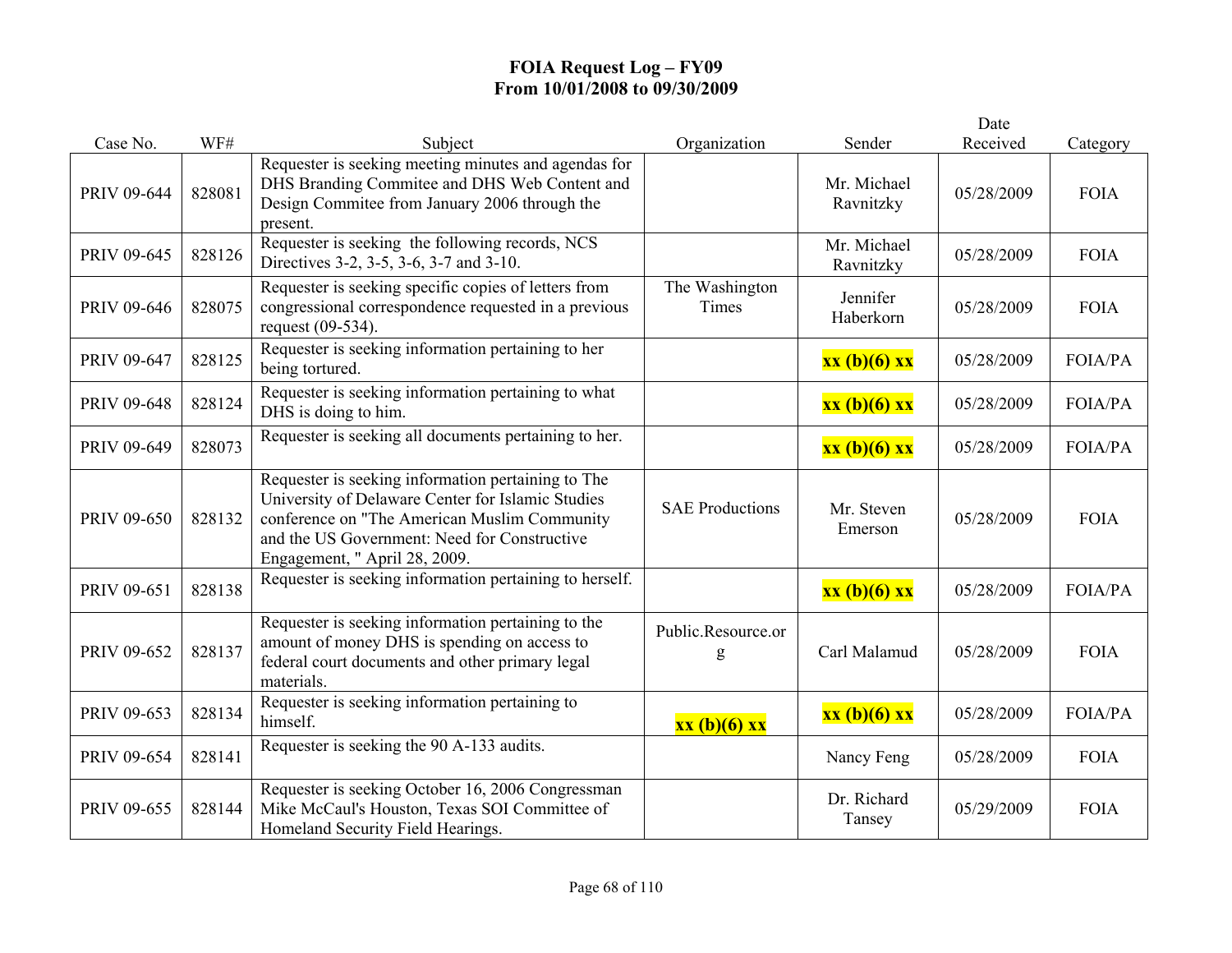|             |        |                                                                                                                                                                                                                                                                                                                                                                                                                        |              |                       | Date       |             |
|-------------|--------|------------------------------------------------------------------------------------------------------------------------------------------------------------------------------------------------------------------------------------------------------------------------------------------------------------------------------------------------------------------------------------------------------------------------|--------------|-----------------------|------------|-------------|
| Case No.    | WF#    | Subject                                                                                                                                                                                                                                                                                                                                                                                                                | Organization | Sender                | Received   | Category    |
| PRIV 09-656 | 828191 | Requester is seeking a complete releasable IMPAC<br>card holder list with their organizational code, address<br>and phone numbers.                                                                                                                                                                                                                                                                                     |              | Keith Lake            | 05/29/2009 | <b>FOIA</b> |
| PRIV 09-657 | 828145 | Requester is seeking correspondence regarding the<br>names and positions of any of the "approximately 100<br>reviewers" who were recruited and selected to<br>participate as judges of the "business case" used by<br>each state to apply for DHS fiscal year 2006<br>Homeland Security Grant Program.                                                                                                                 |              | Dr. Richard<br>Tansey | 05/29/2009 | <b>FOIA</b> |
| PRIV 09-658 | 828195 | Requester is seeking correspondence regarding<br>employment resume, emails and clearances submitted<br>by or for George W. Foresman's appointment and U.S.<br>Senate confirmation between December 2005 and<br>May 2007 to secure Foresman's employment positions<br>as DHS first Under Secretary for Preparedness in<br>December 2005 and later as DHS first Under<br>Secretary for National Protection and Programs. |              | Dr. Richard<br>Tansey | 05/29/2009 | <b>FOIA</b> |
| PRIV 09-659 | 828198 | Requester is seeking information pertaining to a<br>complaint he filed through the DHS hotline to the<br>Inspector General alleging criminal misconduct by<br>members of the TSA Office of Inspections.                                                                                                                                                                                                                |              | <b>Stanley Miller</b> | 05/29/2009 | FOIA/PA     |
| PRIV 09-660 | 828203 | Requester is seeking any statistical testing or<br>descriptive statistical analysis "normal curve" results<br>of the numerical scores allocated by the approximately<br>100 "peer" reviewers chosen by DHS Office of<br>Domestic Preparedness from January 1, 2006 through<br>December 31, 2007.                                                                                                                       |              | Dr. Richard<br>Tansey | 05/29/2009 | <b>FOIA</b> |
| PRIV 09-661 | 828468 | Requester is seeking all records related to allegations,<br>placement on administrative leave and security<br>clearance suspension in which he is a person named in<br>a record or report.                                                                                                                                                                                                                             |              | Jeffrey Kaliel        | 06/01/2009 | FOIA/PA     |
| PRIV 09-662 | 828461 | Requester is seeking all of the resumes and scoring<br>records of the applications for job vacancies                                                                                                                                                                                                                                                                                                                   |              | Gregg Thoreck         | 06/02/2009 | <b>FOIA</b> |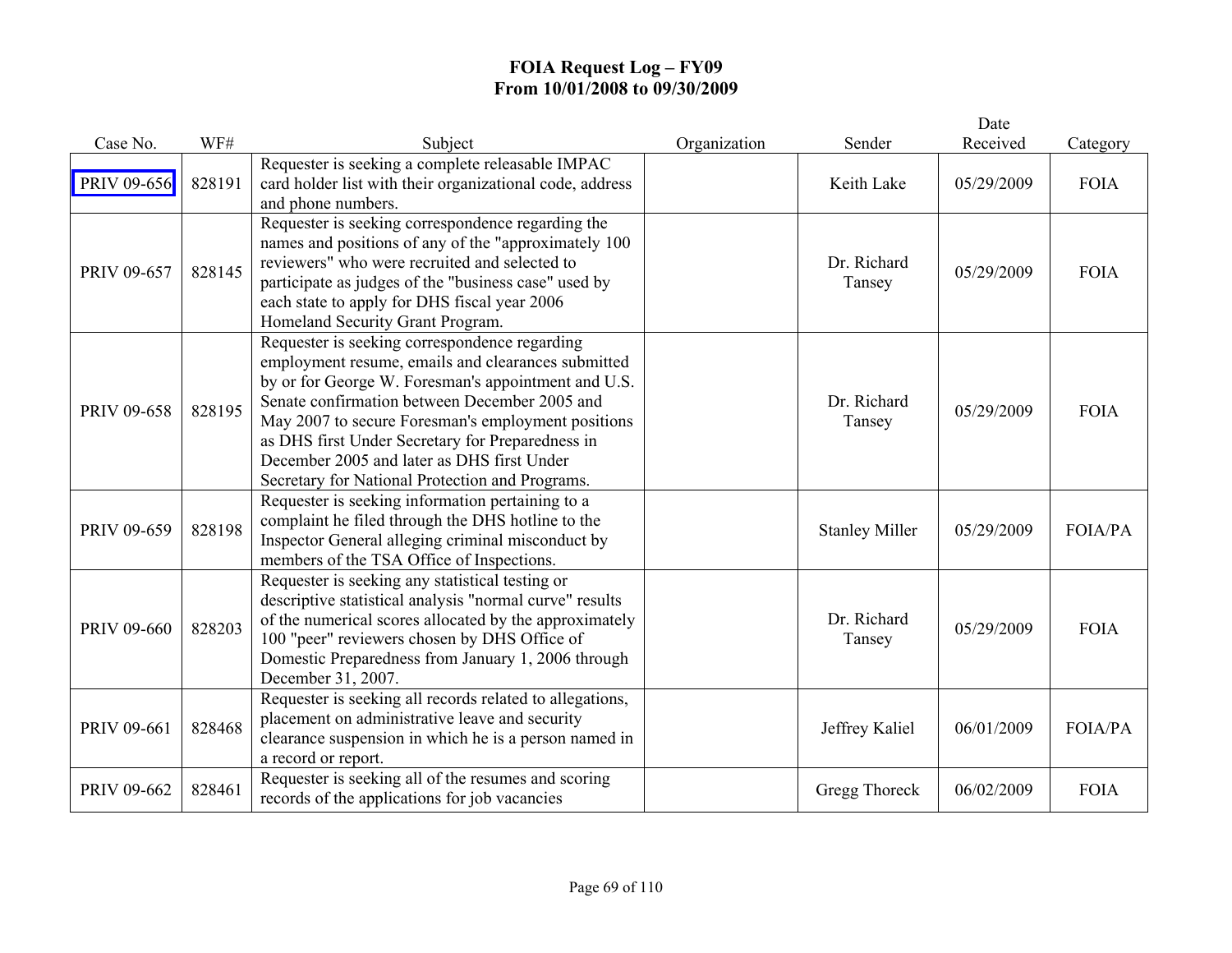|                    |        |                                                                                                                                                                                                                                                                                                                                                                                                                                                             |                                                                            |                         | Date       |             |
|--------------------|--------|-------------------------------------------------------------------------------------------------------------------------------------------------------------------------------------------------------------------------------------------------------------------------------------------------------------------------------------------------------------------------------------------------------------------------------------------------------------|----------------------------------------------------------------------------|-------------------------|------------|-------------|
| Case No.           | WF#    | Subject                                                                                                                                                                                                                                                                                                                                                                                                                                                     | Organization                                                               | Sender                  | Received   | Category    |
| PRIV 09-663        | 828454 | Requester is seeking McCaul's correspondence<br>regarding DHS, Homeland Security Grant Program<br>Peer Review ratings or DHS Urban Areas Security<br>Peer Review ratings for Texas of Governor's<br>Homeland Security Division Steve McCraw's Fiscal<br>Year 2006 DHS HSGP or UASI program funding on<br>behalf of University of Texas San Antonio.                                                                                                         |                                                                            | Dr. Richard<br>Tansey   | 06/01/2009 | <b>FOIA</b> |
| PRIV 09-664        | 828443 | Requester is seeking all correspondence regarding<br>DHS, DHS Grant Program Peer Review ratings<br>(HSGP) or DHS Urban Areas Security Peer Review<br>ratings (UASI) for Texas Office of Governor's<br>Homeland Security Division Steve McCraw's fiscal<br>year 2006 DHS HSGP or UASI program funding<br>application on behalf of University of Texas at San<br>Antonio Center for Infrastructure and Assurance<br>Security seeking funding for 3 new hires. |                                                                            | Dr. Richard<br>Tansey   | 06/01/2009 | <b>FOIA</b> |
| PRIV 09-665        | 828450 | Requester is seeking all correspondence pertaining to<br>Dr. Chang's employment as NSA Director of Research<br>at Fort Meade August 2005 through August 2007,<br>University of Texas at Austen computer science<br>professor & CIAS Director August 2004 through<br>August 2009 with DHS, HSGP, UASI and HLSD.                                                                                                                                              |                                                                            | Dr. Richard<br>Tansey   | 06/01/2009 | <b>FOIA</b> |
| <b>PRIV 09-666</b> | 828547 | Requester is seeking copies of each and every<br>assessment in the series of intelligence assessments<br>published by the Extremism and Radicalization<br>Branch used to create the report Rightwing<br>Extremism.                                                                                                                                                                                                                                          |                                                                            | John Litle              | 06/02/2009 | <b>FOIA</b> |
| PRIV 09-667        | 828565 | Requester is seeking information relating to $\frac{xx(b)(6)}{}$<br><b>xx</b> and the corruption problems with the Guyanese<br>government and illegal connections to criminal<br>activity in New York State and Guyana.                                                                                                                                                                                                                                     | Manchanda Law<br>Offices, PLLC                                             | <b>Alexander Penley</b> | 06/02/2009 | <b>FOIA</b> |
| PRIV 09-668        | 828562 | Requester is seeking all documents related to the<br>meeting between former heads of state George W.<br>Bush and Vicente Fox on Guanajuato, in February<br>2001.                                                                                                                                                                                                                                                                                            | The National<br>Security Archive<br>The George<br>Washington<br>University | Jesse Franzblau         | 06/02/2009 | <b>FOIA</b> |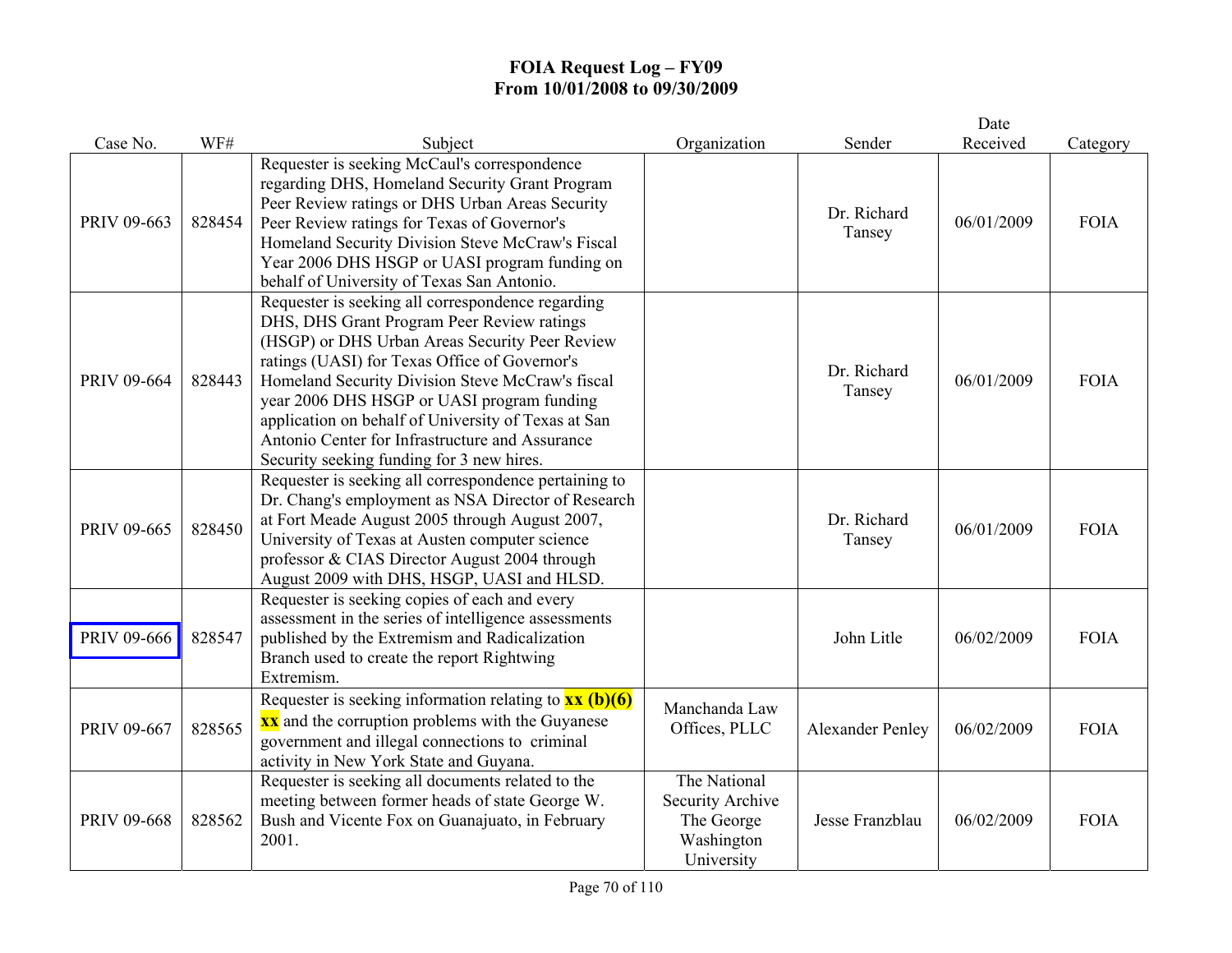|             |        |                                                                                                                                                                                                                                              |                                          |                        | Date       |                |
|-------------|--------|----------------------------------------------------------------------------------------------------------------------------------------------------------------------------------------------------------------------------------------------|------------------------------------------|------------------------|------------|----------------|
| Case No.    | WF#    | Subject                                                                                                                                                                                                                                      | Organization                             | Sender                 | Received   | Category       |
| PRIV 09-669 | 828560 | Requester is seeking a copy of the security film<br>footage at the entrance check point on the inside and<br>the outside of the entrance to the Social Security<br>Administration Office on Friday, May 8, 2009 and<br>Monday, May 11, 2009. |                                          | <b>Sherry Bailey</b>   | 06/02/2009 | <b>FOIA</b>    |
| PRIV 09-670 | 828980 | Requester is seeking information pertaining to himself                                                                                                                                                                                       | xx (b)(6) xx                             | xx (b)(6) xx           | 06/03/2009 | FOIA/PA        |
| PRIV 09-671 | 828979 | Requester is seeking a copy of his A-file.                                                                                                                                                                                                   |                                          | xx (b)(6) xx           | 06/03/2009 | <b>FOIA/PA</b> |
| PRIV 09-672 | 828978 | Requester is seeking documents and materials that<br>DHS may have produced or received from $\frac{xx}{(b)(6)}$<br><b>xx</b> or any other agent of JBS SA.                                                                                   | <b>UFCW</b>                              | <b>Michael Pareles</b> | 06/03/2009 | <b>FOIA</b>    |
| PRIV 09-673 | 828976 | Requester is seeking information pertaining to his<br>status as a criminal investigator with the Office of<br>Investigations.                                                                                                                |                                          | xx (b)(6) xx           | 06/03/2009 | <b>FOIA/PA</b> |
| PRIV 09-674 | 828975 | Requester is seeking information pertaining to<br>himself.                                                                                                                                                                                   |                                          | xx (b)(6) xx           | 06/03/2009 | <b>FOIA/PA</b> |
| PRIV 09-675 | 828973 | Requester is seeking correspondence between DHS<br>and Congressman Randy Forbes of VA and his staff<br>from January 1, 2001 to the present.                                                                                                  | Democratic<br>Congressional<br>Committee | Kelly Polce            | 06/03/2009 | <b>FOIA</b>    |
| PRIV 09-676 | 828970 | Requester is seeking correspondence between DHS<br>and Congressman Brett Guthrie of Kentucky and his<br>staff from January 1, 2009 to the present.                                                                                           | Democratic<br>Congressional<br>Committee | Kelly Polce            | 06/03/2009 | <b>FOIA</b>    |
| PRIV 09-677 | 828969 | Requester is seeking correspondence between DHS<br>and Congressman Zach Wamp of Tennessee and his<br>staff from January 1, 1995 to the present.                                                                                              | Democratic<br>Congressional<br>Committee | Kelly Polce            | 06/03/2009 | <b>FOIA</b>    |
| PRIV 09-678 | 828968 | Requester is seeking correspondence between DHS<br>and Congressman Patrick McHenry of North Carolina<br>and his staff from January 1, 2005 to the present.                                                                                   | Democratic<br>Congressional<br>Committee | Kelly Polce            | 06/03/2009 | <b>FOIA</b>    |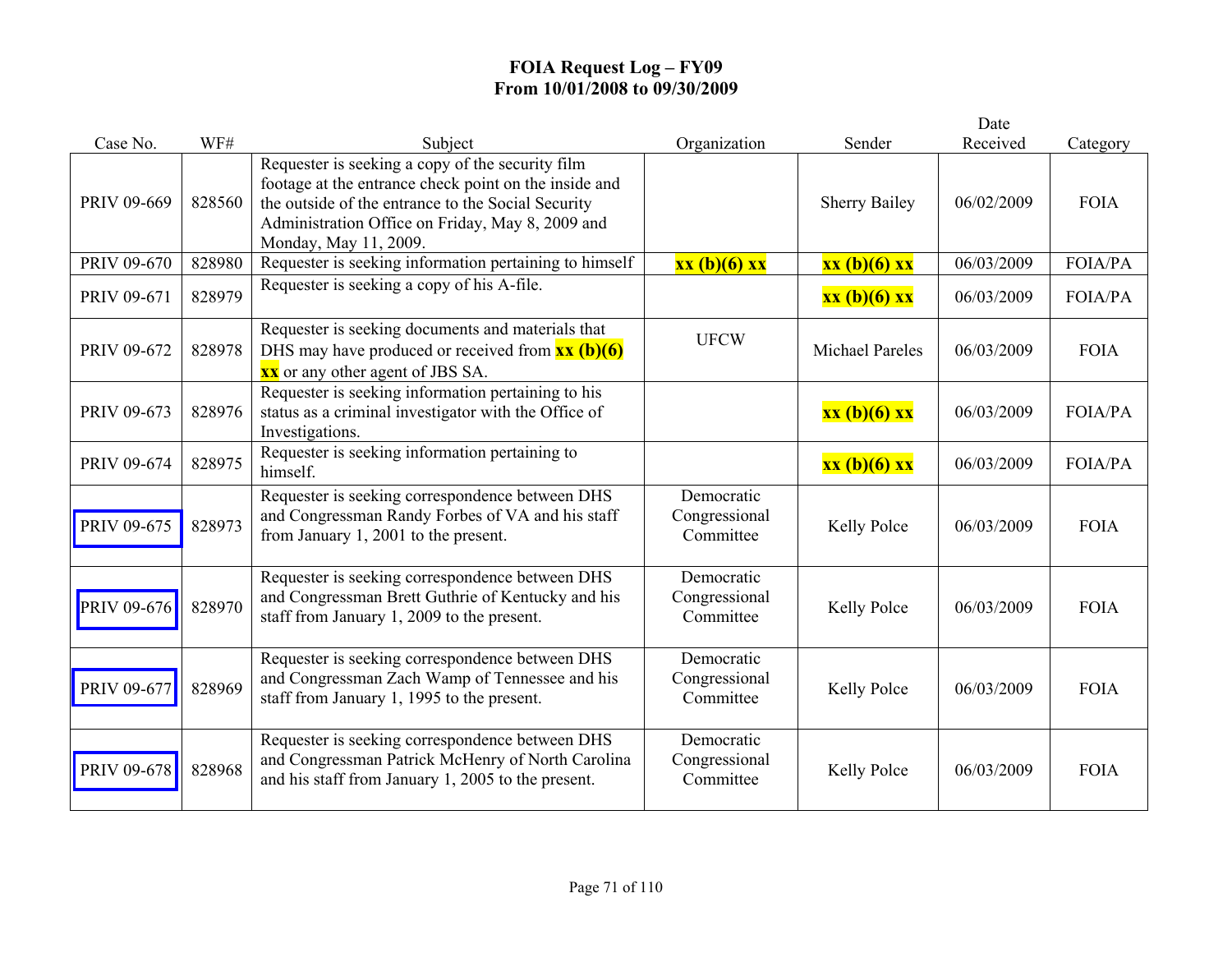|             |        |                                                                                                                                                                                                                                                                                                            |                                                                          |                          | Date       |             |
|-------------|--------|------------------------------------------------------------------------------------------------------------------------------------------------------------------------------------------------------------------------------------------------------------------------------------------------------------|--------------------------------------------------------------------------|--------------------------|------------|-------------|
| Case No.    | WF#    | Subject                                                                                                                                                                                                                                                                                                    | Organization                                                             | Sender                   | Received   | Category    |
| PRIV 09-679 | 828967 | Requester is seeking correspondence between DHS<br>and Congressman Anh "Joseph" Cao of Louisiana and<br>his staff from January 1, 2009 to the present.                                                                                                                                                     | Democratic<br>Congressional<br>Committee                                 | Kelly Polce              | 06/03/2009 | <b>FOIA</b> |
| PRIV 09-680 | 828965 | Requester is seeking correspondence between DHS<br>and Congressman Michael McCaul of Texas and his<br>staff from January 1, 2005 to the present.                                                                                                                                                           | Democratic<br>Congressional<br>Committee                                 | Kelly Polce              | 06/03/2009 | <b>FOIA</b> |
| PRIV 09-681 | 828963 | Requester is seeking correspondence between<br>Congressman Ileana Ros - Lehtinen of Florida and<br>DHS from January 1, 1989 to the present.                                                                                                                                                                | Democratic<br>Congressional<br>Committee                                 | Kelly Polce              | 06/03/2009 | <b>FOIA</b> |
| PRIV 09-682 | 828962 | Requester is seeking correspondence between<br>Congressman John Culberson of Texas and DHS from<br>January 1, 2001 to the present.                                                                                                                                                                         | Democratic<br>Congressional<br>Committee                                 | Kelly Polce              | 06/03/2009 | <b>FOIA</b> |
| PRIV 09-683 | 828957 | Requester is seeking copies of the claim files<br>reviewed by the Office of Inspector General in its<br>report: OIG-08-97, Sept. 2008, Hurricane Katrina:<br>Wind Versus Flood Issues.                                                                                                                     |                                                                          | Cynthia St.<br>Amant     | 06/03/2009 | <b>FOIA</b> |
| PRIV 09-684 | 828953 | Requester is seeking records containing any reference<br>to the organization known as "Veteran's for Common<br>Sense".                                                                                                                                                                                     | Ogletree, Deakins,<br>Nash, Smoak &<br>Stewart, P.C.<br>Attorneys At Law | Douglas Rosinski         | 06/03/2009 | <b>FOIA</b> |
| PRIV 09-685 | 828745 | Requester is seeking correspondence from January 1,<br>2005 pertaining to DHS Secretary Tom Ridge,<br>Michael Chertoff, DHS OIA, IAIP's knowledge or<br>participation through which DHS and FBI review of<br>Texas Office Of Governor Rick Perry's HLSD<br>creation to adopt OOG/HLSD's 2008 work product. |                                                                          | Dr. Richard<br>Tansey    | 06/03/2009 | <b>FOIA</b> |
| PRIV 09-686 | 828943 | Requester is seeking a copy of the April 2009 draft<br>meeting for the NAC of FEMA which was<br>administered by $\mathbf{xx}$ (b)(6) $\mathbf{xx}$ .                                                                                                                                                       |                                                                          | Mr. Michael<br>Ravnitzky | 06/03/2009 | <b>FOIA</b> |
| PRIV 09-687 | 828946 | Requester is seeking all records of communication<br>between DHS and Robert F. McDonnell or his office.                                                                                                                                                                                                    |                                                                          | Nicholas Howie           | 06/03/2009 | <b>FOIA</b> |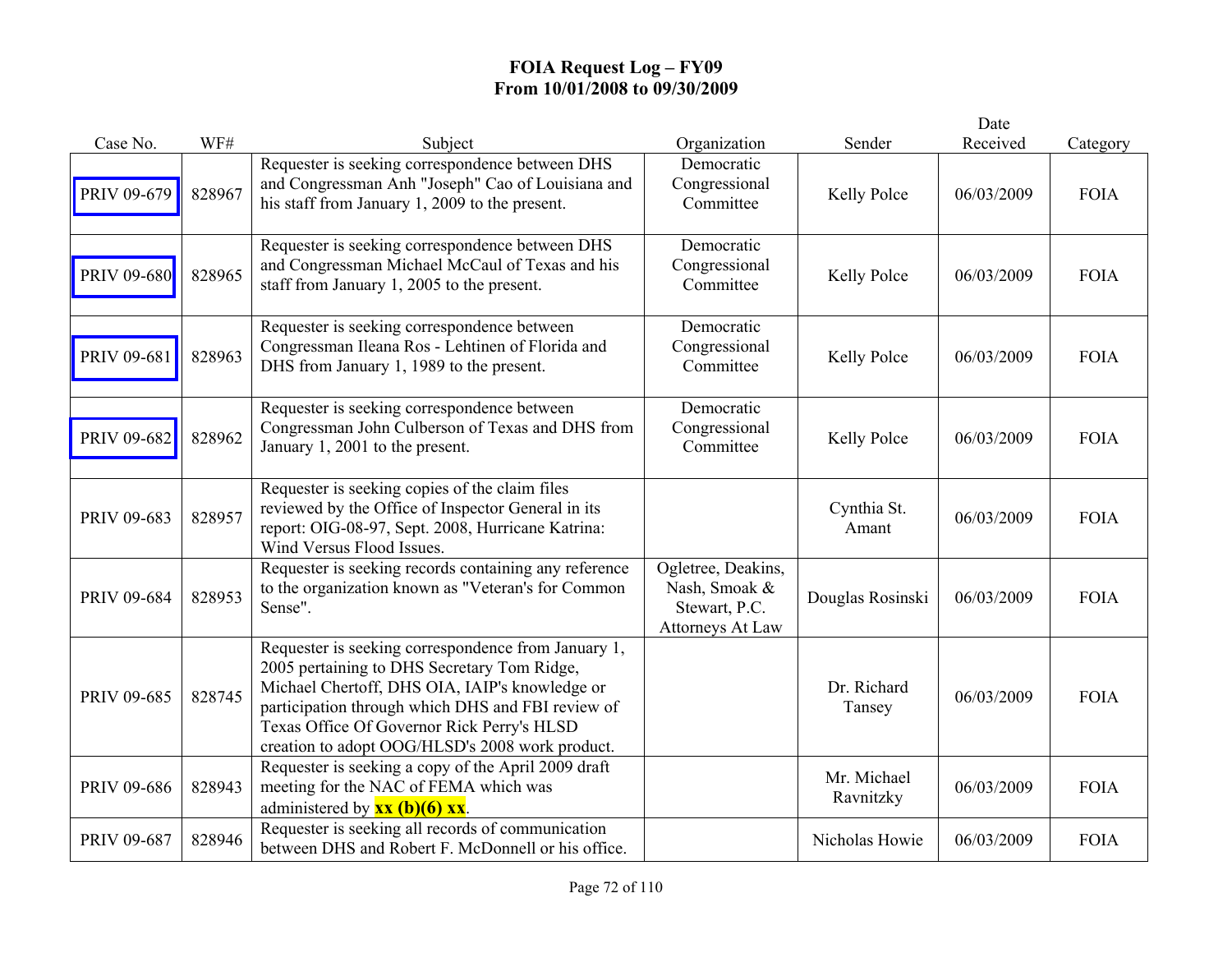|             |        |                                                                                                                                                                                              |                                                                                |                      | Date       |                |
|-------------|--------|----------------------------------------------------------------------------------------------------------------------------------------------------------------------------------------------|--------------------------------------------------------------------------------|----------------------|------------|----------------|
| Case No.    | WF#    | Subject                                                                                                                                                                                      | Organization                                                                   | Sender               | Received   | Category       |
| PRIV 09-688 | 828941 | Requester is seeking the list of candidates whose<br>names have been referred to USAjob announcements<br>for IEA in Atlanta (vacancy #257836), SIEA in<br>Charleston, SC (vacancy # 257836). |                                                                                | Anthony Ciulla       | 06/03/2009 | <b>FOIA</b>    |
| PRIV 09-689 | 828935 | Requester is seeking a copy of his visa number.                                                                                                                                              |                                                                                | xx (b)(6) xx         | 06/03/2009 | <b>FOIA/PA</b> |
| PRIV 09-690 | 828931 | Requester is seeking information regarding an EEO<br>complaint.                                                                                                                              |                                                                                | xx (b)(6) xx         | 06/03/2009 | <b>FOIA</b>    |
| PRIV 09-691 | 828928 | Requester is seeking copies of correspondence<br>between Congressman Vern Buchanan of Florida's<br>House staff and DHS from January 1, 2007 to the<br>present.                               | Democratic<br>Congressional<br>Committee                                       | Kelly Polce          | 06/04/2009 | <b>FOIA</b>    |
| PRIV 09-692 | 828927 | Requester is seeking copies of all contracts made<br>between DHS and security contractors in Washington,<br>DC, VA, and Maryland, excluding contracts<br>administered by FPS.                | Service Employee<br>International<br>Union, Local 32BJ                         | <b>Susan Casey</b>   | 06/04/2009 | <b>FOIA</b>    |
| PRIV 09-693 | 828926 | Requester is seeking a copy of employment files and<br>training pertaining to $\frac{\mathbf{x} \times \mathbf{b}}{0}$ (6) $\frac{\mathbf{x} \times \mathbf{b}}{0}$                          | Lynch Dallas, P.C.<br><b>Attorneys At Law</b>                                  | Corrine<br>Butkowski | 06/04/2009 | FOIA/PA        |
| PRIV 09-694 | 828923 | Requester is seeking a copy of the Rightwing<br>Extremists.                                                                                                                                  | Sing Sing<br>Correctional<br>Facility                                          | Edward<br>MacKenzie  | 06/04/2009 | <b>FOIA</b>    |
| PRIV 09-695 | 828920 | Requester is seeking correspondence between<br>Congressman Tom Rooney of Florida's House staff<br>and DHS from January 1, 2009 to the present.                                               | Democratic<br>Congressional<br>Committee                                       | Kelly Polce          | 06/04/2009 | <b>FOIA</b>    |
| PRIV 09-696 | 828913 | Requester is seeking records related to $\frac{xx}{(b)(6)}$ xx<br>pertaining to case $\frac{\partial x}{\partial t}(b)(6) \frac{\partial x}{\partial x}$ .                                   | Debra N. Ribitwer<br>& Associates<br>Attorneys and<br><b>Counselors At Law</b> | Teisha Tann          | 06/04/2009 | <b>FOIA/PA</b> |
| PRIV 09-697 | 828910 | Requester is seeking a copy of DHS contract<br>HSHQDC06D0058 Eagle Program.                                                                                                                  | FOIA Group                                                                     | Ms. Rose Santos      | 06/04/2009 | <b>FOIA</b>    |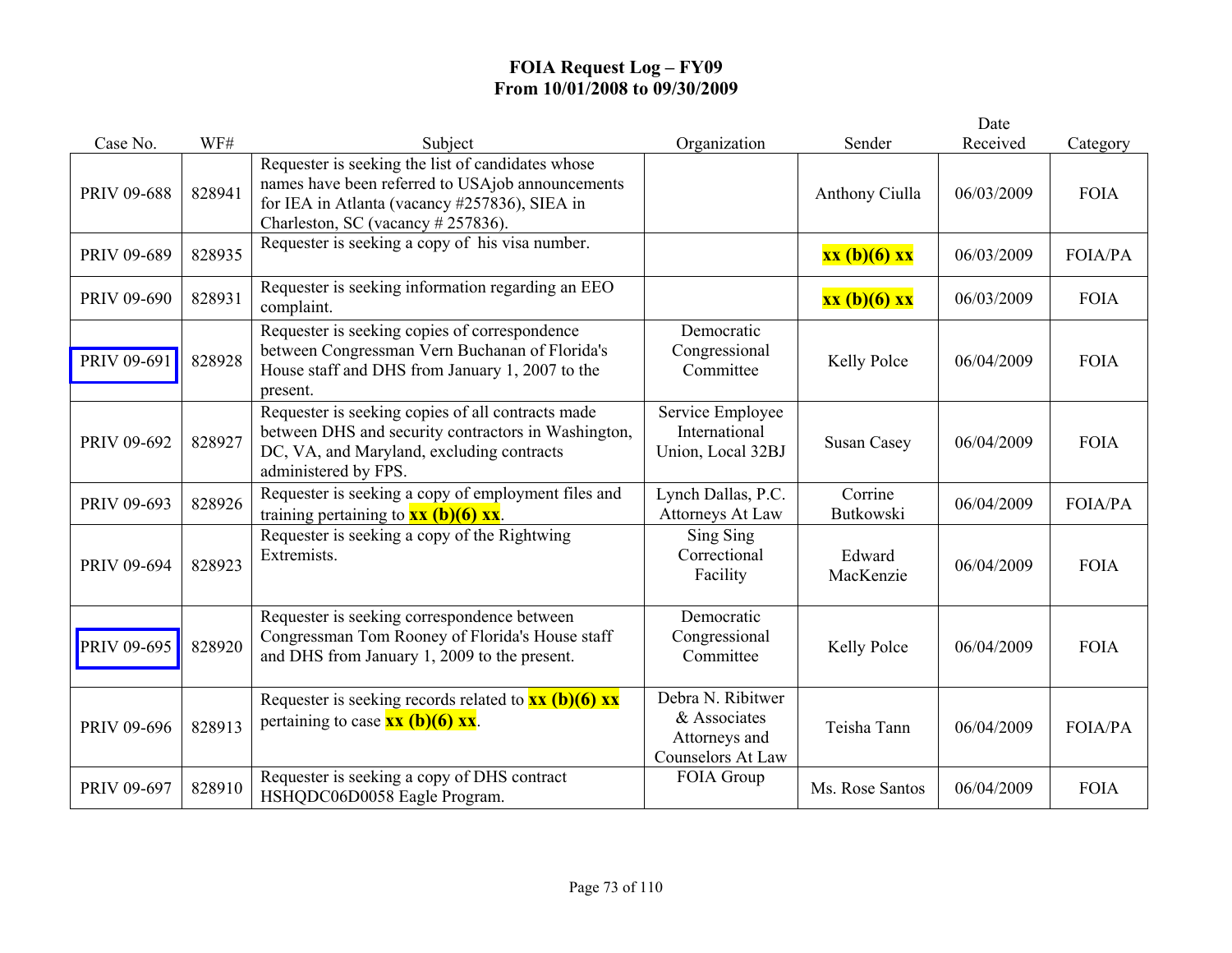|                    |        |                                                                                                                                                                                                                                                                 |                                                                                        |                           | Date       |                |
|--------------------|--------|-----------------------------------------------------------------------------------------------------------------------------------------------------------------------------------------------------------------------------------------------------------------|----------------------------------------------------------------------------------------|---------------------------|------------|----------------|
| Case No.           | WF#    | Subject                                                                                                                                                                                                                                                         | Organization                                                                           | Sender                    | Received   | Category       |
| PRIV 09-698        | 829277 | Requester is seeking information or documentation<br>concerning the cancellation of services for tank<br>inspections for FEMA sites in the southern sector with<br>Integrity Testing & Inspection (ITI) or himself Steve<br>Norton (President of ITI).          |                                                                                        | <b>Stephen Norton</b>     | 06/08/2009 | <b>FOIA</b>    |
| PRIV 09-699        | 829280 | Requester is seeking his records pertaining to an arrest<br>by the Adams County Police Department and being<br>detained every time he crosses the border.                                                                                                       |                                                                                        | xx (b)(6) xx              | 06/08/2009 | <b>FOIA/PA</b> |
| PRIV 09-700        | 829306 | Requester is seeking a copy of DHS guidelines issued<br>to ICE on or about April 29 or 30, 2009 pertaining to<br>the worksite enforcement program.                                                                                                              | Ashby Crinion LLP<br>Attorney &<br>Counselors                                          | <b>Gregory Crinion</b>    | 06/08/2009 | <b>FOIA</b>    |
| PRIV 09-701        | 829318 | Requester is seeking all records pertaining to him.                                                                                                                                                                                                             | xx (b)(6) xx                                                                           | xx (b)(6) xx              | 06/08/2009 | FOIA/PA        |
| PRIV 09-702        | 829272 | Requester is seeking a list of all pending cities or<br>counties that have applied but yet to be approved,<br>ICE $(g)$ program participants.                                                                                                                   | Department of<br><b>Political Science</b><br>University of<br>California,<br>Riverside | Tom Wong                  | 06/08/2009 | <b>FOIA</b>    |
| PRIV 09-703        | 829321 | Requester is seeking a copy of a GSA contract<br>GS22F9614D and HSHQDC08F00279 Contract<br>issued by DHS on September 30, 2008.                                                                                                                                 |                                                                                        | Suzanne<br><b>Summers</b> | 06/09/2009 | <b>FOIA</b>    |
| PRIV 09-704        | 829502 | Requester is seeking the status of his security<br>clearance meeting.                                                                                                                                                                                           |                                                                                        | xx (b)(6) xx              | 06/09/2009 | FOIA/PA        |
| PRIV 09-705        | 829503 | Requester is seeking information pertaining to<br>trafficking and employment of Mexican workers with<br>H <sub>2</sub> -A and H <sub>2</sub> -b Visas.                                                                                                          | Centros De Los<br>Derechos Del<br>Migrante, Inc.                                       | Miriam Tauber             | 06/09/2009 | <b>FOIA</b>    |
| PRIV 09-706        | 829510 | Requester is seeking all documents related to her.                                                                                                                                                                                                              |                                                                                        | $xx(b)(6)$ $xx$           | 06/09/2009 | <b>FOIA/PA</b> |
| PRIV 09-707        | 829514 | Requester is seeking information pertaining to the<br>Western Hemi-sphere Travel Initiative and the<br>passport card.                                                                                                                                           | ET-4625                                                                                | James Evans               | 06/09/2009 | <b>FOIA</b>    |
| <b>PRIV 09-708</b> | 829520 | Requester is seeking all records related to the disaster<br>aid applied for and received by $\overline{\mathbf{x}\mathbf{x}}$ (b)(6) $\overline{\mathbf{x}\mathbf{x}}$ in<br>connection with FEMA Disaster 1614 and/or a loss<br>occurring on October 15, 2005. | Weiner & Lange,<br>P.C.<br>Attorneys at Law                                            | Deena<br>Maniscalchi      | 06/09/2009 | FOIA/PA        |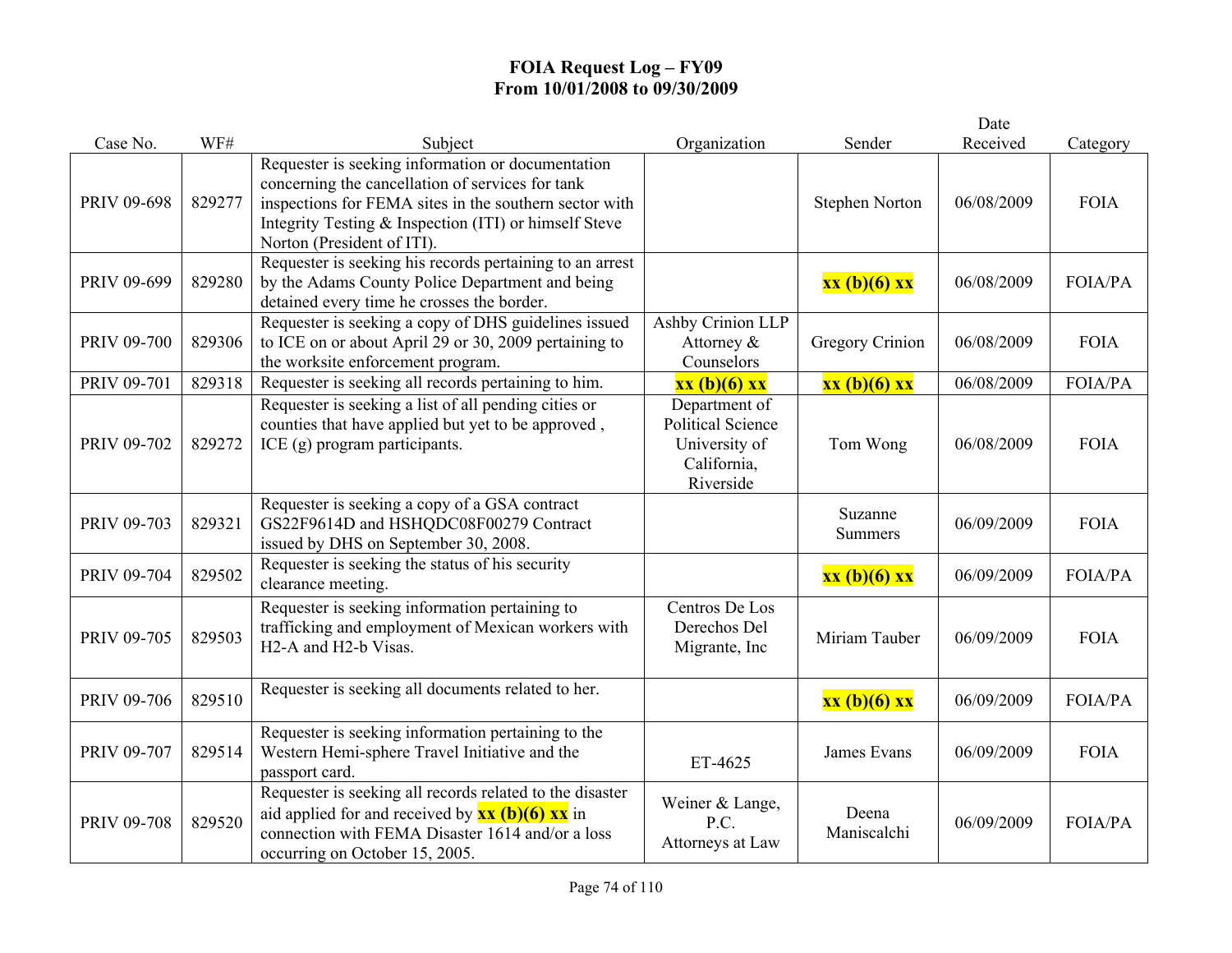|             |        |                                                                                                                                                                                                                                                                                            |                                                                          |                   | Date       |                |
|-------------|--------|--------------------------------------------------------------------------------------------------------------------------------------------------------------------------------------------------------------------------------------------------------------------------------------------|--------------------------------------------------------------------------|-------------------|------------|----------------|
| Case No.    | WF#    | Subject                                                                                                                                                                                                                                                                                    | Organization                                                             | Sender            | Received   | Category       |
| PRIV 09-709 | 829859 | Requester is seeking a copy of each audit report from<br>January 1, 2003 through April 17, 2009 regarding the<br>use of Homeland Security Grant funds for the State of<br>Michigan's State Administrative Agency.                                                                          |                                                                          | Laurie Raines     | 06/11/2009 | <b>FOIA</b>    |
| PRIV 09-710 | 829517 | Requester is seeking all documents and records that<br>the U.S. Secret Service has pertaining to him.                                                                                                                                                                                      |                                                                          | xx (b)(6) xx      | 06/09/2009 | <b>FOIA/PA</b> |
| PRIV 09-711 | 829519 | Requester is seeking information pertaining to him<br>and an incident in 1996.                                                                                                                                                                                                             | Individual                                                               | $xx(b)(6)$ $xx$   | 06/09/2009 | FOIA/PA        |
| PRIV 09-712 | 829530 | Requester is seeking all correspondence between<br>Congressman Steve King, John McHugh, Henry<br>Brown, Mike D. Rogers, Lincoln Diaz - Balart, David<br>Dreier, Gary Miller, Denny Rehberg, E. Scott Garrett,<br>Jim Gerlach, Charlie Dent, Mike Turner, Paul Ryan<br>their staff and DHS. | Democratic<br>Congressional<br>Committee                                 | Kelly Polce       | 06/09/2009 | <b>FOIA</b>    |
| PRIV 09-713 | 829524 | Requester is seeking all records created after January<br>1, 2007 concerning CBP authority to search, review,<br>retain, and disseminate information possessed by<br>individuals who are encountered at the border.                                                                        | <b>ACLU</b><br>National<br>Headquarters,<br>Legal Dept.                  | Catherine Crump   | 06/10/2009 | <b>FOIA</b>    |
| PRIV 09-714 | 829907 | Requester is seeking information regarding an interim<br>clearance.                                                                                                                                                                                                                        |                                                                          | xx (b)(6) xx      | 06/11/2009 | <b>FOIA</b>    |
| PRIV 09-715 | 829913 | Requester is seeking DHS contracts that were awarded<br>to build and operate a major data centers.                                                                                                                                                                                         | Robinette Group,<br><b>PLC</b><br>Government<br><b>Contract Advisors</b> | Jeffrey Robinette | 06/11/2009 | <b>FOIA</b>    |
| PRIV 09-716 | 829952 | Requester seeks records related to his client, <b>xx</b><br>$(b)(6)$ xx                                                                                                                                                                                                                    | Nissembaum Law<br>Group, LLC                                             | Neelam Singh      | 06/11/2009 | <b>FOIA/PA</b> |
| PRIV 09-717 | 829972 | Requester seeks records related to his difficulties<br>traveling.                                                                                                                                                                                                                          | Individual                                                               | xx (b)(6) xx      | 06/11/2009 | FOIA/PA        |
| PRIV 09-718 | 829974 | Requester seeks records related to him.                                                                                                                                                                                                                                                    | Individual                                                               | xx (b)(6) xx      | 06/11/2009 | FOIA/PA        |
| PRIV 09-719 | 829978 | Requester seeks records related to this use and storage<br>of chemical acids and solvents on DHS properties.                                                                                                                                                                               | Kilpatrick<br>Stockton, LLP                                              | Anson Keller      | 06/11/2009 | <b>FOIA</b>    |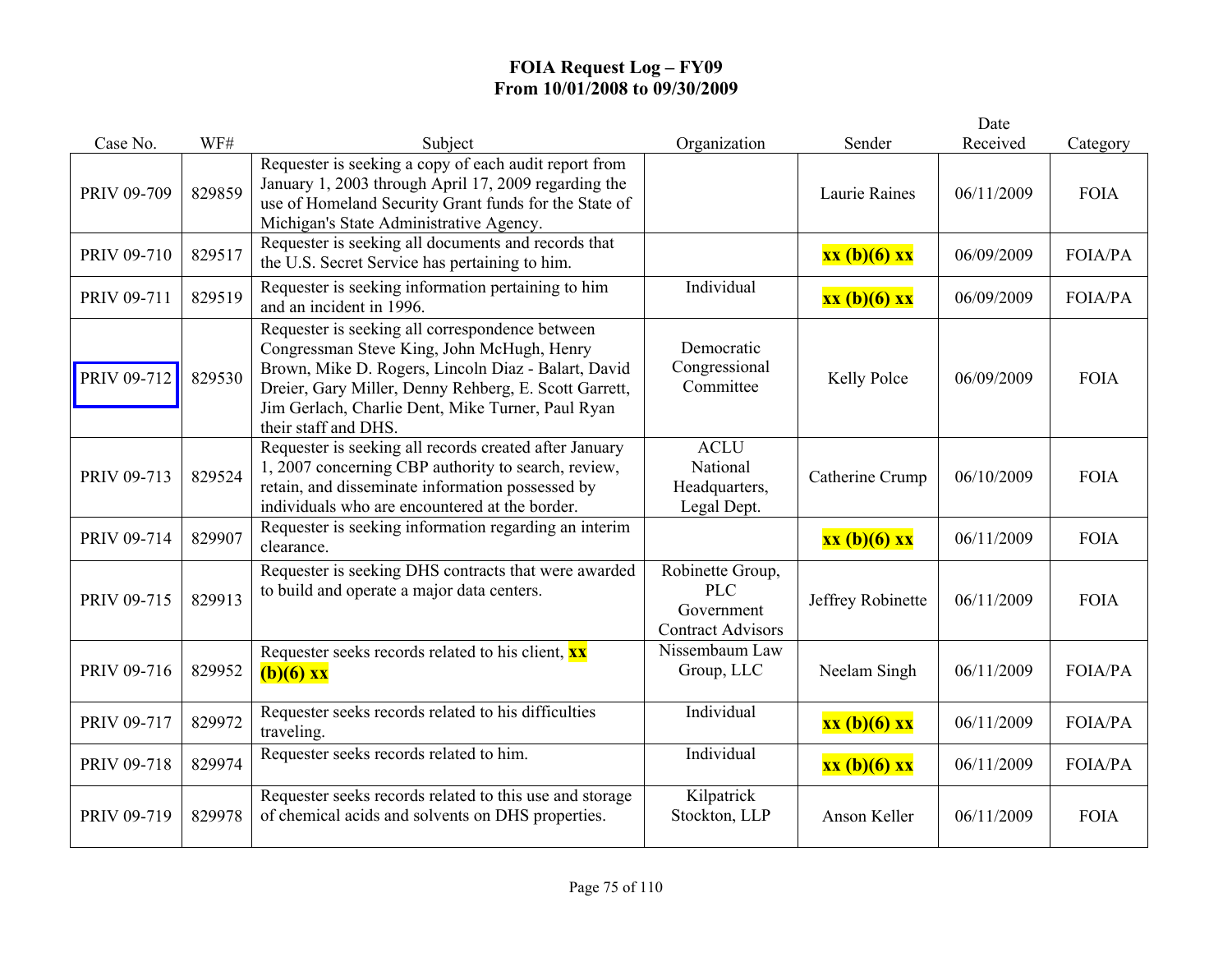|             |        |                                                                                                                                                                                                    |                                                                            |                     | Date       |                                |
|-------------|--------|----------------------------------------------------------------------------------------------------------------------------------------------------------------------------------------------------|----------------------------------------------------------------------------|---------------------|------------|--------------------------------|
| Case No.    | WF#    | Subject                                                                                                                                                                                            | Organization                                                               | Sender              | Received   | Category                       |
| PRIV 09-720 | 829980 | Requester seeks records related to him.                                                                                                                                                            | Individual                                                                 | xx (b)(6) xx        | 06/11/2009 | <b>FOIA</b>                    |
| PRIV 09-721 | 829981 | Requester seeks records related to him.<br><b>CONSULTATION</b>                                                                                                                                     |                                                                            | xx (b)(6) xx        | 06/11/2009 | <b>CONSULT</b><br><b>ATION</b> |
| PRIV 09-722 | 829986 | Requester seeks records related to $xx (b)(6) xx$                                                                                                                                                  | Individual                                                                 | xx (b)(6) xx        | 06/12/2009 | <b>FOIA/PA</b>                 |
| PRIV 09-723 | 830403 | The requester is seeking all records pertaining to $\frac{xx}{xx}$<br>$(b)(6)$ xx, including trips in and out of the country for<br>the past 3 years.                                              | <b>Secrest Wardle</b>                                                      | <b>Tara Bratton</b> | 06/16/2009 | <b>FOIA/PA</b>                 |
| PRIV 09-724 | 830529 | Requester is seeking a copy of the 5 oldest open FOIA<br>requests on record.                                                                                                                       |                                                                            | John Greenewald     | 06/17/2009 | <b>FOIA</b>                    |
| PRIV 09-725 | 830528 | Requester is seeking all documents used in the<br>production of, or in response to the 2004<br>Memorandum of Understanding on bilateral<br>immigration enforcement between the U.S. and<br>Mexico. | The National<br>Security Archive<br>The George<br>Washington<br>University | Jesse Franzblau     | 06/16/2009 | <b>FOIA</b>                    |
| PRIV 09-726 | 830527 | Requester is seeking all information pertaining to <b>xx</b><br>$(b)(6)$ xx                                                                                                                        |                                                                            | xx (b)(6) xx        | 06/16/2009 | <b>FOIA/PA</b>                 |
| PRIV 09-727 | 830519 | Requester is seeking a copy of any records related to<br>xx (b)(6) xx                                                                                                                              | Fabien Cohen &<br>Hall, LLp<br>Attorneys at Law                            | Wayne Delisser      | 06/16/2009 | <b>FOIA/PA</b>                 |
| PRIV 09-728 | 830484 | Requester is seeking all records dated January 22,<br>1998 related to his removal/departure.                                                                                                       |                                                                            | Jesus Jacobo        | 06/16/2009 | <b>FOIA/PA</b>                 |
| PRIV 09-729 | 830479 | Requester seeks records related to him.<br><b>CONSULTATION</b>                                                                                                                                     |                                                                            | xx (b)(6) xx        | 06/16/2009 | <b>CONSULT</b><br><b>ATION</b> |
| PRIV 09-730 | 830432 | Requester is seeking information regarding the<br>sinking of a barge, the Eva Joan, in the San Francisco<br>Bay on July 4, 2006.                                                                   | Severson &<br>Werson                                                       | Ryan Donlon         | 06/16/2009 | <b>FOIA</b>                    |
| PRIV 09-731 | 830764 | Requester is seeking documents regarding contract<br>BPACSH01002930 awarded to Apogen/QinetiQ<br>North America.                                                                                    | <b>INPUT</b>                                                               | Ms. Monica<br>Jones | 06/18/2009 | <b>FOIA</b>                    |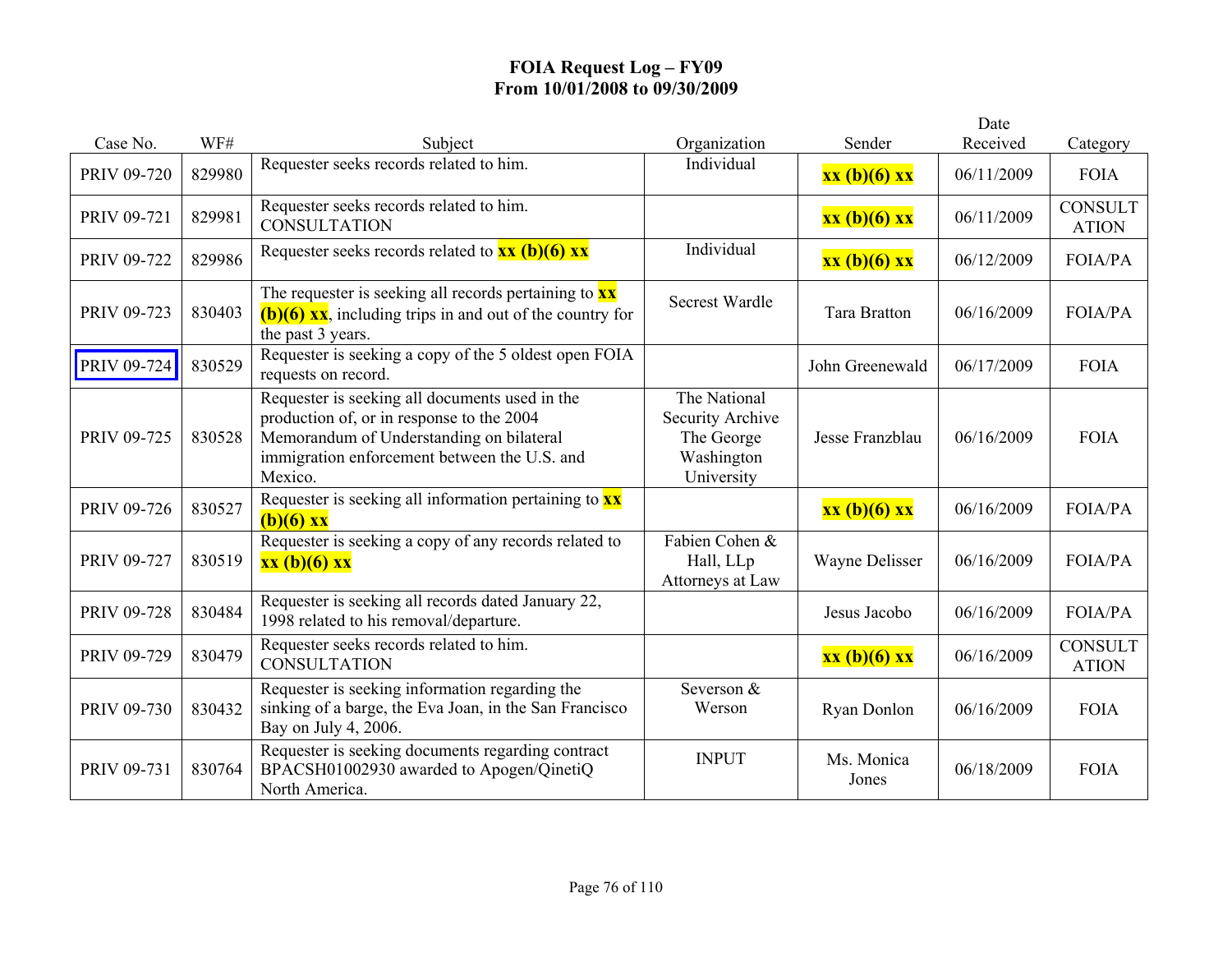|             |        |                                                                                                                                                                                                                                                                                           |                  |                          | Date       |                |
|-------------|--------|-------------------------------------------------------------------------------------------------------------------------------------------------------------------------------------------------------------------------------------------------------------------------------------------|------------------|--------------------------|------------|----------------|
| Case No.    | WF#    | Subject                                                                                                                                                                                                                                                                                   | Organization     | Sender                   | Received   | Category       |
| PRIV 09-732 | 830766 | Requester is seeking all records related to the<br>identification or assessment of coal combustion waste<br>disposal sites in the U.S. identified by EPA or other<br>federal agency as the forty-four coal combustion<br>waste disposal sites pose that a high hazard to human<br>health. | Sierra Club      | Patrick Gallagher        | 06/19/2009 | <b>FOIA</b>    |
| PRIV 09-733 | 830770 | Requester is seeking all travel vouchers and expense<br>reports associated with Secretary Napolitano's trips to<br>Philadelphia, San Francisco and Otay Mesa Port of<br>Entry to announce the American Recovery and<br>Reinvestment Act funding.                                          | ProPublica       | Michael Grabell          | 06/19/2009 | <b>FOIA</b>    |
| PRIV 09-734 | 830774 | Requester is seeking copies of all purchases of 12 volt<br>lead acid batteries in 2007 and 2008.                                                                                                                                                                                          |                  | Dennis Jeske             | 06/19/2009 | <b>FOIA</b>    |
| PRIV 09-735 | 830820 | Requester is seeking surveillance videos pertaining to<br>the Oklahoma bombing.                                                                                                                                                                                                           |                  | Jesse Trentadue          | 06/19/2009 | <b>FOIA</b>    |
| PRIV 09-736 | 830824 | Requester is seeking all records related to him.                                                                                                                                                                                                                                          | xx (b)(6) xx     | xx (b)(6) xx             | 06/19/2009 | FOIA/PA        |
| PRIV 09-737 | 831083 | Requester is seeking all records pertaining to $\mathbf{x}\mathbf{x}$<br>$(b)(6)$ xx                                                                                                                                                                                                      | xx (b)(6) xx     | xx (b)(6) xx             | 06/22/2009 | <b>FOIA/PA</b> |
| PRIV 09-738 | 831082 | Requester is seeking a copy of the June 9, 2009 letter<br>from Secretary Napolitano to Rep. Jane Harman in<br>reference to the National Applications Office.                                                                                                                              | Individual       | Mr. Jeffrey<br>Richelson | 06/22/2009 | <b>FOIA</b>    |
| PRIV 09-739 | 831020 | Requester is seeking documents related to contract<br>HSHQDC07D00020 awarded to All Points Logistic,<br>Inc.                                                                                                                                                                              | FedSources, Inc. | Quincy Wilkins           | 06/22/2009 | <b>FOIA</b>    |
| PRIV 09-740 | 831018 | Requester is seeking documents related to contract<br>HSHQDC07D00021 awarded to Computer World<br>Services Corporation.                                                                                                                                                                   | FedSources, Inc. | Quincy Wilkins           | 06/22/2009 | <b>FOIA</b>    |
| PRIV 09-741 | 831017 | Requester is seeking documents related to contract<br>HSHQDC07D00022 awarded to WildFlower<br>International, LTD.                                                                                                                                                                         | FedSources, Inc. | Quincy Wilkins           | 06/22/2009 | <b>FOIA</b>    |
| PRIV 09-742 | 831015 | Requester is seeking documents related to contract<br>HSHQDC07D00023 awarded to EG Solutions, LLC.                                                                                                                                                                                        | FedSources, Inc. | Quincy Wilkins           | 06/22/2009 | <b>FOIA</b>    |
| PRIV 09-743 | 831011 | Requester is seeking documents related to contract<br>HSHQDC07D00024 awarded to Government<br>Acquisitions, Inc.                                                                                                                                                                          | FedSources, Inc. | Quincy Wilkins           | 06/22/2009 | <b>FOIA</b>    |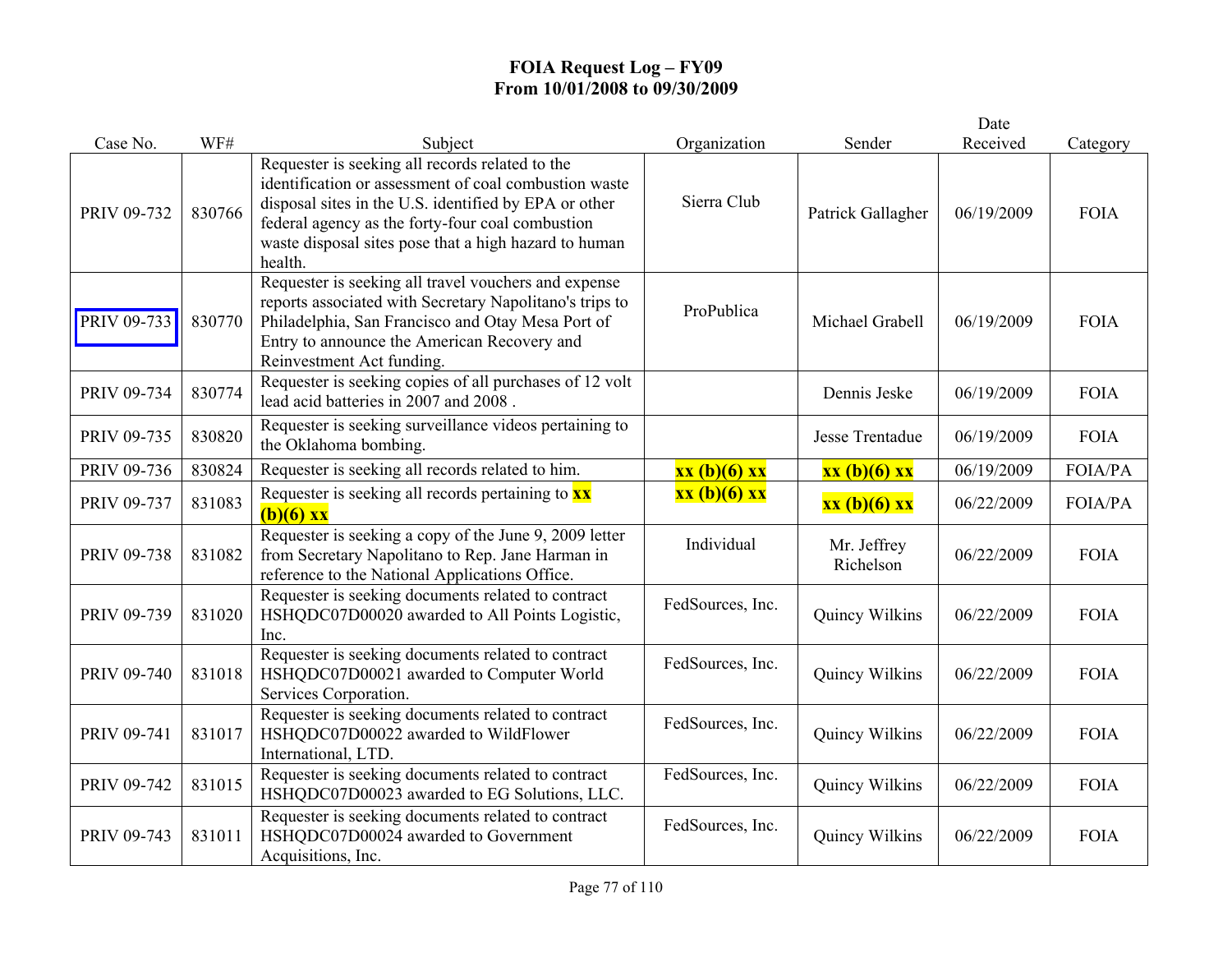| Case No.    | WF#    | Subject                                                                                                                          | Organization     | Sender           | Date<br>Received | Category                       |
|-------------|--------|----------------------------------------------------------------------------------------------------------------------------------|------------------|------------------|------------------|--------------------------------|
| PRIV 09-744 | 831010 | Requester is seeking documents related to contract<br>HSHQDC07D00025 awarded to GovPlace.                                        | FedSources, Inc. | Quincy Wilkins   | 06/22/2009       | <b>FOIA</b>                    |
| PRIV 09-745 | 831008 | Requester is seeking documents related to contract<br>HSHQDC07D00026 awarded to iGov.                                            | FedSources, Inc. | Quincy Wilkins   | 06/22/2009       | <b>FOIA</b>                    |
| PRIV 09-746 | 831006 | Requester is seeking documents related to contract<br>HSHQDC07D00027 awarded to MultimaxArray First<br>Source.                   | FedSources, Inc. | Quincy Wilkins   | 06/22/2009       | <b>FOIA</b>                    |
| PRIV 09-747 | 831005 | Requester is seeking documents related to contract<br>HSHQDC07D00028 awarded to NCS Technologies,<br>Inc.                        | FedSources, Inc. | Quincy Wilkins   | 06/22/2009       | <b>FOIA</b>                    |
| PRIV 09-748 | 831004 | Requester is seeking documents related to contract<br>HSHQDC07D00029 awarded to Net Direct Systems,<br>LLC.                      | FedSources, Inc. | Quincy Wilkins   | 06/22/2009       | <b>FOIA</b>                    |
| PRIV 09-749 | 831000 | Requester is seeking documents related to contract<br>HSHQDC07D00030 awarded to St. Net-Apptis First<br>Source.                  | FedSources, Inc. | Quincy Wilkins   | 06/22/2009       | <b>FOIA</b>                    |
| PRIV 09-750 | 831085 | Requester is seeking a complete releasable<br>IMPAC/GPC/Purchase Card holder list.                                               |                  | Jessica Upchurch | 06/23/2009       | <b>FOIA</b>                    |
| PRIV 09-751 | 831340 | Requester is seeking information related to CBP on<br>the incumbent contractors for 44791SKM.                                    |                  | Gianna Faustin   | 06/24/2009       | <b>FOIA</b>                    |
| PRIV 09-752 | 831389 | Requester is seeking information related to him.<br><b>CONSULTATION</b>                                                          |                  | xx (b)(6) xx     | 06/24/2009       | <b>CONSULT</b><br><b>ATION</b> |
| PRIV 09-753 | 831388 | Requester is seeking information pertaining to a<br>Hurricane Katrina flood claim dated October 2008<br>involving her residence. |                  | xx (b)(6) xx     | 06/24/2009       | FOIA/PA                        |
| PRIV 09-754 | 831409 | Requester is seeking information pertaining to her<br>background investigation.                                                  |                  | xx (b)(6) xx     | 06/24/2009       | FOIA/PA                        |
| PRIV 09-755 | 831412 | Requester is seeking a copy of Homeland Security<br>Today (recent issue) and the directory published in the<br>spring of 2007.   | N-51235          | William Carini   | 06/24/2009       | <b>FOIA</b>                    |
| PRIV 09-756 | 831417 | Requester seeks all records related to him.                                                                                      |                  | xx (b)(6) xx     | 06/24/2009       | <b>FOIA/PA</b>                 |
| PRIV 09-757 | 831418 | Requester seeks all records related to him.                                                                                      |                  | xx (b)(6) xx     | 06/24/2009       | <b>FOIA/PA</b>                 |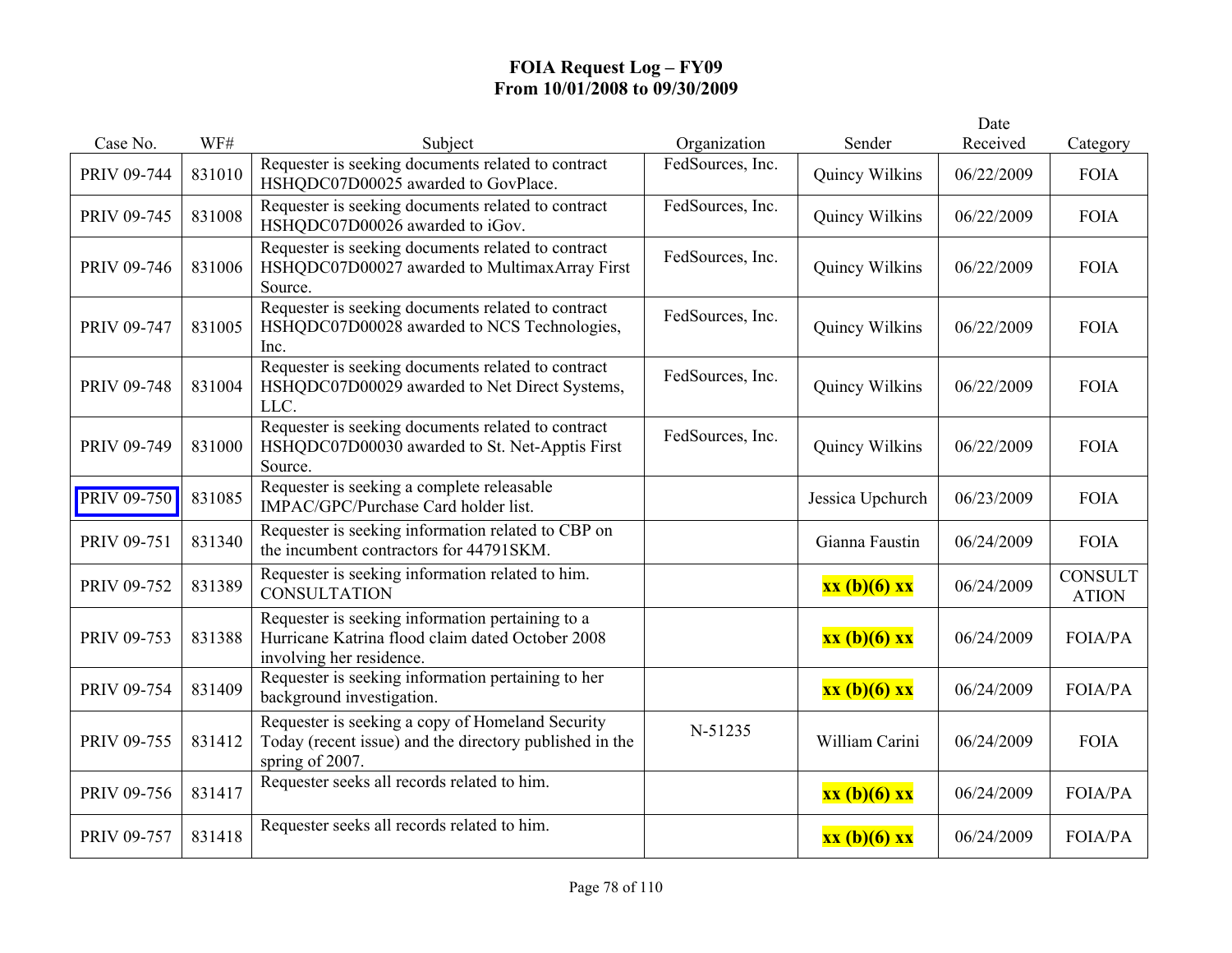|             |        |                                                                                                                                                                                                                              |                                                                        |                       | Date       |                |
|-------------|--------|------------------------------------------------------------------------------------------------------------------------------------------------------------------------------------------------------------------------------|------------------------------------------------------------------------|-----------------------|------------|----------------|
| Case No.    | WF#    | Subject                                                                                                                                                                                                                      | Organization                                                           | Sender                | Received   | Category       |
| PRIV 09-758 | 831489 | Requester seeks all records related to him.                                                                                                                                                                                  |                                                                        | $xx(b)(6)$ $xx$       | 06/24/2009 | <b>FOIA/PA</b> |
| PRIV 09-759 | 831422 | Requester is seeking information related to the<br>deportation of $\frac{xx(b)(6)xx}{x^2}$                                                                                                                                   | The Ellen Agency<br>Bail Bonds &<br>Insurance                          | Carl Ellen            | 06/24/2009 | FOIA/PA        |
| PRIV 09-760 | 831485 | Requester is seeking copies of a Business Plan of a<br>Service-Connected Disabled Veteran Owned<br>Company and a list of Service-Connected Disabled<br>Veteran Companies that are bidding on security<br>contracts with DHS. | Domestic &<br>International<br>Security Group,<br><b>LLC</b>           | Gary Gruenwald        | 06/24/2009 | <b>FOIA</b>    |
| PRIV 09-761 | 831425 | Requester is seeking information related to the<br>deportation of $\frac{xx(b)(6)xx}{x}$                                                                                                                                     | The Ellen Agency<br>Bail Bonds &<br>Insurance                          | Carl Ellen            | 06/24/2009 | FOIA/PA        |
| PRIV 09-762 | 831426 | Requester is seeking information related to the<br>deportation of $\frac{xx(b)(6)xx}{x^2}$                                                                                                                                   | The Ellen Agency<br>Bail Bonds &<br>Insurance                          | Carl Ellen            | 06/24/2009 | FOIA/PA        |
| PRIV 09-763 | 831649 | Requester is seeking Mt. Weather construction project<br>roadwork times and description of vehicles passing<br>through secured gates.                                                                                        | Stuart M. Perry,<br>Inc.                                               | <b>Steve Miller</b>   | 06/26/2009 | <b>FOIA</b>    |
| PRIV 09-764 | 831493 | Requester is seeking a list of all DHS Government<br>purchase card holders.                                                                                                                                                  | <b>Coast to Coast</b><br>Computer Products,<br>Inc.<br><b>GSA</b> Dept | Artin Konstanti       | 06/24/2009 | <b>FOIA</b>    |
| PRIV 09-765 | 831593 | Requester is seeking all records concerning<br>appointments and meetings between Mary Ellen<br>Callahan, Chief Privacy Officer for DHS and all<br>nongovernmental individuals.                                               | <b>Electronic Privacy</b><br><b>Information Center</b>                 | Mr. John Verdi        | 06/25/2009 | <b>FOIA</b>    |
| PRIV 09-766 | 831611 | Requester is seeking is seeking all records related to<br>him.                                                                                                                                                               |                                                                        | xx (b)(6) xx          | 06/25/2009 | <b>FOIA/PA</b> |
| PRIV 09-767 | 831623 | Requester is seeking copies of the National Security<br>Presidential Directive 54.                                                                                                                                           | <b>Electronic Privacy</b><br><b>Information Center</b>                 | Mr. John Verdi        | 06/26/2009 | <b>FOIA</b>    |
| PRIV 09-768 | 831652 | Requester is seeking correspondence logs for U.S.<br>Congressman Representative Jim Turner.                                                                                                                                  |                                                                        | Dr. Richard<br>Tansey | 06/26/2009 | <b>FOIA</b>    |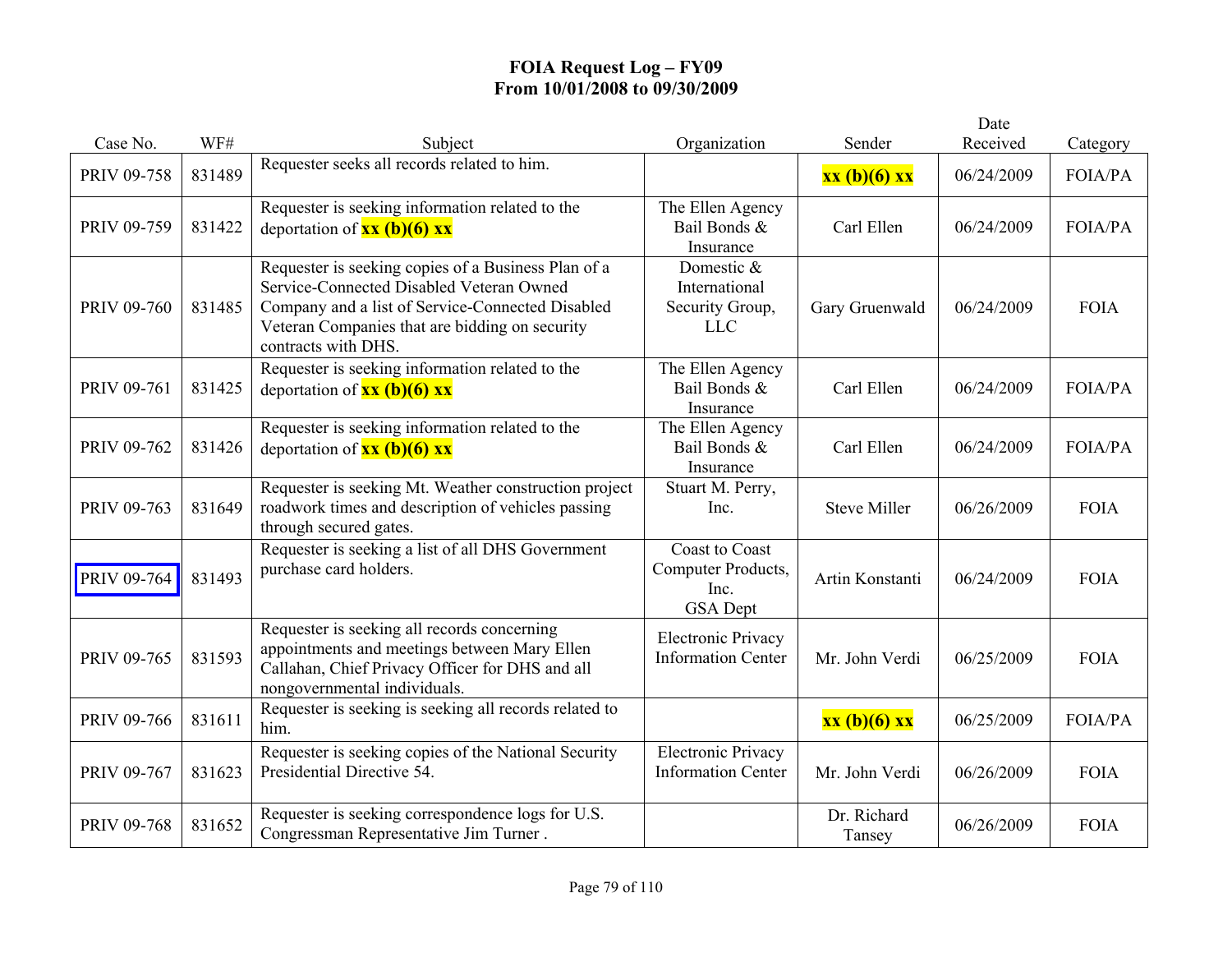|             |        |                                                                                                                                                                                                                  |                                                                |                          | Date       |             |
|-------------|--------|------------------------------------------------------------------------------------------------------------------------------------------------------------------------------------------------------------------|----------------------------------------------------------------|--------------------------|------------|-------------|
| Case No.    | WF#    | Subject                                                                                                                                                                                                          | Organization                                                   | Sender                   | Received   | Category    |
| PRIV 09-769 | 831651 | Requester is seeking correspondence logs for U.S.<br>Congressman Representative Michael T. McCaul.                                                                                                               |                                                                | Dr. Richard<br>Tansey    | 06/26/2009 | <b>FOIA</b> |
| PRIV 09-770 | 831650 | Requester is seeking correspondence logs for U.S.<br>Congressman Representative Ciro Rodriguez since<br>January 1, 2003.                                                                                         |                                                                | Dr. Richard<br>Tansey    | 06/26/2009 | <b>FOIA</b> |
| PRIV 09-771 | 831653 | Requester is seeking correspondence logs for U.S.<br>Representative Dr. Henry Cuellar, entitled people<br>record 7031917 sent by DHS Vania Lockett to<br>Tansey as a FOIA request May 1, 2009.                   |                                                                | Dr. Richard<br>Tansey    | 06/26/2009 | <b>FOIA</b> |
| PRIV 09-772 | 831923 | Requester is seeking a copy of U.S. CBP<br>HSBP1006F12500, under GS22F9614D.                                                                                                                                     | FOIA Group                                                     | Ms. Rose Santos          | 06/29/2009 | <b>FOIA</b> |
| PRIV 09-773 | 831971 | Requester is seeking all correspondence between<br>Congressman Dana Rohrabacher of California, her<br>staff and DHS from January 1, 1989 to the present.                                                         | Democratic<br>Congressional<br>Campaign<br>Committee           | Adam Broder              | 06/30/2009 | <b>FOIA</b> |
| PRIV 09-774 | 831976 | Requester is seeking a copy of raw data sets from<br>SAFECOM National Interoperability Baseline Survey.                                                                                                          |                                                                | <b>Charles Jennings</b>  | 06/30/2009 | <b>FOIA</b> |
| PRIV 09-775 | 831980 | Requester is seeking all records related to the National<br>Institute for Hometown Security (NIHS), its officers,<br>employees, the office of Rep. Harold Rogers and DHS<br>from January 1, 2004 to the present. | <b>CREW</b>                                                    | <b>Adam Rappaport</b>    | 06/30/2009 | <b>FOIA</b> |
| PRIV 09-776 | 832003 | Requester is seeking information pertaining to<br>contract # HSHQDC-07-00038.                                                                                                                                    | Lockheed Martin<br>Information<br>Systems & Global<br>Services | Cathy Marra              | 06/30/2009 | <b>FOIA</b> |
| PRIV 09-777 | 832000 | Requester is seeking a copy of U.S. CBP<br>HSBP1005C00731                                                                                                                                                        | FOIA Group                                                     | Ms. Rose Santos          | 06/30/2009 | <b>FOIA</b> |
| PRIV 09-778 | 832104 | Requester seeks an update on his request.                                                                                                                                                                        |                                                                | xx (b)(6) xx             | 03/12/2009 | <b>FOIA</b> |
| PRIV 09-779 | 832163 | Requester is seeking a copy of the DHS analysis of<br>the implications of the Posse Comitatus Act on the<br>operation of the Natonal Applications Office.                                                        | Individual                                                     | Mr. Jeffrey<br>Richelson | 07/01/2009 | <b>FOIA</b> |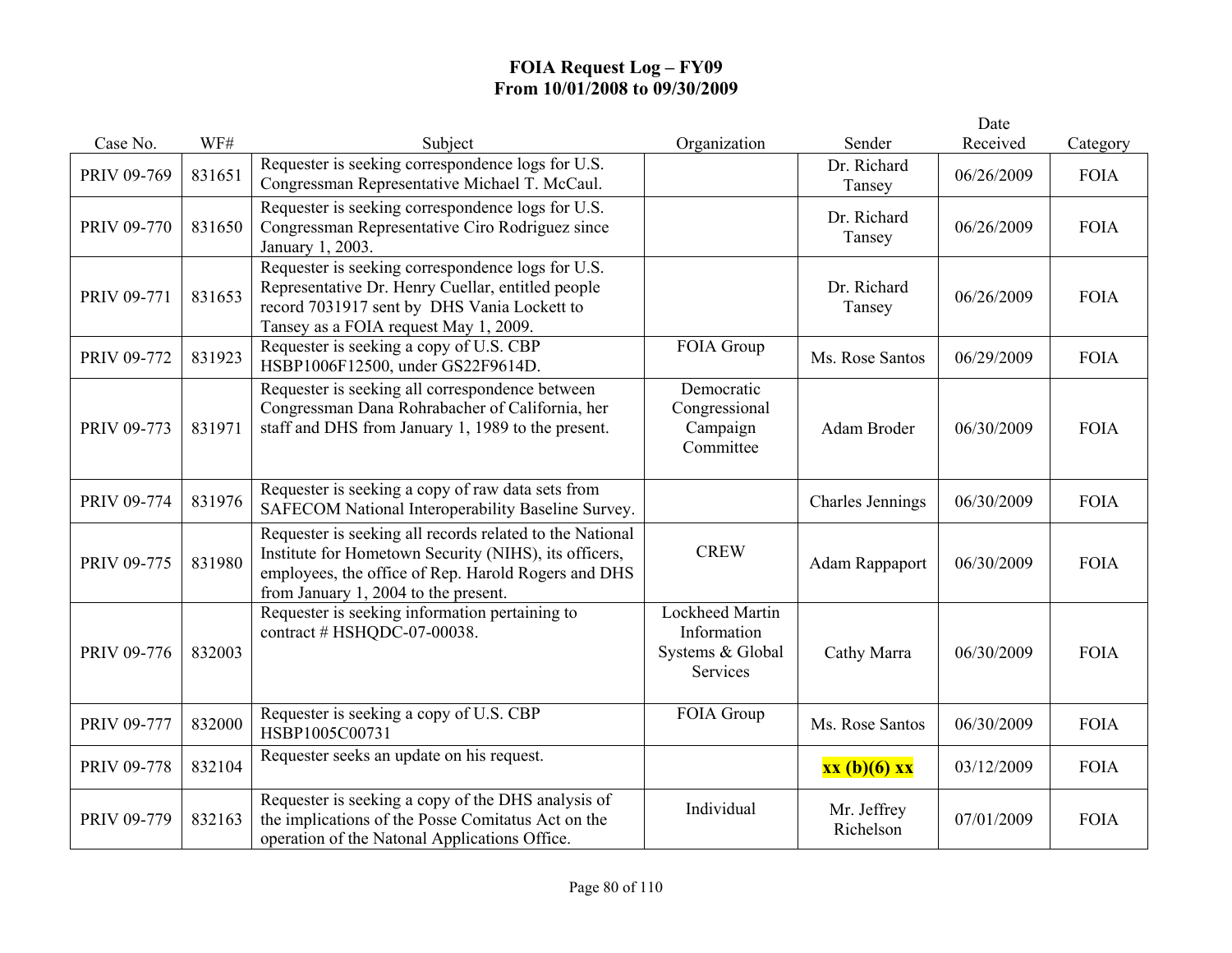| Case No.           | WF#    | Subject                                                                                                                                                                                             | Organization                  | Sender                   | Date<br>Received | Category       |
|--------------------|--------|-----------------------------------------------------------------------------------------------------------------------------------------------------------------------------------------------------|-------------------------------|--------------------------|------------------|----------------|
| PRIV 09-780        | 832221 | Requester is seeking records pertaining to his alien<br>registration card.                                                                                                                          |                               | $xx(b)(6)$ $xx$          | 07/01/2009       | FOIA/PA        |
| PRIV 09-781        | 832256 | Requester is seeking records pertaining to Iraq<br>Veterans Against the War from its official launch in<br>Boston, MA on July 23, 2004, at the convention of<br>Veterans for Peace, to the present. |                               | Nan Levinson             | 07/01/2009       | <b>FOIA</b>    |
| PRIV 09-782        | 832259 | Requester is seeking documents that were used as part<br>of his unsuitability determination.                                                                                                        |                               | xx (b)(6) xx             | 07/01/2009       | FOIA/PA        |
| PRIV 09-783        | 832248 | Requester is seeking all publically releasable details of<br>airline tickets purchased from January 1, 2009 to the<br>present for employees based in the Denver metro area.                         | 9 News, K*USA-<br>TV          | Jace Larson              | 07/01/2009       | <b>FOIA</b>    |
| PRIV 09-784        | 832295 | Requester is seeking information pertaining to three<br>job announcements that were posted on USAjobs.                                                                                              |                               | Bedri Kulla              | 07/02/2009       | <b>FOIA</b>    |
| <b>PRIV 09-785</b> | 832298 | Requester is seeking all records pertaining to the U.S.<br>Mortgage and Trust Co., Five Star Trust and the<br>Vaughn Index.                                                                         | FCI Ft. Worth                 | Kenneth Pealock          | 07/22/2009       | <b>FOIA</b>    |
| PRIV 09-786        | 832459 | Requester is seeking a list of institutions that qualified<br>to receive grant money earmarked for security<br>measures in the NYC area.                                                            |                               | Hillel<br>Goldscheider   | 07/06/2009       | <b>FOIA</b>    |
| PRIV 09-787        | 832439 | Requester is seeking a copy of the review conducted<br>by the Under Secretary of Intelligence and Analysis<br>Bart Johnson, of the National Applications Office.                                    | Individual                    | Mr. Jeffrey<br>Richelson | 07/06/2009       | <b>FOIA</b>    |
| PRIV 09-788        | 832479 | Requester is seeking information pertaining to the<br>investigation of $\overline{\mathbf{xx}}$ (b)(6) $\overline{\mathbf{xx}}$ or $\overline{\mathbf{xx}}$ (b)(4) $\overline{\mathbf{xx}}$         | Robinson Burns,<br><b>LLC</b> | Joseph Zakhary           | 07/06/2009       | FOIA/PA        |
| PRIV 09-789        | 832608 | Requester is seeking information regarding the Terror<br>Watch List.                                                                                                                                |                               | Roy Godenau              | 07/06/2009       | FOIA/PA        |
| PRIV 09-790        | 832663 | Requester is seeking business records related to <b>xx</b><br>$(b)(6)$ xx                                                                                                                           |                               | xx (b)(6) xx             | 07/07/2009       | FOIA/PA        |
| PRIV 09-791        | 832669 | Requester is seeking all records pertaining to him.                                                                                                                                                 |                               | xx (b)(6) xx             | 07/07/2009       | <b>FOIA/PA</b> |
| PRIV 09-792        | 832671 | Requester is seeking all records pertaining to him.                                                                                                                                                 | xx (b)(6) xx                  | $xx(b)(6)$ $xx$          | 07/07/2009       | FOIA/PA        |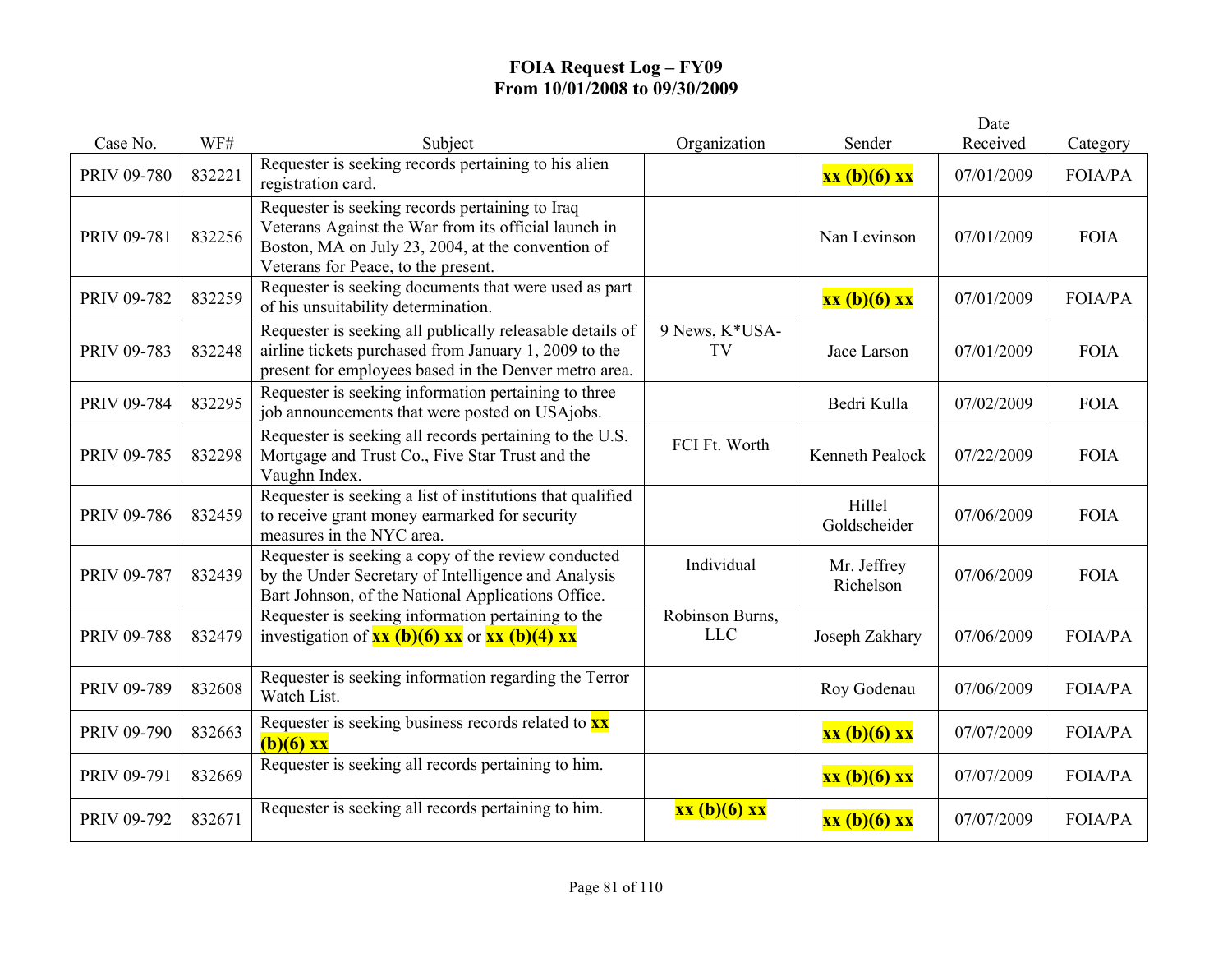|             |        |                                                                                                                                                                                |                                                                            |                    | Date       |             |
|-------------|--------|--------------------------------------------------------------------------------------------------------------------------------------------------------------------------------|----------------------------------------------------------------------------|--------------------|------------|-------------|
| Case No.    | WF#    | Subject                                                                                                                                                                        | Organization                                                               | Sender             | Received   | Category    |
| PRIV 09-793 | 832675 | Requester is seeking all information the government<br>has gathered on her.                                                                                                    |                                                                            | xx (b)(6) xx       | 07/07/2009 | FOIA/PA     |
| PRIV 09-794 | 832680 | Requester is seeking all correspondence between<br>Congressman Dan Lungren of CA, his staff and DHS<br>from January 1, 1979 to the present.                                    | Democratic<br>Congressional<br>Campaign<br>Committee                       | Adam Broder        | 07/07/2009 | <b>FOIA</b> |
| PRIV 09-795 | 832683 | Requester is seeking all correspondence between<br>Congresswoman Mary Bono Mack of California, her<br>staff and DHS from January 1, 1998 to the present.                       | Democratic<br>Congressional<br>Campaign<br>Committee                       | Adam Broder        | 07/07/2009 | <b>FOIA</b> |
| PRIV 09-796 | 832694 | Requester is seeking The Interagency Agreement<br>between FEMA and the Department of Transportation<br>to improve the Lower Manhattan transportation<br>system.                | Docutrieval<br>Information<br>Services                                     | Kate Purcell       | 07/07/2009 | <b>FOIA</b> |
| PRIV 09-797 | 832688 | Requester is seeking all correspondence between<br>Congressman Brian Bilbray of California, her staff<br>and DHS from January 1, 1995 to the present.                          | Democratic<br>Congressional<br>Campaign<br>Committee                       | Adam Broder        | 07/07/2009 | <b>FOIA</b> |
| PRIV 09-798 | 832728 | Requester is seeking all documents pertaining to<br>Project Gunrunner and the arrest of $\overline{\mathbf{x}\mathbf{x}}$ (b)(6) $\overline{\mathbf{x}\mathbf{x}}$ .           | The National<br>Security Archive<br>The George<br>Washington<br>University | Jesse Franzblau    | 07/08/2009 | <b>FOIA</b> |
| PRIV 09-799 | 832809 | Requester is seeking a copy of the statement of work<br>for DHS/FPS contract #HSCEEC-08-A-00015 NCR<br>region III and IV, for contract security under Paragon<br>Systems, Inc. | FDA Security                                                               | <b>Brian Smith</b> | 07/08/2009 | <b>FOIA</b> |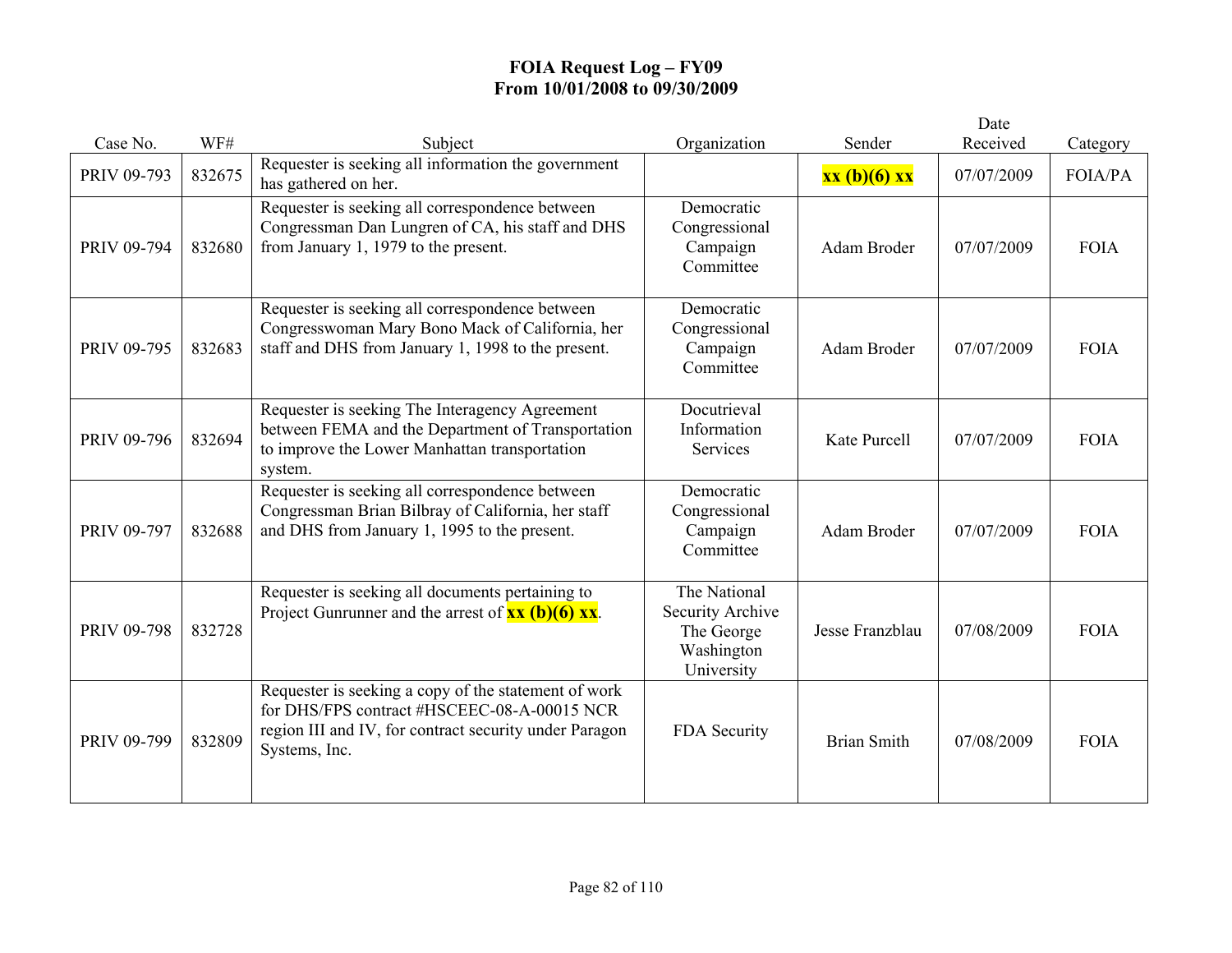|                    |        |                                                                                                                                                                                                                                                                   |                                                                     |                         | Date       |                |
|--------------------|--------|-------------------------------------------------------------------------------------------------------------------------------------------------------------------------------------------------------------------------------------------------------------------|---------------------------------------------------------------------|-------------------------|------------|----------------|
| Case No.           | WF#    | Subject                                                                                                                                                                                                                                                           | Organization                                                        | Sender                  | Received   | Category       |
| PRIV 09-800        | 832880 | Requester is seeking records related to $\frac{xx(b)(6)xx}{x^2}$<br>$xx(b)(7)(C)$ xx                                                                                                                                                                              | Law Offices of<br>Daniel Mordarski,<br><b>LLC</b>                   | Daniel Mordarski        | 07/09/2009 | <b>FOIA/PA</b> |
| PRIV 09-801        | 833084 | Requester is seeking a report pertaining to the USDA<br>and himself.                                                                                                                                                                                              |                                                                     | xx (b)(6) xx            | 07/09/2009 | <b>FOIA/PA</b> |
| PRIV 09-802        | 833082 | Requester is seeking a report released by DHS in<br>April pertaining to the right-wing extremist groups<br>and individuals viewed as potential threats.                                                                                                           | 23663-038                                                           | Leo Oladimu             | 07/09/2009 | <b>FOIA</b>    |
| PRIV 09-803        | 833081 | Requester is seeking records pertaining to the<br>OCDETF investigation in which DHS agencies<br>participated in Operation White Rabbit, also the<br>initiation form, the proposal and application<br>containing the signatories of the participating<br>agencies. | Individual                                                          | William Pickard         | 07/09/2009 | <b>FOIA</b>    |
| PRIV 09-804        | 833061 | Requester is seeking documents related to the<br>construction and improvements to the New Network<br>Core Facility WarrentonTraining Center Station D<br>Building D-22 located at 17461 Carrico Mills Rd., VA                                                     | Katz & Stone, LLP<br><b>Attorneys At Law</b>                        | Owen Walker             | 07/09/2009 | <b>FOIA</b>    |
| <b>PRIV 09-805</b> | 833051 | Requester is seeking all information pertaining to $\mathbf{x}\mathbf{x}$<br>$(b)(6)$ xx                                                                                                                                                                          | Seltzer, Caplan,<br>Mcmahon, Vitek<br>A Law Corporation             | <b>Charles Goldberg</b> | 07/09/2009 | <b>FOIA/PA</b> |
| PRIV 09-806        | 833029 | Requester is seeking the specifications of whole body<br>imaging hardware.                                                                                                                                                                                        | <b>Electronic Privacy</b><br><b>Information Center</b>              | Mr. John Verdi          | 07/09/2009 | <b>FOIA</b>    |
| PRIV 09-807        | 833027 | Requester is seeking all immigration records on file<br>for $\frac{xx(b)(6)}{x}$                                                                                                                                                                                  | Law Offices David<br>E. Piver<br>Immigration and<br>Nationality Law | Monica Singh            | 07/09/2009 | <b>FOIA/PA</b> |
| PRIV 09-808        | 833101 | Requester is seeking a copy of all records pertaining<br>to the cyber attacks against the State Dept, White<br>House, Pentagon and others.                                                                                                                        |                                                                     | John Greenewald         | 07/10/2009 | <b>FOIA</b>    |
| PRIV 09-809        | 833973 | Requester is seeking any and all records pertaining to<br>xx (b)(6) xx                                                                                                                                                                                            |                                                                     | David Hagenson          | 07/16/2009 | FOIA/PA        |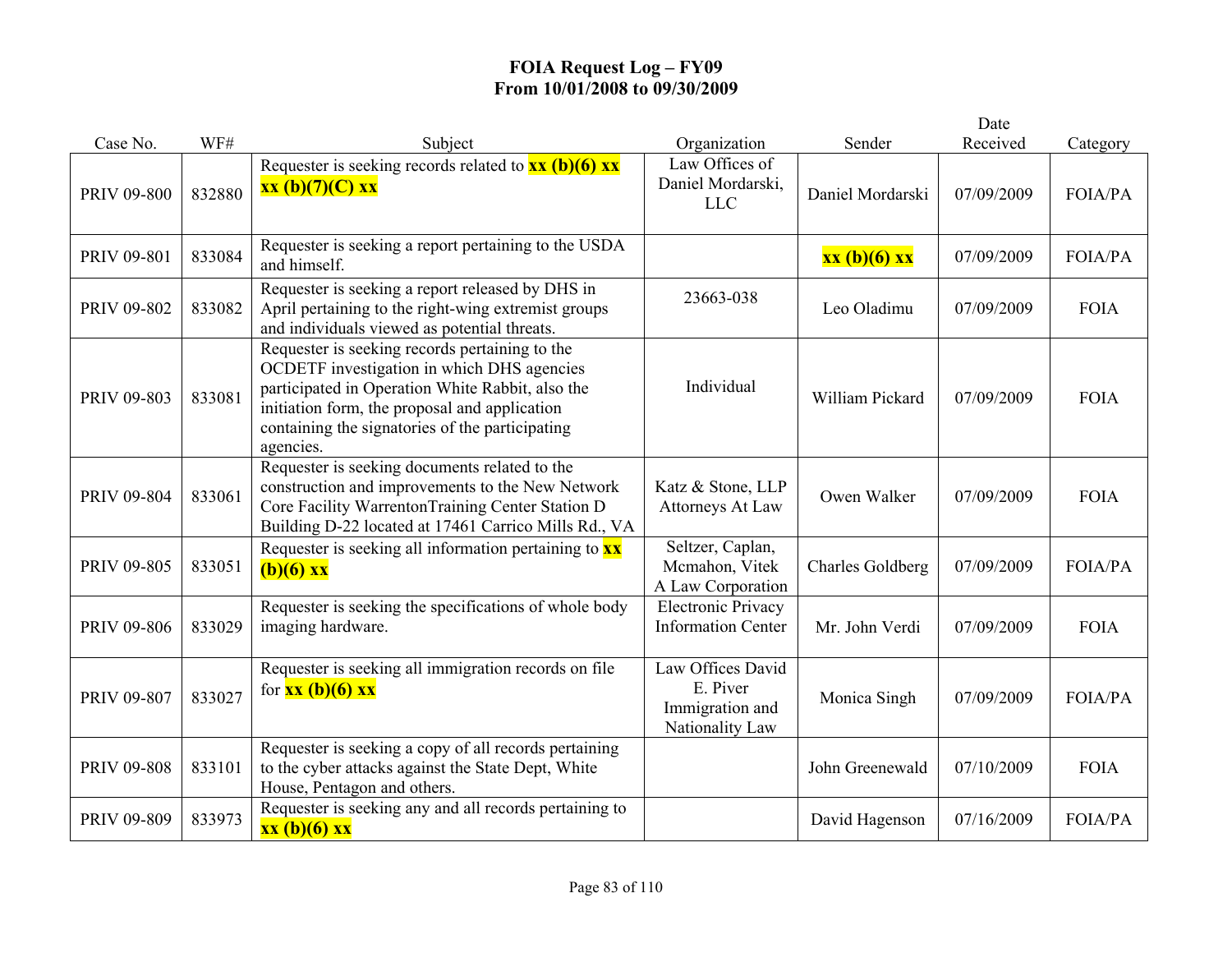|             |        |                                                                                                                                                                                              |                                                                                       |                    | Date       |                                |
|-------------|--------|----------------------------------------------------------------------------------------------------------------------------------------------------------------------------------------------|---------------------------------------------------------------------------------------|--------------------|------------|--------------------------------|
| Case No.    | WF#    | Subject                                                                                                                                                                                      | Organization                                                                          | Sender             | Received   | Category                       |
| PRIV 09-810 | 833604 | Requester is seeking documents related to the recent<br>suspension of South Carolina Governor Mark<br>Stanford's security clearance.                                                         | The Post and<br>Courier                                                               | Tony Bartelme      | 07/14/2009 | <b>FOIA</b>                    |
| PRIV 09-811 | 833982 | Requester is seeking a copy of the new standardized<br>Memorandum of Agreement used to enter into<br>" $287(g)$ " partnerships, a copy of the eleven new 287<br>agreements entered into law. | Judicial Watch                                                                        | Tegan Millspaw     | 07/16/2009 | <b>FOIA</b>                    |
| PRIV 09-812 | 833977 | Requester is seeking any and all records pertaining to<br>correspondence, grants, funding, policy, and 3rd party<br>communications concerning ACORN.                                         | Judicial Watch                                                                        | Ms. Jenny Small    | 07/16/2009 | <b>FOIA</b>                    |
| PRIV 09-813 | 833971 | Requester is seeking information regarding the<br>Prosperity Partnership and the Department of<br>Homeland Security.                                                                         | Center for<br>Biological<br>Diversity                                                 | Jaclyn Lopez       | 07/16/2009 | <b>FOIA</b>                    |
| PRIV 09-814 | 833987 | Requester is seeking a copy of the new standardized<br>Memorandum of Agreement used to enter into<br>"287(g)" partnerships, a copy of the eleven new 287<br>agreements entered into law.     | <b>ACLU</b>                                                                           | Omar Jadwat        | 07/16/2009 | <b>FOIA</b>                    |
| PRIV 09-815 | 833967 | Requester is seeking copies of the Original Bills Of<br>Lading.                                                                                                                              | The Shrenker Law<br>Firm                                                              | Henry Schrenker    | 07/16/2009 | <b>FOIA</b>                    |
| PRIV 09-816 | 833763 | Requester seeks the Canadian file regarding $\overline{\mathbf{x}\mathbf{x}}$ (b)(6)<br><b>xx</b> . CONSULTATION.                                                                            | Office of<br>Information<br>Programs and<br>Services<br>Department of<br><b>State</b> | Margaret Grafeld   | 07/15/2009 | <b>CONSULT</b><br><b>ATION</b> |
| PRIV 09-817 | 833984 | The requester seeks all records submitted by the State<br>of California in support of their Fiscal Year 2009<br>Emergency Management Performance Grants.                                     | PlagerSchack, LLP                                                                     | Mark Plager        | 07/16/2009 | <b>FOIA</b>                    |
| PRIV 09-818 | 833985 | Requester seeks all records relating to the revocation<br>of $\overline{\text{xx (b)(6)} \text{xx}}$ visa and the reason.                                                                    | <b>NYCLU</b>                                                                          | Deborah<br>Berkman | 07/16/2009 | <b>FOIA</b>                    |
| PRIV 09-819 | 833986 | Requester is seeking all records pertaining to him.                                                                                                                                          |                                                                                       | xx (b)(6) xx       | 07/16/2009 | <b>FOIA/PA</b>                 |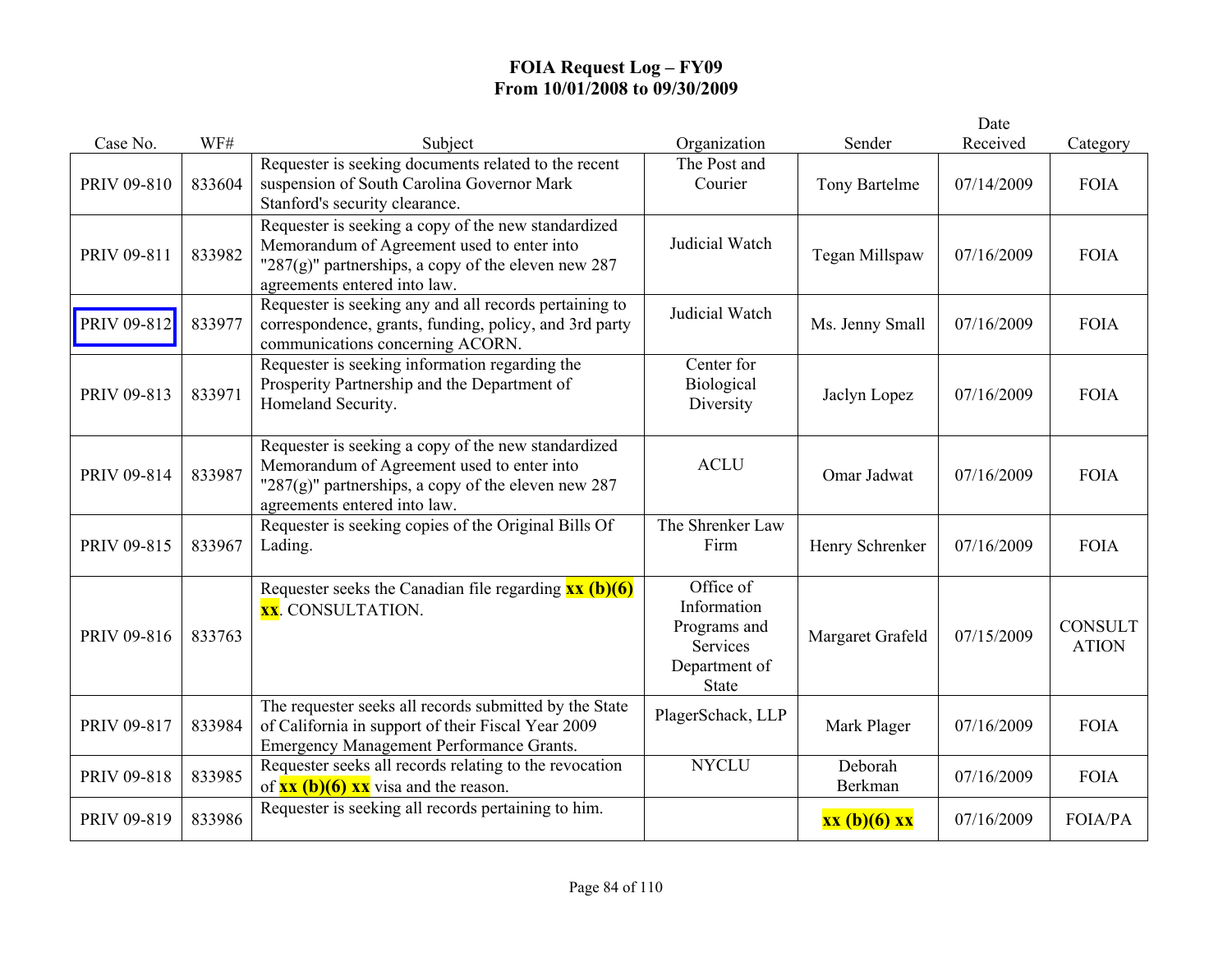|             |        |                                                                                                                                                                                                           |                                               |                 | Date       |                |
|-------------|--------|-----------------------------------------------------------------------------------------------------------------------------------------------------------------------------------------------------------|-----------------------------------------------|-----------------|------------|----------------|
| Case No.    | WF#    | Subject                                                                                                                                                                                                   | Organization                                  | Sender          | Received   | Category       |
| PRIV 09-820 | 833961 | Requester is seeking any and all information and<br>records pertaining to $\frac{xx}{(b)}(6)$ $\frac{xx}{(c)}$ arrest.                                                                                    | Louis V. Asandrov,<br>Attorney at Law         | Louis Asandrov  | 07/16/2009 | FOIA/PA        |
| PRIV 09-821 | 833945 | Requester is seeking information pertaining to DHS<br>Request for Proposals, Solicitation # HSHQPC-05-R-<br>00006, regarding implementation support services for<br>the National Exercise Program.        | Hunton& Williams                              | Ms. Lucy Kimsey | 07/16/2009 | <b>FOIA</b>    |
| PRIV 09-822 | 833939 | Requester is seeking all records pertaining to $\mathbf{x}\mathbf{x}$<br>$(b)(6)$ xx and his participation in the Cassandra<br>Project or the Kassandra Project.                                          | Individual                                    | xx (b)(6) xx    | 07/16/2009 | FOIA/PA        |
| PRIV 09-823 | 833937 | Requester is seeking a copy of all court files<br>pertaining to $\frac{xx(b)(6)}{x}$ also known as $\frac{xx(b)(6)}{x}$<br>$\overline{\mathbf{X}}\overline{\mathbf{X}}$                                   | Vital D'Carpio, Esq<br><b>Attorney At Law</b> | Vital D'Carpio  | 07/16/2009 | <b>FOIA/PA</b> |
| PRIV 09-824 | 833934 | Requester is seeking $\frac{xx(b)(6)xx}{x}$ entry record into<br>the United States on August 17, 2007.                                                                                                    | Indus Law Group                               | xx (b)(6) xx    | 07/16/2009 | FOIA/PA        |
| PRIV 09-825 | 833931 | Requester is seeking Statements of work for the<br>following contracts, A-TEK, Inc, Bearing Point, LLC<br>and Booz-Allen Hamilton.                                                                        | <b>INPUT</b>                                  | Corionna Canada | 07/16/2009 | <b>FOIA</b>    |
| PRIV 09-826 | 833930 | Requester is seeking all records pertaining to <b>xx</b><br>$(b)(6)$ xx                                                                                                                                   |                                               | xx (b)(6) xx    | 07/16/2009 | <b>FOIA/PA</b> |
| PRIV 09-827 | 833926 | Requester seeks the number of Department of<br>Homeland Security officials that are United Way<br>board members and a staff directory.                                                                    |                                               | Jan Becker      | 07/16/2009 | <b>FOIA</b>    |
| PRIV 09-828 | 833988 | Requester is seeking information pertaining to him.                                                                                                                                                       |                                               | xx (b)(6) xx    | 07/16/2009 | FOIA/PA        |
| PRIV 09-829 | 834039 | Requester is seeking copies of all congressional<br>correspondence between the Department of Homeland<br>Security and any member of Congress or any staff<br>from February 1, 2009 through July 17, 2009. | <b>CBS</b> Evening News                       | Laura Strickler | 07/17/2009 | <b>FOIA</b>    |
| PRIV 09-830 | 834212 | Requester is seeking a copy of his SF-50 and SF-<br>1150.                                                                                                                                                 |                                               | xx (b)(6) xx    | 07/20/2009 | <b>FOIA</b>    |
| PRIV 09-831 | 834204 | Requester is seeking all records pertaining to the<br>citizenship and immigration status of $\overline{\mathbf{x}\mathbf{x}}$ (b)(6) $\overline{\mathbf{x}\mathbf{x}}$ .                                  | xx (b)(6) xx                                  | xx (b)(6) xx    | 07/20/2009 | <b>FOIA/PA</b> |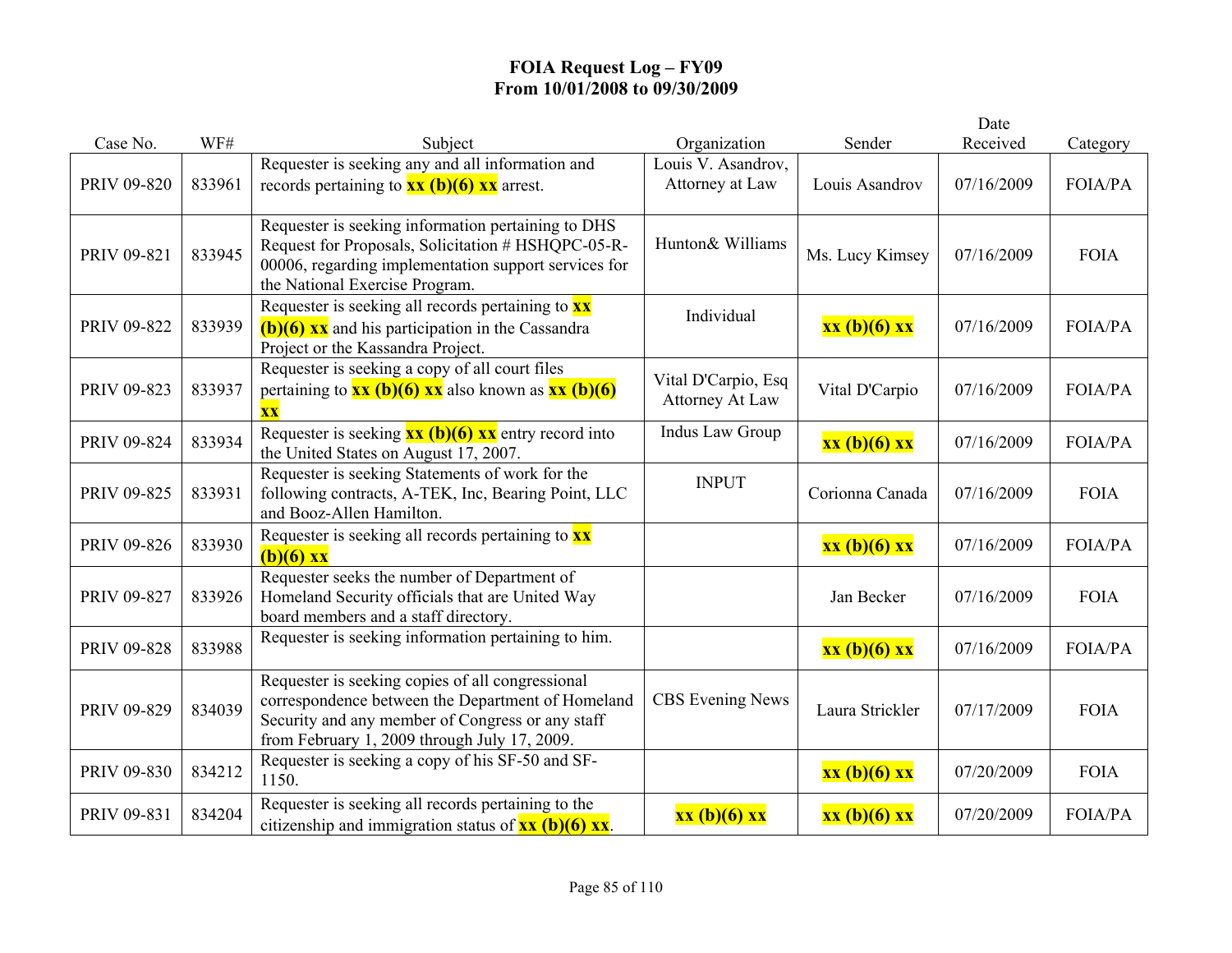|             |        |                                                                                                                                                                                                                                                                                   |                                                             |                 | Date       |             |
|-------------|--------|-----------------------------------------------------------------------------------------------------------------------------------------------------------------------------------------------------------------------------------------------------------------------------------|-------------------------------------------------------------|-----------------|------------|-------------|
| Case No.    | WF#    | Subject                                                                                                                                                                                                                                                                           | Organization                                                | Sender          | Received   | Category    |
| PRIV 09-832 | 834180 | Requester is seeking information pertaining to Under<br>Secretary Randy Beardsworth in El Salvador.                                                                                                                                                                               |                                                             | Howard Johnson  | 07/20/2009 | <b>FOIA</b> |
| PRIV 09-833 | 834218 | Requester is seeking information pertaining to a<br>drilling incident on West Shore Rd. in NY on April 5,<br>2007.                                                                                                                                                                | L'Abbate, Balkan,<br>Colavita & Contini<br>Attorneys At Law | Eric Hechler    | 07/20/2009 | <b>FOIA</b> |
| PRIV 09-834 | 834177 | Requester is seeking the past proposal submissions of<br>companies who responded and were awarded on the<br>DHS Eagles IDIQ contract.                                                                                                                                             | Information<br>Technology<br>Strategies, LLC                | Sanjay Magoon   | 07/30/2009 | <b>FOIA</b> |
| PRIV 09-835 | 834234 | Requester is seeking information pertaining to the<br>development and concerns related to the $287(g)$<br>agreements.                                                                                                                                                             | Judicial Watch                                              | Tegan Millspaw  | 07/21/2009 | <b>FOIA</b> |
| PRIV 09-836 | 834327 | Request for information pertaining to DHS TRIP.                                                                                                                                                                                                                                   | <b>Electronic Frontier</b><br>Foundation                    | Marcia Hoffman  | 07/21/2009 | <b>FOIA</b> |
| PRIV 09-837 | 834602 | Requester is seeking information pertaining to DHS<br>Request for Proposals, Solicitation # HSHQPC-05-R-<br>00006, regarding implementation support services for<br>the National Exercise Program.                                                                                | Hunton& Williams                                            | Ms. Lucy Kimsey | 07/15/2009 | <b>FOIA</b> |
| PRIV 09-838 | 834314 | Request for information pertaining to an incident on<br>February 22, 2009 involving $\overline{\mathbf{x}\mathbf{x}}$ (b)(6) $\overline{\mathbf{x}\mathbf{x}}$                                                                                                                    | <b>Attorney At Law</b><br>The McClintock<br><b>Building</b> | Lisa Baughman   | 07/21/2009 | <b>FOIA</b> |
| PRIV 09-839 | 834305 | Request for copies of contracts or proposals involving<br>the Charles Group, LLC, and correspondence between<br>The Office of Counternarcotics Enforcement Acting<br>Director John Leech, Scott Chronister, Nathaniel<br>Phillips and any employees of The Charles Group,<br>LLC. | Project on<br>Government<br>Oversight                       | Scott Amey      | 07/21/2009 | <b>FOIA</b> |
| PRIV 09-840 | 834404 | Request for Customs and Border Protection<br>Performance Standards, Regulations, Training<br>Guidelines and Statistics Related to the Inspection of<br>Persons Traveling on Amtrak Trains in the Rochester<br>Station and in the Buffalo Sector.                                  | <b>Immigrant Rights</b><br>Clinic                           | Nancy Morawetz  | 07/22/2009 | <b>FOIA</b> |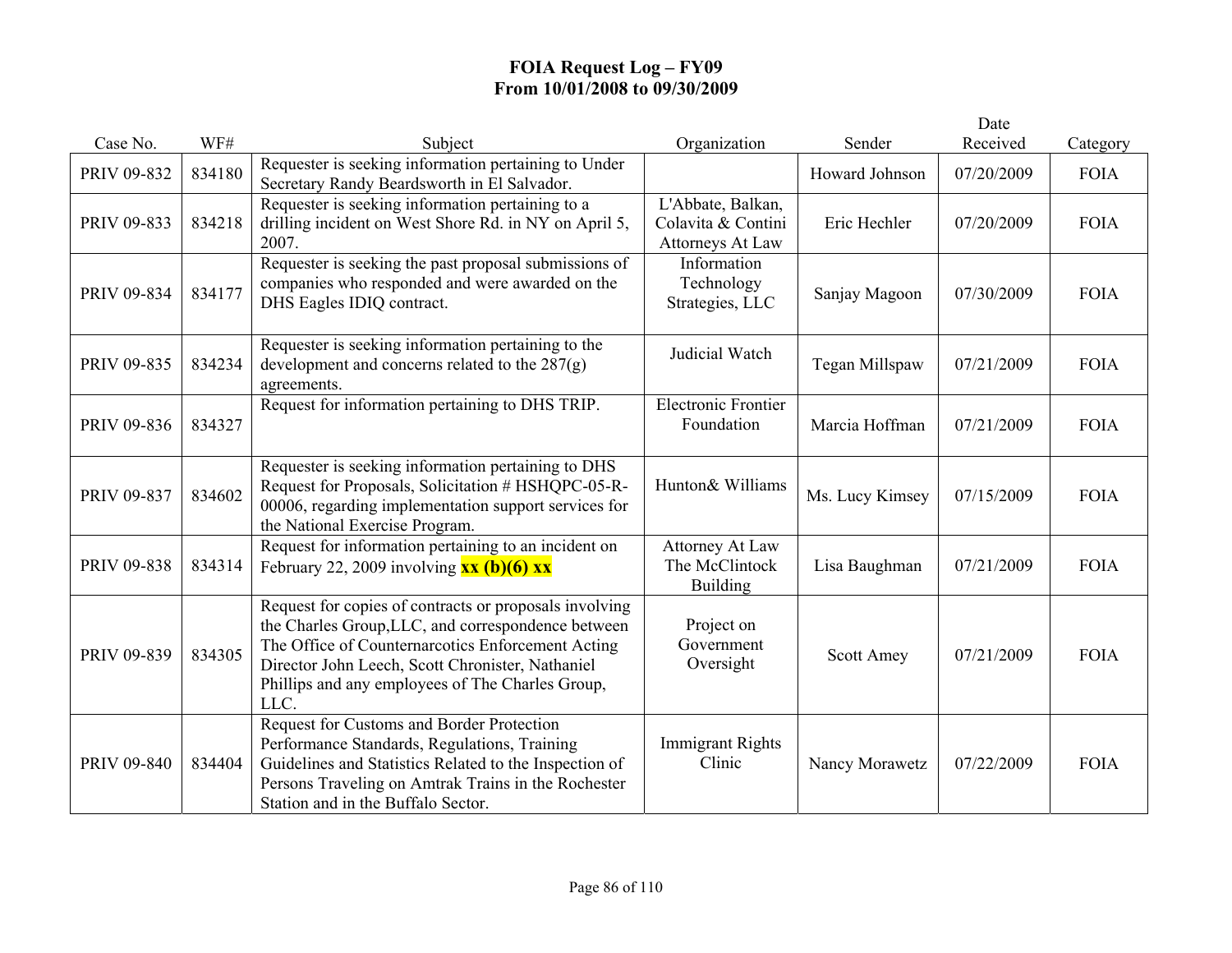|             |        |                                                                                                                                                                                                                                                                                                                                                                                                     |                                               |                       | Date       |                |
|-------------|--------|-----------------------------------------------------------------------------------------------------------------------------------------------------------------------------------------------------------------------------------------------------------------------------------------------------------------------------------------------------------------------------------------------------|-----------------------------------------------|-----------------------|------------|----------------|
| Case No.    | WF#    | Subject                                                                                                                                                                                                                                                                                                                                                                                             | Organization                                  | Sender                | Received   | Category       |
| PRIV 09-841 | 834384 | Requester is seeking all correspondence between U.S.<br>Congressmen, Peter T. King. Steven Pearce, Michael<br>T. McCaul and DHS Secretary Dr. Michael Chertoff<br>regarding King-Pearce-McCaul written request on<br>January 26, 2006 to obtain a briefing and information.                                                                                                                         |                                               | Dr. Richard<br>Tansey | 07/22/2009 | <b>FOIA</b>    |
| PRIV 09-842 | 834401 | Requester is seeking HSHQDC07J00693, for the<br>United States Computer Emergency Readiness Team<br>Integration (US-CERT) & Support Services.                                                                                                                                                                                                                                                        | FOIA Group                                    | Ms. Rose Santos       | 07/22/2009 | <b>FOIA</b>    |
| PRIV 09-843 | 834385 | Requester is seeking all correspondence between<br>Texas Homeland Security Coordinator Jay T.<br>Kimbrough, Office of the Governor Texas Homeland<br>Security Division, directors and staff, DHS senior<br>officials and DHS senior managers of US-VISIT<br>regarding any request through which the State of<br>Texas secured access to data to assist Texas law<br>enforcement and other agencies. |                                               | Dr. Richard<br>Tansey | 07/22/2009 | <b>FOIA</b>    |
| PRIV 09-844 | 834382 | Request for all correspondence between Texas<br>Homeland Security Coordinator Jay T. Kimbrough<br>and DHS senior officials and managers of US-VISIT<br>regarding the US-VISIT stakeholders meeting as<br>Austin, Texas Doubletree Suites hotel on or about<br>December 6, 2004.                                                                                                                     |                                               | Dr. Richard<br>Tansey | 07/22/2009 | <b>FOIA</b>    |
| PRIV 09-845 | 834406 | Requester is seeking information pertaining to $\frac{xx}{xx}$<br>$(b)(6)$ xx                                                                                                                                                                                                                                                                                                                       |                                               | xx (b)(6) xx          | 07/22/2009 | <b>FOIA/PA</b> |
| PRIV 09-846 | 834603 | Requester seeks records related to a pending lawsuit<br>in Federal Court in NY re: Terrorist attacks on<br>9/11/2001, SDNY 03 MDL 1570                                                                                                                                                                                                                                                              | <b>SAE Productions</b>                        | Mr. Steven<br>Emerson | 07/23/2009 | <b>FOIA</b>    |
| PRIV 09-847 | 834610 | Requester seeks a copy of the credit card holders list.                                                                                                                                                                                                                                                                                                                                             | Benjamin Office<br>Supply & Services,<br>Inc. | Jay Cohen             | 07/23/2009 | <b>FOIA</b>    |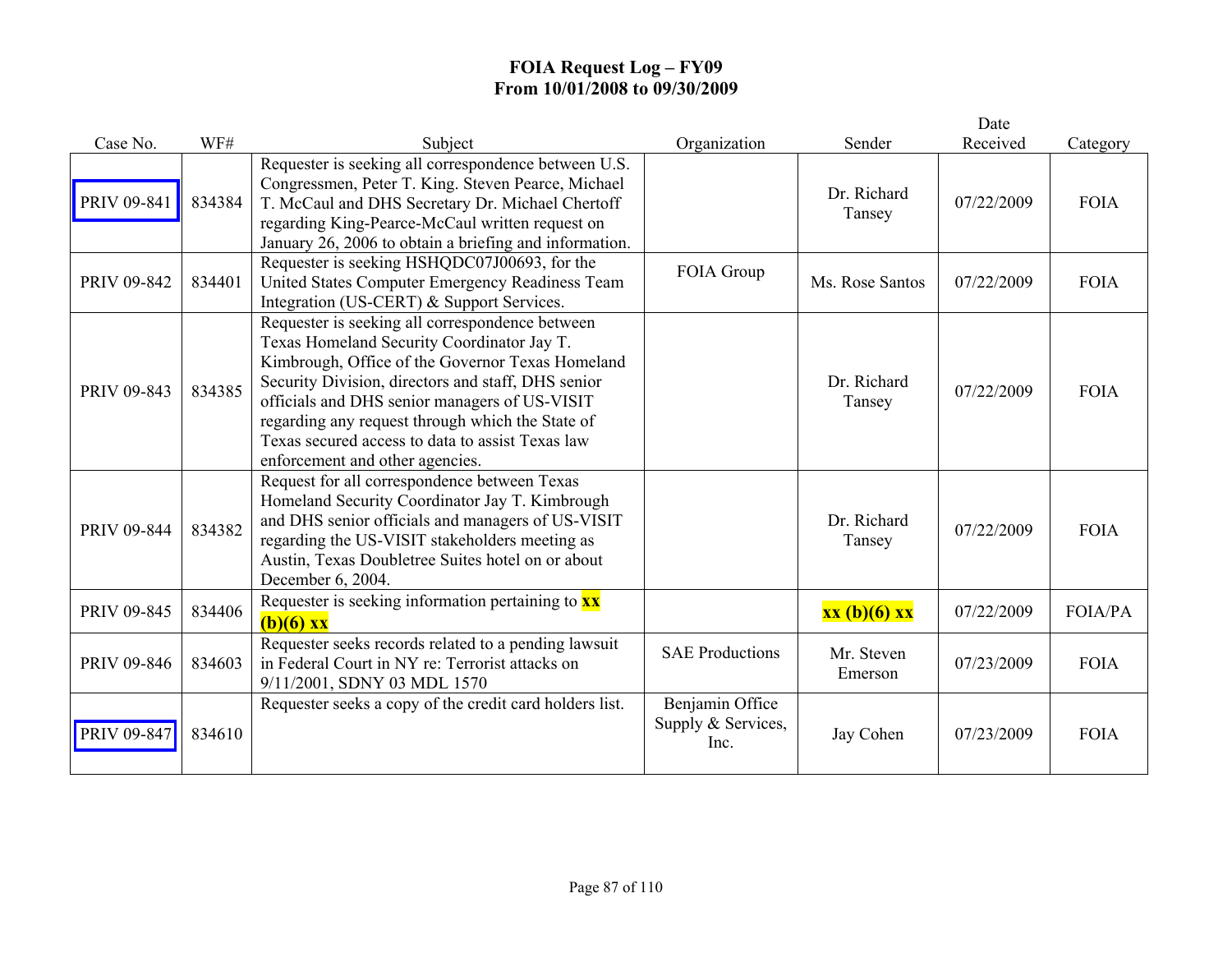|             |        |                                                                                                                                                                                                                                                                                                                                                                                                                                                                                                                                                                                                                                                                                                                                                                                           |                                |                  | Date       |                |
|-------------|--------|-------------------------------------------------------------------------------------------------------------------------------------------------------------------------------------------------------------------------------------------------------------------------------------------------------------------------------------------------------------------------------------------------------------------------------------------------------------------------------------------------------------------------------------------------------------------------------------------------------------------------------------------------------------------------------------------------------------------------------------------------------------------------------------------|--------------------------------|------------------|------------|----------------|
| Case No.    | WF#    | Subject                                                                                                                                                                                                                                                                                                                                                                                                                                                                                                                                                                                                                                                                                                                                                                                   | Organization                   | Sender           | Received   | Category       |
| PRIV 09-848 | 837802 | Requestor clarified his request to be for records of the<br>DHS, the Federal Bureau of Investigation (FBI), the<br>Central Intelligence Agency (CIA), or the Department<br>of Justice (DOJ), to include the following:<br>1. Reference material or a guide for requesting<br>information about you;<br>2. Information on your criminal convictions or<br>criminal investigations;<br>3. Information on medical, educational, or<br>employment records;<br>4. Information on whether you have been the subject<br>of an investigation by a foreign government; and<br>5. Information on whether you have been the subject<br>of demographic studies, military studies, or<br>studies/research carried out by commercial U.S.<br>companies or corporations hired by the U.S.<br>Government. | xx (b)(6) xx                   | xx (b)(6) xx     | 07/23/2009 | <b>FOIA/PA</b> |
| PRIV 09-849 | 834612 | Requester seeks records of official travel for <b>XX</b><br>$(b)(6)$ xx of US-VISIT.                                                                                                                                                                                                                                                                                                                                                                                                                                                                                                                                                                                                                                                                                                      | Individual                     | Bukana Sibi      | 07/23/2009 | <b>FOIA/PA</b> |
| PRIV 09-850 | 834614 | Requester seeks a copy of the basic award contract,<br>including the statement of work for contract<br>#HSCOW5D0056                                                                                                                                                                                                                                                                                                                                                                                                                                                                                                                                                                                                                                                                       | Federal Sources,<br>Inc        | Lynne Skelley    | 07/23/2009 | <b>FOIA</b>    |
| PRIV 09-851 | 834615 | Requester seeks records related to task order #<br>HSHQPA05A00030                                                                                                                                                                                                                                                                                                                                                                                                                                                                                                                                                                                                                                                                                                                         | Federal Sources,<br>Inc        | Lynne Skelley    | 07/23/2009 | <b>FOIA</b>    |
| PRIV 09-852 | 834616 | Requester seeks records of communication between<br>$\overline{\text{xx (b)(6)} \text{xx}}$ and employees of DHS.                                                                                                                                                                                                                                                                                                                                                                                                                                                                                                                                                                                                                                                                         | Holtzman Vogel,<br><b>PLLC</b> | Jason Torchinsky | 07/23/2009 | <b>FOIA/PA</b> |
| PRIV 09-853 | 834617 | Requester seeks records relating to the planning,<br>execution, or participation of DHS employees or<br>contractors with respect to 6 events listed in the<br>request.                                                                                                                                                                                                                                                                                                                                                                                                                                                                                                                                                                                                                    | Holtzman Vogel,<br><b>PLLC</b> | Jason Torchinsky | 07/23/2009 | <b>FOIA</b>    |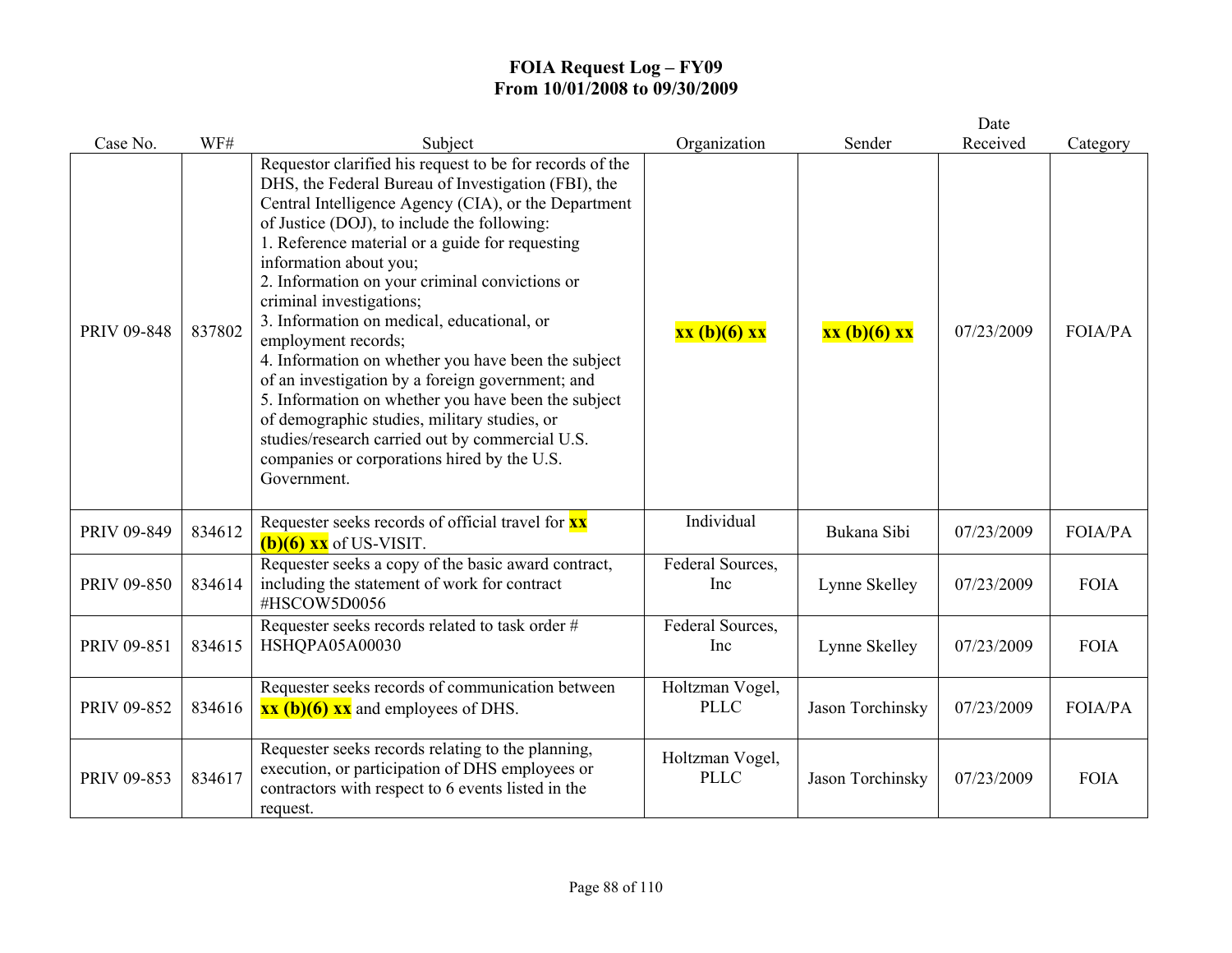|                    |        |                                                                                                                                                                                                                                     |                                  |                        | Date       |                                |
|--------------------|--------|-------------------------------------------------------------------------------------------------------------------------------------------------------------------------------------------------------------------------------------|----------------------------------|------------------------|------------|--------------------------------|
| Case No.           | WF#    | Subject                                                                                                                                                                                                                             | Organization                     | Sender                 | Received   | Category                       |
| PRIV 09-854        | 834618 | Requester seeks all immigration records for his client,<br>xx (b)(6) xx                                                                                                                                                             | Law Offices of<br>David E. Piver | David Piver            | 07/23/2009 | <b>FOIA/PA</b>                 |
| PRIV 09-855        | 834619 | Requester seeks records related to $\overline{\mathbf{xx}(\mathbf{b})(6)} \overline{\mathbf{xx}}$                                                                                                                                   | Individual                       | Teasha Griffin         | 07/23/2009 | <b>FOIA/PA</b>                 |
| PRIV 09-856        | 834620 | Requester seeks interview and record statement of<br>TSA employees related to an incident in an airport<br>screening area.                                                                                                          | Petkoff and<br>Feigelson         | Mr. David<br>Feigelson | 07/23/2009 | <b>FOIA</b>                    |
| <b>PRIV 09-857</b> | 834626 | Requester seeks records related to contract<br>#HSFEHQ-07-D-0225                                                                                                                                                                    |                                  | Mr. Rudy<br>Sutherland | 07/24/2009 | <b>FOIA</b>                    |
| PRIV 09-858        |        | Requester seeks copies of the March, April, May and<br>June appointment calendars for Secretary Janet<br>Napolitano, to include meeting and phone logs.                                                                             | <b>Bloomberg News</b>            | <b>Jeff Bliss</b>      | 07/24/2009 | <b>FOIA</b>                    |
| PRIV 09-859        | 835364 | Requester is seeking information pertaining to his<br>father's citizenship and military documents.                                                                                                                                  |                                  | xx (b)(6) xx           | 07/28/2009 | <b>FOIA/PA</b>                 |
| PRIV 09-860        | 835213 | Requester is seeking documents related to all small<br>arms center fire ammunition (less than.50 cal.)<br>purchased by DHS in 2006, 2007, 2008 and 2009,<br>including the amount and vendor.                                        |                                  | David Gaffney          | 07/27/2009 | <b>FOIA</b>                    |
| PRIV 09-861        | 835223 | Requester is seeking specific congressional logs.                                                                                                                                                                                   |                                  | Dr. Richard<br>Tansey  | 07/27/2009 | <b>FOIA</b>                    |
| PRIV 09-862        | 834753 | Requester seeks names and addresses of companies<br>that have been paid by DHS using the GSA SmartPay<br>Program purchase cards.                                                                                                    | Diamond Mind,<br>Inc.            | Ms. Jessica<br>Wallis  | 07/27/2009 | <b>CONSULT</b><br><b>ATION</b> |
| PRIV 09-863        | 835207 | Requester is seeking copies of all DHS<br>correspondence received from or sent to employees or<br>officials of specific media organizations in 2009.                                                                                | Politico                         | Ken Vogel              | 07/28/2009 | <b>FOIA</b>                    |
| PRIV 09-864        | 835204 | Requester is seeking a list of the 5 most expensive<br>international airline tickets purchased by agency<br>employees on official business and the 5 largest<br>international travel reimbursements during the 2008<br>fiscal year. | <b>Federal Times</b>             | Gregg Carlstrom        | 07/28/2009 | <b>FOIA</b>                    |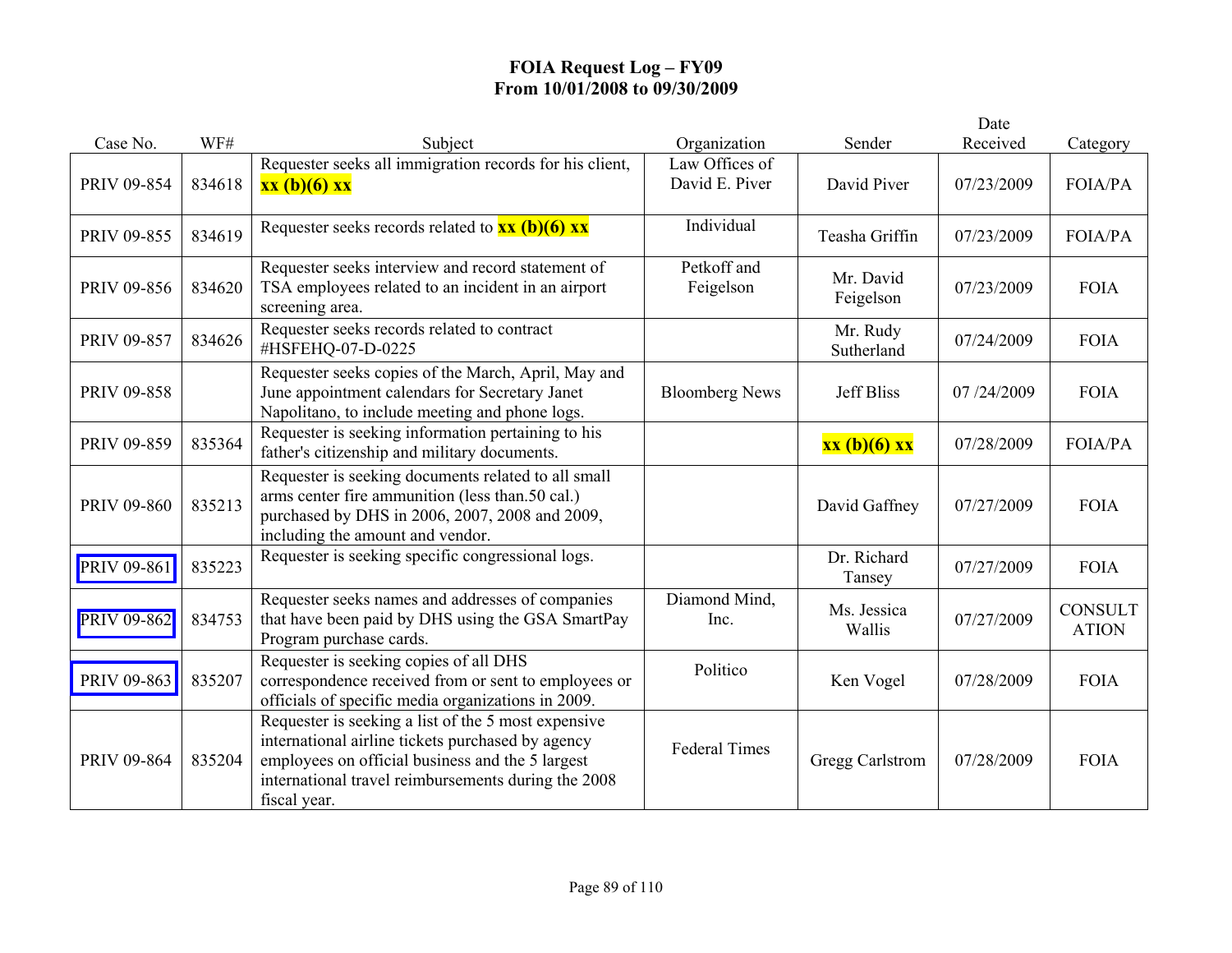|             |        |                                                                                                                                                                                                                                    |                                                       |                            | Date       |                |
|-------------|--------|------------------------------------------------------------------------------------------------------------------------------------------------------------------------------------------------------------------------------------|-------------------------------------------------------|----------------------------|------------|----------------|
| Case No.    | WF#    | Subject                                                                                                                                                                                                                            | Organization                                          | Sender                     | Received   | Category       |
| PRIV 09-865 | 835200 | Requester is seeking line item budget figures for<br>Advisory and Assistance Services and Systems<br>Engineering and Technical Assistance for FY2006,<br>FY2007 and FY2008.                                                        | FedSources<br>A Washington<br>Management<br>Group Co. | Ms. Elizabeth<br>Steponkus | 07/28/2009 | <b>FOIA</b>    |
| PRIV 09-866 | 835194 | Requester is seeking a copy of the most costly<br>international airline ticket purchased by DHS during<br>the last agency fiscal year since October 1, 2008.                                                                       |                                                       | Mr. Michael<br>Ravnitzky   | 07/28/2009 | <b>FOIA</b>    |
| PRIV 09-867 | 835423 | Requester is seeking an inventory of lost and stolen<br>property from ICE from January 20, 2002 through<br>November 30, 2008. (Ref from Ice)                                                                                       | The Frederick<br><b>News Post</b>                     | <b>Rob Walters</b>         | 07/28/2009 | <b>FOIA</b>    |
| PRIV 09-868 | 835043 | Requester is seeking records pertaining to the<br>Intelligence Oversight Board, the President's<br>Intelligence Advisory Board or the Director of<br>National Intelligence from Feb. 25, 2008 to the<br>present.                   | The Electronic<br>Frontier<br>Foundation              | Nathan Cardozo             | 07/28/2009 |                |
| PRIV 09-869 | 835406 | Requester is seeking the TRIPWIRE contract #<br>HSHQDC08F00211 and Solicitation #<br>HSHQDC08Q00382.                                                                                                                               | Raytheon<br><b>IIS</b>                                | Kimberly Lewis             | 07/30/2009 | <b>FOIA</b>    |
| PRIV 09-870 | 835403 | Requester is seeking copies of all correspondence<br>between Senator Kirsten Gillibrand from January<br>2007 to the present and Congresswoman Carolyn<br>Maloney from 1993 to the present, or their respective<br>offices and DHS. | <b>FOIA &amp; PRA</b><br>Services                     | T. Tenny                   | 07/30/2009 | <b>FOIA</b>    |
| PRIV 09-871 | 835400 | Requester is seeking a list of forms pertaining to DHS.                                                                                                                                                                            | Doc #165799<br>Sumter<br>Correctional<br>Institution  | Joshua Huni                | 07/30/2009 | <b>FOIA</b>    |
| PRIV 09-872 | 835405 | Requester is seeking a copy of his SF 50 Notice of<br>personnel Action.                                                                                                                                                            |                                                       | $xx(b)(6)$ $xx$            | 07/30/2009 | <b>FOIA/PA</b> |
| PRIV 09-873 | 835422 | Requester is seeking all correspondence to and from<br>the White House to DHS political appointees who<br>were appointed during the Obama administration's<br>Executive order 13490.                                               | Politico                                              | Ken Vogel                  | 07/30/2009 | <b>FOIA</b>    |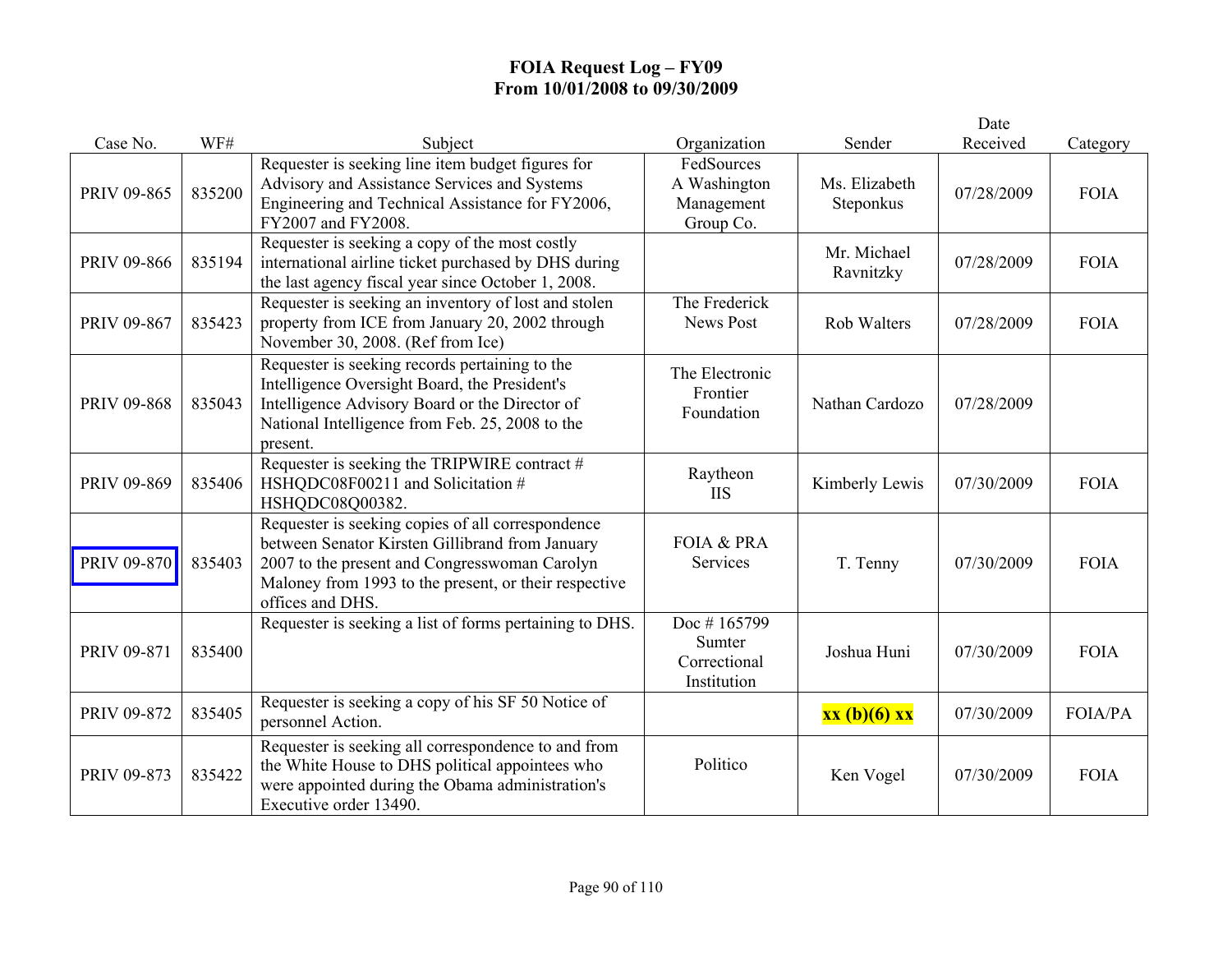|                    |        |                                                                                                                                                                                                                                                                                                      |                 |                        | Date       |             |
|--------------------|--------|------------------------------------------------------------------------------------------------------------------------------------------------------------------------------------------------------------------------------------------------------------------------------------------------------|-----------------|------------------------|------------|-------------|
| Case No.           | WF#    | Subject                                                                                                                                                                                                                                                                                              | Organization    | Sender                 | Received   | Category    |
| PRIV 09-874        | 835404 | Requester is seeking the statement of work for<br>DHS/HHSP contract #233-03-0004 and/or 233-200-<br>85604WC, for contract security under Ameriguard<br>Private Security.                                                                                                                             |                 | Keesha Gordon          | 07/30/2009 | <b>FOIA</b> |
| <b>PRIV 09-875</b> | 835409 | Requester is seeking copies of all signed statements<br>that fulfill the obligation set forth by President<br>Obama's Executive Order 13490.                                                                                                                                                         |                 | Mr. Mark Mix           | 07/30/2009 | <b>FOIA</b> |
| PRIV 09-876        | 835424 | Requester is seeking records pertaining to Orlando<br>Federal Air Marshals who have received disability<br>retirement credentials from September 11, 2002<br>through August 1, 2009 and a list of who retired with<br>a medical disability, how many were female and their<br>names.                 |                 | Sarah Richell          | 07/31/2009 | <b>FOIA</b> |
| <b>PRIV 09-877</b> | 835788 | Requester is seeking records from January 1, 2008<br>through July 31, 2009 involving the following<br>organizations: Campaign for Liberty, Republican<br>Liberty Caucus, Constitution Party, Libertarian Party,<br>Bob Barr for President, Chuck Baldwin for President<br>and Ron Paul for President |                 | David Williams         | 08/03/2009 | <b>FOIA</b> |
| PRIV 09-878        | 835778 | Requester is seeking DHS order # DHS-2005-2333<br>Information Technology Engineering Support<br>Services awarded to SAIC, under 26301D0046.                                                                                                                                                          | FOIA Group      | Ms. Rose Santos        | 08/04/2009 | <b>FOIA</b> |
| PRIV 09-879        | 835782 | Requester is seeking all records pertaining to $\mathbf{x}\mathbf{x}$<br>$(b)(6)$ xx                                                                                                                                                                                                                 |                 | xx (b)(6) xx           | 08/04/2009 | FOIA/PA     |
| PRIV 09-880        | 835767 | Requester is seeking information concerning the<br>homelessness in America and any contingency plans<br>DHS has to assist them and other Americans in dire<br>straits before the winter begins.                                                                                                      |                 | Alan Dicara            | 08/04/2009 | <b>FOIA</b> |
| PRIV 09-881        | 835800 | Requester is seeking 4 copies of the Right-wing<br>Extremism report.                                                                                                                                                                                                                                 |                 | Robert Field           | 08/04/2009 | <b>FOIA</b> |
| PRIV 09-882        | 835942 | Requester is seeking all documents produced in<br>response to requests by other requesters relating to the<br>anthrax mailings and investigation of Fall 2001.                                                                                                                                       |                 | Ross Getman            | 08/05/2009 | <b>FOIA</b> |
| PRIV 09-883        | 835936 | Requester is seeking a copy of GS10F0343K task<br>orders from the MOBIS contract.                                                                                                                                                                                                                    | FOIA Group, Inc | Mr. Jeff<br>Stachewicz | 08/05/2009 | <b>FOIA</b> |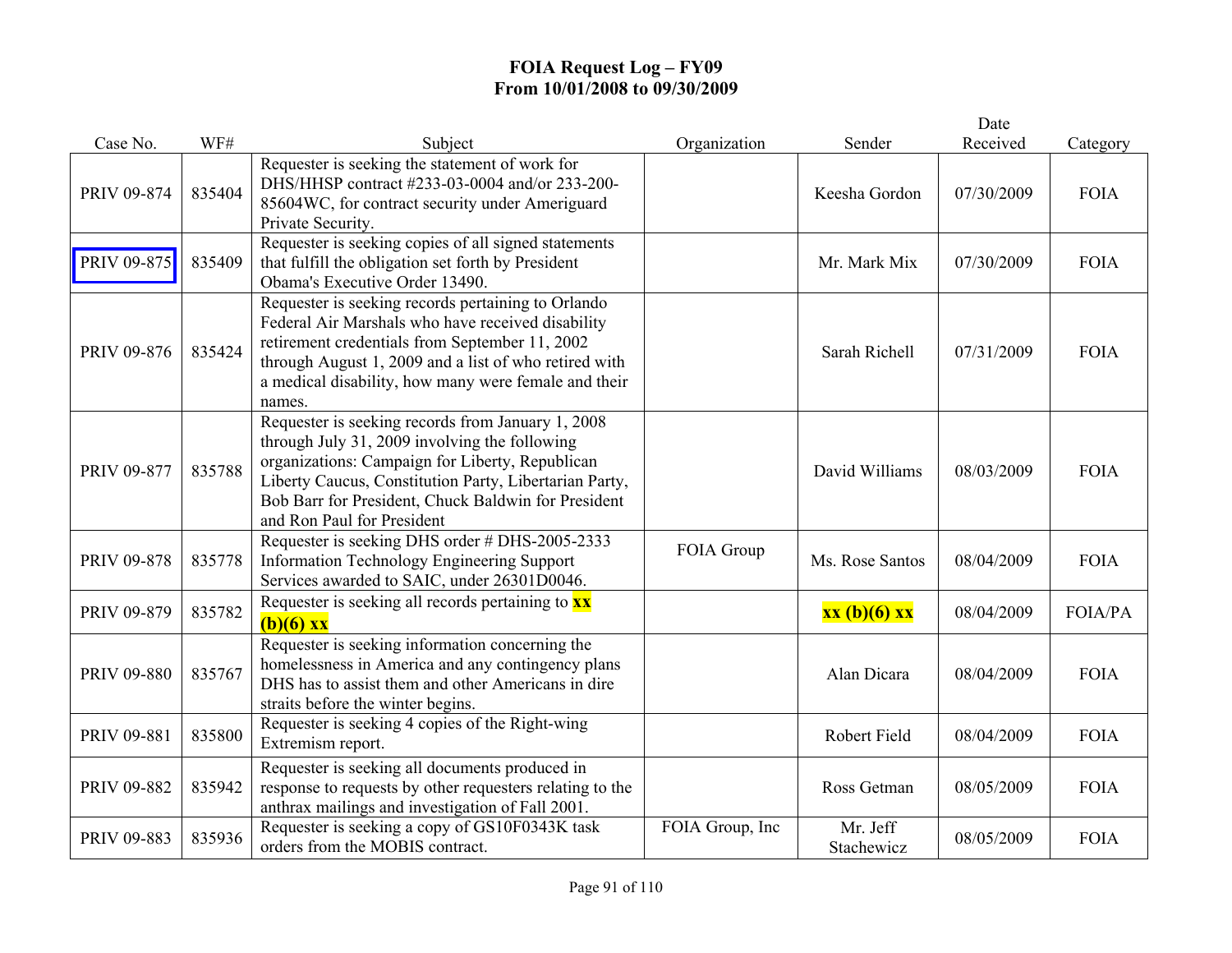| Case No.    | WF#    | Subject                                                                                                                                                                                                                                                                                                                                                                                                                                                                    | Organization                | Sender                   | Date<br>Received | Category       |
|-------------|--------|----------------------------------------------------------------------------------------------------------------------------------------------------------------------------------------------------------------------------------------------------------------------------------------------------------------------------------------------------------------------------------------------------------------------------------------------------------------------------|-----------------------------|--------------------------|------------------|----------------|
| PRIV 09-884 | 836004 | Requester is seeking pay grade, salary and bonuses<br>paid to $\frac{xx(b)(6)xx}{x}$ .                                                                                                                                                                                                                                                                                                                                                                                     |                             | Janilee Johnson          | 08/05/2009       | FOIA/PA        |
| PRIV 09-885 | 836039 | Requester is seeking the status of his previous<br>requests from 2006, 2008 and 2009.                                                                                                                                                                                                                                                                                                                                                                                      |                             | Mr. Michael<br>Ravnitzky | 07/28/2009       | <b>FOIA/PA</b> |
| PRIV 09-886 | 836074 | Requester is seeking the total number of FOIA<br>requests received by the DHS Privacy Office, the<br>percentage that complied with the FOIA statue, the<br>number of times that the Privacy Office has been sued<br>for non-compliance with the law, the total number of<br>e-mails sent and received by the Privacy Office and<br>the number of U.S. citizens on the DHS watch list that<br>would not comply with the bill of rights from May 1<br>through August 5, 2009 |                             | <b>Ross Bailey</b>       | 08/06/2009       | <b>FOIA</b>    |
| PRIV 09-887 | 836169 | Requester is seeking records pertaining to an<br>investigation and prosecution conducted by the US<br>Secret Service in August 2005.                                                                                                                                                                                                                                                                                                                                       | xx (b)(6) xx                | xx (b)(6) xx             | 08/06/2009       | <b>FOIA/PA</b> |
| PRIV 09-888 | 836128 | Requester is seeking information pertaining to Mr. $\mathbf{x} \times$<br>$(b)(6)$ xx.                                                                                                                                                                                                                                                                                                                                                                                     | Individual                  | xx (b)(6) xx             | 08/06/2009       | <b>FOIA/PA</b> |
| PRIV 09-889 | 836125 | Requester is seeking all documents pertaining to Ms.<br>$xx (b)(6) xx$ .                                                                                                                                                                                                                                                                                                                                                                                                   |                             | Janice Stricek           | 08/06/2009       | <b>FOIA/PA</b> |
| PRIV 09-890 | 836206 | The request is unknown. The requester sent the<br>penalty of perjury statement only.                                                                                                                                                                                                                                                                                                                                                                                       | Individual                  | xx (b)(6) xx             | 08/06/2009       | <b>FOIA/PA</b> |
| PRIV 09-891 | 836225 | Requester is seeking all records pertaining to $\frac{xx}{ }$<br>$(b)(6)$ xx                                                                                                                                                                                                                                                                                                                                                                                               |                             | xx (b)(6) xx             | 08/06/2009       | <b>FOIA/PA</b> |
| PRIV 09-892 | 836268 | Requester is seeking correspondence to show <b>XX</b><br>$(b)(6)$ xx knowledge or involvement relating to the<br>University of Texas at San Antonio and DHS<br>regarding grant awards from January 1, 2009 through<br>January 1, 2008.                                                                                                                                                                                                                                     |                             | Dr. Richard<br>Tansey    | 08/07/2009       | <b>FOIA</b>    |
| PRIV 09-893 | 836400 | Requester is seeking a contact list of authorized users<br>of governmental credit cards for the Department of<br>Homeland Security.                                                                                                                                                                                                                                                                                                                                        | VetSource<br>Solutions, LLC | Sean Fitzgerald          | 08/07/2009       | <b>FOIA</b>    |
| PRIV 09-894 | 836466 | Requester is seeking records pertaining to the Houston<br>Tea Party on April 15, 2009.                                                                                                                                                                                                                                                                                                                                                                                     |                             | Claudia Belanger         | 08/10/2009       | <b>FOIA</b>    |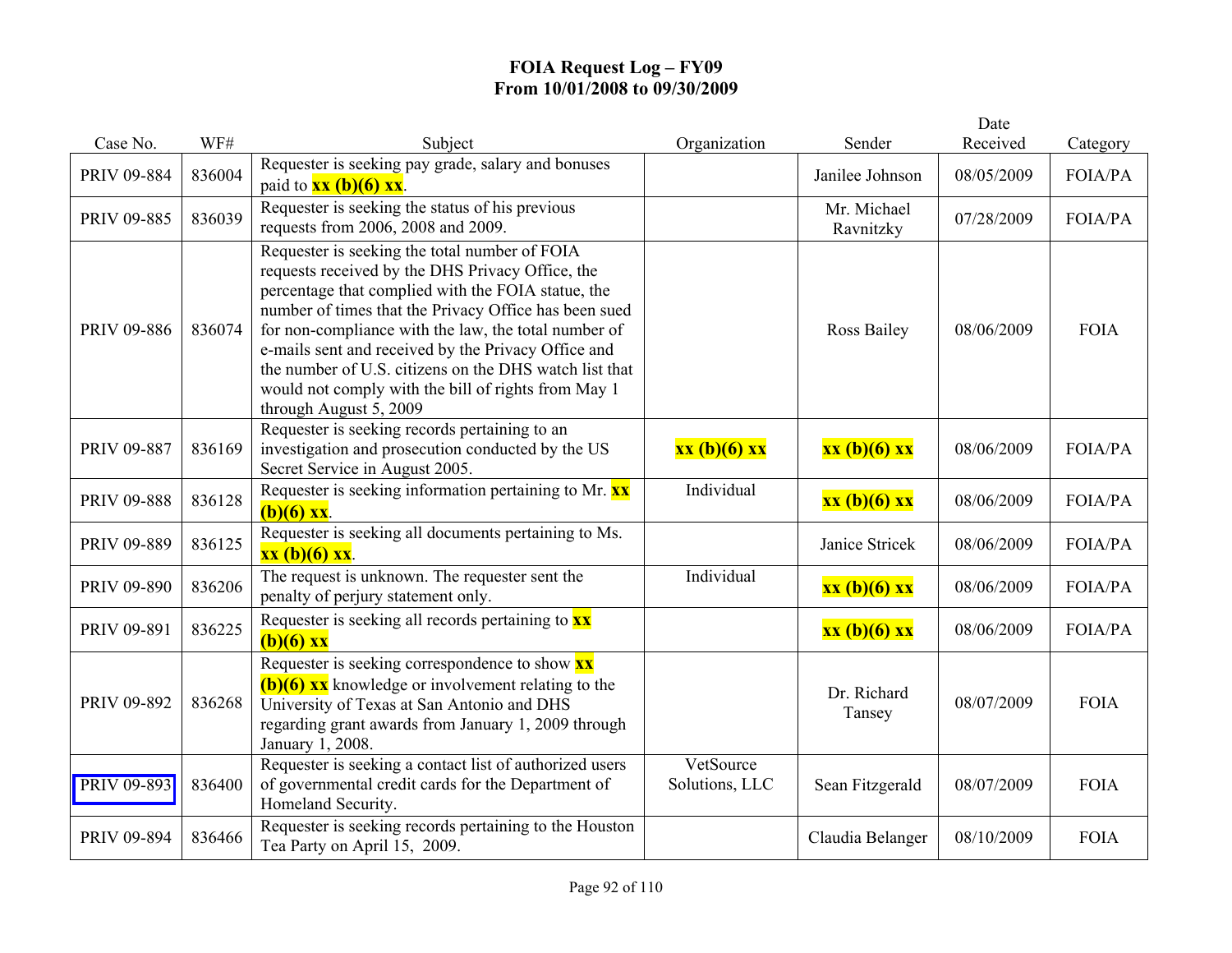| Case No.           | WF#    | Subject                                                                                                                                                                                                                             | Organization                              | Sender                 | Date<br>Received | Category       |
|--------------------|--------|-------------------------------------------------------------------------------------------------------------------------------------------------------------------------------------------------------------------------------------|-------------------------------------------|------------------------|------------------|----------------|
| PRIV 09-895        | 836469 | Requester is seeking records pertaining to the Houston<br>Tea Party on April 15, 2009.                                                                                                                                              |                                           | Mark Langer            | 08/10/2009       | <b>FOIA</b>    |
| PRIV 09-896        | 836480 | Requester is seeking all written agreements or<br>memoranda of agreement final or pending between<br>DHS and New York State or any political subdivision<br>of New York State pertaining to the Immigration and<br>Nationality Act. | New York Civil<br>Liberties Union         | Johanna Miller         | 08/10/2009       | <b>FOIA</b>    |
| PRIV 09-897        | 836470 | Requester is seeking records pertaining to the Houston<br>Tea Party on April 15, 2009.                                                                                                                                              |                                           | Paul Meriano           | 08/10/2009       | <b>FOIA</b>    |
| <b>PRIV 09-898</b> | 836473 | Requester is seeking records pertaining to the Houston<br>Tea Party on April 15, 2009.                                                                                                                                              |                                           | Cellina Stokes         | 08/10/2009       | <b>FOIA</b>    |
| PRIV 09-899        | 836477 | Requester is seeking information pertaining to her<br>unemployment and fraudulent data.                                                                                                                                             |                                           | Debra Hansen           | 08/10/2009       | <b>FOIA/PA</b> |
| PRIV 09-900        | 836474 | Requester is seeking records pertaining to the Houston<br>Tea Party on April 15, 2009.                                                                                                                                              |                                           | Marla Meriano          | 08/10/2009       | <b>FOIA</b>    |
| PRIV 09-901        | 836507 | Requester is seeking information pertaining to DHS<br>grants/congressional appropriations awarded to<br>UTSA College of Business.                                                                                                   |                                           | Dr. Richard<br>Tansey  | 08/10/2009       |                |
| PRIV 09-902        | 836503 | Requester is seeking all deportation records pertaining<br>to $xx (b)(6) xx$                                                                                                                                                        | Wade T. Morris,<br>Esq<br>Attorney at Law | Allen Yi               | 08/10/2009       | <b>FOIA/PA</b> |
| PRIV 09-903        | 836605 | Requester is seeking a copy of the winning proposal<br>for contract HSCG2308RHFG034.                                                                                                                                                | FOIA Group, Inc                           | Mr. Jeff<br>Stachewicz | 08/11/2009       | <b>FOIA</b>    |
| PRIV 09-904        | 836606 | Requester is seeking the winning proposal for contract<br>HSHQDC08R000A38.                                                                                                                                                          | FOIA Group, Inc                           | Mr. Jeff<br>Stachewicz | 08/11/2009       | <b>FOIA</b>    |
| PRIV 09-905        | 836762 | Requester is seeking all records pertaining to $\mathbf{x}\mathbf{x}$<br>$(b)(6)$ xx                                                                                                                                                | xx (b)(6) xx                              | $xx(b)(6)$ $xx$        | 07/07/2009       | FOIA/PA        |
| PRIV 09-906        | 836761 | Requester is seeking all documents related to grants<br>and grant money given by any DHS agencies to any<br>governmental unit or public agency in specific Indiana<br>counties.                                                     | The Journal<br>Gazette                    | Michael Zennie         | 08/12/2009       | <b>FOIA</b>    |
| PRIV 09-907        | 836759 | Requester is seeking all records pertaining $\frac{\mathbf{x} \cdot \mathbf{x}}{(\mathbf{b})(6)}$<br>XX.                                                                                                                            | xx (b)(6) xx                              | xx (b)(6) xx           | 08/12/2009       | <b>FOIA/PA</b> |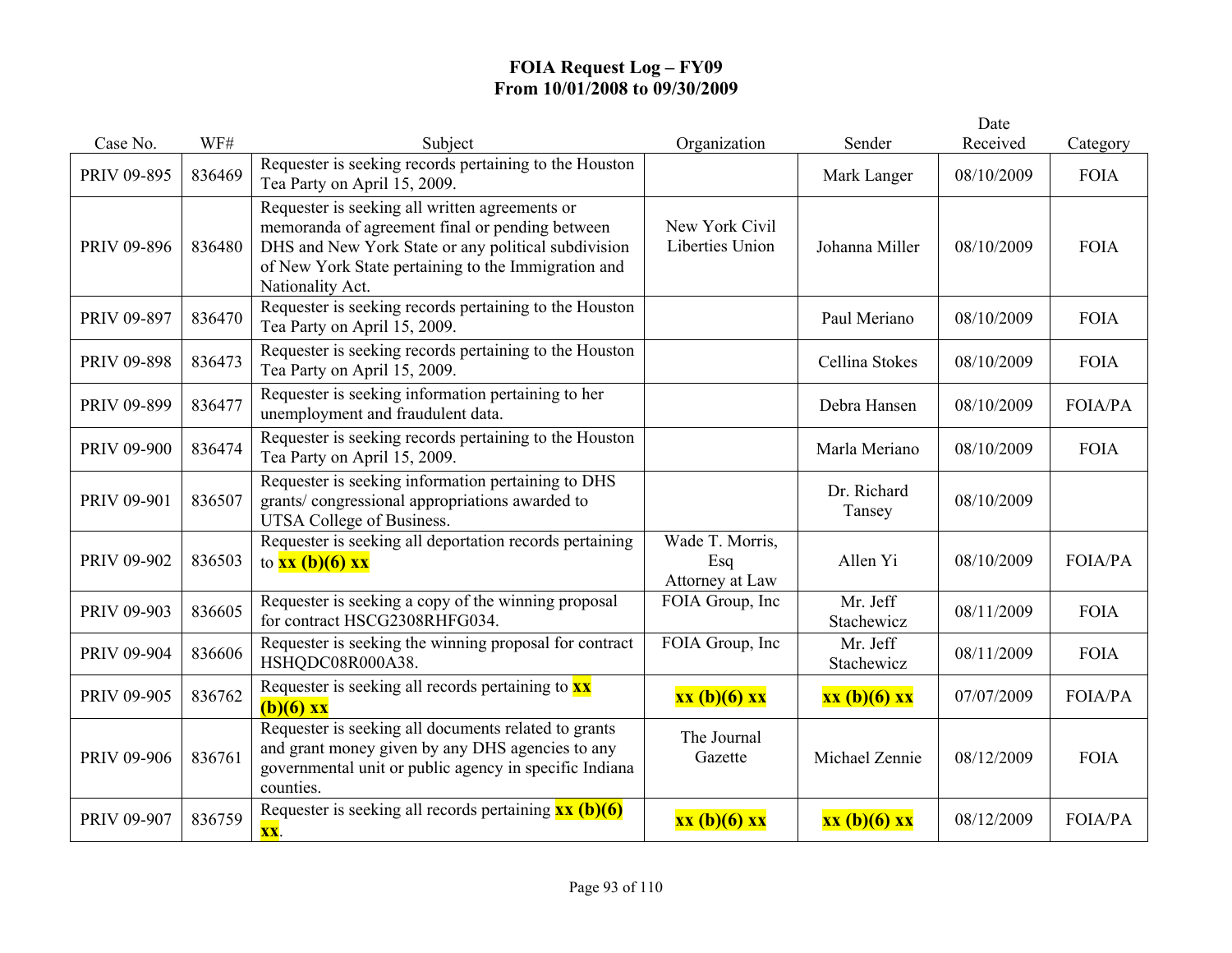|             |        |                                                                                                                                                                                                                                                                                                |                                                             |                         | Date       |                                |
|-------------|--------|------------------------------------------------------------------------------------------------------------------------------------------------------------------------------------------------------------------------------------------------------------------------------------------------|-------------------------------------------------------------|-------------------------|------------|--------------------------------|
| Case No.    | WF#    | Subject                                                                                                                                                                                                                                                                                        | Organization                                                | Sender                  | Received   | Category                       |
| PRIV 09-908 | 836943 | Requester is seeking information pertaining to the new<br>Memorandum of Agreement between ICE and the<br>Hall County Sheriff's Dept.                                                                                                                                                           |                                                             | Greg Bautista           | 08/13/2009 | <b>FOIA</b>                    |
| PRIV 09-909 | 836899 | Requester is seeking copies of all Office of the<br>Director of National Intelligence(ODNI) documents<br>pertaining to the testimony, transcripts of meetings<br>and correspondence by ODNI officials and any<br>national security oversight committees.                                       | Mark Zaid P.C                                               | Mr. Mark Zaid           | 08/13/2009 | <b>CONSULT</b><br><b>ATION</b> |
| PRIV 09-910 | 836948 | Requester is seeking copies of reports pertaining to an<br>incident on February 22, 2009 involving $\overline{\text{xx (b)(6)}}$<br>$\overline{\mathbf{XX}}$ .                                                                                                                                 | <b>Attorney At Law</b><br>The McClintock<br><b>Building</b> | Lisa Baughman           | 08/13/2009 | FOIA/PA                        |
| PRIV 09-911 | 836992 | Requester is seeking all information concerning which<br>data-bases can be accessed by Mexican authorities,<br>and which Mexican agencies can have this access.                                                                                                                                |                                                             | Michael Behn            | 08/13/2009 | <b>FOIA</b>                    |
| PRIV 09-912 | 836993 | Requester is seeking information pertaining to an<br>investigation by the USSS between 2000 and 2001.                                                                                                                                                                                          | xx (b)(6) xx                                                | xx (b)(6) xx            | 08/13/2009 | <b>FOIA</b>                    |
| PRIV 09-913 | 836997 | Requester is seeking all records maintained by the<br>Department of Homeland Security pertaining to <b>xx</b><br>$(b)(6)$ xx                                                                                                                                                                   | xx (b)(6) xx                                                | $xx(b)(6)$ $xx$         | 08/13/2009 | <b>FOIA/PA</b>                 |
| PRIV 09-914 | 836988 | Requester is seeking copies of records that President<br>Obama could rely on to support the expressed<br>proposition by the US Government that the lives and<br>property of people living in big cities are secure from<br>the devastation caused by a pollution attack on a<br>subway system. |                                                             | <b>Anthony Rankine</b>  | 08/13/2009 | <b>FOIA</b>                    |
| PRIV 09-915 | 837073 | Requester is seeking information pertaining to<br>Secretary Janet Napolitano's travel log.                                                                                                                                                                                                     | <b>Associated Press</b>                                     | Eileen Sullivan         | 08/14/2009 | <b>FOIA</b>                    |
| PRIV 09-916 | 837075 | Requester is seeking records pertaining to<br>communications or correspondence between Monroe<br>County and FEMA concerning the parks and a<br>violation.                                                                                                                                      |                                                             | Ann Evans               | 08/14/2009 | <b>FOIA</b>                    |
| PRIV 09-917 | 837100 | Requester is seeking disclosure of any and all records<br>created after Sept. 1, 1988 concerning $\frac{xx}{(b)(6)}$ $\frac{xx}{(b)}$<br>travel on US air carriers.                                                                                                                            | <b>ACLU</b>                                                 | Laurence<br>Schwartztol | 08/14/2009 | FOIA/PA                        |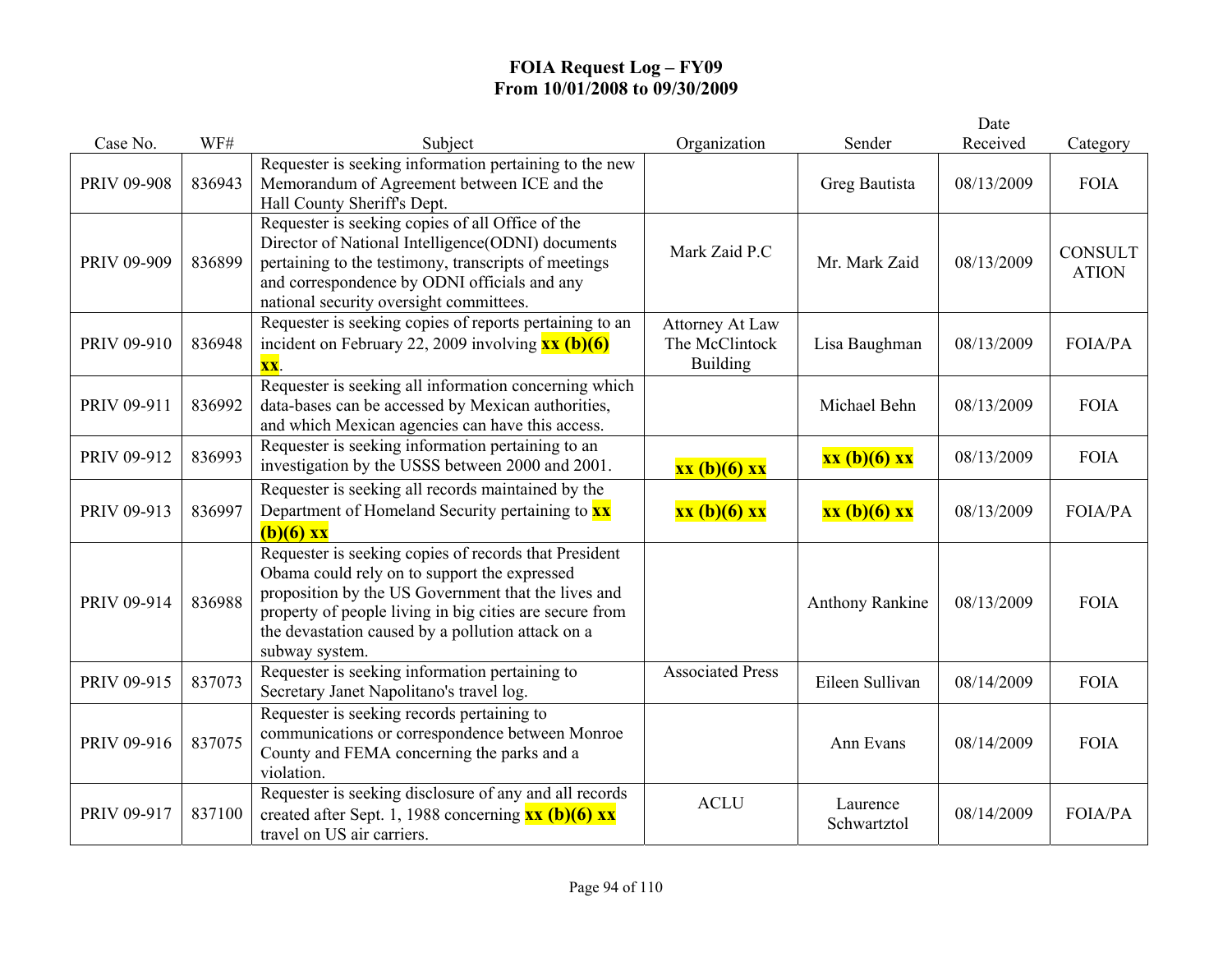|             |        |                                                                                                                                                                                                                                         |                                                                            |                        | Date       |             |
|-------------|--------|-----------------------------------------------------------------------------------------------------------------------------------------------------------------------------------------------------------------------------------------|----------------------------------------------------------------------------|------------------------|------------|-------------|
| Case No.    | WF#    | Subject                                                                                                                                                                                                                                 | Organization                                                               | Sender                 | Received   | Category    |
| PRIV 09-918 | 837264 | Requester is seeking all current and proposed rules,<br>regulations and standards that DHS requires for public<br>drinking water systems and wastewater treatment<br>systems.                                                           | TLC Consultants                                                            | Gary Nash              | 08/17/2009 | <b>FOIA</b> |
| PRIV 09-919 | 837647 | Requester is seeking all correspondence from<br>February 1 through April 30, 2006 pertaining to the<br>implementation of the National Security Presidential<br>Directive 46, signed by George W. Bush, March 2006.                      | The National<br>Security Archive<br>The George<br>Washington<br>University | Joyce Battle           | 08/18/2009 | <b>FOIA</b> |
| PRIV 09-920 | 837253 | Requester is seeking the link on the Department of<br>Homeland Security's website or a copy of the PIA or<br>SORN published in the Federal Register pertaining to<br>records maintained by FPS on GSA<br>contractor/contract employees. |                                                                            | Debbie Loftin          | 08/17/2009 | <b>FOIA</b> |
| PRIV 09-921 | 837251 | Requester is seeking a copy of the winning proposal<br>for contract HSHQDC06D00058.                                                                                                                                                     | FOIA Group, Inc                                                            | Mr. Jeff<br>Stachewicz | 08/17/2009 | <b>FOIA</b> |
| PRIV 09-922 | 837246 | Requester is seeking a copy of the winning proposal<br>for contract HSHQDC06D00062.                                                                                                                                                     | FOIA Group, Inc                                                            | Mr. Jeff<br>Stachewicz | 08/17/2009 | <b>FOIA</b> |
| PRIV 09-923 | 837244 | Requester is seeking a copy of the winning proposal<br>for contract HSHQDC06D00045.                                                                                                                                                     | FOIA Group, Inc                                                            | Mr. Jeff<br>Stachewicz | 08/17/2009 | <b>FOIA</b> |
| PRIV 09-924 | 837243 | Requester is seeking a copy of the winning proposal<br>for contract HSHQDC06D00051.                                                                                                                                                     | FOIA Group, Inc                                                            | Mr. Jeff<br>Stachewicz | 08/17/2009 | <b>FOIA</b> |
| PRIV 09-925 | 837242 | Requester is seeking copies of contract, modification,<br>task and delivery and FOIA logs identified to contract<br>HSHQPD-09-C-00006, for PIADC O&M awarded to<br>field support Service.                                               | FOIA Group                                                                 | Ms. Rose Santos        | 08/17/2009 | <b>FOIA</b> |
| PRIV 09-926 | 837234 | Requester is seeking copies of award fee letters,<br>winning proposal, list of subcontractors and debriefing<br>report identified to contract HSHQPD-09-C-00006,<br>for PIADC O&M awarded to field support Service.                     | FOIA Group                                                                 | Ms. Rose Santos        | 08/17/2009 | <b>FOIA</b> |
| PRIV 09-927 | 837231 | Requester is seeking a copy of contract, modification,<br>task and delivery orders and source selection for the<br>DHS contract awarded for US-CERT to GD AIS.                                                                          | FOIA Group                                                                 | Ms. Rose Santos        | 08/17/2009 | <b>FOIA</b> |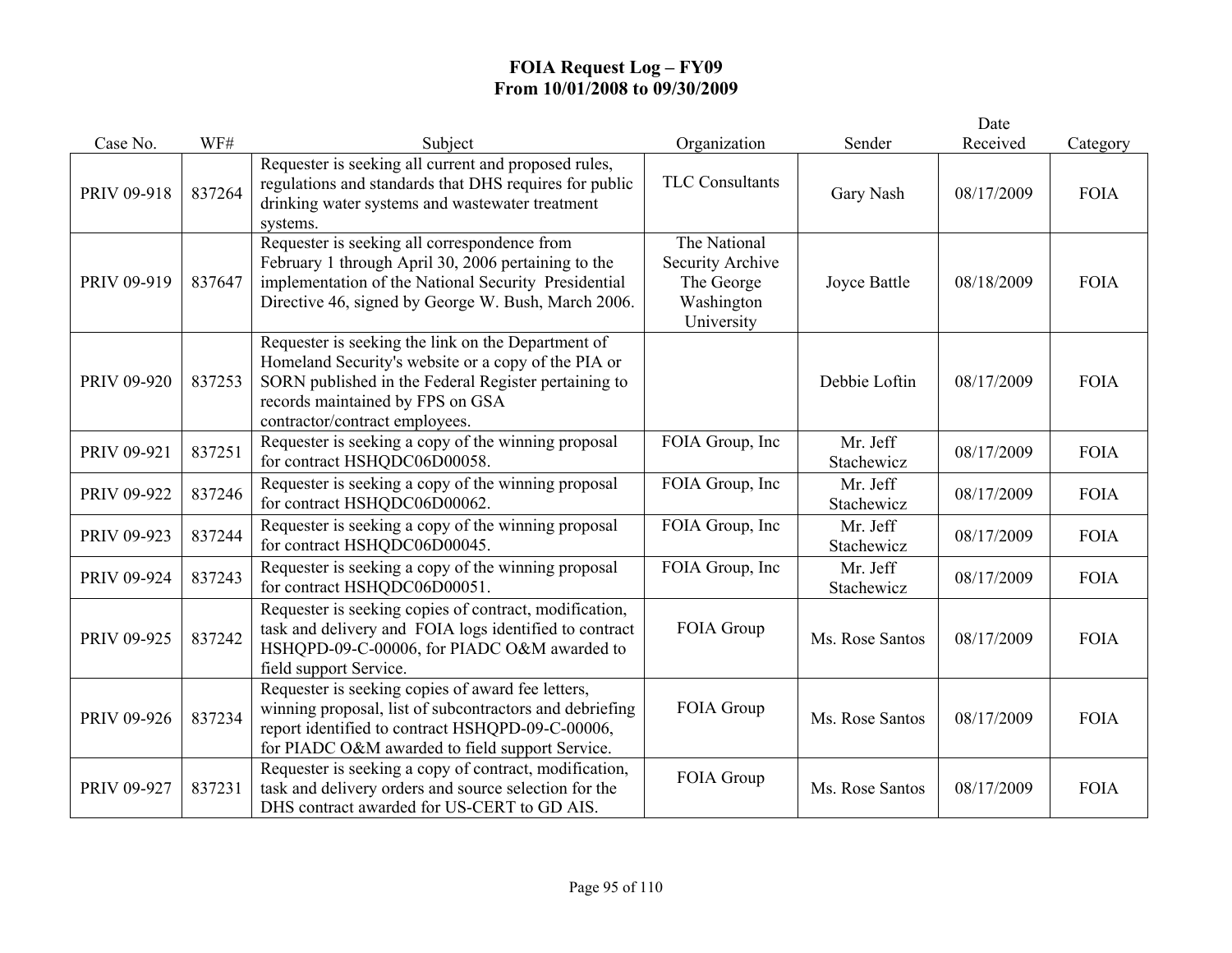|             |        |                                                                                                                                                                                                                                                                                                                               |                                                                                               |                        | Date       |             |
|-------------|--------|-------------------------------------------------------------------------------------------------------------------------------------------------------------------------------------------------------------------------------------------------------------------------------------------------------------------------------|-----------------------------------------------------------------------------------------------|------------------------|------------|-------------|
| Case No.    | WF#    | Subject                                                                                                                                                                                                                                                                                                                       | Organization                                                                                  | Sender                 | Received   | Category    |
| PRIV 09-928 | 837230 | Requester is seeking a copy of contractor performance<br>reports, contractor annual progress reports, list of<br>subcontractors, winning proposals for the DHS<br>contract awarded for US-CERT to GD AIS.                                                                                                                     | FOIA Group                                                                                    | Ms. Rose Santos        | 08/17/2009 | <b>FOIA</b> |
| PRIV 09-929 | 837227 | Requester is seeking the Memorandum from Secretary<br>Michael Chertoff to Defense Secretary Donald<br>Rumsfeld on the involvement of the military in<br>response to disaster, March 10, 2006.                                                                                                                                 | The National<br>Security Archive<br>The George<br>Washington<br>University                    | Joyce Battle           | 08/17/2009 | <b>FOIA</b> |
| PRIV 09-930 | 837634 | Requester is seeking copies of the resumes of all<br>persons employed or considered for or appointed to, a<br>schedule C position, employment by the agency as<br>non-career members of the Senior Executive Service,<br>Senate -confirmed presidential appointments by the<br>agency from January 20, 2001 to Sept. 1, 2009. | Princeton<br>University<br>Woodrow Wilson<br>School of Public<br>and International<br>Affairs | David Lewis            | 08/18/2009 | <b>FOIA</b> |
| PRIV 09-931 | 837646 | Requester is seeking information pertaining to DHS in<br>relation to the placement and housing of federal<br>detainees at the Piedmont Detainee Center within<br>Piedmont Regional Jail in Farmville, VA.                                                                                                                     | Kirkland & Ellis,<br><b>LLP</b>                                                               | Jenny Lee              | 08/18/2009 | <b>FOIA</b> |
| PRIV 09-932 | 837650 | Requester is seeking a copy of the current contracts<br>for locksmith services, access control and physical<br>security for the Department of Homeland Security.                                                                                                                                                              |                                                                                               | <b>Michael Groves</b>  | 08/19/2009 | <b>FOIA</b> |
| PRIV 09-933 | 837591 | Requester is seeking a copy of any BPA contract<br>awarded by TSA in the last year for HSTS01-09-Q-<br>ACQ017 and Deloitte's contract and proposal for TSA<br>Office of Security Technology Program Management<br>Services for GS10F06LPA0005.                                                                                | FOIA Group                                                                                    | Ms. Rose Santos        | 08/19/2009 | <b>FOIA</b> |
| PRIV 09-934 | 837590 | Requester is seeking a copy of the independent<br>government cost estimate for contract #<br>HSHQVT08Q00030.                                                                                                                                                                                                                  | FOIA Group                                                                                    | Ms. Rose Santos        | 08/19/2009 | <b>FOIA</b> |
| PRIV 09-935 | 837589 | Requester is seeking a copy of the contracts, the<br>modifications, the task orders and the original<br>RFP(section L&M) for contract #<br>HSHQDC06D00010, HSHQDC06D00011,<br>HSHQDC06D00014, HSHQDC06D00015.                                                                                                                 | FOIA Group, Inc                                                                               | Mr. Jeff<br>Stachewicz | 08/19/2009 | <b>FOIA</b> |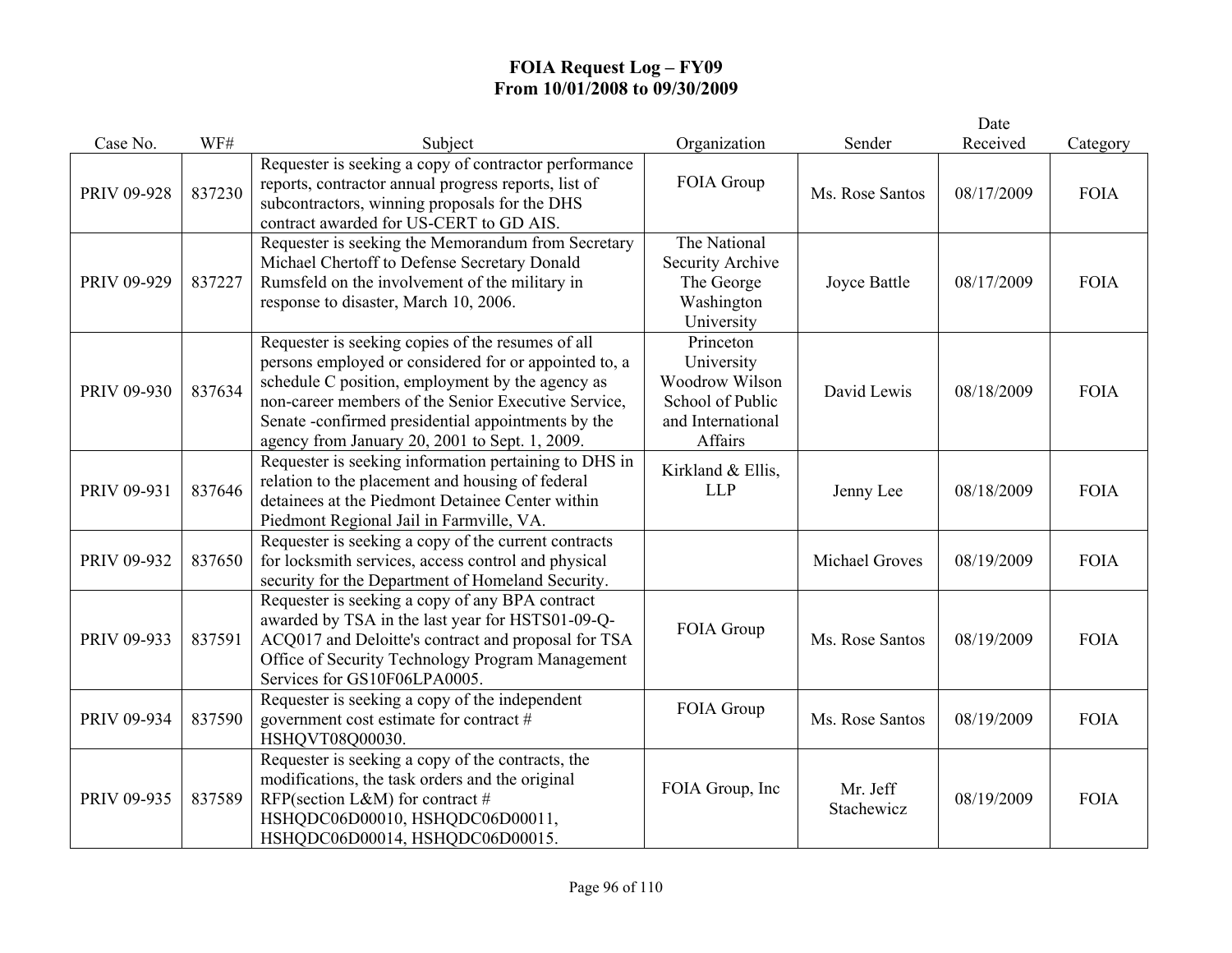|             |        |                                                                                                                                                                                                                                                                                                                                                                              |                                                              |                             | Date       |                |
|-------------|--------|------------------------------------------------------------------------------------------------------------------------------------------------------------------------------------------------------------------------------------------------------------------------------------------------------------------------------------------------------------------------------|--------------------------------------------------------------|-----------------------------|------------|----------------|
| Case No.    | WF#    | Subject                                                                                                                                                                                                                                                                                                                                                                      | Organization                                                 | Sender                      | Received   | Category       |
| PRIV 09-936 | 837653 | Requester is seeking all records pertaining to $\mathbf{x} \mathbf{x}$<br>$(b)(6)$ xx                                                                                                                                                                                                                                                                                        |                                                              | $xx(b)(6)$ $xx$             | 08/19/2009 | <b>FOIA</b>    |
| PRIV 09-937 | 837659 | Requester is seeking all records pertaining to $\mathbf{x} \mathbf{x}$<br>$(b)(6)$ xx                                                                                                                                                                                                                                                                                        |                                                              | xx (b)(6) xx                | 08/19/2009 | <b>FOIA/PA</b> |
| PRIV 09-938 | 837660 | Requester is seeking all records pertaining to $\mathbf{x} \mathbf{x}$<br>$(b)(6)$ xx                                                                                                                                                                                                                                                                                        |                                                              | xx (b)(6) xx                | 08/19/2009 | <b>FOIA/PA</b> |
| PRIV 09-939 | 837665 | Requester is seeking all documents provided to the<br>Department of Homeland Security in 2007, 2008 and<br>2009 by $\frac{xx(b)(6)xx}{x}$ .                                                                                                                                                                                                                                  |                                                              | Gus Litulumar               | 08/19/2009 | <b>FOIA</b>    |
| PRIV 09-940 | 837668 | Requester is seeking all complaints, reports or any<br>correspondence to DHS, CBP, ICE, DHS/OIG, DOJ,<br>FBI and DOJ/OPR from Chief Bartels or any other<br>member of the Dalton Mass. Police Dept. regarding<br>$xx (b)(6) xx$ .                                                                                                                                            | Law Firm of<br>Steven M.<br>Warshawsky<br>Empire State Bldg. | <b>Steven</b><br>Warshawsky | 08/19/2009 | <b>FOIA/PA</b> |
| PRIV 09-941 | 837671 | Requester is seeking the Alien files pertaining to his<br>mother $\overline{\mathbf{xx}(\mathbf{b})(6)} \mathbf{xx}$ .                                                                                                                                                                                                                                                       |                                                              | xx (b)(6) xx                | 08/19/2009 | <b>FOIA/PA</b> |
| PRIV 09-942 | 837674 | Requester seeks copies of all surveillance videos and<br>photographs referencing events that occurred within<br>or around the Harley O. Staggers Federal Building on<br>July 17, 2009.                                                                                                                                                                                       |                                                              | E. Kennedy                  | 08/19/2009 | <b>FOIA</b>    |
| PRIV 09-943 | 837681 | Requester is seeking copies of all served Notice To<br>Appear documents and Immigration Court disposition<br>and /or court orders pertaining to $\overline{\mathbf{x}\mathbf{x}}$ (b)(6) $\overline{\mathbf{x}\mathbf{x}}$ .                                                                                                                                                 | Law Firm of<br>Robert C. Cain,<br>P.C.                       | Atim Otii                   | 08/19/2009 | <b>FOIA/PA</b> |
| PRIV 09-944 | 837763 | Requester is seeking information pertaining to<br>deportable aliens from 2000 through 2008.                                                                                                                                                                                                                                                                                  |                                                              | Jeremy Riley                | 08/20/2009 | <b>FOIA</b>    |
| PRIV 09-945 | 837688 | Requester is seeking the total number of FOIA<br>requests received, the percentage of requests that the<br>Privacy Office has complied with the FOIA statue, the<br>number of e-mails sent and received, and the number<br>of U.S. citizens on the DHS Watch List that would not<br>comply with the Bill of Rights guarantees or<br>protections from May 1 through August 5. |                                                              | Ross Bailey                 | 08/19/2009 | <b>FOIA</b>    |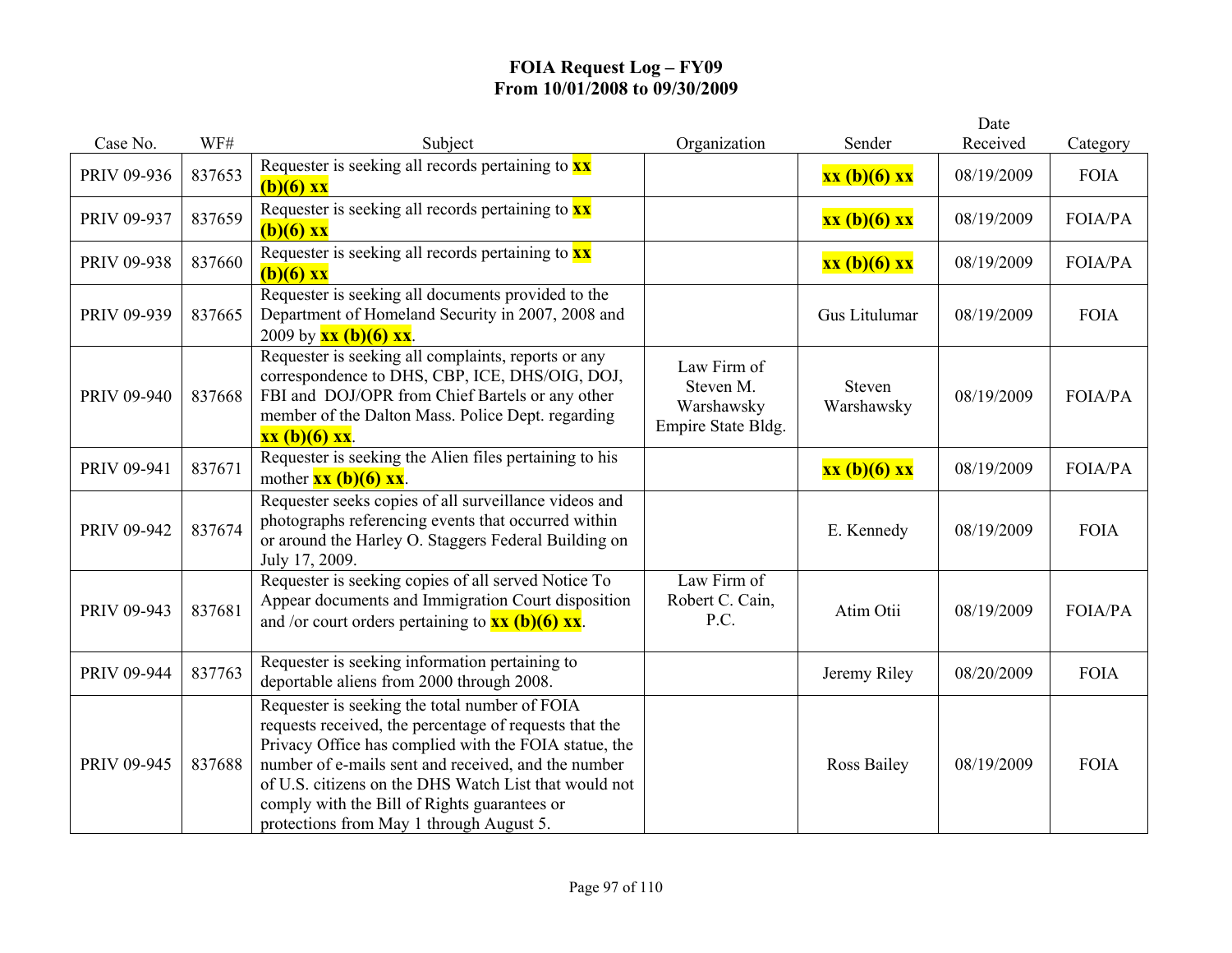|             |        |                                                                                                                                                                                                                                  |                                                     |                        | Date       |                                |
|-------------|--------|----------------------------------------------------------------------------------------------------------------------------------------------------------------------------------------------------------------------------------|-----------------------------------------------------|------------------------|------------|--------------------------------|
| Case No.    | WF#    | Subject                                                                                                                                                                                                                          | Organization                                        | Sender                 | Received   | Category                       |
| PRIV 09-946 | 837791 | Requester is seeking information pertaining to an<br>investigation conducted by OIG regarding $\overline{\mathbf{x}\mathbf{x}}$ (b)(6)<br><b>XX</b>                                                                              |                                                     | xx (b)(6) xx           | 08/19/2009 | FOIA/PA                        |
| PRIV 09-947 | 837797 | Requester is seeking all records pertaining to $\mathbf{x} \mathbf{x}$<br>$(b)(6)$ xx                                                                                                                                            | Center for<br>Constitutional<br>Rights              | Maria Lahood           | 08/20/2009 | <b>FOIA/PA</b>                 |
| PRIV 09-948 | 837818 | Requester is seeking documents pertaining to 1<br>Esplanade Ave. Metaire, LA 70005 from July 2005<br>through July 2009 regarding any flood claims.                                                                               | Oats & Hudson<br>Attorneys and<br>Counselors at Law | Michael Duran          | 08/21/2009 | <b>FOIA</b>                    |
| PRIV 09-949 | 837814 | Requester is seeking documents pertaining to any<br>investigation related to Governor Mark Sanford<br>during 2009 and any DHS actions taken.                                                                                     | The Post and<br>Courier                             | Tony Bartelme          | 08/21/2009 | <b>FOIA</b>                    |
| PRIV 09-950 | 837813 | Requester is seeking a copy of form G-28 and G-639<br>for $\frac{xx(b)(6)}{x}$ xx.                                                                                                                                               | Grzeca Law Firm                                     | Mr. John Sesini        | 08/21/2009 | FOIA/PA                        |
| PRIV 09-951 | 838410 | Requester is seeking information pertaining to $\mathbf{x}\mathbf{x}$<br>$(b)(6)$ xx background investigation. Consultation                                                                                                      |                                                     | xx (b)(6) xx           | 08/24/2009 | <b>CONSULT</b><br><b>ATION</b> |
| PRIV 09-952 | 838399 | Requester is seeking all Department of Homeland<br>Security records of White House emails sent between<br>former Assistant Attorney General Michael Chertoff<br>and Stephen Hadley, Nicholas E. Calio and James R.<br>Wilkinson. |                                                     | Margie Burns           | 08/24/2009 | <b>FOIA</b>                    |
| PRIV 09-953 | 838392 | Requester is seeking a copy of the award vehicle,<br>modifications and winning proposal for<br>HSHQDC09R00078.                                                                                                                   | FOIA Group, Inc                                     | Mr. Jeff<br>Stachewicz | 08/25/2009 | <b>FOIA</b>                    |
| PRIV 09-954 | 838384 | Requester is seeking specific contracts and/or request<br>for proposals.                                                                                                                                                         |                                                     | xx (b)(6) xx           | 08/25/2009 | <b>FOIA</b>                    |
| PRIV 09-955 | 838380 | Requester is seeking records pertaining to the Tea<br>Party held on April 15, 2009 in Houston, Texas.                                                                                                                            |                                                     | <b>Timothy Ford</b>    | 08/26/2009 | <b>FOIA</b>                    |
| PRIV 09-956 | 838260 | Requester is seeking the statements of work for<br>contract # HSHQDC06D00024 General Dynamics<br>One Source Limited Liability Co. and task order #<br>HSHQDC09J00153 awarded on 6/19/2009.                                       | <b>INPUT</b>                                        | Corionna Canada        | 08/26/2009 | <b>FOIA</b>                    |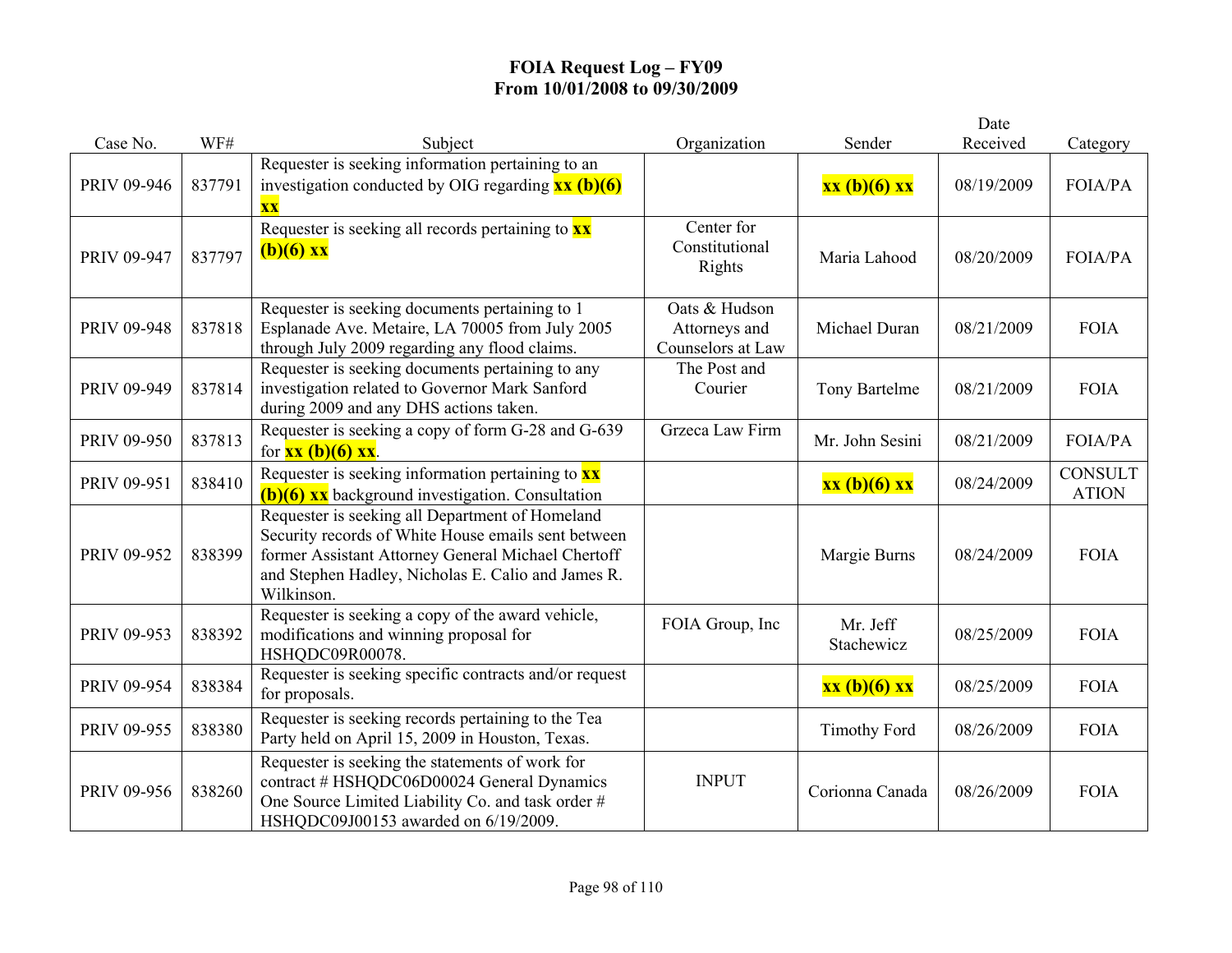|             |        |                                                                                                                                                                                                                                                                                                                                                                                                                                |                                                                            |                       | Date       |                |
|-------------|--------|--------------------------------------------------------------------------------------------------------------------------------------------------------------------------------------------------------------------------------------------------------------------------------------------------------------------------------------------------------------------------------------------------------------------------------|----------------------------------------------------------------------------|-----------------------|------------|----------------|
| Case No.    | WF#    | Subject                                                                                                                                                                                                                                                                                                                                                                                                                        | Organization                                                               | Sender                | Received   | Category       |
| PRIV 09-957 | 838378 | Requester is seeking information pertaining to Mr. XX<br>$(b)(6)$ xx and the monitoring of incoming and<br>outgoing traffic to his website.                                                                                                                                                                                                                                                                                    |                                                                            | xx (b)(6) xx          | 08/26/2009 | <b>FOIA/PA</b> |
| PRIV 09-958 | 838492 | Requester is seeking information pertaining to the Tea<br>Party held on April 15, 2009 in Houston, Texas.                                                                                                                                                                                                                                                                                                                      |                                                                            | Chuck Ford            | 08/26/2009 | <b>FOIA</b>    |
| PRIV 09-959 | 838364 | Requester is seeking records pertaining to the annual<br>illegal apprehension statistics for the Tucson and<br>Yuma sectors, documents related to the Department of<br>Homeland Security, CBP, the southwest border and<br>fencing.                                                                                                                                                                                            | National Security<br>Policy<br>Center for<br>Immigration<br><b>Studies</b> | Janice Kephart        | 08/26/2009 | <b>FOIA</b>    |
| PRIV 09-960 | 838362 | Requester is seeking all records pertaining to <b>xx</b><br>$(b)(6)$ xx                                                                                                                                                                                                                                                                                                                                                        |                                                                            | xx (b)(6) xx          | 08/26/2009 | <b>FOIA/PA</b> |
| PRIV 09-961 | 838354 | Requester is seeking records pertaining to the<br>Yearbook of Immigration Statistics and the annual<br>reports for Immigration Enforcement Actions.                                                                                                                                                                                                                                                                            | <b>General Claims</b><br>Investigations<br>Corporation                     | Richard<br>Fiorentino | 08/26/2009 | <b>FOIA</b>    |
| PRIV 09-962 | 838350 | Requester is seeking all records pertaining to $\mathbf{x}\mathbf{x}$<br>$(b)(6)$ xx                                                                                                                                                                                                                                                                                                                                           | Chicago-Kent<br>College of Law                                             | <b>Natalie Potts</b>  | 08/26/2009 | <b>FOIA/PA</b> |
| PRIV 09-963 | 838344 | Requester is seeking assessments, reviews,<br>evaluations, estimates, appraisals or reports of the<br>damage to the U.S. national security or military<br>interests by the activities of $\frac{xx}{(b)(6)}$ $\frac{xx}{(d)}$ following<br>his arrest on or about September 12, 1998 and reports<br>regarding the U.S. Government's surveillance or<br>monitoring of $\frac{xx}{(b)}(6)$ $\frac{xx}{(c)}$ prior to his arrest. | Center for Human<br>Rights and<br><b>Constitutional Law</b>                | Mr. Peter Schey       | 08/26/2009 | <b>FOIA/PA</b> |
| PRIV 09-964 | 838343 | Requester is seeking records pertaining to the Tea<br>Party held on April 15, 2009 in Houston TX.                                                                                                                                                                                                                                                                                                                              |                                                                            | Andrew Urbano         | 08/26/2009 | <b>FOIA</b>    |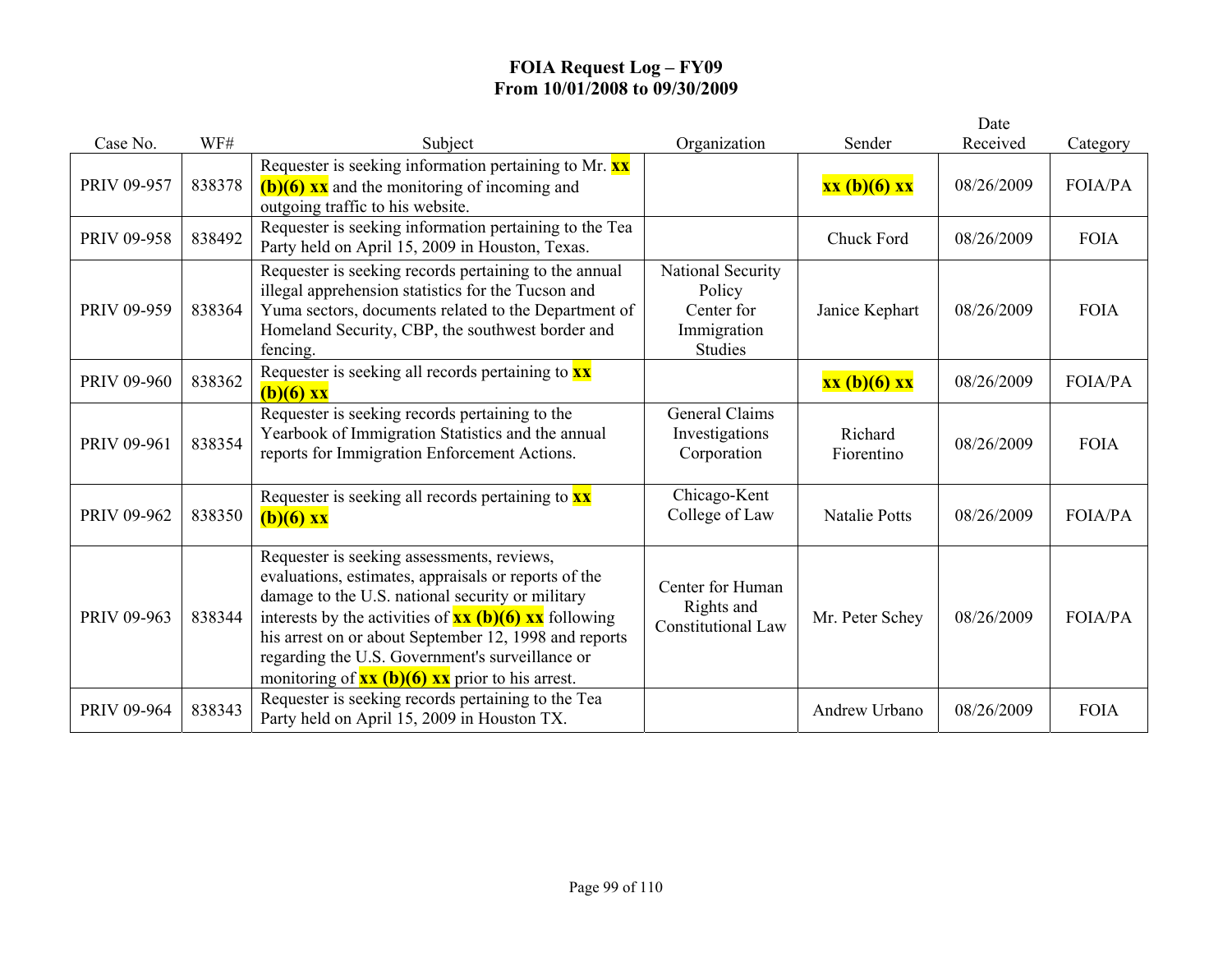|             |        |                                                                                                                                                                                                                                                                                                                                                                                                                                                                                                             |                                        |                        | Date       |                |
|-------------|--------|-------------------------------------------------------------------------------------------------------------------------------------------------------------------------------------------------------------------------------------------------------------------------------------------------------------------------------------------------------------------------------------------------------------------------------------------------------------------------------------------------------------|----------------------------------------|------------------------|------------|----------------|
| Case No.    | WF#    | Subject                                                                                                                                                                                                                                                                                                                                                                                                                                                                                                     | Organization                           | Sender                 | Received   | Category       |
| PRIV 09-965 | 838328 | Requester is seeking the number of applications for a<br>hearing on a decision in Naturalization Proceedings<br>under section 336 of the Immigration and Nationality<br>Act filed with USCIS, the number of N-336<br>applications approved by USCIS, the number of<br>denied N-336 applications reviewed by a U.S. District<br>Court pursuant to section 310 (c) of the INA and the<br>number of said naturalization applications granted by<br>U.S. District Courts for the fiscal years 2007 and<br>2008. | Law Office of<br>Richard B.<br>Solomon | Richard Solomon        | 08/27/2009 | <b>FOIA</b>    |
| PRIV 09-966 | 838432 | Requester is seeking information pertaining to an<br>investigation concerning $\overline{\mathbf{x}\mathbf{x}}$ (b)(6) $\overline{\mathbf{x}\mathbf{x}}$                                                                                                                                                                                                                                                                                                                                                    |                                        | Paul Finkelman         | 08/27/2009 | <b>FOIA/PA</b> |
| PRIV 09-967 | 838431 | Requester is seeking information pertaining to $\frac{xx}{ }$<br>$(b)(6)$ xx                                                                                                                                                                                                                                                                                                                                                                                                                                |                                        | xx (b)(6) xx           | 08/27/2009 | <b>FOIA/PA</b> |
| PRIV 09-968 | 838421 | Requester is seeking all records pertaining to the<br>Reasonable Accommodation meetings which referred<br>to all EAP services received by $\overline{\mathbf{x}\mathbf{x}}$ (b)(6) $\overline{\mathbf{x}\mathbf{x}}$ or by<br>DHS/CIS/TSC from EAP regarding $\overline{\mathbf{x}\mathbf{x}}$ (b)(6) $\overline{\mathbf{x}\mathbf{x}}$ .                                                                                                                                                                   |                                        | xx (b)(6) xx           | 08/27/2009 | <b>FOIA/PA</b> |
| PRIV 09-969 | 838470 | Requester is seeking information pertaining to the<br>aggregated CPAR rating score statistics for all CPAR<br>rating actions performed by DHS for all departments<br>and contracting office locations.                                                                                                                                                                                                                                                                                                      | FOIA Group, Inc                        | Mr. Jeff<br>Stachewicz | 08/28/2009 | <b>FOIA</b>    |
| PRIV 09-970 | 838469 | Requester is seeking an copy of all policies, plans,<br>documents listing electronic substations as a potential<br>target for sabotage.                                                                                                                                                                                                                                                                                                                                                                     |                                        | Joanne Evans           | 08/28/2009 | <b>FOIA</b>    |
| PRIV 09-971 | 838465 | Requester is seeking information pertaining to DHS<br>Eagle Task Order HSCETCO08J00011 awarded April<br>15, 2008 to EDS Corp. for Technology Software and<br>Maintenance Support to maintain and enhance the<br>Student Exchange Visitor Information System.                                                                                                                                                                                                                                                | FedSources, Inc.                       | Ms. Kelly Miller       | 08/28/2009 | <b>FOIA</b>    |
| PRIV 09-972 | 838552 | Requester is seeking information pertaining to the<br>activities of the Institutional Bio-Safety Committee at<br>Livermore Labs.                                                                                                                                                                                                                                                                                                                                                                            |                                        | Michael Stanker        | 08/28/2009 | <b>FOIA</b>    |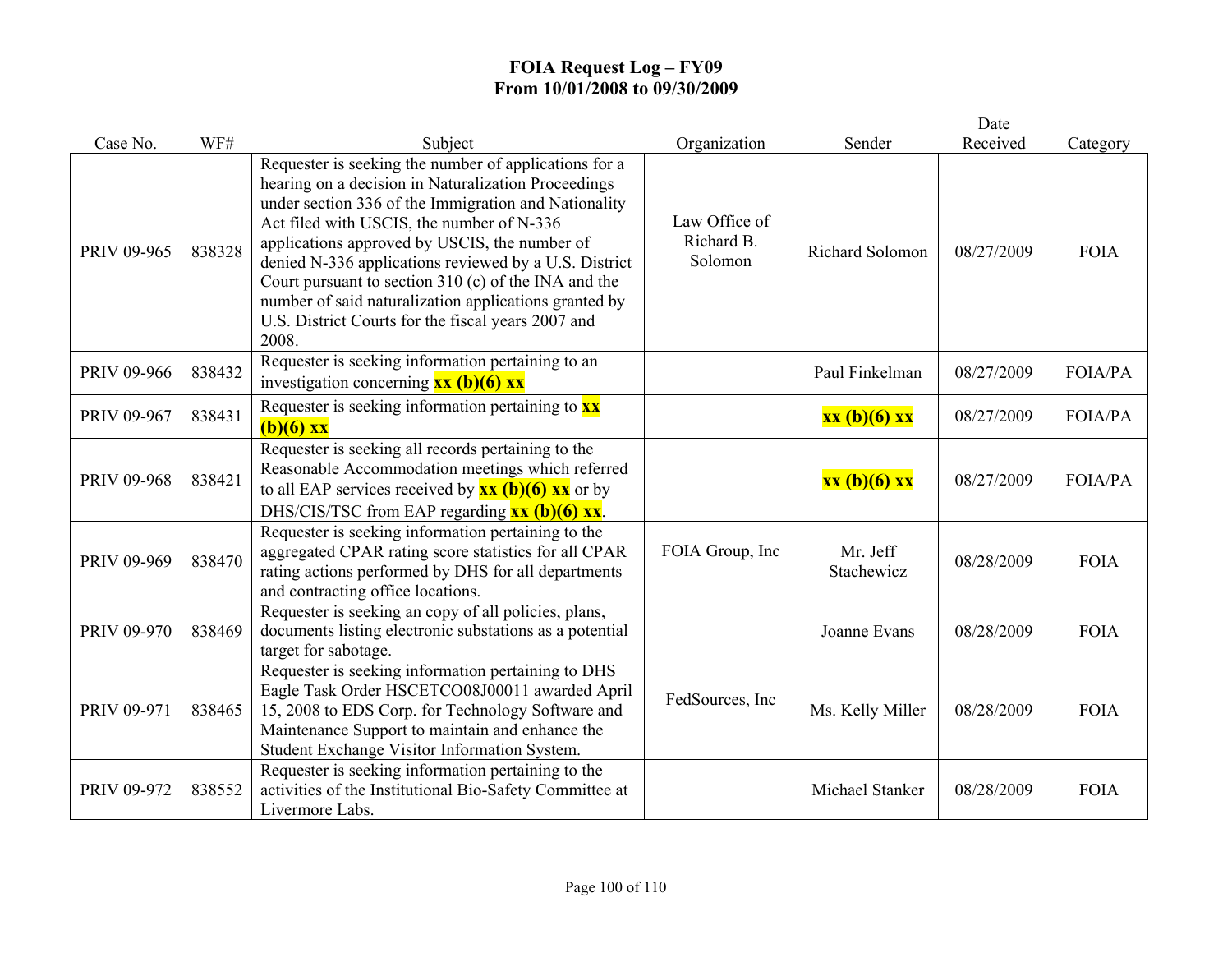|             |        |                                                                                                                                                                                                                                                                                                                                                                                   |                                                                  |                       | Date       |             |
|-------------|--------|-----------------------------------------------------------------------------------------------------------------------------------------------------------------------------------------------------------------------------------------------------------------------------------------------------------------------------------------------------------------------------------|------------------------------------------------------------------|-----------------------|------------|-------------|
| Case No.    | WF#    | Subject                                                                                                                                                                                                                                                                                                                                                                           | Organization                                                     | Sender                | Received   | Category    |
| PRIV 09-973 | 838705 | Requester is seeking any correspondence among U.S.<br>Congressman Jim Turner or staff, NPPD, BTS, CBP,<br>ICE, TSA, State of Texas, Webb county and the City<br>of Nuevo Laredo of Tamaulipas, Mexico regarding<br>the construction of nuclear/explosive radiation portal<br>monitors first at City of Laredo's pedestrian car<br>Lincoln Juarez Bridge on or about Oct. 1, 2004. |                                                                  | Dr. Richard<br>Tansey | 08/31/2009 | <b>FOIA</b> |
| PRIV 09-974 | 838719 | Requester is seeking records regarding all<br>correspondence sent to U.S. Congressman Jim Turner<br>or staff inviting DHS, NPPD, BTS, CBP, ICE, TSA<br>and the State of Texas, City of Laredo, Texas.                                                                                                                                                                             |                                                                  | Dr. Richard<br>Tansey | 08/31/2009 | <b>FOIA</b> |
| PRIV 09-975 | 838961 | Requester is seeking a copy of the proposal and<br>business plan for awards HSCEEC-08-R-00017 and<br>HSCEEC-09-D-00006 awarded November 14, 2008<br>to the Whitestone Group.                                                                                                                                                                                                      | Domestic &<br>International<br>Security Group,<br><b>LLC</b>     | Gary Gruenwald        | 09/01/2009 | <b>FOIA</b> |
| PRIV 09-976 | 839083 | Requester is seeking a copy of $xx$ (b)(6) xx passport<br>and I-94.                                                                                                                                                                                                                                                                                                               | Law Offices of Jee<br>Soo Kim                                    | Jee Soo Kim           | 09/01/2009 | FOIA/PA     |
| PRIV 09-977 | 839085 | Requester is seeking a copy of the federal response<br>plan and the national response plan.                                                                                                                                                                                                                                                                                       |                                                                  | Ken Staley            | 09/02/2009 | <b>FOIA</b> |
| PRIV 09-978 | 839092 | Requester is seeking records pertaining to the Iraq<br>Veterans Against the War from its official launch in<br>Boston, MA on July 23, 2004, at the convention of<br>Veterans for Peace, to the present.                                                                                                                                                                           |                                                                  | Nan Levinson          | 09/02/2009 | <b>FOIA</b> |
| PRIV 09-979 | 838932 | Requester is seeking information regarding all policies<br>and procedures that were in effect on September 21,<br>2007 pertaining to the transportation of prisoners.                                                                                                                                                                                                             | Daniel W.<br>Courtney, P.A.<br>Attorneys and<br>Counselor at Law | Nicole Suarez         | 09/02/2009 | <b>FOIA</b> |
| PRIV 09-980 | 838929 | Requester is seeking Statements of Work for Task<br>Orders, Northrop Grumman Corp. Contract<br>#GS00T99ALD0206 and GT0004AJM056 awarded<br>on April 14, 2004.                                                                                                                                                                                                                     | <b>INPUT</b>                                                     | Corionna Canada       | 09/02/2009 | <b>FOIA</b> |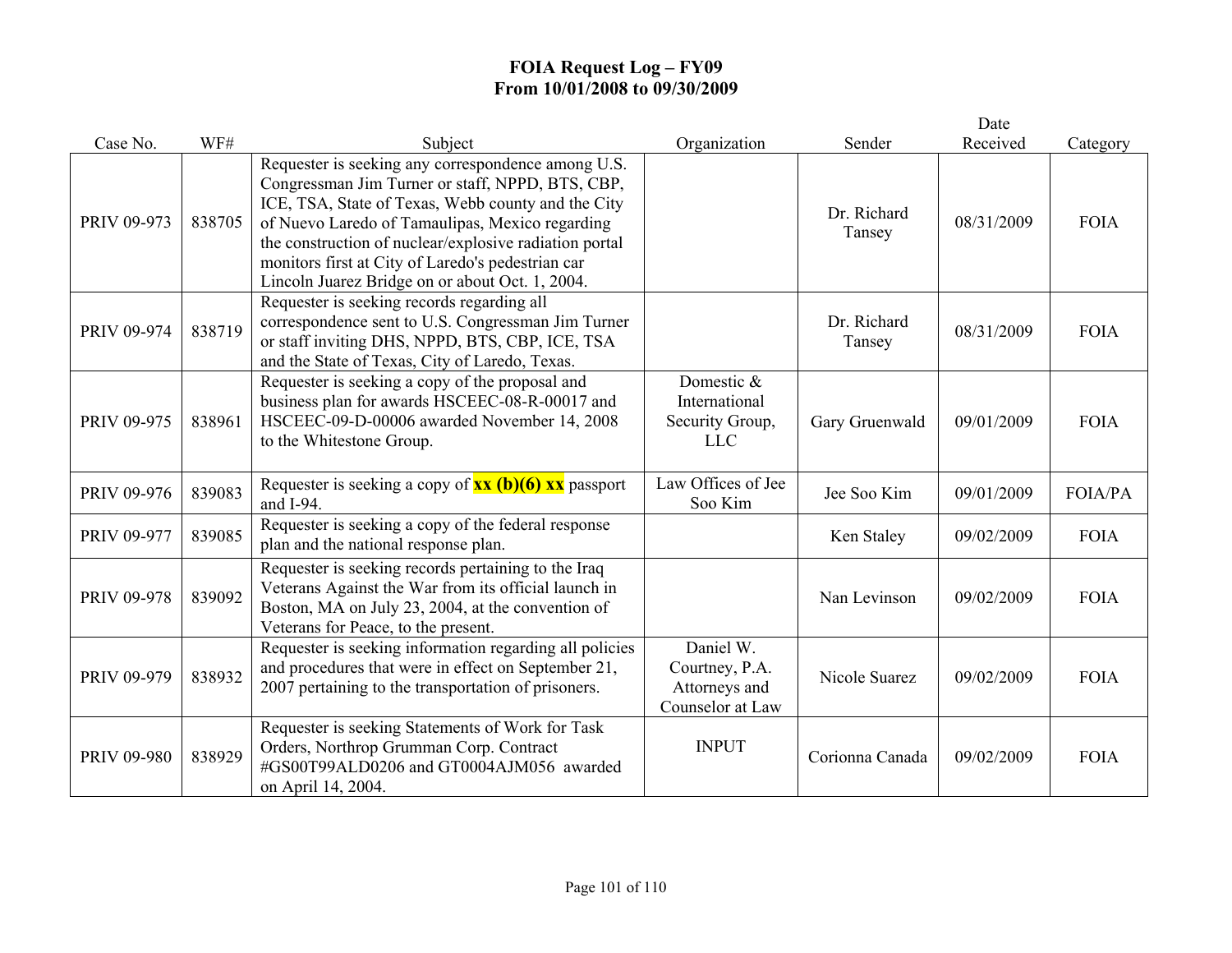|             |        |                                                                                                                                                                                                                                                                                                                                                                                                                                               |                                                                           |                          | Date       |             |
|-------------|--------|-----------------------------------------------------------------------------------------------------------------------------------------------------------------------------------------------------------------------------------------------------------------------------------------------------------------------------------------------------------------------------------------------------------------------------------------------|---------------------------------------------------------------------------|--------------------------|------------|-------------|
| Case No.    | WF#    | Subject                                                                                                                                                                                                                                                                                                                                                                                                                                       | Organization                                                              | Sender                   | Received   | Category    |
| PRIV 09-981 | 839089 | Requester is seeking all contracts, correspondence and<br>reports relating to a contract stated in a press release<br>dated Feb. 2, 2009 valued at \$40 million and was<br>awarded to Sharps Compliance Corp.                                                                                                                                                                                                                                 | Waste Management                                                          | Connie Cothran           | 09/02/2009 | <b>FOIA</b> |
| PRIV 09-982 | 839096 | Requester is seeking the contract for<br>HSHP1005A00735.                                                                                                                                                                                                                                                                                                                                                                                      | FOIA Group, Inc                                                           | Mr. Jeff<br>Stachewicz   | 09/03/2009 | <b>FOIA</b> |
| PRIV 09-983 | 839097 | Requester is seeking a copy of the aggregated CPAR<br>rating actions for HSHP1005A00735.                                                                                                                                                                                                                                                                                                                                                      | FOIA Group, Inc                                                           | Mr. Jeff<br>Stachewicz   | 09/03/2009 | <b>FOIA</b> |
| PRIV 09-984 | 839100 | Requester is seeking all records pertaining to the<br>implementation and enforcement of the Farm Bill.                                                                                                                                                                                                                                                                                                                                        | <b>Animal Protection</b><br>Litigation<br>The Humane<br>Society of the US | Jessica Culpepper        | 09/03/2009 | <b>FOIA</b> |
| PRIV 09-985 | 839157 | Requester is seeking a copy of the awarded contract<br>including the statement of work for<br>HSBP1005D00985.                                                                                                                                                                                                                                                                                                                                 | Federal Sources,<br>Inc                                                   | Lynne Skelley            | 09/04/2009 | <b>FOIA</b> |
| PRIV 09-986 | 839201 | Requester is seeking a copy of the report<br>Radicalization: A DHS perspective, prepared by the<br>Homeland Threat Analysis Division of I&A in early<br>2008.                                                                                                                                                                                                                                                                                 | Individual                                                                | Mr. Mike Gilday          | 09/04/2009 | <b>FOIA</b> |
| PRIV 09-987 | 839203 | Requester is seeking a copy of a report pertaining to<br>$\overline{\text{xx (b)(6)} \text{xx}}$ and an incident that took place on July<br>13, 2009 at John F. Kennedy Airport.                                                                                                                                                                                                                                                              | Law Offices of<br>Michael S.<br>Lamonsoff                                 | Michael<br>Lamonsoff     | 09/04/2009 | FOIA/PA     |
| PRIV 09-988 | 839364 | Requester is seeking all memos or studies received by<br>Secretary Napolitano from February 1 through June<br>30, 2009 concerning the National Applications Office.                                                                                                                                                                                                                                                                           | Individual                                                                | Mr. Jeffrey<br>Richelson | 09/08/2009 | <b>FOIA</b> |
| PRIV 09-989 | 839387 | Requester is seeking all e-mails from August 25, 2009<br>through the present related to the Associated Press,<br>AP reporters and editors, the AP's coverage of the<br>department's handling of stimulus money, or the way<br>in which Land Ports of Entry projects were selected<br>and all e-mails related to meetings between the White<br>House officials and officials at DHS or its component<br>agencies to discuss the AP's coverage. | The Associated<br>Press                                                   | Matt Apuzzo              | 09/08/2009 | <b>FOIA</b> |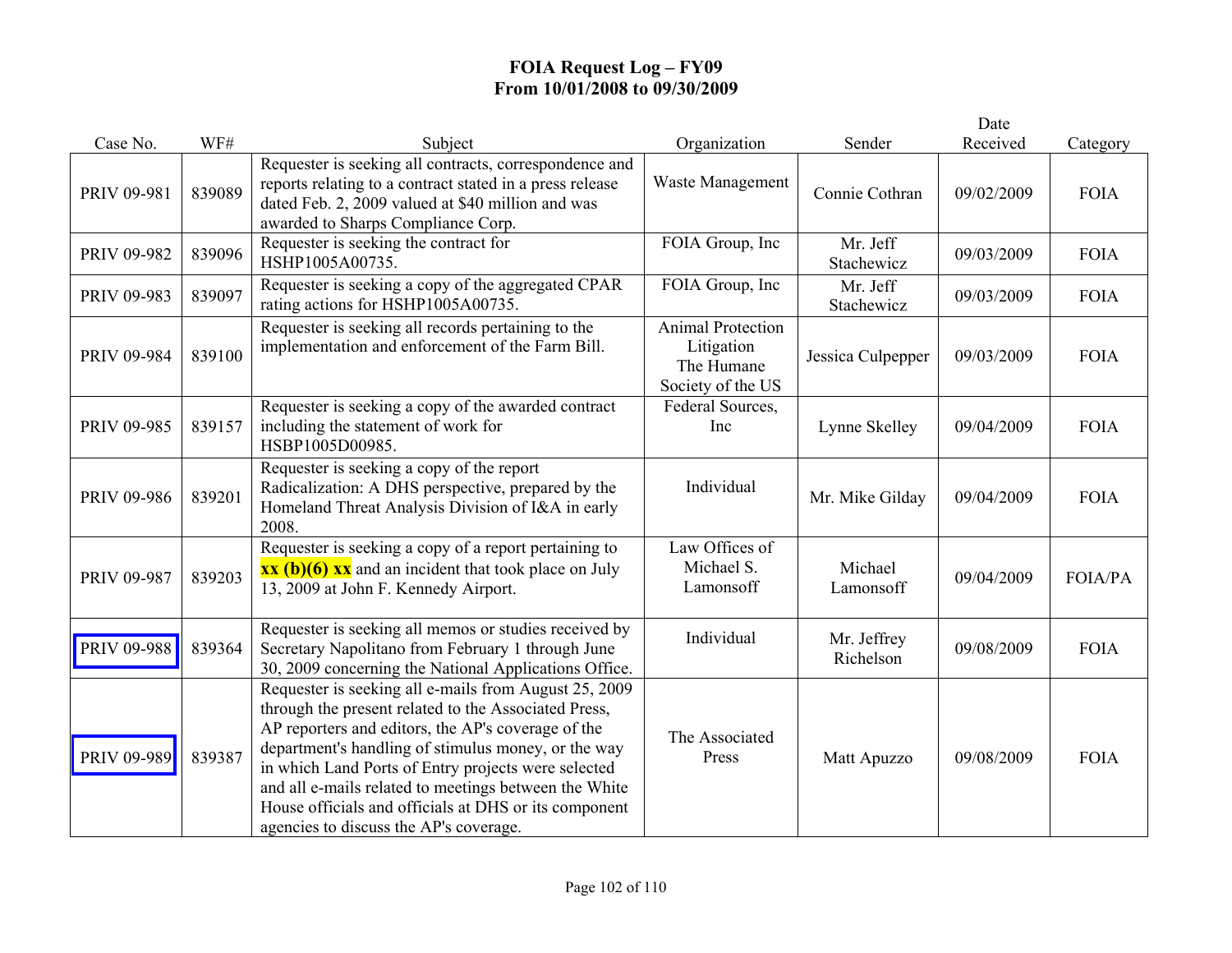|             |        |                                                                                                                                                                                                                                                                  |                        |                        | Date       |                |
|-------------|--------|------------------------------------------------------------------------------------------------------------------------------------------------------------------------------------------------------------------------------------------------------------------|------------------------|------------------------|------------|----------------|
| Case No.    | WF#    | Subject                                                                                                                                                                                                                                                          | Organization           | Sender                 | Received   | Category       |
| PRIV 09-990 | 839367 | Requester is seeking all communication,<br>correspondence, e-mail and telephone logs from and<br>to lawmakers and members of their staff concerning<br>real or potential spending on existing or potential<br>projects funded through the ARRA stimulus funding. | The Washington<br>Post | Mr. Robert<br>O'Harrow | 09/08/2009 | <b>FOIA</b>    |
| PRIV 09-991 | 839365 | Requester is seeking all files pertaining to $\frac{xx (b)(6)}{}$<br>$\overline{\text{xx}}$ since his arrival in the US in the spring of 1974.                                                                                                                   |                        | xx (b)(6) xx           | 09/08/2009 | FOIA/PA        |
| PRIV 09-992 | 839389 | Requester is seeking copies of the White House<br>visitors log on August 2, 2009 between 12:30 pm and<br>$4:00$ pm.                                                                                                                                              |                        | <b>Brandon Rosner</b>  | 09/08/2009 | <b>FOIA</b>    |
| PRIV 09-993 | 839567 | Requester is seeking all immigration files and<br>documents pertaining to $xx$ (b)(6) xx.                                                                                                                                                                        | Attorneys at Law       | Gopalan Nair           | 09/09/2009 | <b>FOIA/PA</b> |
| PRIV 09-994 | 839566 | Requester is seeking information pertaining to the Tea<br>Party held on April 15, 2009 in the city of Houston,<br>Texas.                                                                                                                                         |                        | Aimee Leblanc          | 09/09/2009 | <b>FOIA</b>    |
| PRIV 09-995 | 839564 | Requester is seeking information pertaining to the Tea<br>Party held on April 15, 2009 in the city of Houston,<br>Texas.                                                                                                                                         |                        | Desiree Cotton         |            | <b>FOIA</b>    |
| PRIV 09-996 | 839479 | Requester is seeking the past 10 years of his IMF from<br>the IRS pertaining to what name is represented in the<br>files and what has been charged.                                                                                                              |                        | xx (b)(6) xx           | 09/09/2009 | <b>FOIA/PA</b> |
| PRIV 09-997 | 839501 | Requester is seeking the contracts and all task orders<br>for contract # HSHQDC06D00010,<br>HSHQDC06D00011, HSHQDC06D00012,<br>HSHQDC06D00013, HSHQDC06D00014,<br>HSHQDC06D00015.                                                                                | FOIA Group, Inc        | Mr. Jeff<br>Stachewicz | 09/09/2009 | <b>FOIA</b>    |
| PRIV 09-998 | 839571 | Requester is seeking all letters, emails or written<br>correspondence between $\frac{xx (b)(6) xx}{(a)$ previous<br>NJ., USCIS employee) and $\frac{xx(b)(6)xx}{x}$ (the<br>previous US Attorney for NJ) between April 1, 2008<br>and December 1, 2008.          | The New York<br>Times  | David Halbfinger       | 09/09/2009 | <b>FOIA</b>    |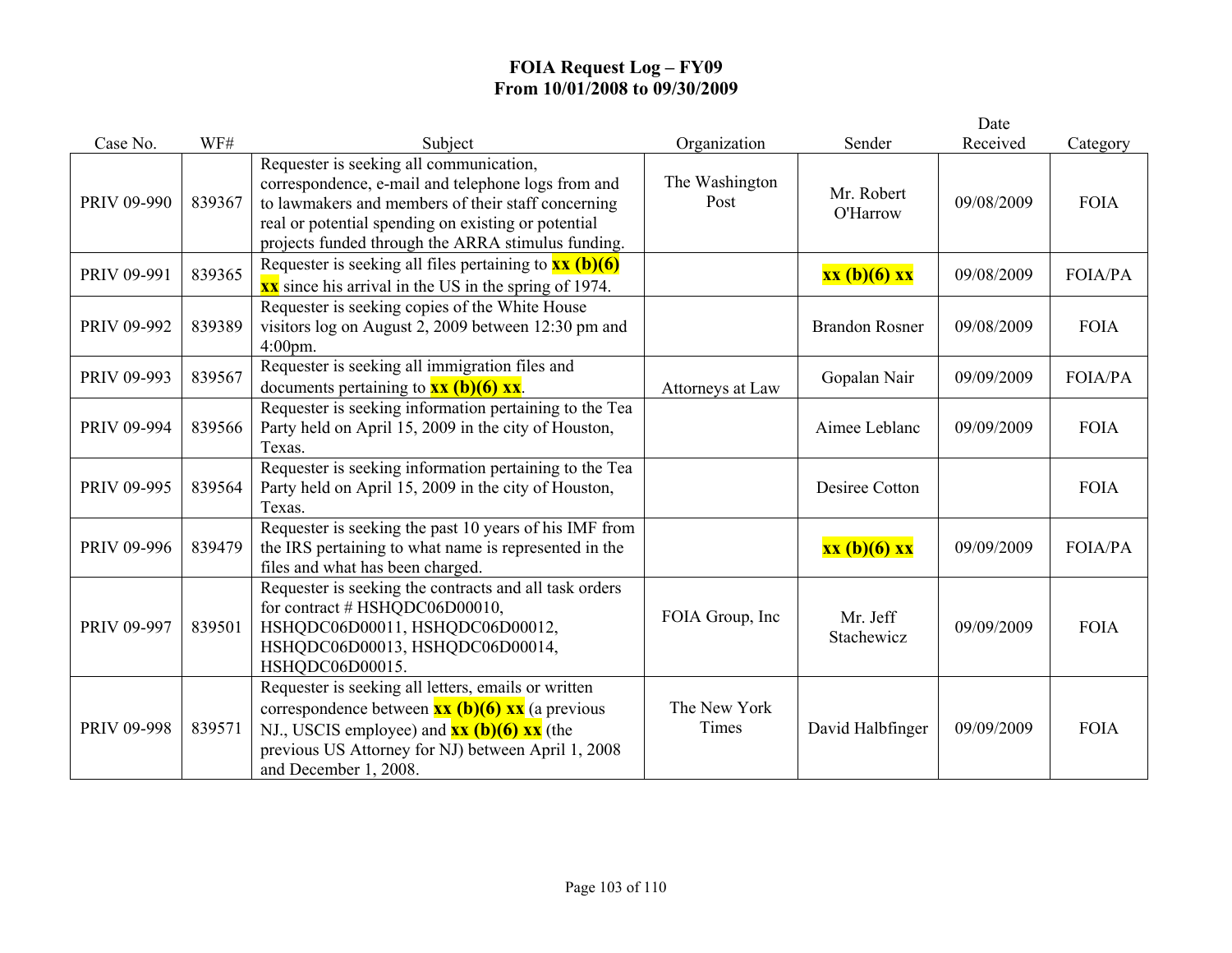|                         |        |                                                                                                                                                                                                                              |                                                                             |                     | Date       |                |
|-------------------------|--------|------------------------------------------------------------------------------------------------------------------------------------------------------------------------------------------------------------------------------|-----------------------------------------------------------------------------|---------------------|------------|----------------|
| Case No.                | WF#    | Subject                                                                                                                                                                                                                      | Organization                                                                | Sender              | Received   | Category       |
| PRIV 09-999             | 839569 | Requester is seeking the response and subsequent<br>award for Planet Technology's proposal to RFQ -<br>HSHQDC-09-Q-00340, the government's award to<br>Planet Technology to HSHQDC-09-F-00133, and the<br>statement of work. | Ingenium<br>Corporation                                                     | Angie Gibson        | 09/09/2009 | <b>FOIA</b>    |
| <b>PRIV 09-</b><br>1000 | 839563 | Requester is seeking a copy of the operating<br>procedures and templates used for making redactions<br>in response to FOIA requests.                                                                                         | American<br>Immigration<br>Lawyers<br>Association                           | <b>Robert Deasy</b> | 09/09/2009 | <b>FOIA</b>    |
| <b>PRIV 09-</b><br>1001 | 839555 | Requester is seeking documentation related to USCIS<br>investigations and audits.                                                                                                                                            | Murthy Law Firm<br><b>US</b> Immigration<br>Law                             | Andrew<br>Steinberg | 09/10/2009 | <b>FOIA</b>    |
| <b>PRIV 09-</b><br>1002 | 839548 | Requester is seeking records pertaining to $\overline{\mathbf{x}\mathbf{x}}$ (b)(6)<br>$\overline{\mathbf{XX}}$                                                                                                              | De Mott,<br>McChesney,<br>Curtright &<br>Associates, LLP<br>Attorney at Law | <b>Scott Benson</b> | 09/10/2009 | FOIA/PA        |
| <b>PRIV 09-</b><br>1003 | 839622 | Requester is seeking all records pertaining to $\mathbf{x}\mathbf{x}$<br>$(b)(6)$ xx                                                                                                                                         |                                                                             | xx (b)(6) xx        | 09/10/2009 | <b>FOIA/PA</b> |
| <b>PRIV 09-</b><br>1004 | 839634 | Requester is seeking statements of work for<br>GOVPLACE contract #HSHQDC-07-D-00025 and<br>task order<br>HSHQDC09J00125 awarded on May 6, 2009.                                                                              | <b>INPUT</b>                                                                | Corionna Canada     | 09/10/2009 | <b>FOIA</b>    |
| <b>PRIV 09-</b><br>1005 | 839636 | Requester is seeking all records related to $\frac{xx}{(b)(6)}$<br><b>xx</b> from January 1998 to the present date.                                                                                                          |                                                                             | xx (b)(6) xx        | 09/10/2009 | FOIA/PA        |
| <b>PRIV 09-</b><br>1006 | 839637 | Requester is seeking a copy of the implementation<br>and/or creation of spy cookies for the purpose of<br>tracking individuals and/or creating profiles of<br>citizens by the Department of Homeland Security.               |                                                                             | Jesse Yeager        | 09/10/2009 | <b>FOIA</b>    |
| <b>PRIV 09-</b><br>1007 | 839669 | Requester is seeking records concerning the<br>involvement and participation of the United Kingdom<br>and other governments in the rendition and secret<br>detention of suspected terrorists by the United States.           | Lovells LLP                                                                 | Derek Craig         | 09/11/2009 | <b>FOIA</b>    |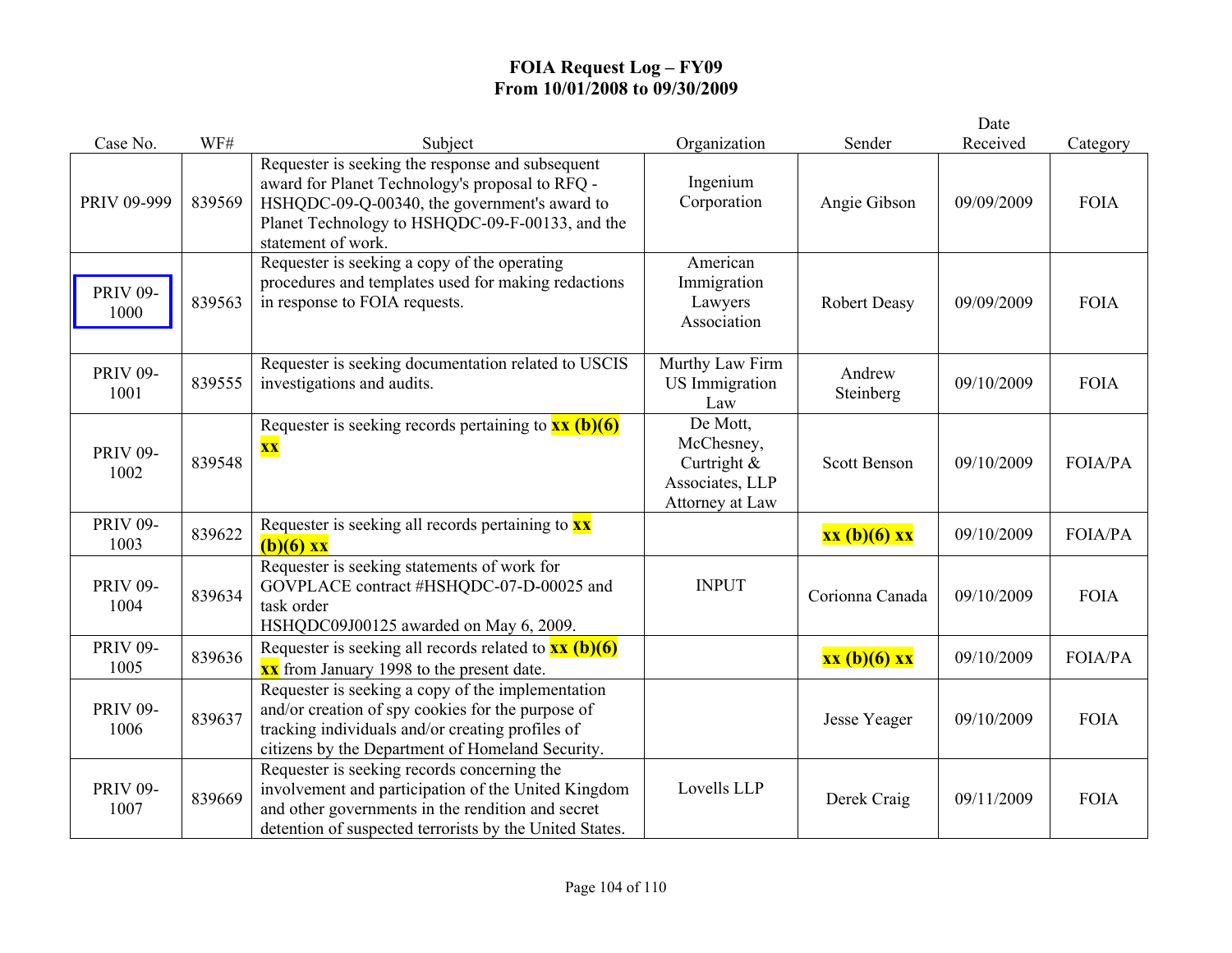| Case No.                | WF#    | Subject                                                                                                                                                                                                                                                                                                   | Organization                                                           | Sender                | Date<br>Received | Category    |
|-------------------------|--------|-----------------------------------------------------------------------------------------------------------------------------------------------------------------------------------------------------------------------------------------------------------------------------------------------------------|------------------------------------------------------------------------|-----------------------|------------------|-------------|
| <b>PRIV 09-</b><br>1008 | 841460 | Requester is seeking information pertaining to his<br>previous letters concerning a government agency<br>violation of the law and the patriot act.                                                                                                                                                        | Individual                                                             | xx (b)(6) xx          | 09/14/2009       | <b>FOIA</b> |
| <b>PRIV 09-</b><br>1009 | 839908 | Requester is seeking information pertaining to<br>personal protection devices manufactured by Taser<br>International, Inc., Icer Corporation, Tasertron and Air<br>Taser, Inc.                                                                                                                            | DLA Piper LLP                                                          | Micah Thorner         | 09/14/2009       | <b>FOIA</b> |
| <b>PRIV 09-</b><br>1010 | 839941 | Requester is seeking all immigration files pertaining<br>to $xx$ (b)(6) $xx$ .                                                                                                                                                                                                                            | Attorneys at Law                                                       | Gopalan Nair          | 09/15/2009       | FOIA/PA     |
| <b>PRIV 09-</b><br>1011 | 839943 | Requester is seeking information pertaining to video<br>surveillance of the passengers loading and unloading<br>and terminal areas of U.S. airports.                                                                                                                                                      | Metropolitan<br><b>Detention Center</b>                                | Corey Davis           | 09/15/2009       | <b>FOIA</b> |
| <b>PRIV 09-</b><br>1012 | 839954 | Requester is seeking information pertaining to FEMA<br>application documents for the ACORN Institute of<br>New Orleans, LA., in the amount of \$997,402.00<br>awarded on September 4, 2009.                                                                                                               |                                                                        | Tim Mosher            | 09/15/2009       | <b>FOIA</b> |
| <b>PRIV 09-</b><br>1013 | 840026 | Requester is seeking all records including guidance or<br>directives, memoranda, training manuals or legal<br>analyses concerning the implementation of President<br>Barack Obama's January 21, 2009 memorandum on<br>FOIA and/or Attorney General Eric Holder's<br>memorandum of March 19, 2009 on FOIA. | National Security<br>Archive<br>The George<br>Washington<br>University | <b>Yvette Chin</b>    | 09/15/2009       | <b>FOIA</b> |
| <b>PRIV 09-</b><br>1014 | 840180 | Requester is seeking a copy of all records pertaining<br>to $xx (b)(6) xx$ .                                                                                                                                                                                                                              |                                                                        | xx (b)(6) xx          | 09/15/2009       | FOIA/PA     |
| <b>PRIV 09-</b><br>1015 | 840087 | Requester is seeking all records pertaining to $\mathbf{x}\mathbf{x}$<br>$(b)(6)$ xx                                                                                                                                                                                                                      | Bretz & Coven,<br><b>LLP</b>                                           | Eileen Bretz          | 09/15/2009       | FOIA/PA     |
| <b>PRIV 09-</b><br>1016 | 840074 | Requester is seeking records pertaining to emailed or<br>written communications involving the US Senator,<br>Arlen Specter, his staff, the Department of Homeland<br>Security and the Office of Congressional Relations<br>from May 2004 through the present.                                             |                                                                        | <b>Andrew Brenner</b> | 09/15/2009       | <b>FOIA</b> |
| <b>PRIV 09-</b><br>1017 | 840244 | Requester is seeking information pertaining to the<br>Kansas City International Airport in-line baggage<br>screening system project funding and expenditures.                                                                                                                                             |                                                                        | Monica Bury           | 09/16/2009       | <b>FOIA</b> |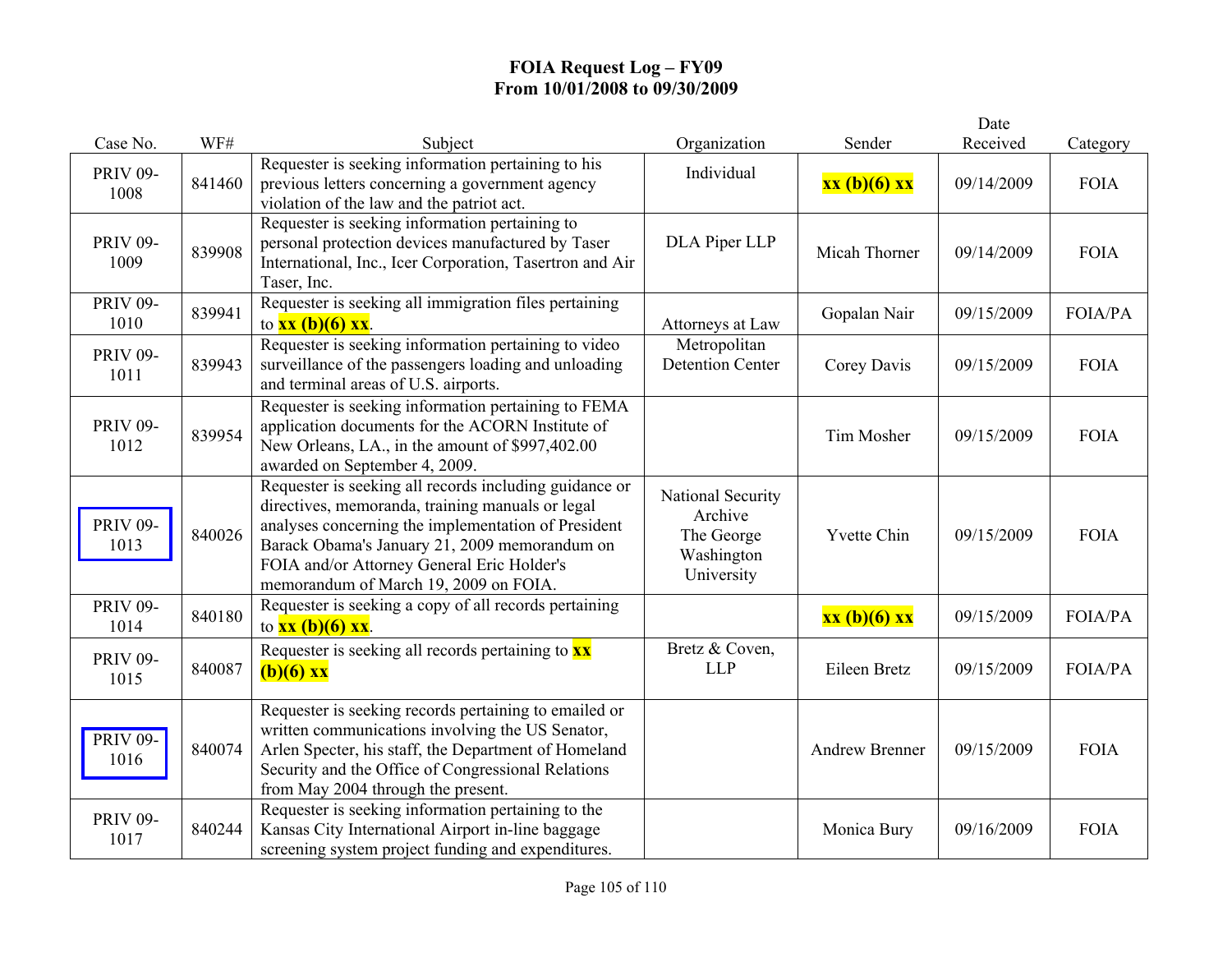|                         |        |                                                                                                                                                                                                                                                                                                                           |                                                                                     |                 | Date       |                |
|-------------------------|--------|---------------------------------------------------------------------------------------------------------------------------------------------------------------------------------------------------------------------------------------------------------------------------------------------------------------------------|-------------------------------------------------------------------------------------|-----------------|------------|----------------|
| Case No.                | WF#    | Subject                                                                                                                                                                                                                                                                                                                   | Organization                                                                        | Sender          | Received   | Category       |
| <b>PRIV 09-</b><br>1018 | 840248 | Requester is seeking all records pertaining to <b>xx</b><br>$(b)(6)$ xx                                                                                                                                                                                                                                                   |                                                                                     | xx (b)(6) xx    | 09/16/2009 | FOIA/PA        |
| <b>PRIV 09-</b><br>1019 | 840259 | Requester is seeking all records pertaining to $\mathbf{x}\mathbf{x}$<br>$(b)(6)$ xx                                                                                                                                                                                                                                      | xx (b)(6) xx                                                                        | xx (b)(6) xx    | 09/16/2009 | <b>FOIA/PA</b> |
| <b>PRIV 09-</b><br>1020 | 840345 | Requester is seeking any and all contractors working<br>under DOD authorization to obtain, train, collect<br>data/epidemiological data on civilians in and<br>surrounding Greene County/ Greeneville Tennessee<br>for testing/effect of non-lethal weapons.                                                               |                                                                                     | Lisa Thornburgh | 09/17/2009 | <b>FOIA/PA</b> |
| <b>PRIV 09-</b><br>1021 | 840343 | Requester is seeking a copy of the FOIA case log for<br>2006 and 2007.                                                                                                                                                                                                                                                    |                                                                                     | John Greenewald | 09/17/2009 | <b>FOIA</b>    |
| <b>PRIV 09-</b><br>1022 | 840340 | Requester is seeking a copy of contract<br>HSBP110DO1730 awarded to Parsons Infrastructure<br>& Technology Group, Pasadena, CA.                                                                                                                                                                                           | Vice President,<br><b>Business</b><br>Development<br>Nortel Government<br>Solutions | Anil Patibandla | 09/17/2009 | <b>FOIA</b>    |
| <b>PRIV 09-</b><br>1023 | 840411 | Requester is seeking information pertaining to $\mathbf{x}\mathbf{x}$<br>$(b)(6)$ XX                                                                                                                                                                                                                                      | Attorney &<br><b>Counselor At Law</b>                                               | Linda Mansour   | 09/17/2009 | <b>FOIA/PA</b> |
| <b>PRIV 09-</b><br>1024 | 840426 | Requester is seeking all agency records from 2007<br>through the present concerning DHS policies and<br>practices requiring travelers to disclose passwords and<br>encryption keys during an inspection of a laptop,<br>memory stick, digital camera and other electronic<br>information upon entry to the United States. | The Electronic<br>Frontier<br>Foundation                                            | Nathan Cardozo  | 09/18/2009 | <b>FOIA</b>    |
| <b>PRIV 09-</b><br>1025 | 840466 | Requester is seeking all records that pertaining to $\mathbf{x} \mathbf{x}$<br>$(b)(6)$ xx                                                                                                                                                                                                                                |                                                                                     | Ghulam Abbas    | 09/18/2009 | <b>FOIA/PA</b> |
| <b>PRIV 09-</b><br>1026 | 840690 | Requester is seeking records pertaining to $\frac{xx}{(b)(6)}$<br><b>xx</b> and his unsuitability for continued assignment as a<br>contract employee with DHS.                                                                                                                                                            | Claery & Green,<br><b>LLP</b><br>Attorney at Law                                    | Nicole Negron   | 09/21/2009 | <b>FOIA/PA</b> |
| <b>PRIV 09-</b><br>1027 | 840692 | Requester is seeking information pertaining to her<br>records and the problem she had crossing the border.                                                                                                                                                                                                                |                                                                                     | xx (b)(6) xx    | 09/21/2009 | FOIA/PA        |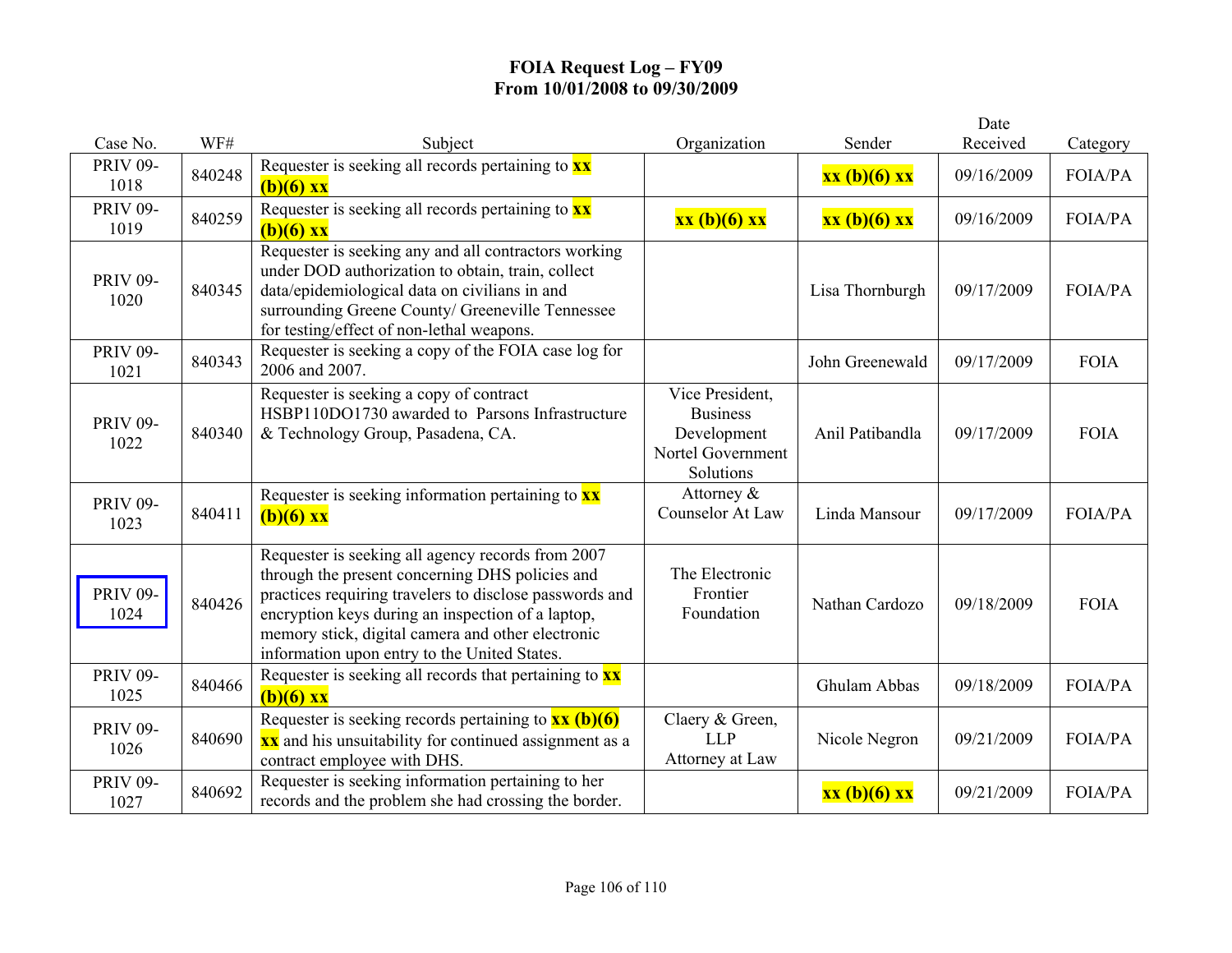|                         |        |                                                                                                                                                                                                                                                |                                                          |                  | Date       |                |
|-------------------------|--------|------------------------------------------------------------------------------------------------------------------------------------------------------------------------------------------------------------------------------------------------|----------------------------------------------------------|------------------|------------|----------------|
| Case No.                | WF#    | Subject                                                                                                                                                                                                                                        | Organization                                             | Sender           | Received   | Category       |
| <b>PRIV 09-</b><br>1028 | 840701 | Requester is seeking all DHS records of White House<br>emails sent between former Assistant General Michael<br>Chertoff and Karl C. Rove, Joshua Bolten and<br>Andrew Card, former White House personnel under<br>the previous administration. |                                                          | Margie Burns     | 09/21/2009 | <b>FOIA</b>    |
| <b>PRIV 09-</b><br>1029 | 840724 | Requester is seeking all information pertaining to $\mathbf{x}\mathbf{x}$<br>$(b)(6)$ xx and any companies or corporations owned<br>by $xx (b)(6) xx$ .                                                                                        | xx (b)(6) xx                                             | xx (b)(6) xx     | 09/21/2009 | <b>FOIA/PA</b> |
| <b>PRIV 09-</b><br>1030 | 840727 | Requester is seeking all documents and records<br>described in the G-639 form pertaining to $\frac{\text{xx (b)(6)}}{}$<br>$\overline{\mathbf{X}}\overline{\mathbf{X}}$                                                                        | The Zipin Law<br>Firm, LLC<br>Attorneys at Law           | Philip Zipin     | 09/21/2009 | <b>FOIA/PA</b> |
| <b>PRIV 09-</b><br>1031 | 840688 | Requester is seeking information pertaining to the<br>fiscal year 2009 Drivers License Security Grant<br>Program.                                                                                                                              | L-1 Identity<br>Solutions                                | Jamie Gagnon     | 09/22/2009 | <b>FOIA</b>    |
| <b>PRIV 09-</b><br>1032 | 840889 | Requester is seeking to obtain the medals and benefits<br>that belong to her deceased husbands father Mr.<br>Maximillano Taeza.                                                                                                                | C/o Lt.Bravlio<br>Danao<br>Philippine National<br>Police | xx (b)(6) xx     | 09/22/2009 | <b>FOIA/PA</b> |
| <b>PRIV 09-</b><br>1033 | 840913 | Requester is seeking all records or correspondence<br>pertaining to non-lethal weapons use and testing on<br>civilians in and around the Oak Ridge Reservation,<br>specifically Greeneville, Greene County, Tennessee.                         |                                                          | Lisa Thornburgh  | 09/23/2009 | <b>FOIA</b>    |
| <b>PRIV 09-</b><br>1034 | 840960 | Requester is seeking the modification for P00010 of<br>contract HSTS0304COMB002 awarded to Systems<br>Integration Inc.                                                                                                                         | FedSources, Inc.                                         | Ms. Kelly Miller | 09/23/2009 | <b>FOIA</b>    |
| <b>PRIV 09-</b><br>1035 | 841061 | Requester is seeking all records pertaining to $\frac{xx}{ }$<br>$(b)(6)$ xx                                                                                                                                                                   |                                                          | xx (b)(6) xx     | 09/24/2009 | <b>FOIA/PA</b> |
| <b>PRIV 09-</b><br>1036 | 841063 | Requester is seeking a copy of the basic awarded<br>contract, including the statement of work for contract<br>#HSHQDC06D00047 with Kadix Aystems. Inc.                                                                                         | Federal Sources,<br>Inc                                  | Lynne Skelley    | 09/24/2009 | <b>FOIA</b>    |
| <b>PRIV 09-</b><br>1037 | 841065 | Requester is seeking a copy of the basic awarded<br>contract, including the statement of work for contract<br># HSHQDC06D00046 with 3H Technology, LLC.                                                                                        | Federal Sources,<br>Inc                                  | Lynne Skelley    | 09/24/2009 | <b>FOIA</b>    |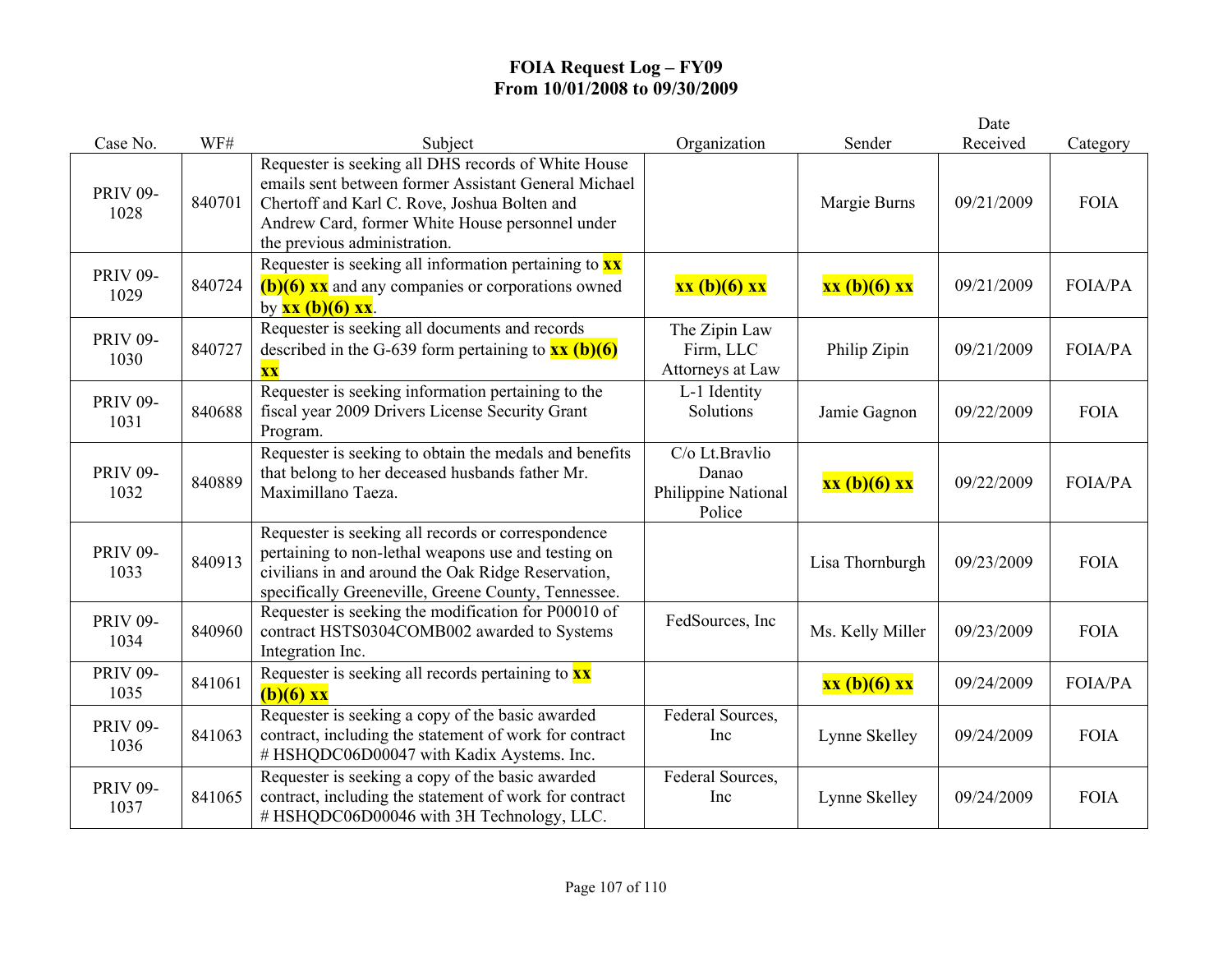|                         |        |                                                                                                                                                                                                                                          |                                                                       |                        | Date       |             |
|-------------------------|--------|------------------------------------------------------------------------------------------------------------------------------------------------------------------------------------------------------------------------------------------|-----------------------------------------------------------------------|------------------------|------------|-------------|
| Case No.                | WF#    | Subject                                                                                                                                                                                                                                  | Organization                                                          | Sender                 | Received   | Category    |
| <b>PRIV 09-</b><br>1038 | 841066 | Requester is seeking a copy of the basic awarded<br>contract, including the statement of work for contract<br># HSHQDC06D00061 with Electronic Consulting<br>Services, Inc.                                                              | Federal Sources,<br>Inc                                               | Lynne Skelley          | 09/24/2009 | <b>FOIA</b> |
| <b>PRIV 09-</b><br>1039 | 841671 | Requester is seeking information pertaining to the<br>incumbent contractor's for solicitation number<br>HSHQDC09R00009 in the past 5 years.                                                                                              | <b>Infused Solutions</b>                                              | Daniela Zieren         | 09/30/2009 | <b>FOIA</b> |
| <b>PRIV 09-</b><br>1040 | 841385 | Requester is seeking information pertaining to entry or<br>departure records required or maintained by USCIS<br>for $\overline{\text{xx (b)(6)} \text{xx}}$ and her passport number, social<br>security number or alien identity number. |                                                                       | Kathy Hart             | 09/28/2009 | FOIA/PA     |
| <b>PRIV 09-</b><br>1041 | 841389 | Requester is seeking records pertaining to any<br>government contracts between the Department of<br>Homeland Security and Citigroup Inc. since<br>September 30, 2007.                                                                    | The Wall Street<br>Journal                                            | David Enrich           | 09/28/2009 | <b>FOIA</b> |
| <b>PRIV 09-</b><br>1042 | 841394 | Requester is seeking the aggregated CPAR rating<br>score statistics for all CPAR rating actions performed<br>by specific awards identified to each DHS contracting<br>office.                                                            | FOIA Group, Inc                                                       | Mr. Jeff<br>Stachewicz | 09/28/2009 | <b>FOIA</b> |
| <b>PRIV 09-</b><br>1043 | 841502 | Requester is seeking all information pertaining to $\mathbf{x}\mathbf{x}$<br>$(b)(6)$ xx and any court action or investigations by<br>the US including MD and Illinois.                                                                  |                                                                       | xx (b)(6) xx           | 09/28/2009 | FOIA/PA     |
| <b>PRIV 09-</b><br>1044 | 841517 | Requester is seeking records regarding the<br>Department of Homeland Security and ICE program<br>"Secure Communities: A Comprehensive Plan to<br>Identify and Remove Aliens."                                                            | National<br><b>Immigration Law</b><br>Center<br><b>Staff Attorney</b> | Melissa Keaney         | 09/28/2009 | <b>FOIA</b> |
| <b>PRIV 09-</b><br>1045 | 841520 | Requester is seeking all documents concerning the<br>construction of centrifuge facilities near Qom, Iran<br>from January 2007 to the present.                                                                                           | Judicial Watch                                                        | John Althen            | 09/29/2009 | <b>FOIA</b> |
| <b>PRIV 09-</b><br>1046 | 841552 | Requester is seeking a summary of the actions being<br>taken to eliminate the national security risk posed by<br>the coal ash dams identified by DHS as being "High<br>Hazards".                                                         |                                                                       | <b>Todd Neely</b>      | 09/29/2009 | <b>FOIA</b> |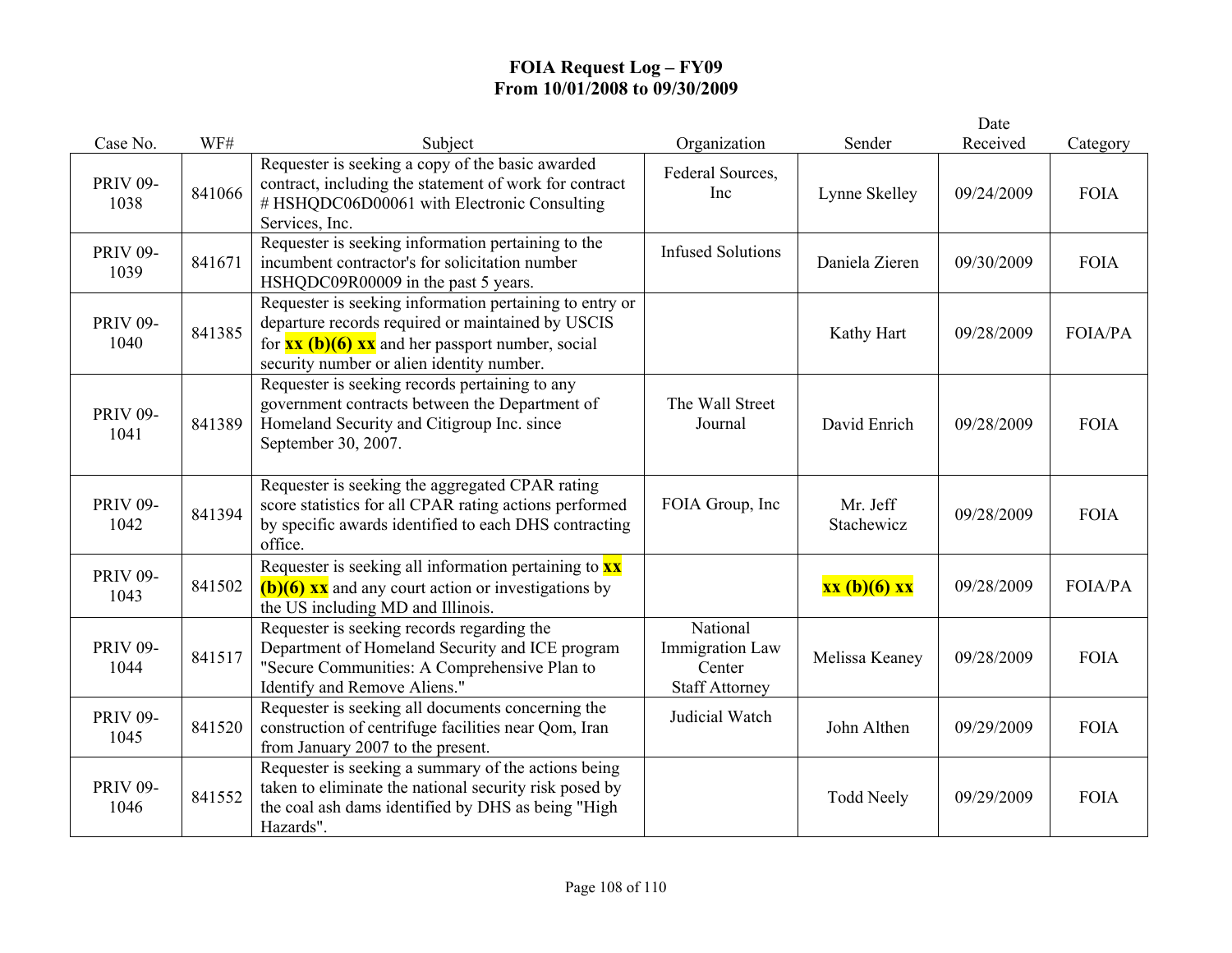## **FOIA Request Log – FY09 From 10/01/2008 to 09/30/2009**

|                         |        |                                                                                                                                                                                                                                                                                                                                                        |                                               |                       | Date       |                |
|-------------------------|--------|--------------------------------------------------------------------------------------------------------------------------------------------------------------------------------------------------------------------------------------------------------------------------------------------------------------------------------------------------------|-----------------------------------------------|-----------------------|------------|----------------|
| Case No.                | WF#    | Subject                                                                                                                                                                                                                                                                                                                                                | Organization                                  | Sender                | Received   | Category       |
| <b>PRIV 09-</b><br>1047 | 841557 | Requester is seeking information pertaining to<br>contract HSHQDC07C00100 awarded to Spry<br>Methods Inc.                                                                                                                                                                                                                                              | K Duncan &<br>Company                         | Cassandra Ford        | 09/29/2009 | <b>FOIA</b>    |
| <b>PRIV 09-</b><br>1048 | 841675 | Requester is seeking information pertaining to an<br>interrogation of Mr. Abu Zubaydah and numerous<br>intelligence reports cited in the end notes of the final<br>report of the National Commission on Terrorist<br>Attacks upon the US.                                                                                                              | Cozen O'Connnor                               | J. Tarbutton          | 09/29/2009 | <b>FOIA/PA</b> |
| <b>PRIV 09-</b><br>1049 | 841676 | Requester is seeking information pertaining Mr. Abu<br>Zubaydah, former senior leader of Al Qaida.                                                                                                                                                                                                                                                     | Cozen O'Connnor                               | J. Tarbutton          | 09/29/2009 | FOIA/PA        |
| <b>PRIV 09-</b><br>1050 | 841677 | Requester is seeking information pertaining to an<br>interrogation of Mr. Khalid Sheikh Mohammed,<br>former senior leader of Al Qaida and mastermind of<br>the September 11, 2001 attack and numerous<br>intelligence reports cited in the end notes of the final<br>report of the National Commission on Terrorist<br>Attacks upon the US.            | Cozen O'Connnor                               | J. Tarbutton          | 09/29/2009 | <b>FOIA/PA</b> |
| <b>PRIV 09-</b><br>1051 | 841678 | Requester is seeking information pertaining to Mr.<br>Khalid Sheikh Mohammed, former senior leader of Al<br>Qaida and the mastermind of the September 11,<br>2001attacks.                                                                                                                                                                              | Cozen O'Connnor                               | J. Tarbutton          | 09/29/2009 | <b>FOIA/PA</b> |
| <b>PRIV 09-</b><br>1052 | 841666 | Requester is seeking all records pertaining to <b>xx</b><br>$(b)(6)$ xx from January 1, 2007 through the present.                                                                                                                                                                                                                                      | <b>Fitzpatrick Hagood</b><br>Smith & Uhl, LLP | Colby Vokey           | 09/30/2009 | <b>FOIA/PA</b> |
| <b>PRIV 09-</b><br>1053 | 841610 | Requester is seeking all correspondence between the<br>United States Air Force Air and Robert Liscouski<br>pertaining to Rattray, Robert Liscouski, <b>xx (b)(6) xx</b><br>and the US DHS Secretary Tom Ridge's knowledge,<br>staffing and involvement in any of the pre-event or<br>any of the 3 phases of the University of Texas at San<br>Antonio. |                                               | Dr. Richard<br>Tansey | 09/30/2009 | <b>FOIA</b>    |
| <b>PRIV 09-</b><br>1054 | 841679 | Requester is seeking statements of work for task order<br>numbers HSSCCG08J00027, awarded on 10/24/07,<br>HSSCCG08J00188, awarded on 5/27/08 and<br>HSSCCG08J00255, awarded on 7/24/08.                                                                                                                                                                | <b>INPUT</b>                                  | Corionna Canada       | 09/30/2009 | <b>FOIA</b>    |